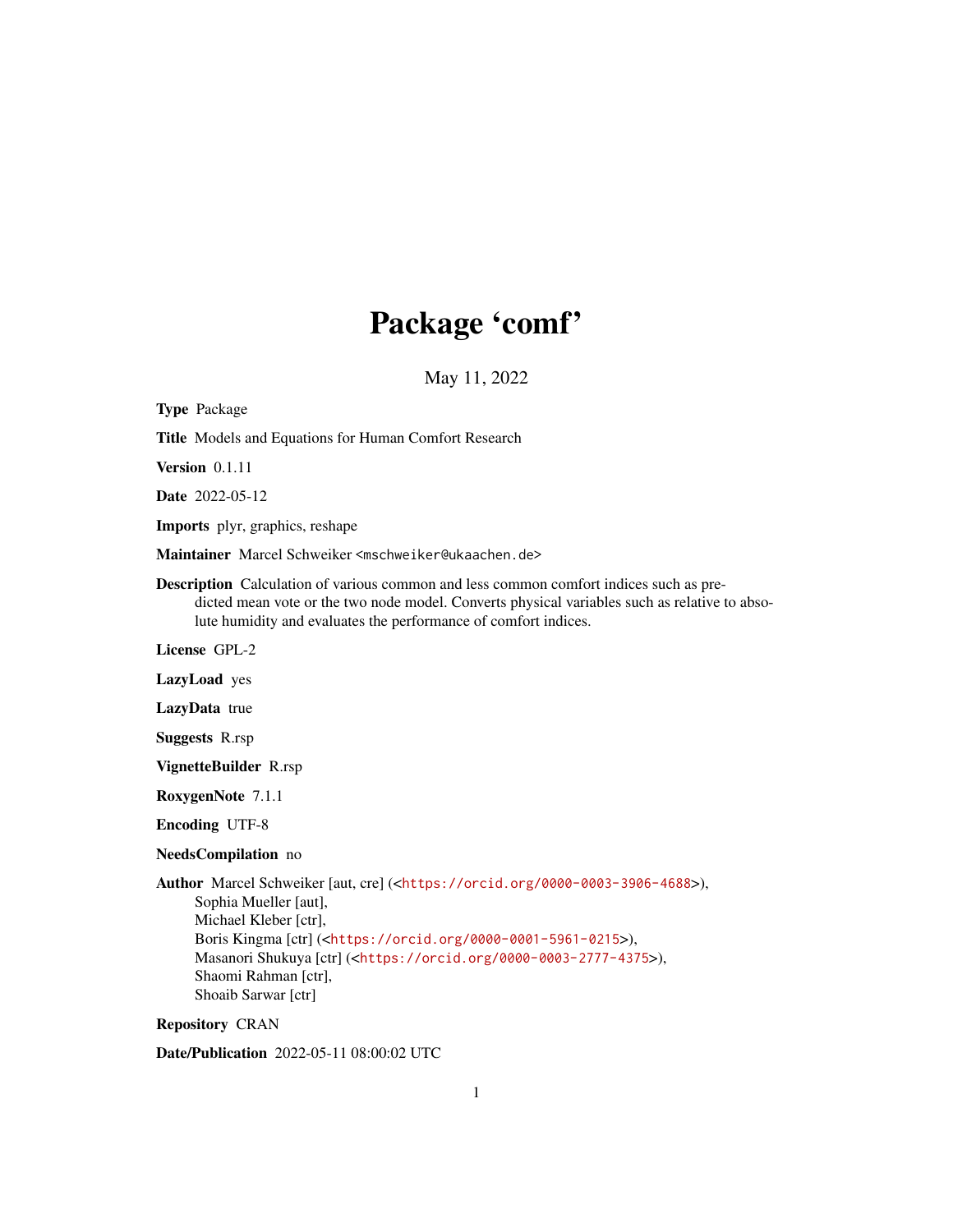## R topics documented:

| 3                     |
|-----------------------|
| $\overline{4}$        |
| 6                     |
| $\overline{7}$        |
| 9                     |
| 10                    |
| calcATHBpts<br>11     |
| 12                    |
| 13                    |
| 14                    |
| 16                    |
| 17                    |
| 19                    |
| 21                    |
| 23                    |
| 24                    |
| 26                    |
| 28                    |
| 30                    |
| 33<br>calcIREQ        |
| 35                    |
| 38                    |
| 40                    |
| 41                    |
| 42                    |
| 44                    |
| 45                    |
| 46                    |
| 48                    |
| 49                    |
| 51                    |
| 52                    |
| 54                    |
| 56                    |
| 58                    |
| 59                    |
| 61                    |
| calcSolarGain<br>62   |
| 64<br>calctAdapt15251 |
| calcTNZPDF<br>65      |
| calcTPRTSV<br>68      |
| 69<br>calcTroin       |
| calcTSens<br>70       |
| calcTWC<br>72         |
| calcUTCI<br>73        |
| calcVTG.<br>74        |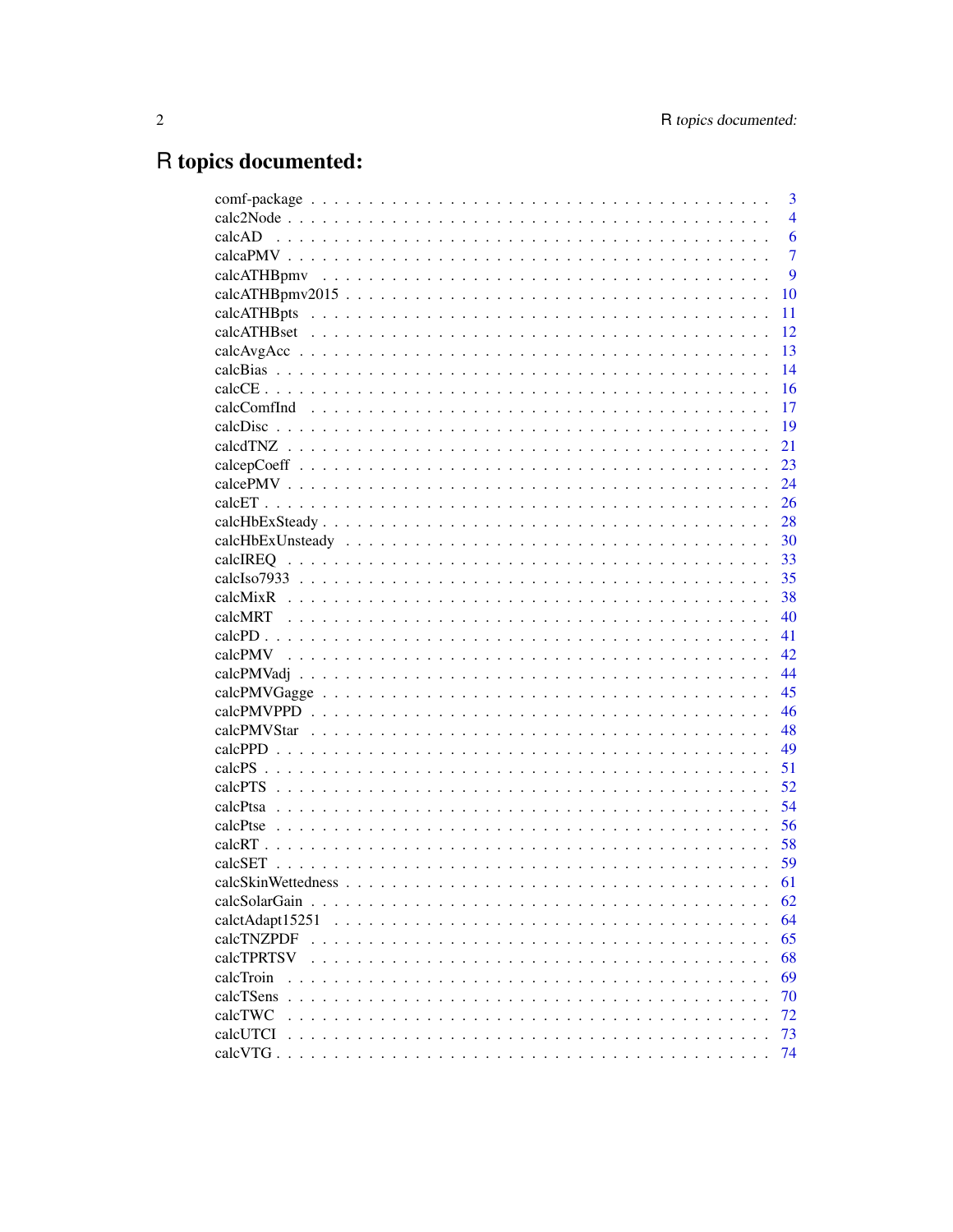### <span id="page-2-0"></span>comf-package 3

| Index | 83 |
|-------|----|

| comf-package | Calculation and Evaluation of Common and Less Common Comfort |
|--------------|--------------------------------------------------------------|
|              | <i>Indices</i>                                               |

### Description

This package contains several functions to calculate and evaluate a series of comfort indices.

### Details

| Package:  | comf       |
|-----------|------------|
| Type:     | Package    |
| Version:  | 0.1.11     |
| Date:     | 2021-05-12 |
| License:  | $GPL-2$    |
| LazyLoad: | yes        |

To create input parameters, the function createCond, which creates a list of input parameters may be helpful. The main function of this packages is calcComfInd, which returns the desired comfort parameters. However, each index can be computed using its own function, e.g. to calculate only PMV the function calcPMV can be used.

The comfort indices calculated within this package are as follows. To get further information, go to the help page, which can be accessed using the index below e.g. ?pmv:

| Index          | Description                                                                       |
|----------------|-----------------------------------------------------------------------------------|
| pmy            | Predicted mean vote (PMV)                                                         |
| ppd            | Predicted precentage dissatisfied (PPD)                                           |
| tnHumphreysNV  | Neutral temperature in naturally ventilated buildings according to Humphreys 1978 |
| tnHumphreysAC  | Neutral temperature in climate-controlled buildings according to Humphreys 1978   |
| tnAuliciems    | Neutral temperature according to Auliciems 1981                                   |
| tAdapt15251    | Adaptive comfort temperature according to EN 15251                                |
| <b>dTNZ</b>    | Distance to thermoneutral zone                                                    |
| ATHBpmy        | Adaptive thermal heat balance vote based on pmv                                   |
| ATHBset        | Adaptive standard effective temperature                                           |
| <b>ATHBpts</b> | Adaptive thermal heat balance vote based on set                                   |
|                |                                                                                   |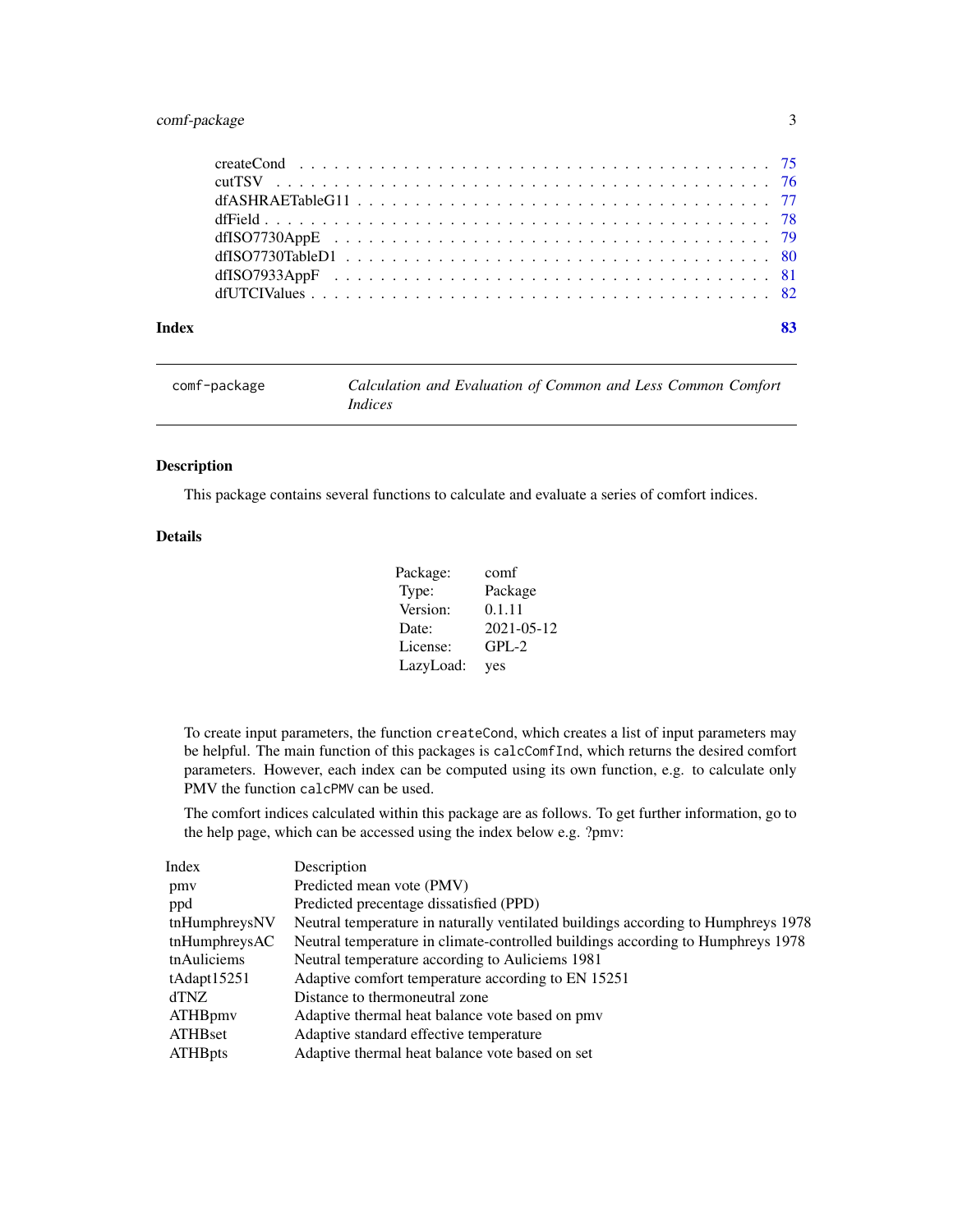4 calc2Node and the calcal control of the calcal calcal control of the calcal calcal control of the calcal control of the calcal control of the calcal control of the calcal control of the calcal control of the calcal contr

| apmy          | Adaptive predicted mean vote according to Yao et al.                                                      |
|---------------|-----------------------------------------------------------------------------------------------------------|
| ptsa          | Adaptive predicted thermal sensation vote according to Gao et al.                                         |
| epmy          | PMV adjusted with expectancy factor based on Fanger and toftum                                            |
| ptse          | Predicted thermal sensation vote based on set and adjusted with expectancy factor according to Gao et al. |
| set           | standard effective temperature based on two node model by Gagge et al.                                    |
| et            | Effective temperature based on two node model by Gagge et al.                                             |
| tsens         | Predicted thermal sensation                                                                               |
| disc          | Predicted discomfort                                                                                      |
| ps            | Predicted percentage satisfied with the level of air movement                                             |
| pd            | Predicted percentage dissatisfied due to draft                                                            |
| pts           | Predicted thermal sensation vote based on set                                                             |
| <b>HB</b> xst | Human body exergy consumption rate using steady state method                                              |
| <b>PHS</b>    | Predicted heat strain                                                                                     |
|               |                                                                                                           |

The performance criteria included in this package are presented below. Again you can get further information on the corresponding help pages:

| Index      | Description                                                     |
|------------|-----------------------------------------------------------------|
| meanBias   | Mean bias between predicted and observed thermal sensation vote |
| <b>TPR</b> | True positive rate                                              |
| avgAcc     | Average accuracy of predicted thermal sensation vote            |

#### Author(s)

Marcel Schweiker in cooperation with Sophia Mueller and many others. Contact: mschweiker@ukaachen.de

#### References

See references in function descriptions.

### See Also

see also [createCond](#page-74-1), [calcComfInd](#page-16-1)

<span id="page-3-1"></span>calc2Node *Comfort Indices based on the 2-Node-Model*

### Description

calc2Node calculates Comfort Indices based on the 2-Node-Model by Gagge et al.

### Usage

```
calc2Node(ta, tr, vel, rh, clo = 0.5, met = 1, wme = 0, pb = 760, ltime = 60,
ht = 171, wt = 70, tu = 40, obj = "set", csw = 170, cdil = 120, cstr = 0.5,
varOut = "else")
```
<span id="page-3-0"></span>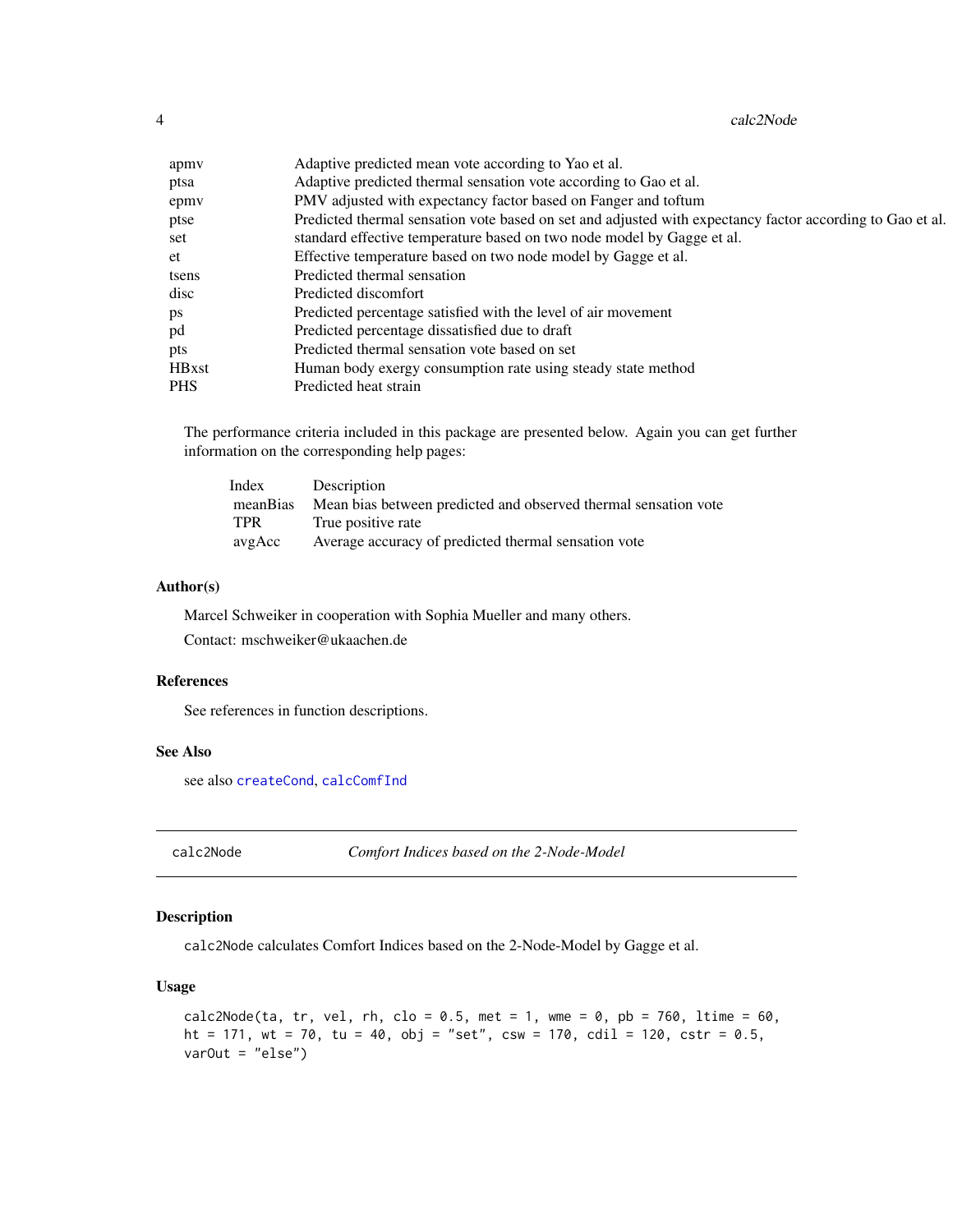#### calc2Node 5

#### **Arguments**

| ta                 | a numeric value presenting air temperature in [degree C]                                                 |
|--------------------|----------------------------------------------------------------------------------------------------------|
| tr                 | a numeric value presenting mean radiant temperature in [degree C]                                        |
| vel                | a numeric value presenting air velocity in [m/s]                                                         |
| rh                 | a numeric value presenting relative humidity $[\%]$                                                      |
| clo                | a numeric value presenting clothing insulation level in [clo]                                            |
| met                | a numeric value presenting metabolic rate in [met]                                                       |
| wme                | a numeric value presenting external work in [met]                                                        |
| pb                 | a numeric value presenting barometric pressure in [torr] or [mmHg]                                       |
| ltime              | a numeric value presenting exposure time in [minutes]                                                    |
| ht                 | a numeric value presenting body height in [cm]                                                           |
| wt                 | a numeric value presenting body weight in [kg]                                                           |
| tu                 | a numeric value presenting turbulence intensity in $[\%]$                                                |
| obj                | a character element, either "set" or "pmvadj"                                                            |
| <b>CSW</b>         | a numeric value presenting the driving coefficient for regulatory sweating                               |
| cdil               | a numeric value presenting the driving coefficient for vasodilation                                      |
| cstr               | a numeric value presenting the driving coefficient for vasoconstriction                                  |
| var <sub>Out</sub> | a string value either "else" for normal output of SET or "skinWet" to report value<br>of skin wettedness |

#### Details

All variables must have the same length 1. For the calculation of several values use function calcComfInd. The value of obj defines whether the function will use the version presented in ASHRAE 55-2013 for adjustment of pmv (obj = "pmvadj"), or the original code by Gagge to calculate set (obj = "set"). In the version presented in ASHRAE 55-2013, the lines of code related to self-generated convection is deleted. Therefore, a difference can only be seen at higher values of met.

#### Value

returns a data.frame with the following items:

et - Effective temperature

tsens - Predicted thermal sensation

disc - Predicted discomfort

ps - Predicted percentage satisfied with the level of air movement

pd - Predicted percentage dissatisfied due to draft

pts - Predicted thermal sensation vote based on set

pmvg - Gagge's version of Fanger's PMV

pmvstar - Same as Fanger's PMV except that dry is calculated using SET\* rather than the operative temperature

The other functions return a single index, e.g. code(calcSET) returns the standard effective temperature.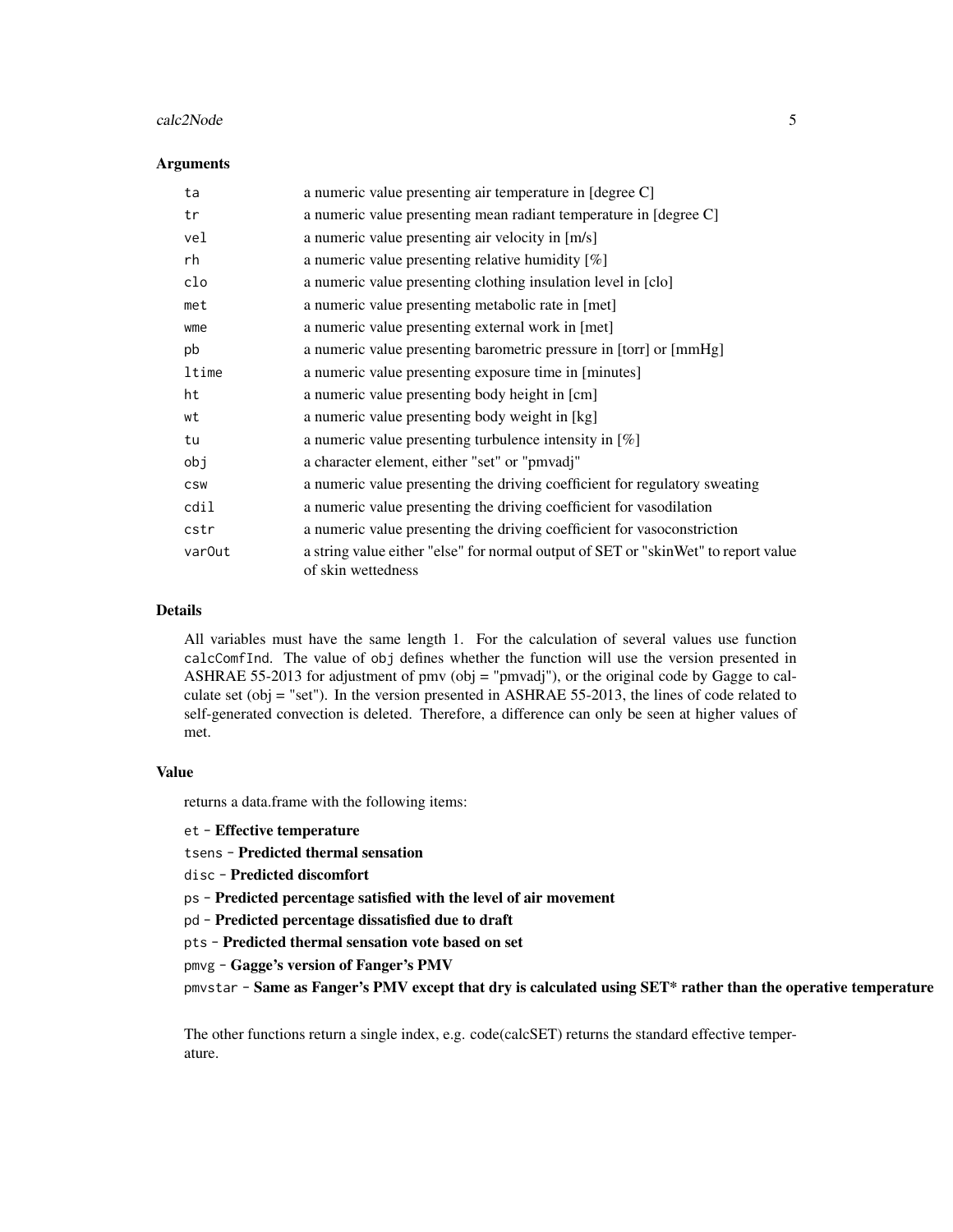#### <span id="page-5-0"></span>Note

In case one of the variables is not given, a standard value will be taken from a list (see [createCond](#page-74-1) for details.

### Author(s)

The code for calc2Node is based on the code in BASIC and C++ presented by Fountain and Huizenga (1995). The translation into R-language and comparison with ASHRAE 55-2013 conducted by Marcel Schweiker.

### References

ASHRAE Standard 55-2013. Thermal environmental conditions for human occupancy. American society of heating, Refrigerating and Air-Conditioning Engineering, Atlanta, USA, 2013.

Fountain & Huizenga (1995) A thermal sensation model for use by the engineering profession ASHRAE RP-781 Final report.

Gagge, Fobelets & Berglund (1986) A standard predictive index of human response to the thermal environment, ASHRAE transactions, 92 (2B), 709-731.

#### See Also

see also [calcComfInd](#page-16-1)

#### Examples

## Calculation of a single set of values. calc2Node(22, 25, .50, 50)

| calcAD |  |
|--------|--|

**PPD** with Ankle Draft

#### Description

Function to calculate ankle draft using the predicted percentage of dissatisfied.

#### Usage

calcAD(ta, tr, vel, rh, clo, met, vAnkle)

| ta     | a numeric value presenting air temperature in [degree C]          |
|--------|-------------------------------------------------------------------|
| tr     | a numeric value presenting mean radiant temperature in [degree C] |
| vel    | a numeric value presenting air velocity in [m/s]                  |
| rh     | a numeric value presenting relative humidity $[\%]$               |
| clo    | a numeric value presenting clothing insulation level in [clo]     |
| met    | a numeric value presenting metabolic rate in [met]                |
| vAnkle | air speed at the 0.1 m $(4 \text{ in.})$ above the floor $[m/s]$  |
|        |                                                                   |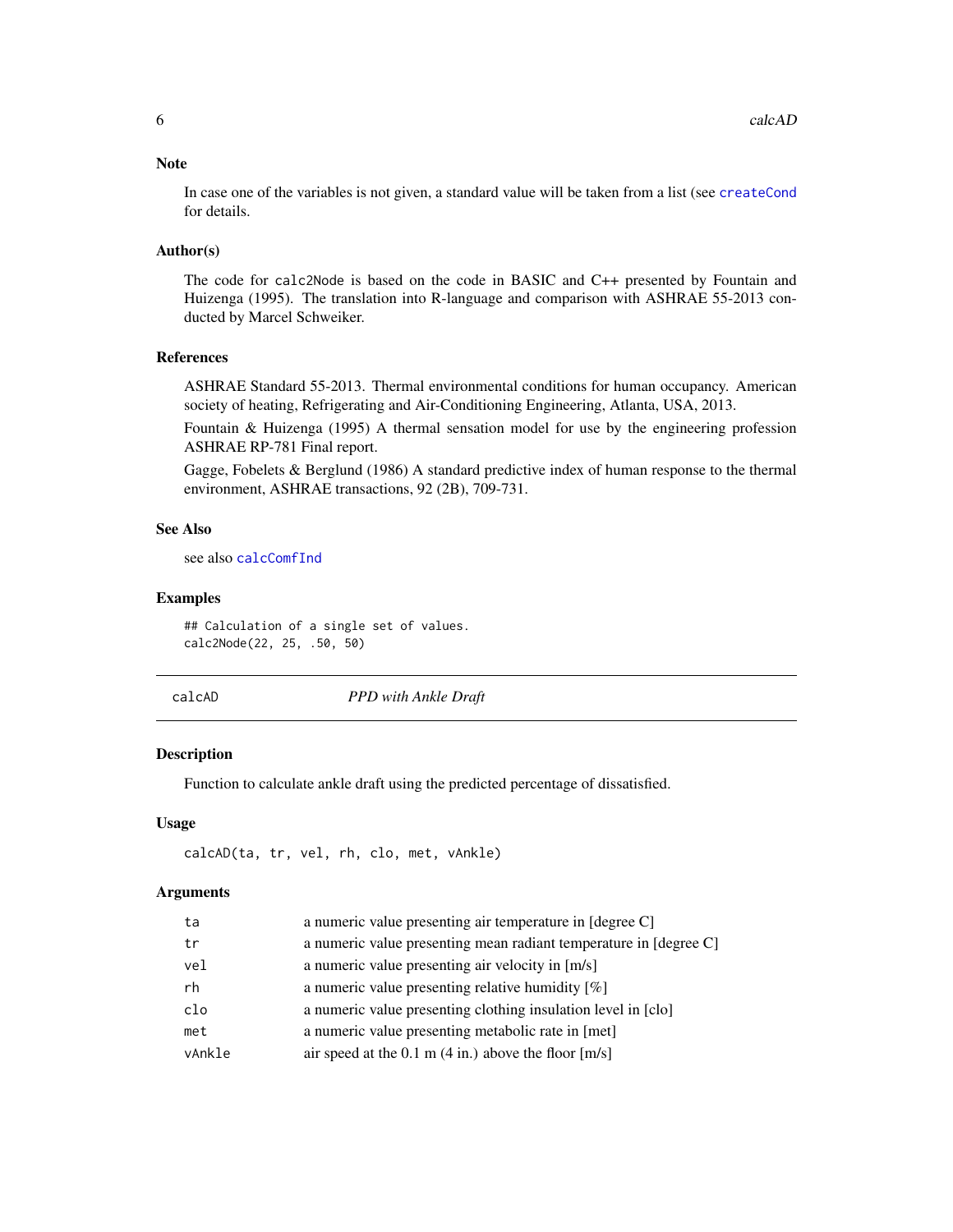#### <span id="page-6-0"></span> $\alpha$ calcaPMV 7

### Details

Calculates the percentage of thermally dissatisfied people with the ankle draft (0.1 m) above floor level.This equation is only applicable for velocity < 0.2 m/s (40 fps)

### Value

Predicted Percentage of Dissatisfied occupants with ankle draft in [%] Acceptability in [boolean]

### Author(s)

Code implemented in to R by Shoaib Sarwar. Further contribution by Marcel Schweiker.

### References

Original code in Python by Tartarini & Schiavon (2020) <doi:10.1016/j.softx.2020.100578>

#### Examples

calcAD(25,25,0.2,50,0.5,1.2,0.3) # returns Ankle\_draft\_ppd:18.6, Acceptability:TRUE

<span id="page-6-1"></span>calcaPMV *Adaptive Predicted Mean Votes*

#### Description

Function to calculate adaptive Predicted Mean Vote (aPMV) adjusted through the adaptive coefficient.

### Usage

calcaPMV(ta, tr, vel, rh, clo =  $0.5$ , met = 1, wme =  $0$ , apCoeff)

| ta      | a numeric value presenting air temperature in [degree C]          |
|---------|-------------------------------------------------------------------|
| tr      | a numeric value presenting mean radiant temperature in [degree C] |
| vel     | a numeric value presenting air velocity in [m/s]                  |
| rh      | a numeric value presenting relative humidity $[\%]$               |
| clo     | a numeric value presenting clothing insulation level in [clo]     |
| met     | a numeric value presenting metabolic rate in [met]                |
| wme     | a numeric value presenting external work in [met]                 |
| apCoeff | adaptive coefficient lambda                                       |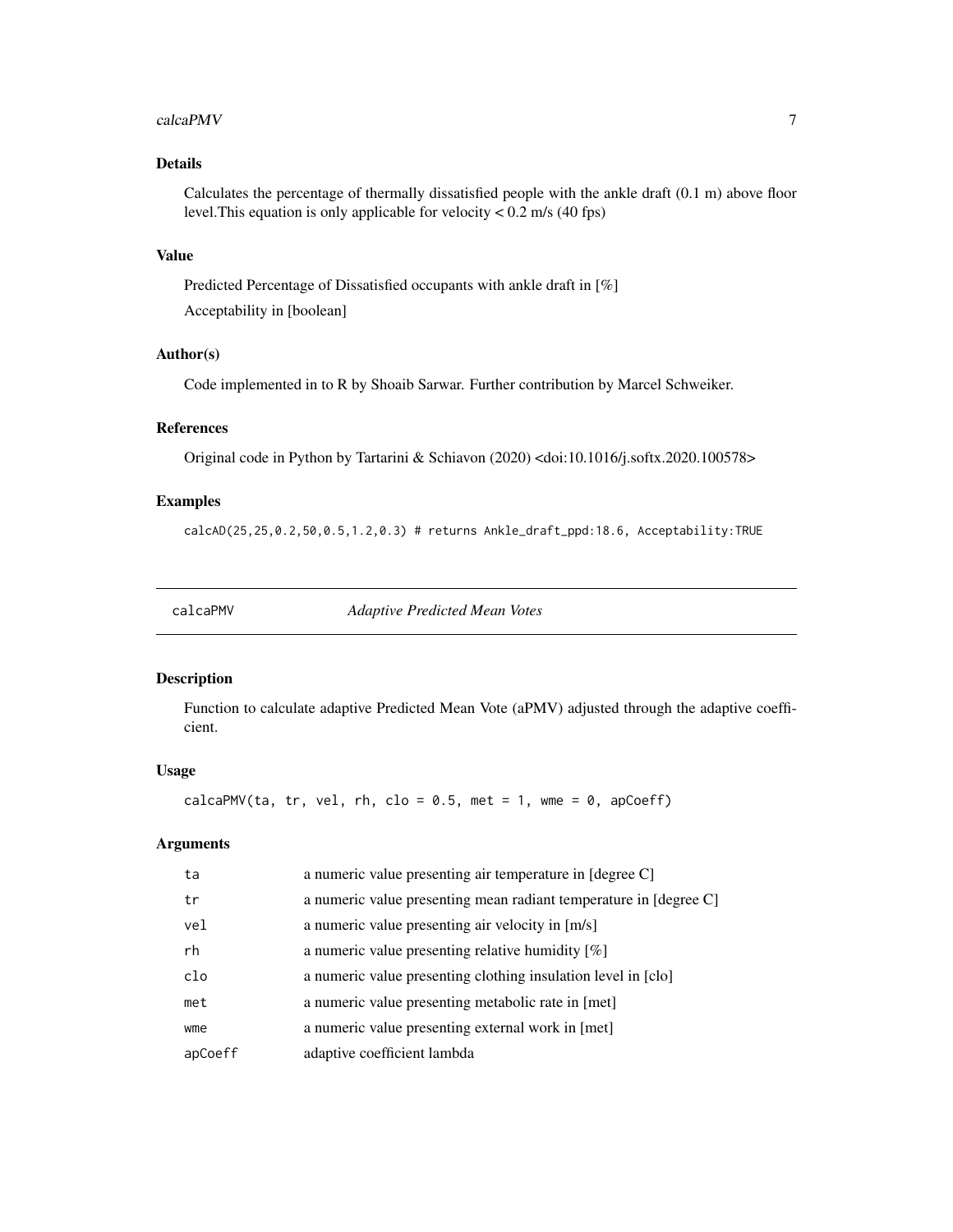### Details

apCoeff can be derived using calcapCoeff.

#### Value

calcaPMV returns the predicted mean vote adjusted through the adaptive coefficients.

#### Note

In case one of apCoeff is not given, a standard value will be taken from a list (see [createCond](#page-74-1) for details.

#### Author(s)

Code implemented in to R by Marcel Schweiker. Further contribution by Sophia Mueller and Shoaib Sarwar.

### References

aPMV is based on Yao, Li and Liu (2009) <doi:10.1016/j.buildenv.2009.02.014>

#### See Also

[calcComfInd](#page-16-1), [calcapCoeff](#page-22-1)

#### Examples

```
## Note. Due to random generated asv values. The values for the coefficients will not be meaningful.
## Create sample data
ta \leq 20:24 # vector with air temperature values
tr \leftarrow ta \quad # vector with radiant temperature values
vel \leq rep(.1,5) # vector with air velocities
rh <- rep(50,5) # vector with relative humidity values
clo \leq rep(1.0,5) # vector with clo values
met \leftarrow rep(1.1,5) # vector with metabolic rates
asv \le rnorm(5) # vector with actual sensation votes
lsCond <- as.list(data.frame(ta,tr,vel,rh,clo,met,asv))
## Calculate coefficient apCoeff for data set
apCoeff <- calcapCoeff(lsCond)
## calculate apmv
apmv <- NULL
for (i in 1:length(ta)){
apmv[i] <- calcaPMV(ta[i], tr[i], vel[i], rh[i], clo[i], met[i], apCoeff = apCoeff)$apmv}
apmv
```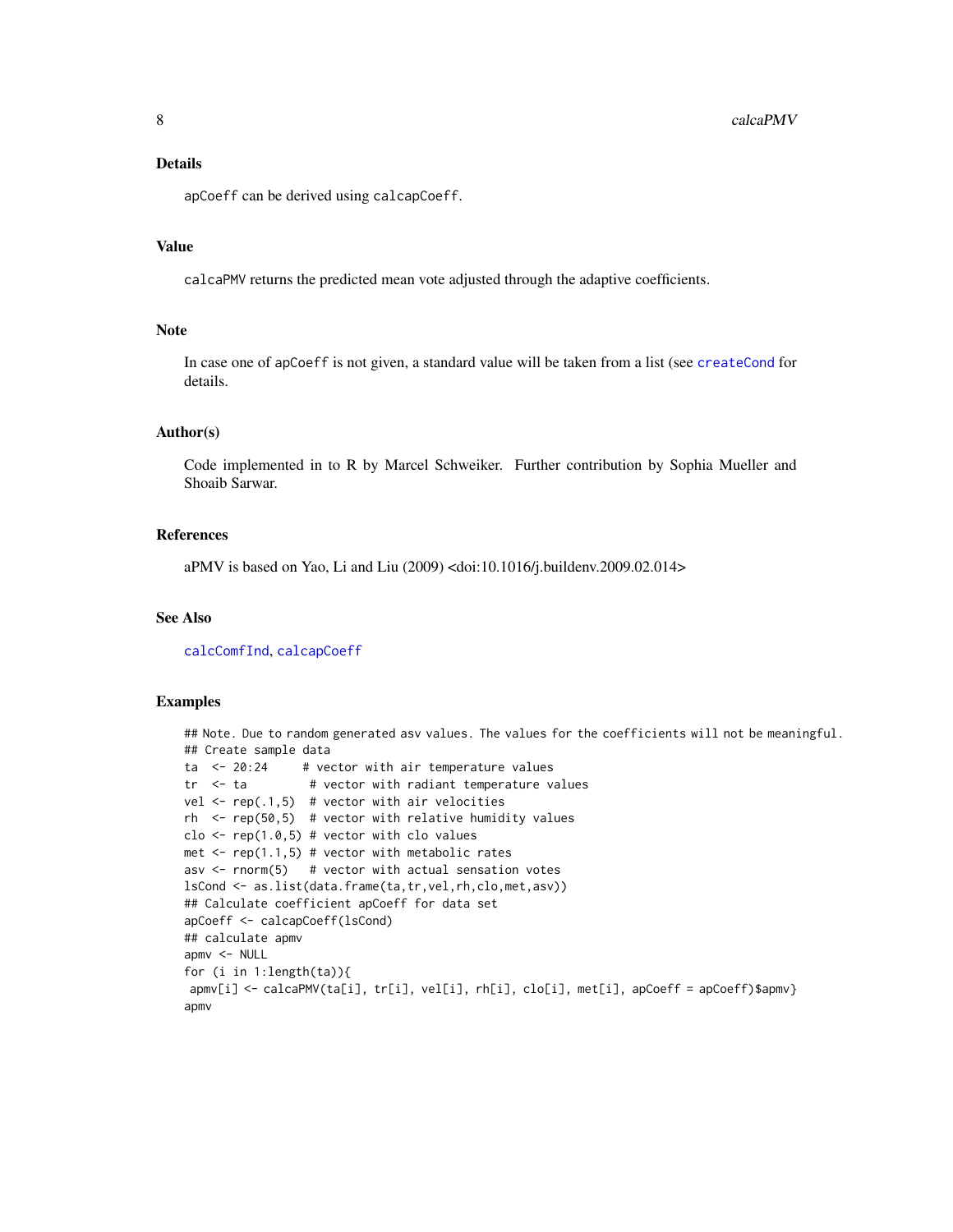<span id="page-8-0"></span>

### Description

calcATHBpmv calculates the PMV based on adaptive thermal heat balance framework based on the newest version (2022)

#### Usage

calcATHBpmv(trm, ta, tr, vel, rh, met)

### Arguments

| trm | - Running mean outdoor temperature in [degree C]                    |  |
|-----|---------------------------------------------------------------------|--|
| ta  | - a numeric value presenting air temperature in [degree C]          |  |
| tr  | - a numeric value presenting mean radiant temperature in [degree C] |  |
| vel | - a numeric value presenting air velocity in [m/s]                  |  |
| rh  | - a numeric value presenting relative humidity [%]                  |  |
| met | - a numeric value presenting metabolic rate in [met]                |  |
|     |                                                                     |  |

### Details

aliases athb ATHB

#### Value

calcATHBpmv PMV value adapted through the ATHB appoach

### Author(s)

Marcel Schweiker

### References

Schweiker & Wagner (2015) <doi:10.1016/j.buildenv.2015.08.018> Schweiker (2022) <doi:10.1111/ina.13018>

### See Also

```
see also calcComfInd, link{calcATHBpts}, link{calcATHBset},
link{calcATHBpmv2015}
```
### Examples

calcATHBpmv(20, 25, 25, .1, 50, 1.1)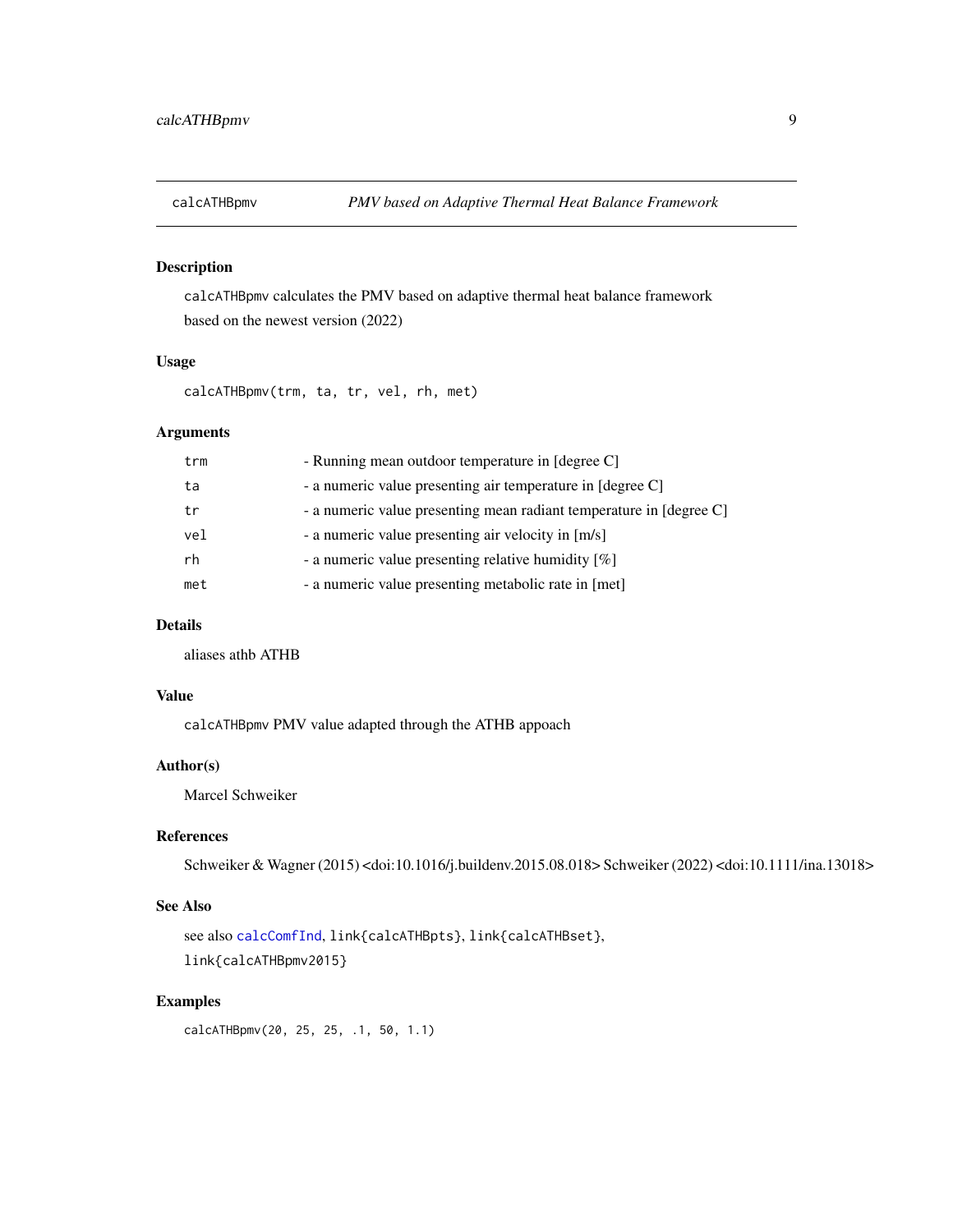<span id="page-9-1"></span><span id="page-9-0"></span>

#### Description

calcATHBpmv2015 calculates the PMV based on adaptive thermal heat balance framework based on the original method published 2015

### Usage

calcATHBpmv2015(trm, psych, ta, tr, vel, rh, met, wme = 0)

### Arguments

| - Running mean outdoor temperature in [degree C]<br>trm          |                                                                     |
|------------------------------------------------------------------|---------------------------------------------------------------------|
| psych                                                            | - factor related to fixed effect on perceived control               |
| - a numeric value presenting air temperature in [degree C]<br>ta |                                                                     |
| tr                                                               | - a numeric value presenting mean radiant temperature in [degree C] |
| vel                                                              | - a numeric value presenting air velocity in [m/s]                  |
| rh                                                               | - a numeric value presenting relative humidity $[\%]$               |
| met                                                              | - a numeric value presenting metabolic rate in [met]                |
| wme                                                              | - a numeric value presenting external work in [met]                 |

#### Details

aliases athb2015 ATHB2015 athbOld ATHBOLD

All variables must have the same length 1. For the calculation of several values use function calcComfInd.

### Value

calcATHBpmv2015 PMV value adapted through the ATHB appoach

### Author(s)

Marcel Schweiker

### References

Schweiker & Wagner (2015) <doi:10.1016/j.buildenv.2015.08.018> Schweiker & Wagner (2016) Exploring potentials and limitations of the adaptive thermal heat balance framework Proceedings of 9th Windsor Conference: making comfort relevant Cumberland Lodge, Windsor, UK, 2016

#### See Also

see also [calcComfInd](#page-16-1), link{calcATHBpts}, link{calcATHBset}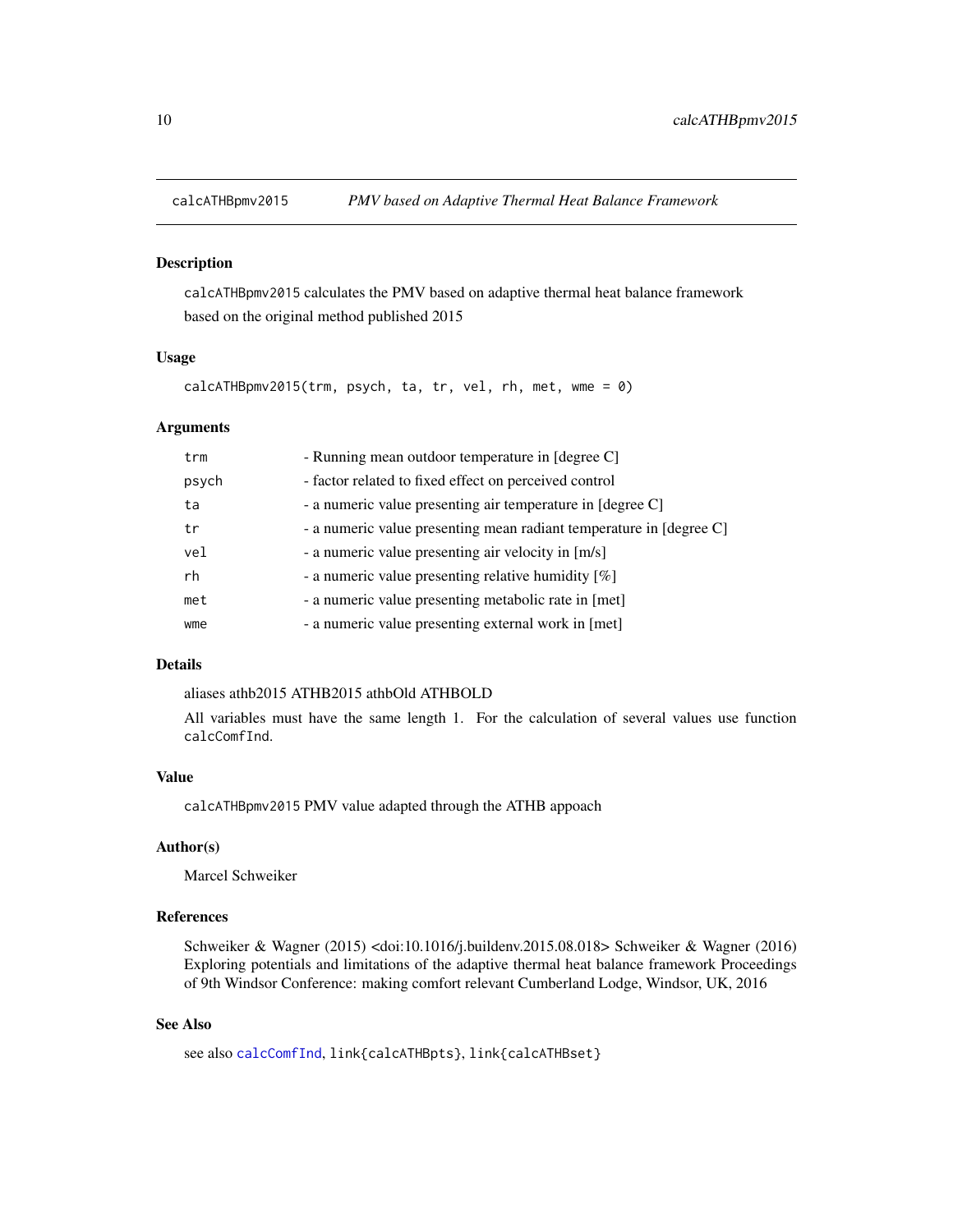### <span id="page-10-0"></span>calcATHBpts 11

### Examples

calcATHBpmv2015(20, 0, 25, 25, .1, 50, 1.1)

calcATHBpts *Predicted Thermal Sensation by Gagge using Adaptive Thermal Heat Balance approach*

### Description

calcATHB calculates predicted thermal sensation based on the adaptive thermal heat balance approach using Gagge's 2 Node Model

### Usage

calcATHBpts(trm, psych, ta, tr, vel, rh, met, wme =  $0$ , pb = 760,  $ltime = 60$ ,  $ht = 171$ ,  $wt = 69.9$ 

### Arguments

| trm   | - Running mean outdoor temperature in [degree C]                     |  |
|-------|----------------------------------------------------------------------|--|
| psych | - factor related to fixed effect on perceived control                |  |
| ta    | - a numeric value presenting air temperature in [degree C]           |  |
| tr    | - a numeric value presenting mean radiant temperature in [degree C]  |  |
| vel   | - a numeric value presenting air velocity in [m/s]                   |  |
| rh    | - a numeric value presenting relative humidity [%]                   |  |
| met   | - a numeric value presenting metabolic rate in [met]                 |  |
| wme   | - a numeric value presenting external work in [met]                  |  |
| pb    | - a numeric value presenting barometric pressure in [torr] or [mmHg] |  |
| ltime | - a numeric value presenting exposure time in [minutes]              |  |
| ht    | - a numeric value presenting body height in [cm]                     |  |
| wt    | - a numeric value presenting body weight in [kg]                     |  |

### Details

All variables must have the same length 1. For the calculation of several values use function calcComfInd.

### Value

calcATHBpts returns the predicted thermal sensation adapted through the ATHB approach

#### Author(s)

Marcel Schweiker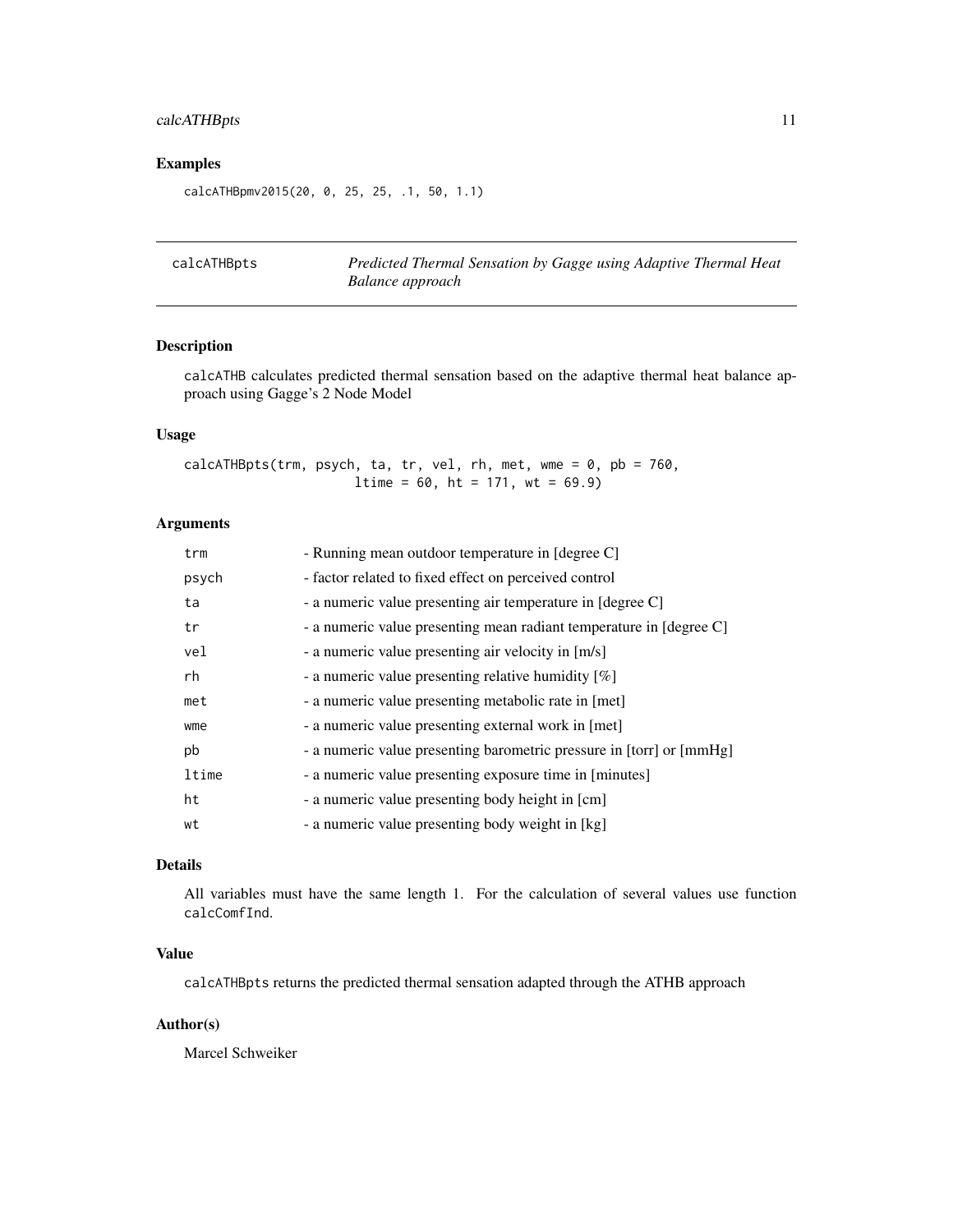### <span id="page-11-0"></span>References

Schweiker & Wagner (2015) <doi:10.1016/j.buildenv.2015.08.018> Schweiker & Wagner (2016) Exploring potentials and limitations of the adaptive thermal heat balance framework Proceedings of 9th Windsor Conference: making comfort relevant Cumberland Lodge, Windsor, UK, 2016

#### See Also

see also [calcComfInd](#page-16-1), link{calcATHBpmv}, link{calcATHBset}

#### Examples

calcATHBpts(20, 0, 25, 25, .1, 50, 1.1, 0, 760, 60, 171, 70)

calcATHBset *SET based on Adaptive Thermal Heat Balance Framework*

### Description

Calculation of SET based on Adaptive Thermal Heat Balance framework using Gagge's 2-node model

#### Usage

 $calcATHBset(trm, psych, ta, tr, vel, rh, met, wme =  $0$ , pb = 760,$  $ltime = 60$ ,  $ht = 171$ ,  $wt = 69.9$ 

#### Arguments

| trm   | - Running mean outdoor temperature in [degree C]                     |  |
|-------|----------------------------------------------------------------------|--|
| psych | - factor related to fixed effect on perceived control                |  |
| ta    | - a numeric value presenting air temperature in [degree C]           |  |
| tr    | - a numeric value presenting mean radiant temperature in [degree C]  |  |
| vel   | - a numeric value presenting air velocity in [m/s]                   |  |
| rh    | - a numeric value presenting relative humidity $[\%]$                |  |
| met   | - a numeric value presenting metabolic rate in [met]                 |  |
| wme   | - a numeric value presenting external work in [met]                  |  |
| pb    | - a numeric value presenting barometric pressure in [torr] or [mmHg] |  |
| ltime | - a numeric value presenting exposure time in [minutes]              |  |
| ht    | - a numeric value presenting body height in [cm]                     |  |
| wt    | - a numeric value presenting body weight in [kg]                     |  |

#### Details

All variables must have the same length 1. For the calculation of several values use function calcComfInd.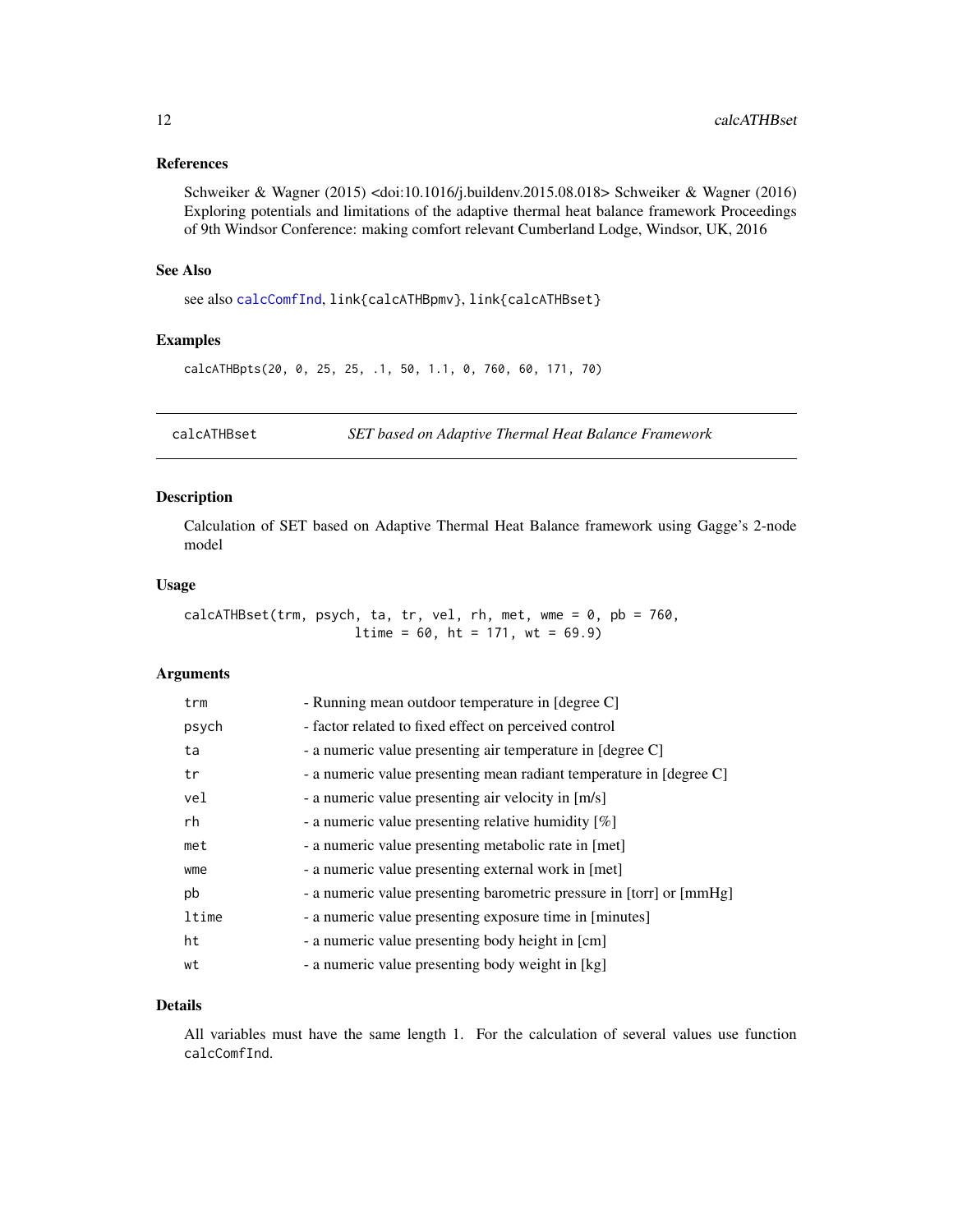### <span id="page-12-0"></span>calcAvgAcc 13

### Value

ATHBset set value adapted through the ATHB appoach

#### Author(s)

Marcel Schweiker

## References

Schweiker & Wagner (2015) <doi:10.1016/j.buildenv.2015.08.018> Schweiker & Wagner (2016) Exploring potentials and limitations of the adaptive thermal heat balance framework Proceedings of 9th Windsor Conference: making comfort relevant Cumberland Lodge, Windsor, UK, 2016

### See Also

```
see also calcComfInd, link{calcATHBpmv}, link{calcATHBpts}
```
#### Examples

calcATHBset(20, 0, 25, 25, .1, 50, 1.1, 0, 760, 60, 171, 70)

<span id="page-12-1"></span>

| calcAvgAcc | Average Accuracy between Predicted and Actual Thermal Sensation |
|------------|-----------------------------------------------------------------|
|            | Vote                                                            |

### Description

calcAvgAcc calculates the average accuracy between predicted thermal sensation votes and actual obtained sensation votes

#### Usage

```
calcAvgAcc(ref, pred)
```

```
calcavgacc(ref, pred)
```
AvgAcc(ref, pred)

avgacc(ref, pred)

| ref  | a numeric item or vector containing categorical actual thermal sensation votes<br>coded from $-3$ 'cold' to $+3$ 'hot'    |
|------|---------------------------------------------------------------------------------------------------------------------------|
| pred | a numeric item or vector containing categorical predicted thermal sensation<br>votes coded from $-3$ 'cold' to $+3$ 'hot' |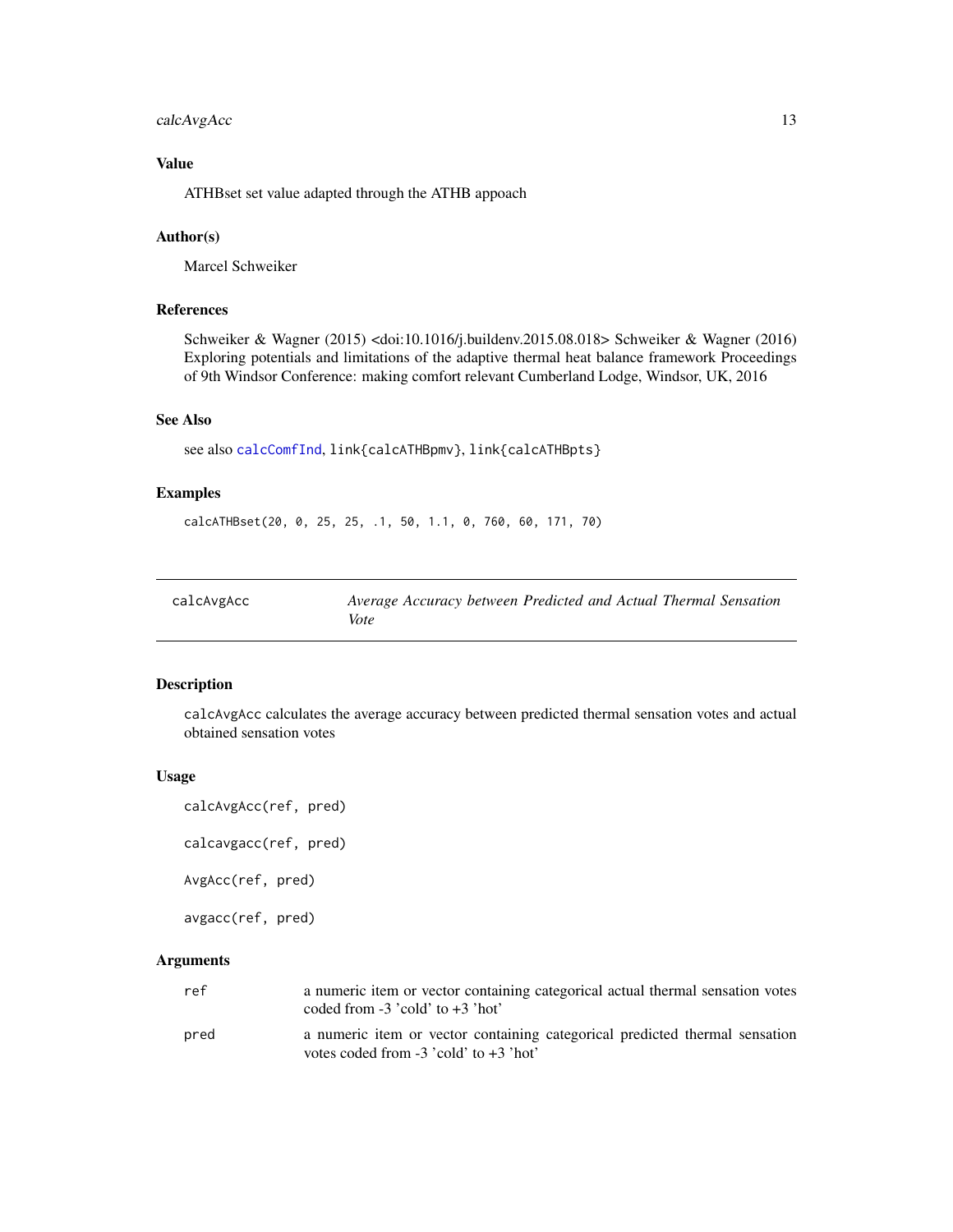#### <span id="page-13-0"></span>Value

calcAvgAcc returns a single value presenting the average accuracy between actual and predicted thermal sensation votes.

#### Note

The outcome heavily depends on the distribution of actual votes, i.e. in case most of the actual votes are in the same category, e.g. 'neutral', the average accuray is very high due to the fact that for the other categories the number of TRUE negative predicted votes is high as well.

#### Author(s)

Marcel Schweiker. Further contribution by Shoaib Sarwar.

#### References

Sokolova and Lapalme (2009) <doi:10.1016/j.ipm.2009.03.002>

### See Also

[calcTPRTSV](#page-67-1), [calcMeanBias](#page-13-1)

#### Examples

```
## Define data
ref <- rnorm(5) # actual thermal sensation votes
ref <- cutTSV(ref)
pred <- rnorm(5) # predicted thermal sensation votes
pred <- cutTSV(pred)
```
calcAvgAcc(ref, pred)

calcBias *Bias between Predicted and Actual Thermal Sensation Vote*

#### <span id="page-13-1"></span>Description

calcMeanBias calculates the mean bias and its standard deviation and standard error between predicted thermal sensation votes and actual obtained sensation votes

### Usage

```
calcBias(ref, pred)
calcbias(ref, pred)
calcMeanBias(ref, pred)
```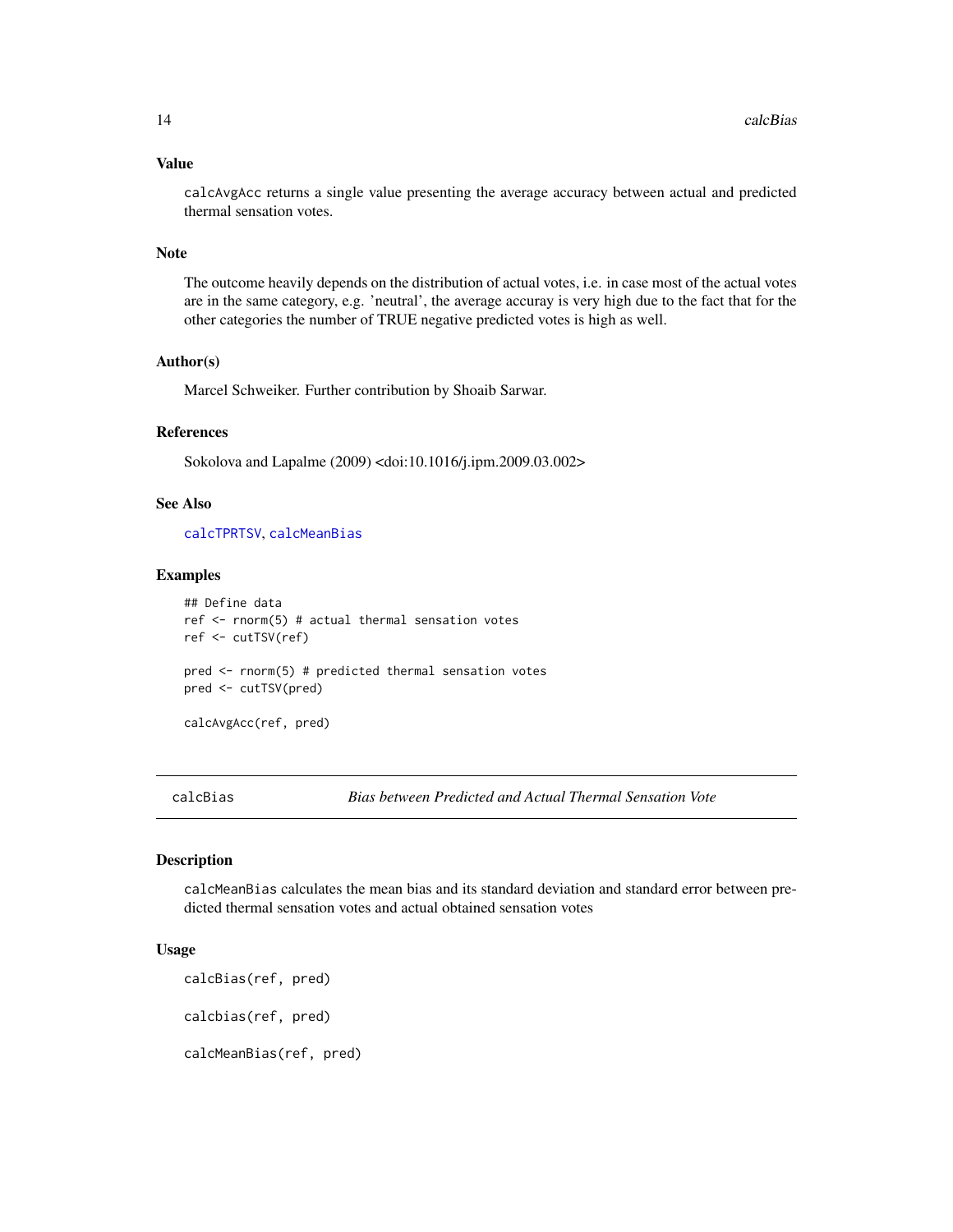#### calcBias 15

```
MeanBias(ref, pred)
meanBias(ref, pred)
meanbias(ref, pred)
bias(ref, pred)
calcSdBias(ref, pred)
calcSeBias(ref, pred)
```
### Arguments

| ref  | a numeric item or vector containing categorical actual thermal sensation votes<br>coded from $-3$ 'cold' to $+3$ 'hot'    |
|------|---------------------------------------------------------------------------------------------------------------------------|
| pred | a numeric item or vector containing categorical predicted thermal sensation<br>votes coded from $-3$ 'cold' to $+3$ 'hot' |

### Value

calcMeanBias returns a dataframe with the following items:

| meanBias | single value presenting the mean bias between actual and predicted thermal sen-<br>sation votes |
|----------|-------------------------------------------------------------------------------------------------|
| sdBias   | single value presenting the standard deviation of the mean bias                                 |
| seBias   | single value presenting the standard error of the mean bias                                     |

### Author(s)

Marcel Schweiker. Further contribution by Shoaib Sarwar.

### References

Humphreys & Nicol (2002) <doi:10.1016/S0378-7788(02)00018-X>

Schweiker & Wagner (2016) Exploring potentials and limitations of the adaptive thermal heat balance framework Proceedings of 9th Windsor Conference: Making Comfort Relevant Cumberland Lodge, Windsor, UK, 2016.

#### See Also

[calcTPRTSV](#page-67-1), [calcAvgAcc](#page-12-1)

### Examples

```
## Define data
ref <- rnorm(5) # actual thermal sensation votes
```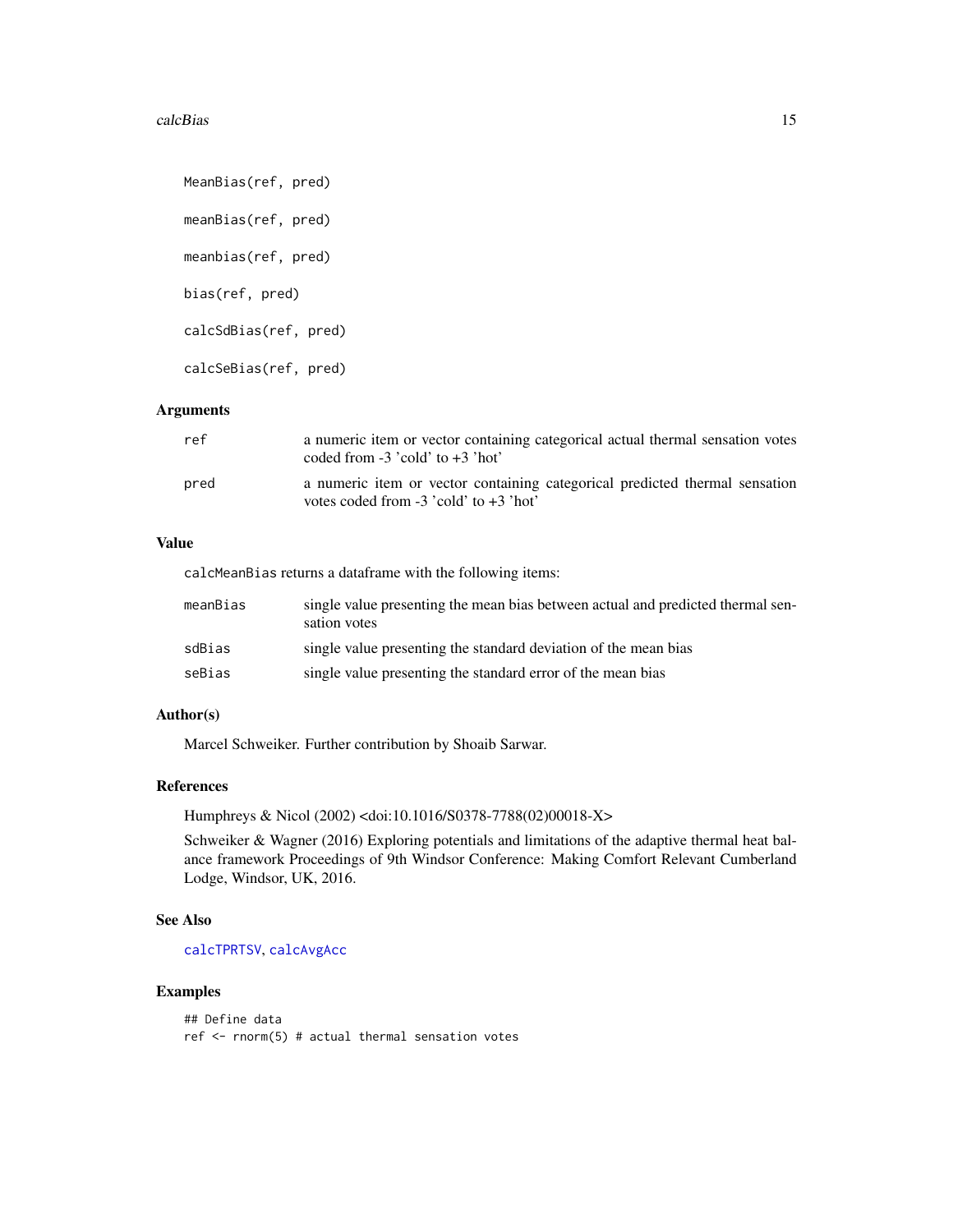```
pred <- rnorm(5) # predicted thermal sensation votes
```

```
calcBias(ref, pred)
```
calcCE *Cooling Effect*

#### Description

Function to calculate cooling effect (CE) of elevated air velocities using the standard effective temperature (SET).

### Usage

 $calcCE(ta, tr, vel, rh, clo = 0.5, met = 1, wme = 0)$ 

#### Arguments

| ta  | a numeric value presenting air temperature in [degree C]          |  |
|-----|-------------------------------------------------------------------|--|
| tr  | a numeric value presenting mean radiant temperature in [degree C] |  |
| vel | a numeric value presenting air velocity in [m/s]                  |  |
| rh  | a numeric value presenting relative humidity $[\%]$               |  |
| clo | a numeric value presenting clothing insulation level in [clo]     |  |
| met | a numeric value presenting metabolic rate in [met]                |  |
| wme | a numeric value presenting external work in [met]                 |  |
|     |                                                                   |  |

### Details

The CE of the elevated air velocity is the difference in SET between conditions with given air velocities and still air. The cooling effect should be calculated only for air velocities higher than 0.2 m/s.

#### Value

```
ce - Cooling Effect in [degree C]
```
#### Author(s)

Code implemented in to R by Shoaib Sarwar. Further contribution by Marcel Schweiker.

### References

Original code in Python by Tartarini & Schiavon (2020) <doi:10.1016/j.softx.2020.100578>

### Examples

calcCE(25,25,0.3,50,0.5,1) # returns Cooling Effect: 1.3

<span id="page-15-0"></span>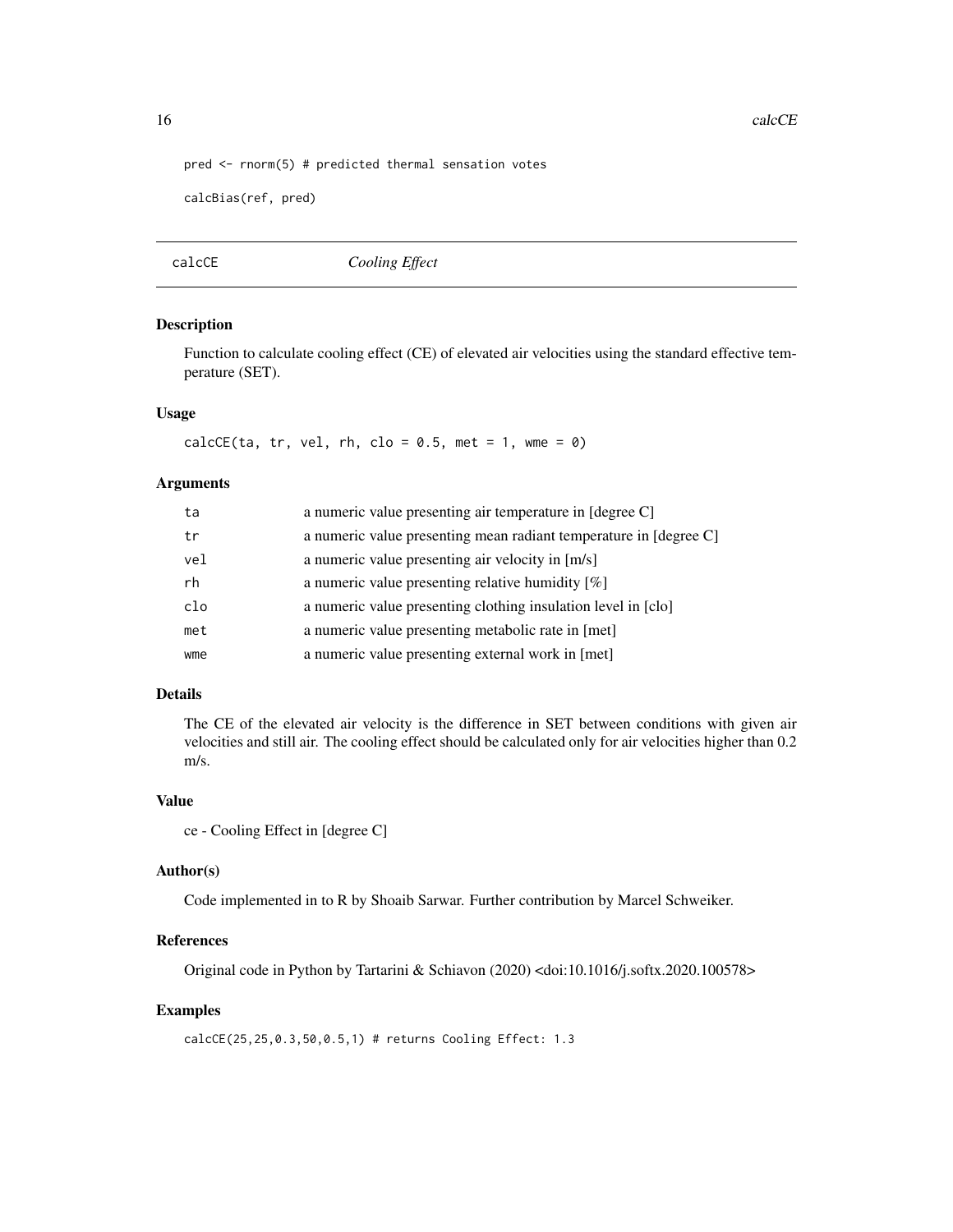<span id="page-16-1"></span><span id="page-16-0"></span>

### Description

calcComfInd calculates one or more thermal comfort indices using a list of climatic conditions.

### Usage

```
calcComfInd(lsCond, request = "all")
```

```
comfind(lsCond, request = "all")
```
### Arguments

| lsCond  | a list of climatic conditions and additional variables necessary for one or more<br>of the indices (see details below). |
|---------|-------------------------------------------------------------------------------------------------------------------------|
|         |                                                                                                                         |
| reauest | a vector with one or more comfort indices (see details below).                                                          |

### Details

The list lsCond could contain one or more of the following variables:

| ta      | Air temperature in (degree C)                       |
|---------|-----------------------------------------------------|
| tr      | mean radiant temperature in (degree C)              |
| vel     | Air velocity in (m/s)                               |
| rh      | Relative Humidity (%)                               |
| clo     | clothing (clo)                                      |
| met     | metabolic rate (met)                                |
| wme     | External work (met)                                 |
| tu      | turbulence intensity $(\%)$                         |
| tmmo    | mean monthly outdoor temperature in (degree C)      |
| ltime   | Exposure time (min)                                 |
| pb      | Barometric pressure (torr)                          |
| wt      | weight $(kg)$                                       |
| ht      | height (cm)                                         |
| trm     | Running mean outdoor temperature in (degree C)      |
| age     | age (years)                                         |
| gender  | $gender (female = 1)$                               |
| tsk     | mean skin temperature in (degree C)                 |
| psych   | factor related to fixed effect on perceived control |
| apCoeff | adaptive coefficient for pmv                        |
| epCoeff | expectancy factor for pmv                           |
| asCoeff | adaptive coefficient for set                        |
| esCoeff | expectancy factor for set                           |
| asv     | actual sensation vote $(0 = neutral)$               |
| tao     | outdoor air temperature                             |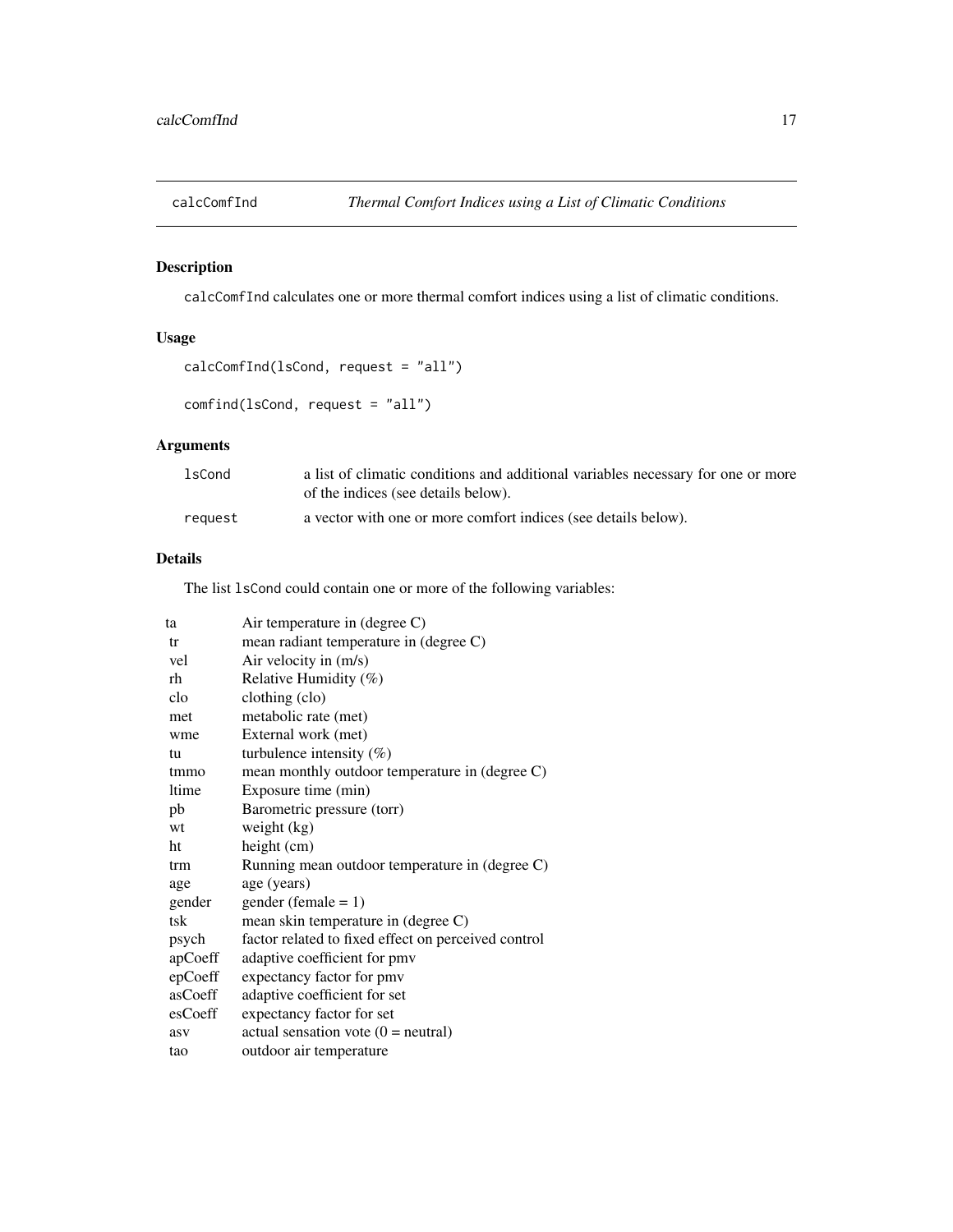18 calcComfInd

| rho     | outdoor relative humidity                                                                                            |
|---------|----------------------------------------------------------------------------------------------------------------------|
| frad    | $0.7$ (for seating), 0.73(for standing) [-]                                                                          |
| eps     | emissivity [-]                                                                                                       |
| ic      | 1.084 (average permeability), 0.4 (low permeability)                                                                 |
| tcr     | initial values for core temp                                                                                         |
| tsk     | initial values for skin temperature                                                                                  |
| basMet  | basal metabolic rate                                                                                                 |
| warmUp  | length of warm up period, <i>i.e.</i> number of times, loop is running for HBx calculation                           |
| cdil    | value for cdil in 2-node model of Gagge (applied in calculation of HbEx)                                             |
| sigmatr | value for cdil in 2-node model of Gagge (applied in calculation of HbEx) In case a variable is not given, but necess |

The vector request can contain the following elements:

| Element       | Description                                                                                               |
|---------------|-----------------------------------------------------------------------------------------------------------|
| "all"         | Calculation of all indices described below                                                                |
| "pmv"         | Predicted mean vote                                                                                       |
| "ppd"         | Predicted precentage dissatisfied                                                                         |
| "tnhumphreys" | Neutral temperature according to Humphreys                                                                |
| "tAdapt15251' | Adaptive comfort temperature according to EN 15251                                                        |
| "dTNZ"        | Distance to thermoneutral zone                                                                            |
| "ATHBpmv"     | Adaptive thermal heat balance vote based on pmv                                                           |
| "ATHBset"     | Adaptive standard effective temperature                                                                   |
| "ATHBpts"     | Adaptive thermal heat balance vote based on set                                                           |
| "apmv'        | Adaptive predicted mean vote according to Yao et al.                                                      |
| "ptsa"        | Adaptive predicted thermal sensation vote according to Gao et al.                                         |
| "epmv"        | pmv adjusted with expectancy factor based on Fanger and toftum                                            |
| "ptse"        | Predicted thermal sensation vote based on set and adjusted with expectancy factor according to Gao et al. |
| "set"         | standard effective temperature based on two node model by Gagge et al.                                    |
| "et"          | Effective temperature based on two node model by Gagge et al.                                             |
| "tsens'       | Predicted thermal sensation                                                                               |
| "disc"        | Predicted discomfort                                                                                      |
| "ps"          | Predicted percentage satisfied with the level of air movement                                             |
| "pd"          | Predicted percentage dissatisfied due to draft                                                            |
| "pts"         | Predicted thermal sensation vote based on set                                                             |
| "HBxst"       | Human body exergy consumPtion rate using steady state method                                              |
|               |                                                                                                           |

### Value

calcComfInd returns one or more rows with the comfort indices listed as request. For details see details above.

### Note

In case one of the variables is not given, a standard value will be taken from a list (see [createCond](#page-74-1) for details.

### Author(s)

Sophia Mueller and Marcel Schweiker. Further contribution by Shaomi Rahman.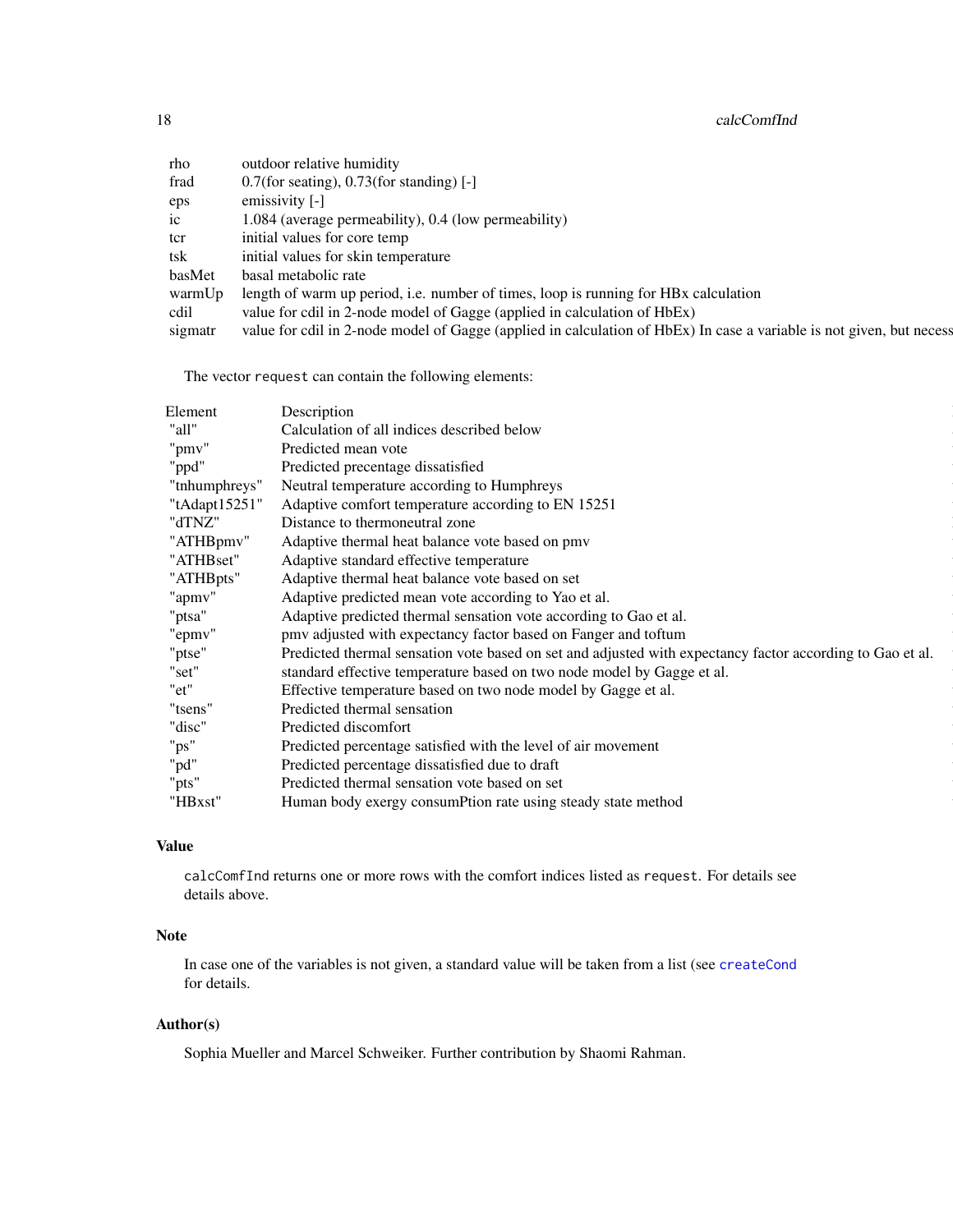#### <span id="page-18-0"></span>calcDisc and the calcDisc calcDisc is the calcDisc of the calcDisc is the calcDisc in the calcDisc is the calcDisc in the calcDisc in the calcDisc in the calcDisc in the calcDisc in the calcDisc in the calcDisc in the calc

### References

For references see individual functions.

#### See Also

```
see also calcPMVPPD, calc2Node, calcHbExSteady, calcATHBpmv2015, calcdTNZ, calcPMVadj,
calcPtsa, calctAdapt
```
#### Examples

```
## Creating list with all values
lsCond <- createCond()
## Requesting all comfort indices
calcComfInd(lsCond, request="all")
## Requesting a single index
calcComfInd(lsCond, request="pmv")
## Requesting multiple indices
calcComfInd(lsCond, request=c("pmv", "ptse"))
```
calcDisc *Predicted Discomfort based on the 2-Node-Model*

#### Description

calcDisc calculates Predicted Discomfort based on the 2-Node-Model by Gagge et al.

#### Usage

calcDisc(ta, tr, vel, rh, clo = 0.5, met = 1, wme = 0, pb = 760, ltime = 60, ht = 171, wt = 70, tu = 40, obj = "set", csw = 170, cdil = 120, cstr = 0.5)

| ta    | a numeric value presenting air temperature in [degree C]           |
|-------|--------------------------------------------------------------------|
| tr    | a numeric value presenting mean radiant temperature in [degree C]  |
| vel   | a numeric value presenting air velocity in [m/s]                   |
| rh    | a numeric value presenting relative humidity $[\%]$                |
| clo   | a numeric value presenting clothing insulation level in [clo]      |
| met   | a numeric value presenting metabolic rate in [met]                 |
| wme   | a numeric value presenting external work in [met]                  |
| pb    | a numeric value presenting barometric pressure in [torr] or [mmHg] |
| ltime | a numeric value presenting exposure time in [minutes]              |
| ht    | a numeric value presenting body height in [cm]                     |
| wt    | a numeric value presenting body weight in [kg]                     |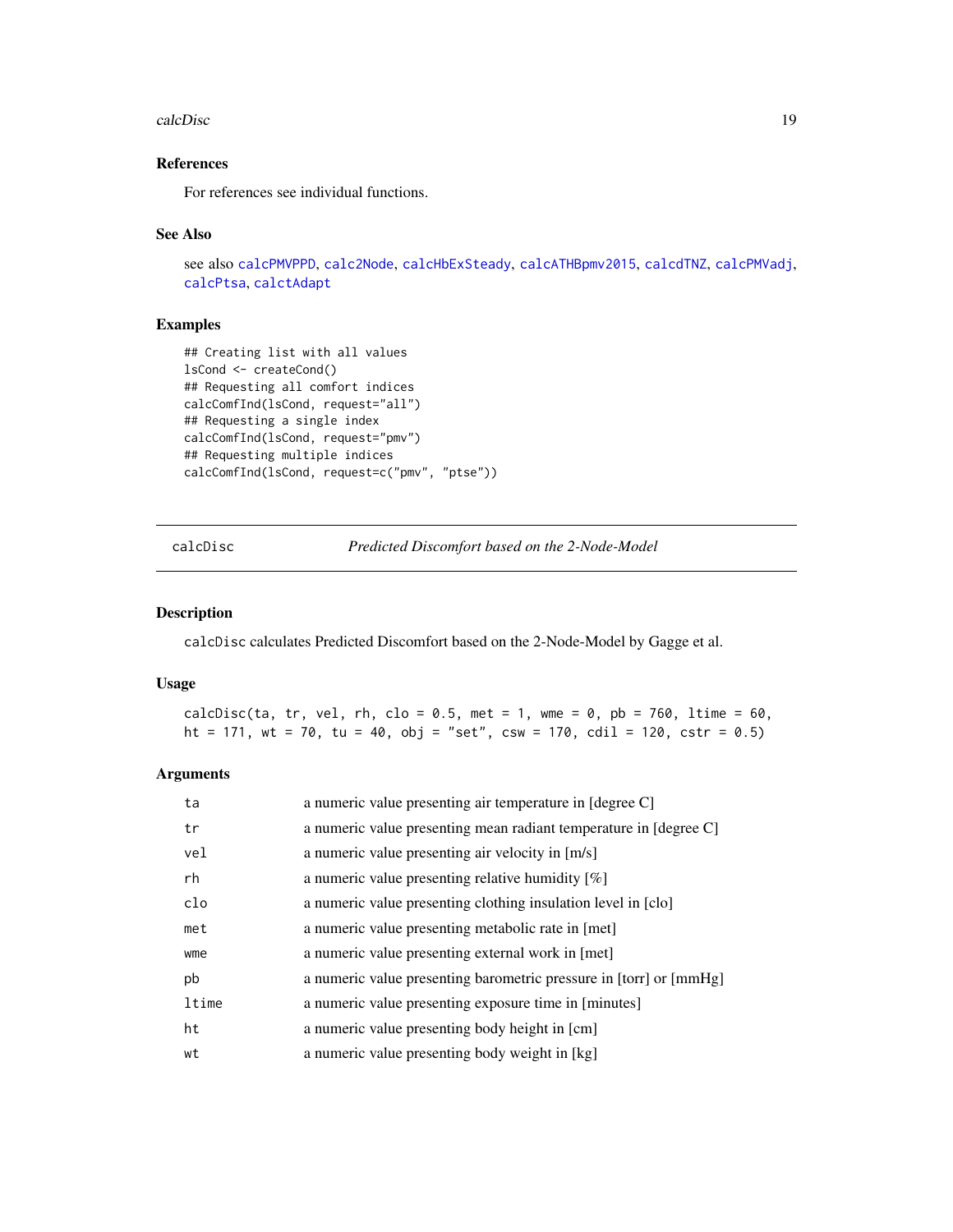| tu   | a numeric value presenting turbulence intensity in $[\%]$                  |
|------|----------------------------------------------------------------------------|
| obi  | a character element, either "set" or "pmvadj"                              |
| CSW  | a numeric value presenting the driving coefficient for regulatory sweating |
| cdil | a numeric value presenting the driving coefficient for vasodilation        |
| cstr | a numeric value presenting the driving coefficient for vasoconstriction    |

#### Details

All variables must have the same length 1. For the calculation of several values use function calcComfInd. The value of obj defines whether the function will use the version presented in ASHRAE 55-2013 for adjustment of pmv (obj = "pmvadj"), or the original code by Gagge to calculate set (obj = "set"). In the version presented in ASHRAE 55-2013, the lines of code related to self-generated convection is deleted. Therefore, a difference can only be seen at higher values of met.

#### Value

calcDisc returns the Predicted Discomfort

#### Note

In case one of the variables is not given, a standard value will be taken from a list (see [createCond](#page-74-1) for details).

#### Author(s)

The code for calc2Node is based on the code in BASIC and C++ presented by Fountain and Huizenga (1995). The translation into R-language and comparison with ASHRAE 55-2013 conducted by Marcel Schweiker.

#### References

ASHRAE Standard 55-2013. Thermal environmental conditions for human occupancy. American society of heating, Refrigerating and Air-Conditioning Engineering, Atlanta, USA, 2013.

Fountain & Huizenga (1995) A thermal sensation model for use by the engineering profession ASHRAE RP-781 Final report.

Gagge, Fobelets & Berglund (1986) A standard predictive index of human response to the thermal environment, ASHRAE transactions, 92 (2B), 709-731.

### See Also

see also [calcComfInd](#page-16-1)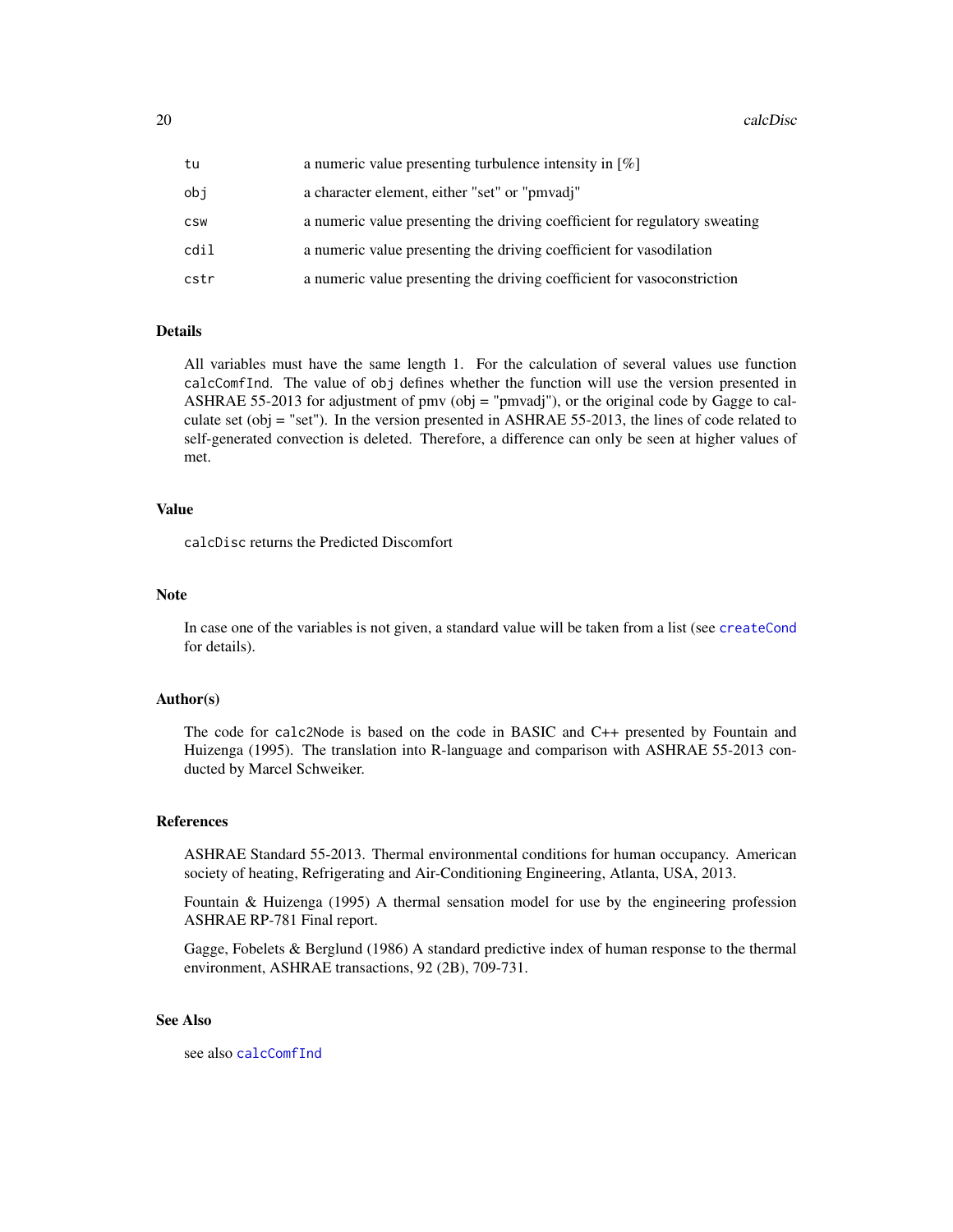#### <span id="page-20-0"></span>calcdTNZ 21

### Examples

```
## Using several rows of data:
ta <- c(20,22,24)
tr <- ta
vel <- rep(.15,3)
rh < - rep(50,3)maxLength <- max(sapply(list(ta, tr, vel, rh), length))
Disc <- sapply(seq(maxLength), function(x) { calcDisc(ta[x], tr[x], vel[x], rh[x]) } )
```
<span id="page-20-1"></span>calcdTNZ *dTNZ, the Distance from the Thermoneutral Zone*

### Description

calcdTNZ calculates the distance from the thermoneutral zone, either skin temperature or room air related.

### Usage

```
calcdTNZ(ht, wt, age, gender, clo, vel, tskObs, taObs, met, rh, deltaT =.1,
fBasMet = "rosa", fSA = "duBois", perccov = 0, TcMin = 36, TcMax = 38,
plotZone = FALSE)
```

| ht      | a numeric value presenting body height in [cm]                                                                                                                                      |
|---------|-------------------------------------------------------------------------------------------------------------------------------------------------------------------------------------|
| wt      | a numeric value presenting body weight in [kg]                                                                                                                                      |
| age     | a numeric value presenting the age in [years]                                                                                                                                       |
| gender  | a numeric value presenting sex (female $= 1$ , male $= 2$ )                                                                                                                         |
| clo     | a numeric value presenting clothing insulation level in [clo]                                                                                                                       |
| vel     | a numeric value presenting air velocity in [m/s]                                                                                                                                    |
| tskObs  | a numeric value presenting actual mean skin temperature in [degree C]                                                                                                               |
| ta0bs   | a numeric value presenting air temperature in [degree C]                                                                                                                            |
| met     | a numeric value presenting metabolic rate (activity related) in [met]                                                                                                               |
| rh      | a numeric value presenting realtive humidity in $[\%]$                                                                                                                              |
| deltaT  | a numeric value presenting the resolution of the matrix to be used                                                                                                                  |
| fBasMet | a string presenting the method of calculating basal metholic rate. Needs to be<br>one of "rosa", "harris", "miflin", or "fixed". Fixed will result in the value of 58.2<br>$W/m2$ . |
| fSA     | a string presenting the method of calculating the surface area. Needs to be one<br>of "duBois" or "mosteller".                                                                      |
| percCov | a numeric value between 0 and 1 presenting the percentage of the body covered<br>by clothes in $[\%]$                                                                               |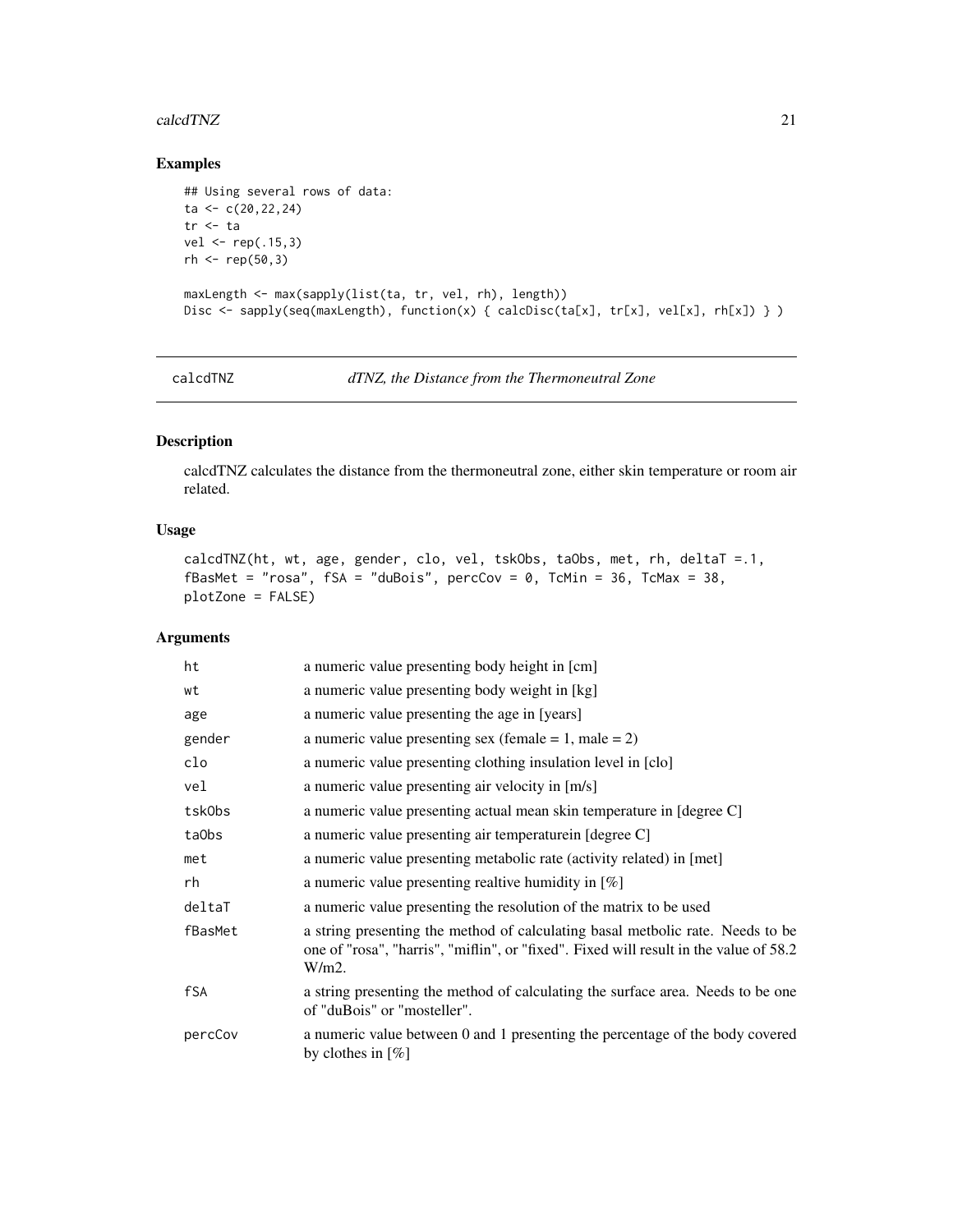| TcMin    | a numeric value presenting the minimum allowed core temperature in [degree]<br>Cl. |
|----------|------------------------------------------------------------------------------------|
| TcMax    | a numeric value presenting the maximum allowed core temperature in [degree]<br>CI. |
| plotZone | a boolean variable TRUE or FALSE stating, wether TNZ should be plotted or<br>not.  |

### Details

The percentage of the body covered by clothes can be estimated e.g. based on ISO 9920 Appendix H (Figure H.1). A typical winter case leads to a value of around .86, in the summer case this goes down to values around .68.

### Value

calcdTNZ returns a dataframe with the columns dTNZ, dTNZTs, dTNZTa. Thereby dTNZ The absolute distance to the centroid of the thermoneutral zone dTNZTs Relative value of distance assuming skin temperature to be dominant for sensation dTNZTa Relative value of distance assuming ambient temperature to be dominant for sensation

#### Note

This function was used in earlier versions of TNZ calculation (see references above). The newest version is calcTNZPDF.In case one of the variables is not given, a standard value will be taken from a list (see [createCond](#page-74-1) for details.

### Author(s)

Marcel Schweiker and Boris Kingma

#### References

Kingma, Schweiker, Wagner & van Marken Lichtenbelt Exploring the potential of a biophysical model to understand thermal sensation Proceedings of 9th Windsor Conference: Making Comfort Relevant Cumberland Lodge, Windsor, UK, 2016. Kingma & van Marken Lichtenbelt (2015) <doi:10.1038/nclimate2741> Kingma, Frijns, Schellen & van Marken Lichtenbelt (2014) <doi:10.4161/temp.29702>

### See Also

see also [calcTNZPDF](#page-64-1) and [calcComfInd](#page-16-1)

### Examples

```
## Calculate all values
calcdTNZ(171, 71, 45, 1, .6, .12, 37.8, 25.3, 1.1, 50)
```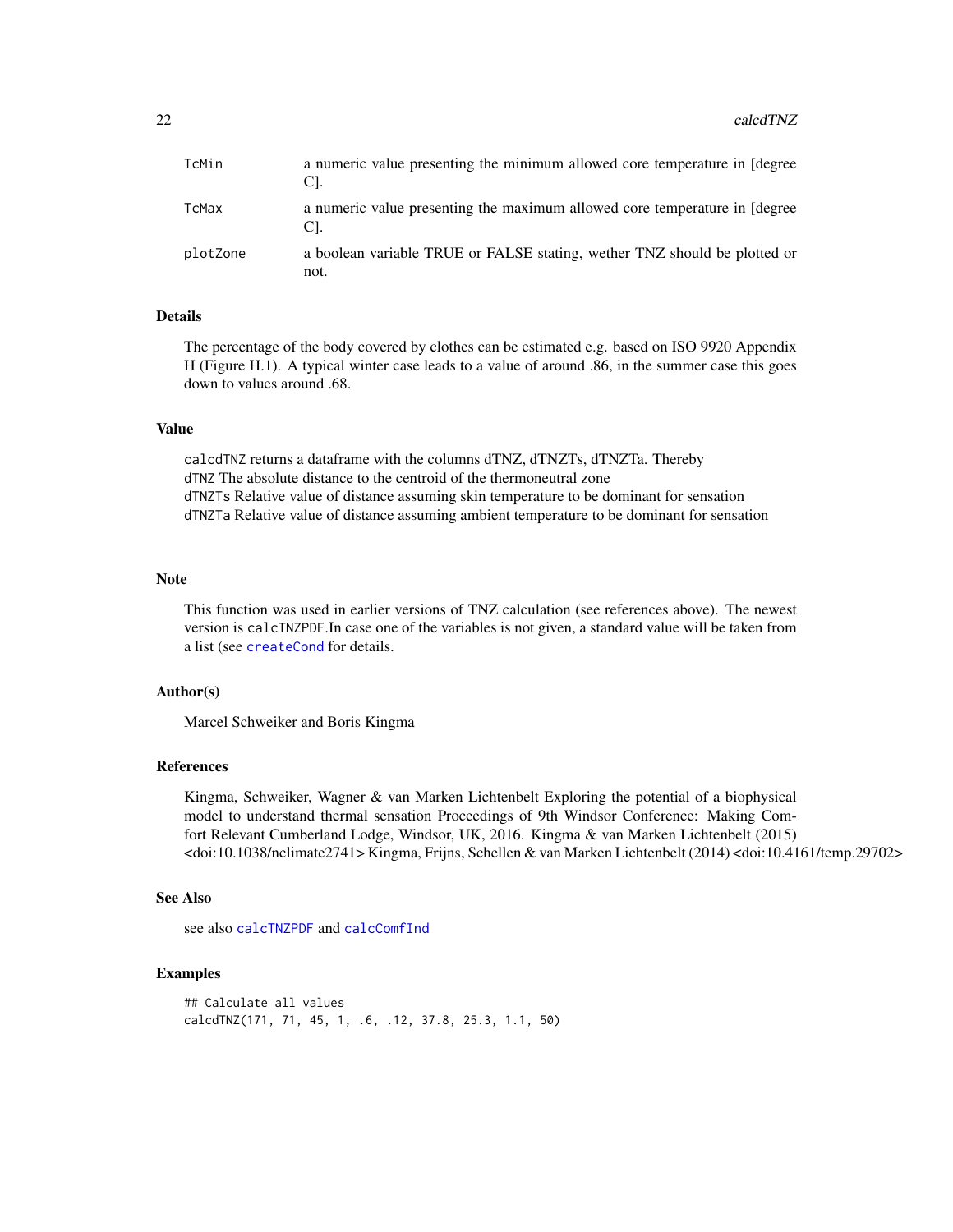<span id="page-22-2"></span><span id="page-22-0"></span>

#### <span id="page-22-1"></span>**Description**

The functions calcCOEFF calculate the coefficients necessary for apmv, epmv, apts, and epts based on a given dataset with actual comfort votes. calcapCoeff calculates lambda the adaptive coefficients for apmv, calcepCoeff calculates e the expectancy factor for epmv, calcasCoeff calculates lambda the adaptive coefficients for apts, calcesCoeff calculates e the expectancy factor for epts.

#### Usage

calcapCoeff(lsCond) calcepCoeff(lsCond) calcasCoeff(lsCond)

calcesCoeff(lsCond)

#### Arguments

lsCond a list with vectors for the necessary variables (see details) .

### Value

calcCOEFF returns the adaptive coefficient lambda or expectancy factor depending on its call.

### **Note**

For calcapCoeff and calcepCoeff, lsCond should contain the following variables: ta, tr, vel, rh, clo, met, wme, asv (see [createCond](#page-74-1) for details). In case one or more of these variables are not included in the list, standard values will be used.

For calcasCoeff and calcesCoeff, lsCond should contain the following variables: ta, tr, vel, rh, clo, met, wme, pb, ltime, ht, wt, asv (see [createCond](#page-74-1) for details). In case one or more of these variables are not included in the list, standard values will be used.

#### Author(s)

Marcel Schweiker.

### References

Coefficients are calculated based on Gao, J.; Wang, Y. and Wargocki, P. Comparative analysis of modified PMV models and set models to predict human thermal sensation in naturally ventilated buildings Building and Environment, 2015, 92, 200-208.

The aPMV concept was introduced by Yao, Li & Liu (2009) <doi:10.1016/j.buildenv.2009.02.014>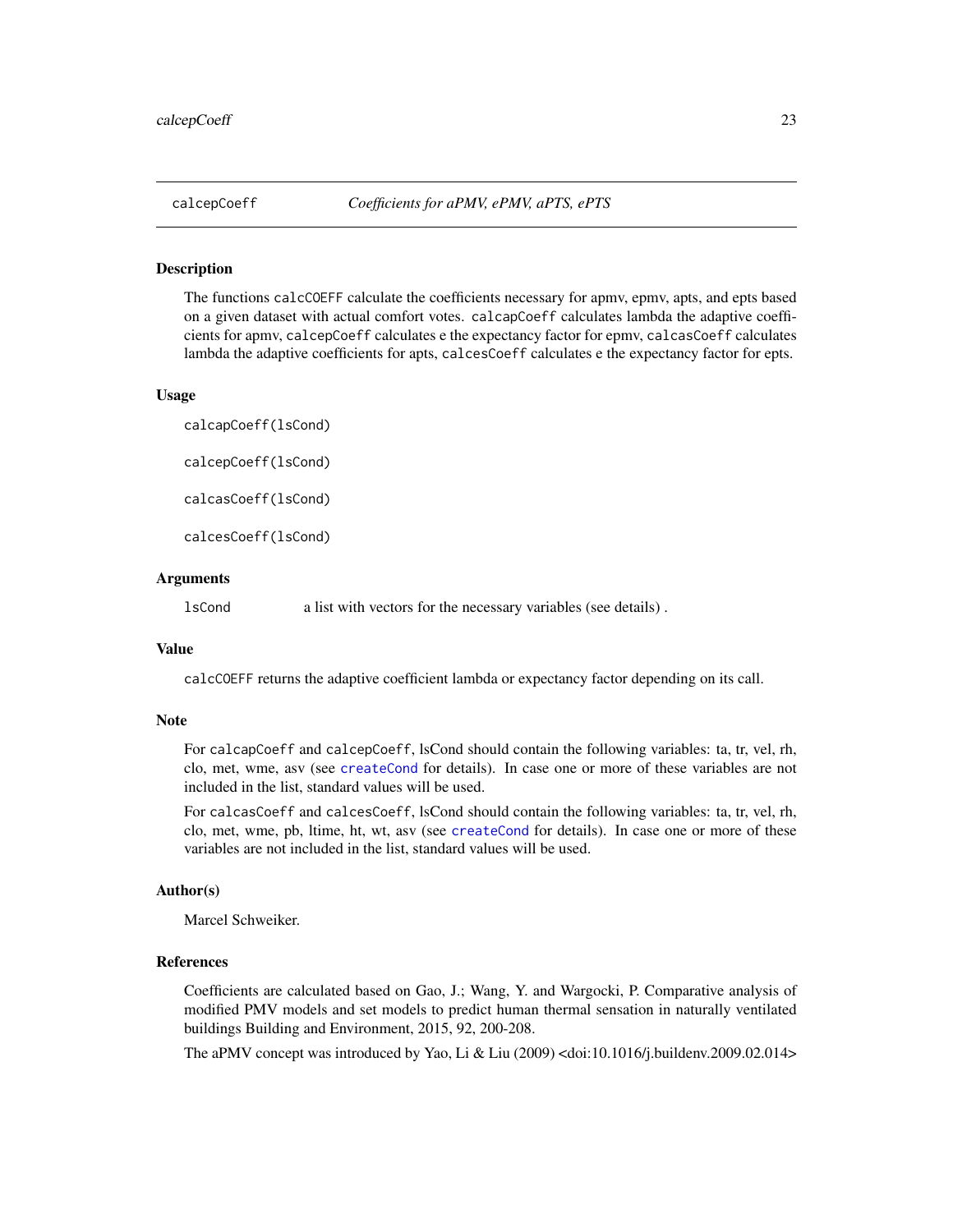The epmv concept was introudced by Fanger & Toftum (2002) <doi:10.1016/S0378-7788(02)00003- 8>

#### See Also

see also [calcaPMV](#page-6-1), [calcePMV](#page-23-1), [calcPtsa](#page-53-1), [calcPtse](#page-55-1)

### Examples

```
## Note. Due to random generated asv values. The values for the coefficients will not be meaningful.
## Create sample data
ta \leq 20:24 # vector with air temperature values
tr < - ta # vector with radiant temperature values
vel \leq rep(.1,5) # vector with air velocities
rh <- rep(50,5) # vector with relative humidity values
clo \leq rep(1.0,5) # vector with clo values
met \leq rep(1.1,5) # vector with metabolic rates
asv \le- rnorm(5) # vector with actual sensation votes
lsCond <- as.list(data.frame(ta,tr,vel,rh,clo,met,asv))
## Calculate coefficients
calcapCoeff(lsCond)
calcepCoeff(lsCond)
calcasCoeff(lsCond)
calcesCoeff(lsCond)
## use coefficients to calculate apmv
lsCond$apCoeff[1] <- calcapCoeff(lsCond)$apCoeff
calcComfInd(lsCond, request="apmv")
```
<span id="page-23-1"></span>calcePMV *Adjusted Predicted Mean Votes with Expectancy Factor*

#### Description

Function to calculate Predicted Mean Votes (PMV) adjusted by the expectancy factor.

#### Usage

calcePMV(ta, tr, vel, rh, clo =  $0.5$ , met = 1, wme =  $0$ , epCoeff) ePMV(ta, tr, vel, rh, clo = 0.5, met = 1, wme = 0, epCoeff) epmv(ta, tr, vel, rh, clo = 0.5, met = 1, wme = 0, epCoeff)

<span id="page-23-0"></span>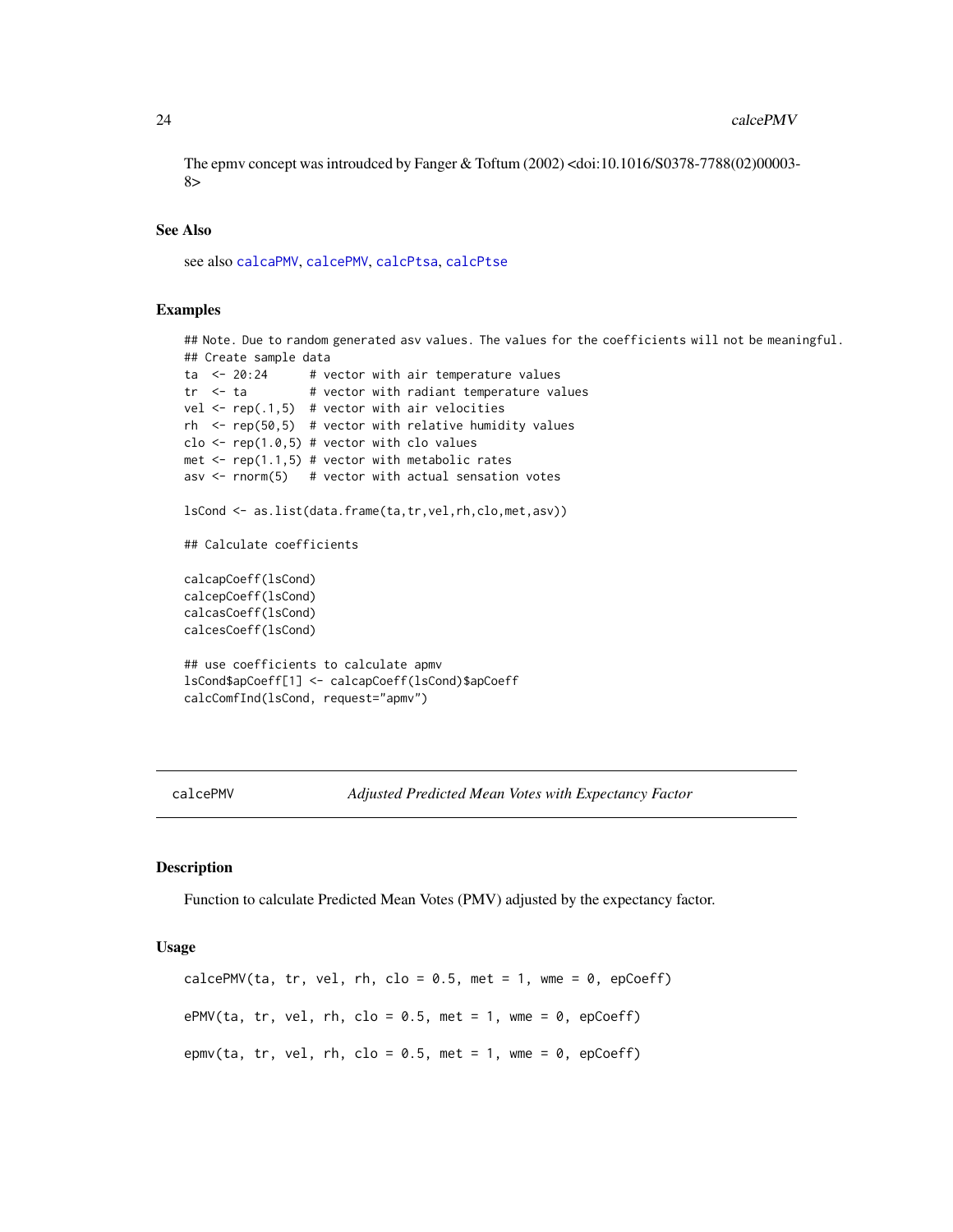#### $\alpha$  calce PMV 25

#### **Arguments**

| ta      | a numeric value presenting air temperature in [degree C]          |
|---------|-------------------------------------------------------------------|
| tr      | a numeric value presenting mean radiant temperature in [degree C] |
| vel     | a numeric value presenting air velocity in [m/s]                  |
| rh      | a numeric value presenting relative humidity $[\%]$               |
| clo     | a numeric value presenting clothing insulation level in [clo]     |
| met     | a numeric value presenting metabolic rate in [met]                |
| wme     | a numeric value presenting external work in [met]                 |
| epCoeff | expectancy factor e                                               |

### Details

epCoeff can be derived using calcepCoeff.

calcePMV requires the actual sensation vote related to the physical data as it is required to alter the metabolic rate.

### Value

calcePMV returns the predicted mean vote adjusted by the expectancy factor.

### Note

In case one of epCoeff is not given, a standard value will be taken from a list (see [createCond](#page-74-1) for details.

#### Author(s)

Code implemented in to R by Marcel Schweiker. Further contribution by Sophia Mueller and Shoaib Sarwar.

### References

epmv is based on Fanger & Toftum (2002) <doi:10.1016/S0378-7788(02)00003-8>

### See Also

[calcComfInd](#page-16-1), [calcepCoeff](#page-22-2)

#### Examples

## Note. Due to random generated asv values. The values for the coefficients will not be meaningful. ## Create sample data ta <- 20:24 # vector with air temperature values  $tr$  <- ta  $#$  vector with radiant temperature values vel  $\leq$  rep(.1,5) # vector with air velocities  $rh$  <-  $rep(50,5)$  # vector with relative humidity values clo  $\leq$  rep(1.0,5) # vector with clo values met  $\leq$  rep(1.1,5) # vector with metabolic rates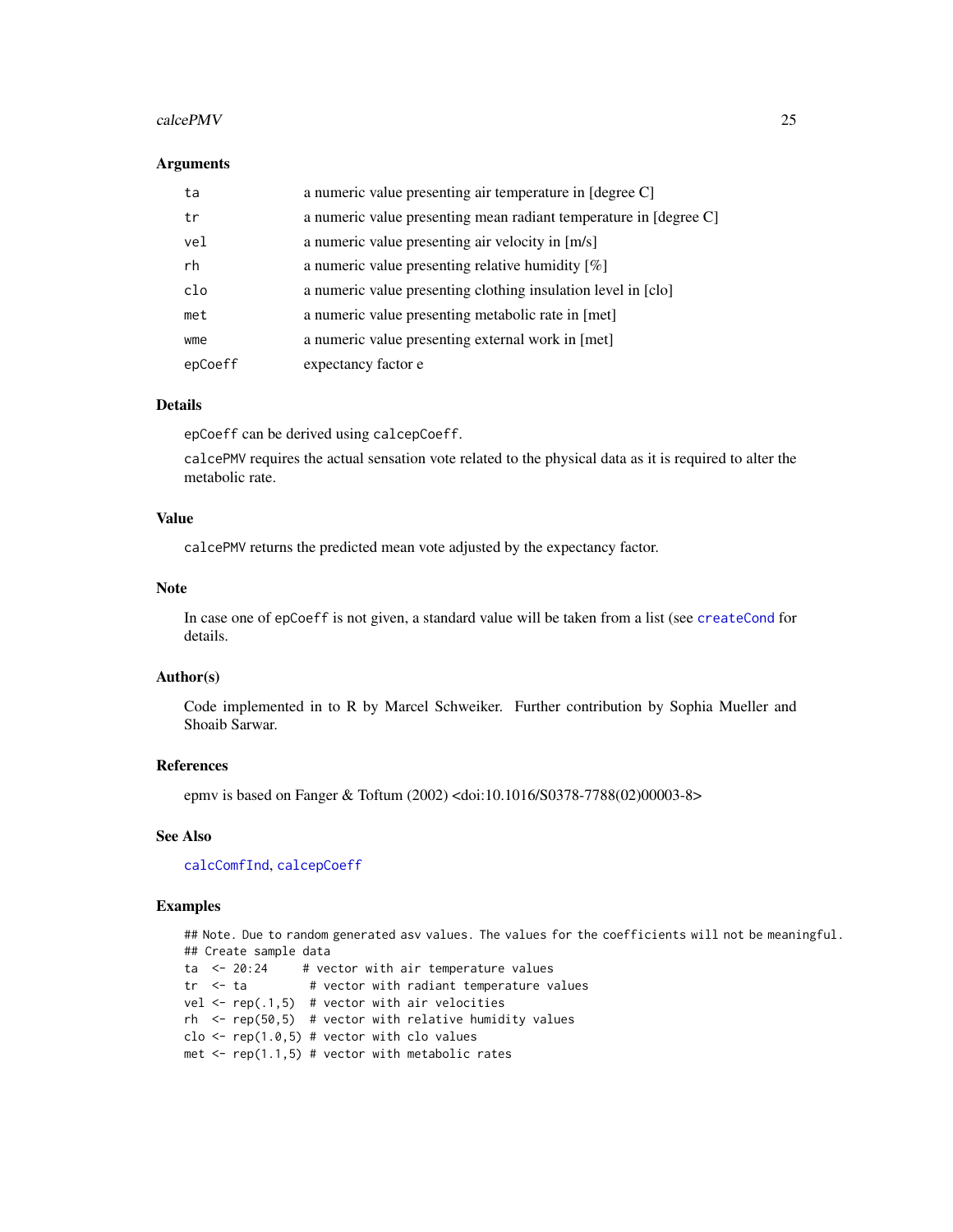```
asv \le rnorm(5) # vector with actual sensation votes
lsCond <- as.list(data.frame(ta,tr,vel,rh,clo,met,asv))
## Calculate coefficient epCoeff for data set
epCoeff <- calcepCoeff(lsCond)
## calculate epmv
epmv <- NULL
for (i in 1:length(ta)){
epmv[i] <- calcePMV(ta[i], tr[i], vel[i], rh[i], clo[i], met[i], epCoeff = epCoeff)$epmv}
epmv
```
calcET *Effective Temperature based on the 2-Node-Model*

#### Description

calcET calculates Effective temperature based on the 2-Node-Model by Gagge et al.

### Usage

calcET(ta, tr, vel, rh, clo = 0.5, met = 1, wme = 0, pb = 760, ltime = 60, ht = 171, wt = 70, tu = 40, obj = "set", csw = 170, cdil = 120, cstr = 0.5)

| ta         | a numeric value presenting air temperature in [degree C]                   |
|------------|----------------------------------------------------------------------------|
| tr         | a numeric value presenting mean radiant temperature in [degree C]          |
| vel        | a numeric value presenting air velocity in [m/s]                           |
| rh         | a numeric value presenting relative humidity [%]                           |
| clo        | a numeric value presenting clothing insulation level in [clo]              |
| met        | a numeric value presenting metabolic rate in [met]                         |
| wme        | a numeric value presenting external work in [met]                          |
| pb         | a numeric value presenting barometric pressure in [torr] or [mmHg]         |
| ltime      | a numeric value presenting exposure time in [minutes]                      |
| ht         | a numeric value presenting body height in [cm]                             |
| wt         | a numeric value presenting body weight in [kg]                             |
| tu         | a numeric value presenting turbulence intensity in $[\%]$                  |
| obj        | a character element, either "set" or "pmvadj"                              |
| <b>CSW</b> | a numeric value presenting the driving coefficient for regulatory sweating |
| cdil       | a numeric value presenting the driving coefficient for vasodilation        |
| cstr       | a numeric value presenting the driving coefficient for vasoconstriction    |

<span id="page-25-0"></span>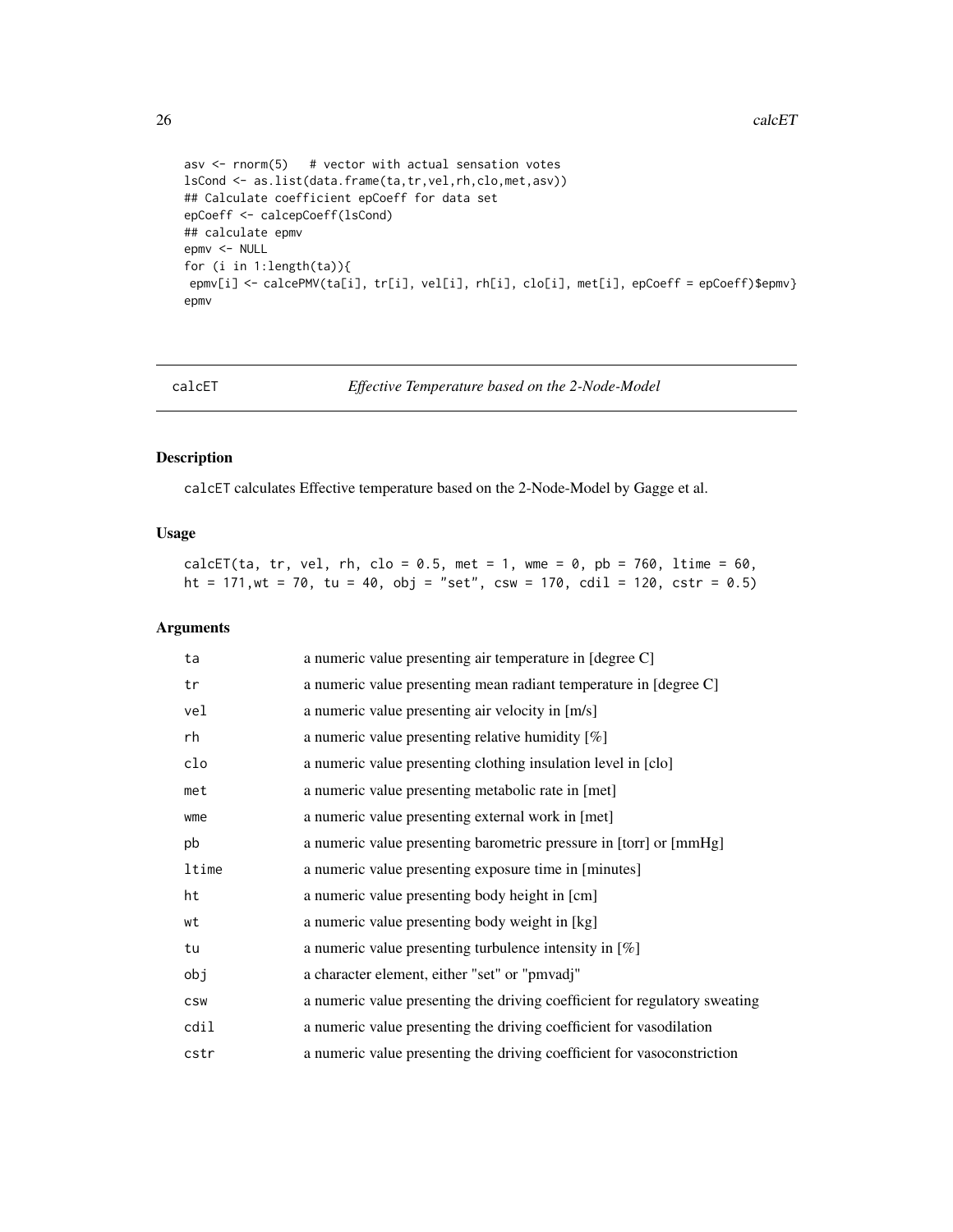#### calcET 27

### Details

All variables must have the same length 1. For the calculation of several values use function calcComfInd. The value of obj defines whether the function will use the version presented in ASHRAE 55-2013 for adjustment of pmv (obj = "pmvadj"), or the original code by Gagge to calculate set (obj = "set"). In the version presented in ASHRAE 55-2013, the lines of code related to self-generated convection is deleted. Therefore, a difference can only be seen at higher values of met.

#### Value

calcET returns the Effective temperature

#### Note

In case one of the variables is not given, a standard value will be taken from a list (see [createCond](#page-74-1) for details).

#### Author(s)

The code for calc2Node is based on the code in BASIC and C++ presented by Fountain and Huizenga (1995). The translation into R-language and comparison with ASHRAE 55-2013 conducted by Marcel Schweiker.

#### References

ASHRAE Standard 55-2013. Thermal environmental conditions for human occupancy. American society of heating, Refrigerating and Air-Conditioning Engineering, Atlanta, USA, 2013.

Fountain & Huizenga (1995) A thermal sensation model for use by the engineering profession ASHRAE RP-781 Final report.

Gagge, Fobelets & Berglund (1986) A standard predictive index of human response to the thermal environment, ASHRAE transactions, 92 (2B), 709-731.

#### See Also

see also [calcComfInd](#page-16-1)

### Examples

```
## Using several rows of data:
ta \leftarrow c(20, 22, 24)tr <- ta
vel < -rep(.15,3)rh < - rep(50, 3)maxLength <- max(sapply(list(ta, tr, vel, rh), length))
```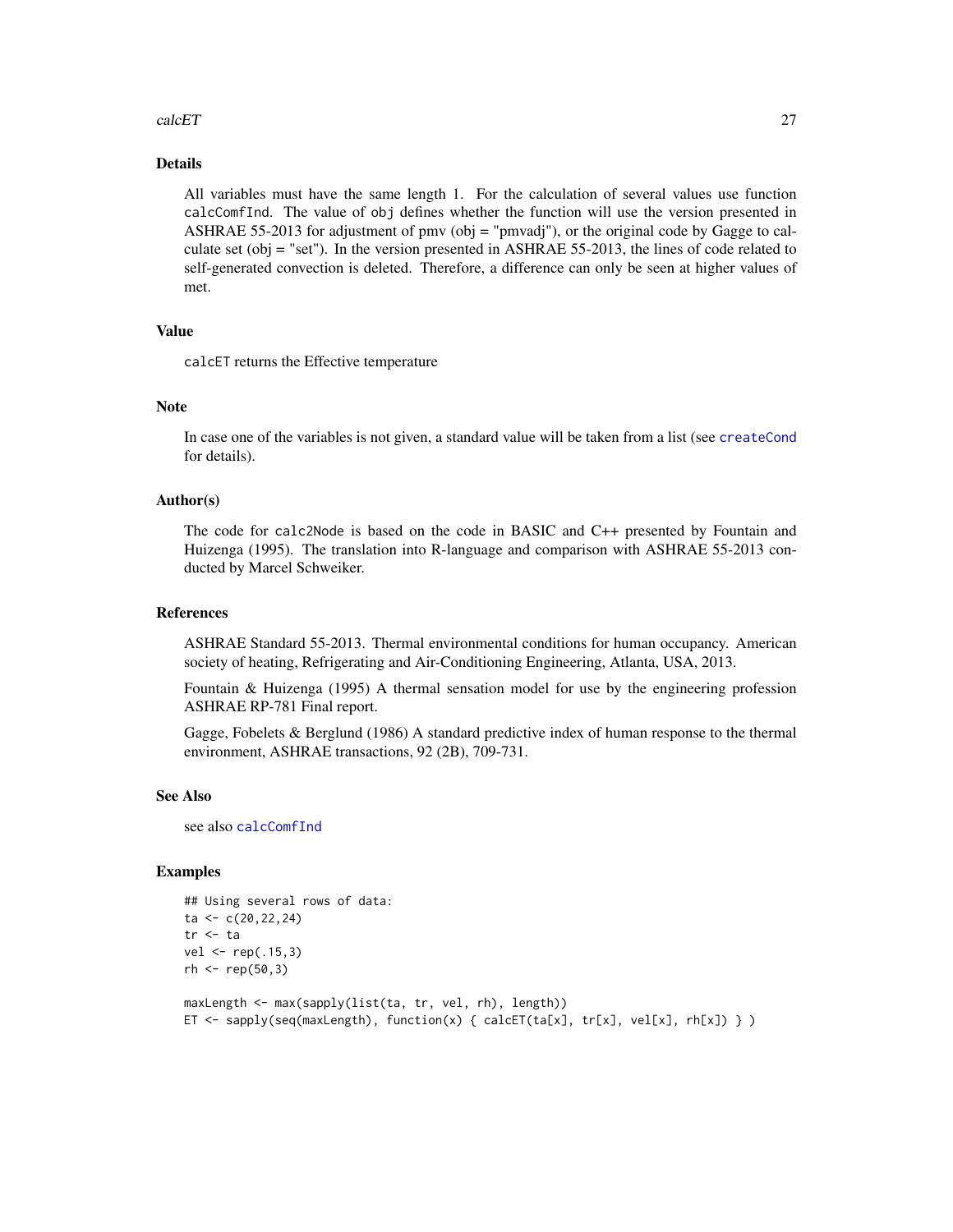<span id="page-27-1"></span><span id="page-27-0"></span>

### Description

calcHbExSteady calculates the human body exergy consumption rate in W/m2 using steady state method based on a set of environmental variables.

### Usage

```
calcHbExSteady(ta, tr, rh, vel, clo, met, tao, rho, frad = 0.7, eps = 0.95,
ic = 1.085, ht = 171, wt = 70, tc = 37, tsk = 36, basMet = 58.2, warmUp = 60,
cdil = 100, sigmatr = 0.25)
```

| ta      | a numeric value presenting air temperature in [degree C]                                                          |
|---------|-------------------------------------------------------------------------------------------------------------------|
| tr      | a numeric value presenting mean radiant temperature in [degree C]                                                 |
| rh      | a numeric value presenting relative humidity $[\%]$                                                               |
| vel     | a numeric value presenting air velocity in [m/s]                                                                  |
| clo     | a numeric value presenting clothing insulation level in [clo]                                                     |
| met     | a numeric value presenting metabolic rate in [met]                                                                |
| tao     | a numeric value presenting outdoor air temperature in [degree C]                                                  |
| rho     | a numeric value presenting outdoor relative humidity [%]                                                          |
| frad    | a numeric value presenting the fraction of body exposed to radiation 0.7(for<br>seating), 0.73(for standing) [-]  |
| eps     | a numeric value presenting emissivity [-]                                                                         |
| ic      | a numeric value presenting permeability of clothing: 1.084 (average permeabil-<br>ity), 0.4 (low permeability)    |
| ht      | a numeric value presenting body height in [cm]                                                                    |
| wt      | a numeric value presenting body weight in [kg]                                                                    |
| tcr     | a numeric value presenting initial value for core temperature in [degree C]                                       |
| tsk     | a numeric value presenting initial value for skin temperature in [degree C]                                       |
| basMet  | a numeric value presenting basal metabolic rate in [met]                                                          |
| warmUp  | a numeric value presenting length of warm up period, i.e. number of times, loop<br>is running for HBx calculation |
| cdi1    | a numeric value presenting value for cdil in 2-node model of Gagge                                                |
| sigmatr | a numeric value presenting value for cdil in 2-node model of Gagge                                                |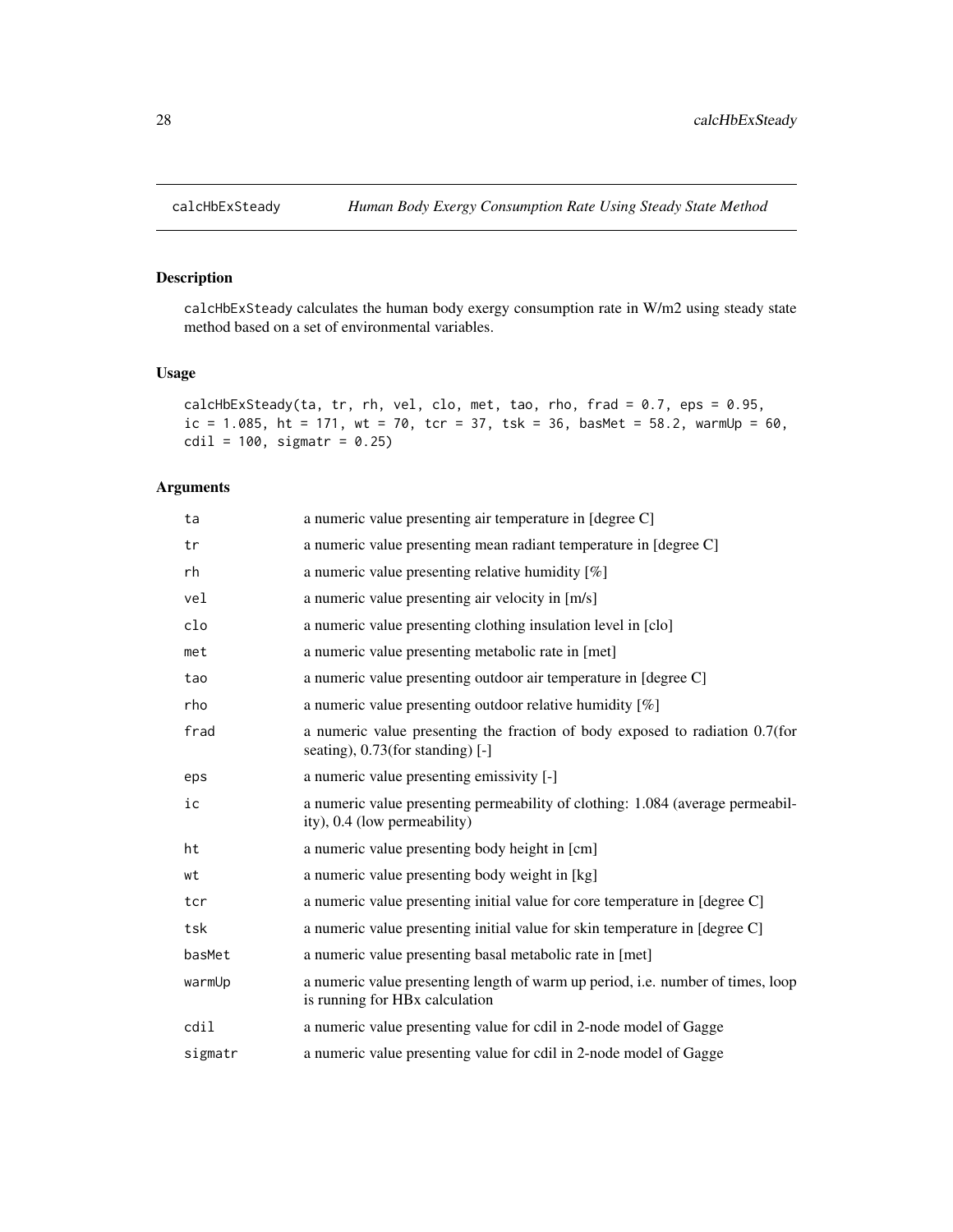#### calcHbExSteady 29

#### Value

Returns a data.frame with the following columns

#### Exergy input

xInmets Exergy input through metabolism [W/m2] xInmetwcs Label warm/ cold for exergy input through metabolism [W/m2] xInAIRwcs Exergy input through inhaled humid air [W/m2] xInAIRwcwcs Label warm/ cold for exergy input through inhaled humid air [W/m2] xInAIRwds Exergy input through inhaled dry air [W/m2] xInAIRwdwds Label wet/ dry for exergy input through inhaled dry air [W/m2] xInLUNGwcs Exergy input through water lung [W/m2] xInLUNGwcwcs Label warm/ cold for exergy input through water lung [W/m2] xInLUNGwds Exergy input through water lung [W/m2] xInLUNGwdwds Label wet/ dry for exergy input through water lung [W/m2] xInsheLLwcs Exergy input through water from sweat [W/m2] xInsheLLwcwcs Label warm/ cold for exergy input through water from sweat [W/m2] xInsheLLwds Exergy input through water from sweat [W/m2] xInsheLLwdwds Label wet/ dry for exergy input through water from sweat [W/m2] xInraDs Exergy input through radiation [W/m2] xInraDwcs Label warm/ cold for exergy input through radiation [W/m2] xIntotaLs total exergy input [W/m2]

#### Exergy output

xoutstorecores Exergy stored in core [W/m2] xoutstoreshels Exergy stored in shell [W/m2] xoutaIRwcs Exergy output through exhaled humid air [W/m2] xoutaIRwcwcs Label warm/ cold for exergy output through exhaled humid air [W/m2] xoutaIRwds Exergy output through exhaled dry air [W/m2] xoutaIRwdwds Label wet/ dry for exergy output through exhaled dry air [W/m2] xoutswEATwcs Exergy output through water vapour from sweat [W/m2] xoutswEATwcwcs Label warm/ cold for exergy output through water vapour from sweat [W/m2] xoutswEATwds Exergy output through water vapour from sweat [W/m2] xoutswEATwdwds Label wet/ dry for exergy output through water vapour from sweat [W/m2] xoutraDs Exergy output through radiation [W/m2] xoutraDwcs Label warm/ cold for exergy output through radiation [W/m2] xoutCONVs Exergy output through convection [W/m2] xoutCONVwcs Label warm/ cold for exergy output through convection [W/m2] xouttotaLs total exergy output [W/m2]

Exergy balance xconss total exergy consumption [W/m2] xConsumption total exergy consumption [W/m2]

Additional values

tsks Calculated skin temperature [degree C] tcrs Calculated core temperature [degree C]

ws Calculated skin wettedness [degree C]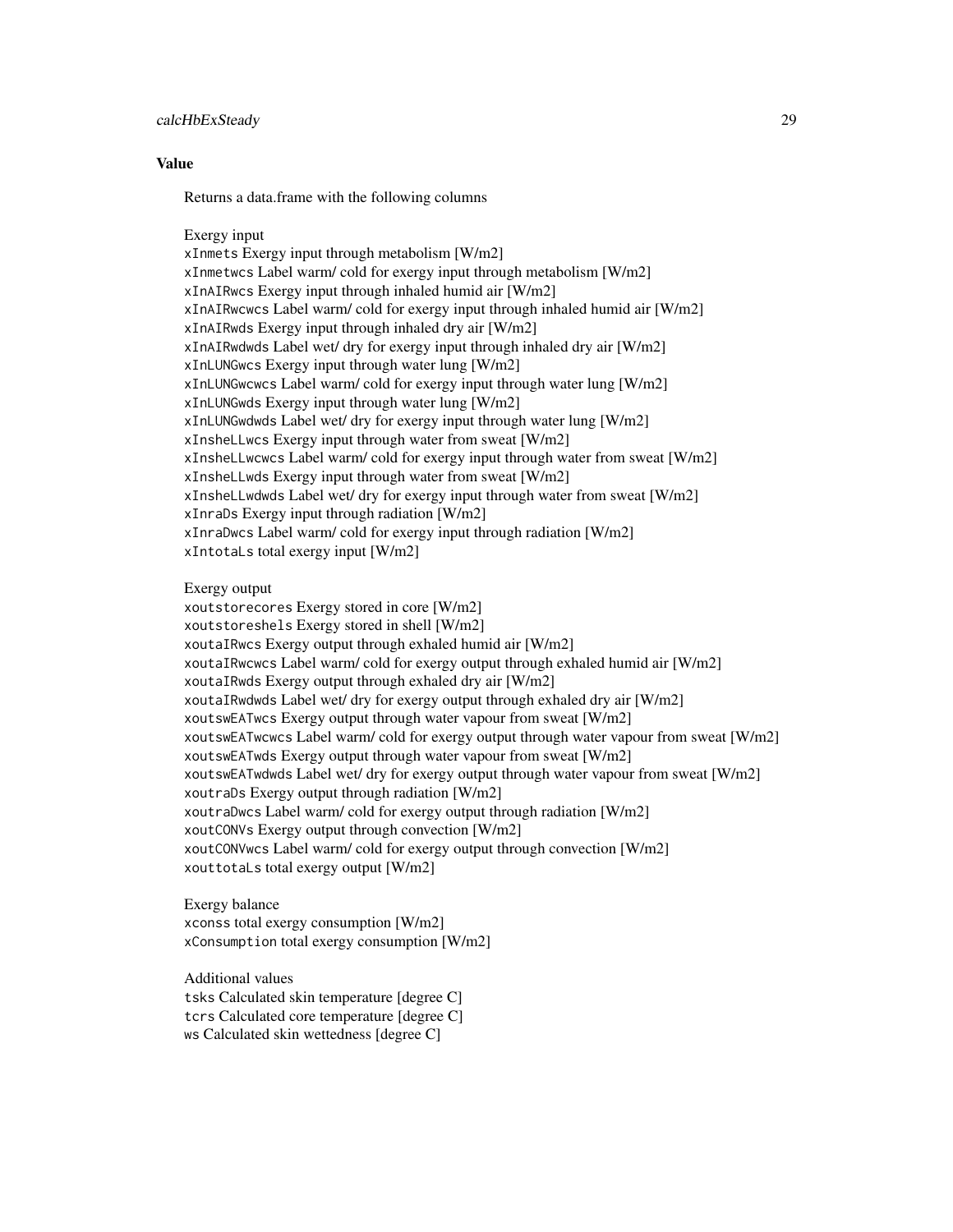According to Gagge's paper (1973), the value of 'cdil' may vary between 75 and 225 and 'sigma-tr' between 0.25 and 0.75. There is a note in the appendix of his paper saying two things: 1) whatever the values taken for cdil and sigma-tr, there must be no significant change in resulting thermal equilibrium. But, the values taken for cdil and sigmaTr do affect time to equilibrium. According to the analysis of Schweiker et al. (2016), the values of 100 and .25 lead to the best fit of calculated and observed skin temperature.

#### Author(s)

This function is based on a VBA code developed by Masanori Shukuya. transformation of VBAcode and Excel procedures into R syntax by Marcel Schweiker.

#### References

Schweiker, Kolarik, Dovjak & Shukuya (2016) <doi:10.1016/j.enbuild.2016.01.002>

Shukuya (2015) Calculation of human body-core and skin-layer temperatures under unsteadystate conditions-for unsteady-state human-body exergy analysis-, internal report of exergy-research group, Tech. rep.

#### See Also

see also [calcComfInd](#page-16-1), [calcHbExUnsteady](#page-29-1)

#### Examples

```
## Calculation of human body exergy consumption rate
calcHbExSteady(22, 24, 50, .1, .8, 1.2, 5, 80)
## Calculation of multiple values
dfData <- data.frame(ta=c(20:25), tr=c(20:25))
dfResult <- calcHbExSteady(22, 24, 50, .1, .8, 1.2, 5, 80)
for(i in 1:nrow(dfData)){
dfResult[i,] <- calcHbExSteady(dfData$ta[i], dfData$tr[i], 50, .1, .5, 1.1, 5, 80)
}
```
<span id="page-29-1"></span>calcHbExUnsteady *Human Body Exergy Consumption Rate using Unsteady State Method*

#### Description

calcHbExUnsteady Function calculates the human body exergy consumPtion rate using unsteady state method based on a series of environmental variables.

#### Usage

```
calcHbExUnsteady(ta, tr, rh, vel, clo, met, tao, rho, frad = 0.7,
eps = 0.95, ic = 1.085, ht = 171, wt = 70, tcr = 37, tsk = 36, basMet = 58.2,
warmUp = 60, cdil = 100, sigmatr = 0.25, dateTime)
```
<span id="page-29-0"></span>

### **Note**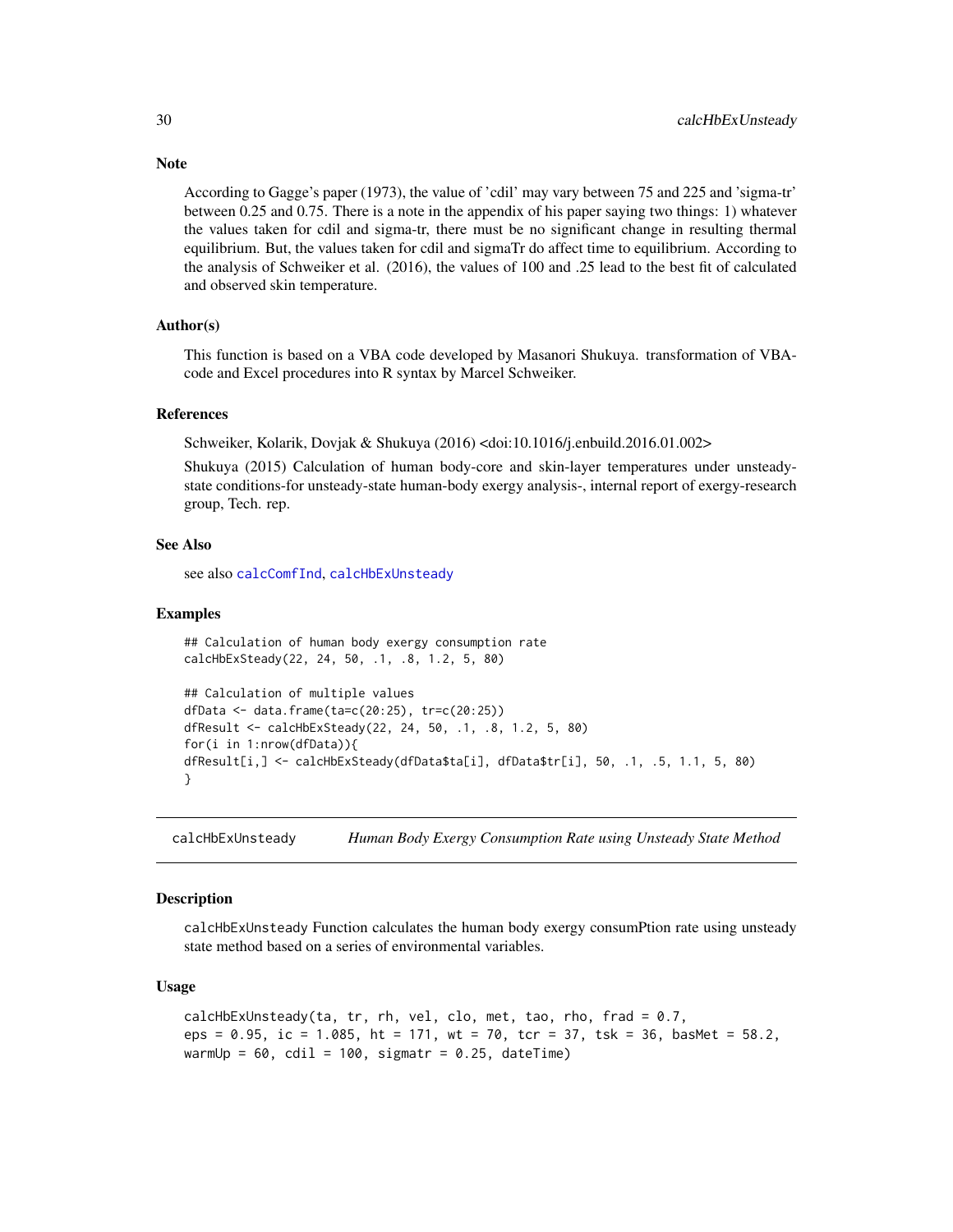### Arguments

| ta       | a numeric value presenting air temperature in [degree C]                                                            |
|----------|---------------------------------------------------------------------------------------------------------------------|
| tr       | a numeric value presenting mean radiant temperature in [degree C]                                                   |
| rh       | a numeric value presenting relative humidity $[\%]$                                                                 |
| vel      | a numeric value presenting air velocity in [m/s]                                                                    |
| clo      | a numeric value presenting clothing insulation level in [clo]                                                       |
| met      | a numeric value presenting metabolic rate in [met]                                                                  |
| tao      | a numeric vector presenting outdoor air temperature in [degree C]                                                   |
| rho      | numeric vector presenting outdoor relative humidity [%]                                                             |
| frad     | a numeric vector presenting the fraction of body exposed to radiation 0.7(for<br>seating), 0.73(for standing) [-]   |
| eps      | a numeric vector presenting emissivity [-]                                                                          |
| ic       | a numeric vector presenting permeability of clothing: 1.084 (average permeabil-<br>ity), 0.4 (low permeability)     |
| ht       | a numeric vector presenting body height in [cm]                                                                     |
| wt       | a numeric vector presenting body weight in [kg]                                                                     |
| tcr      | a numeric vector presenting initial value for core temperature in [degree C]                                        |
| tsk      | a numeric vector presenting initial value for skin temperature in [degree C]                                        |
| basMet   | a numeric vector presenting basal metabolic rate in [met]                                                           |
| warmUp   | a numeric vector presenting length of warm up period, i.e. number of times,<br>loop is running for HBx calculation. |
| cdil     | a numeric vector presenting value for cdil in 2-node model of Gagge                                                 |
| sigmatr  | a numeric vector presenting value for cdil in 2-node model of Gagge.                                                |
| dateTime | a POsIxct vector of the times of measurement.                                                                       |

### Details

This function requires vectors of data including the corresponding time stamp. In case the time between two measurements is more than a minute, intermediate values are interpolated.

#### Value

Returns a data.frame with the following columns. Exergy input

| xInmetu     | Exergy input through metabolism                            |
|-------------|------------------------------------------------------------|
| xInmetwcu   | Label warm/cold for exergy input through metabolism        |
| xInAIRwcu   | Exergy input through inhaled humid air                     |
| xInAIRwcwcu | Label warm/cold for exergy input through inhaled humid air |
| xInAIRwdu   | Exergy input through inhaled dry air                       |
| xInAIRwdwdu | Label wet/ dry for exergy input through inhaled dry air    |
| xInLUNGwcu  | Exergy input through water lung                            |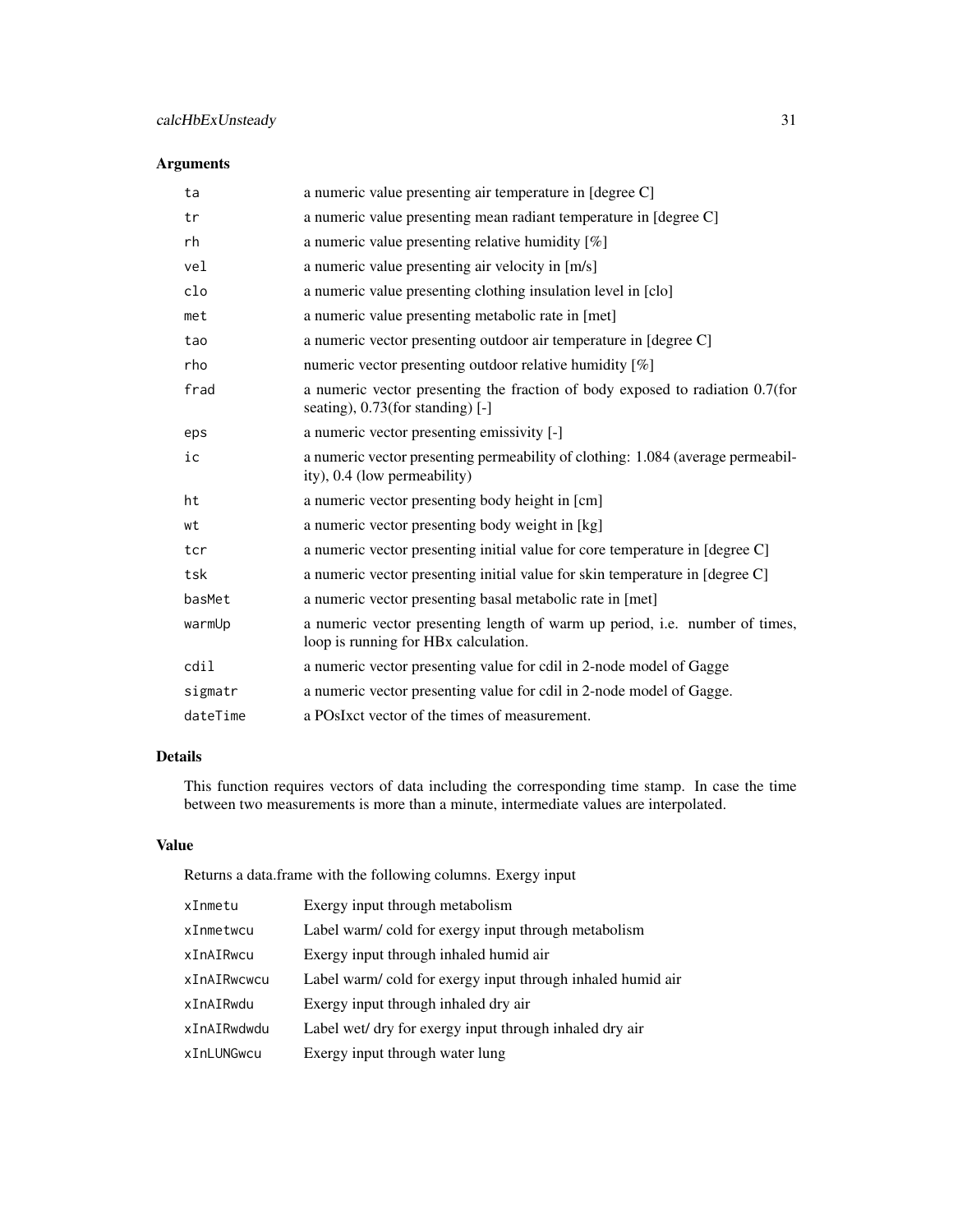| xInLUNGwcwcu             | Label warm/cold for exergy input through water lung               |
|--------------------------|-------------------------------------------------------------------|
| xInLUNGwdu               | Exergy input through water lung                                   |
| xInLUNGwdwdu             | Label wet/ dry for exergy input through water lung                |
| xInsheLLwcu              | Exergy input through water from sweat                             |
| xInsheLLwcwcu            | Label warm/cold for exergy input through water from sweat         |
| xInsheLLwdu              | Exergy input through water from sweat                             |
| xInsheLLwdwdu            | Label wet/ dry for exergy input through water from sweat          |
| xInraDu                  | Exergy input through radiation                                    |
| xInraDwcu                | Label warm/cold for exergy input through radiation                |
| xIntotaLu                | total exergy input                                                |
| Exergy output            |                                                                   |
| xoutstorecoreu           |                                                                   |
|                          | Exergy stored in core                                             |
| xoutstoreshelu           | Exergy stored in shell                                            |
| xoutaIRwcu               | Exergy output through exhaled humid air                           |
| xoutaIRwcwcu             | Label warm/cold for exergy output through exhaled humid air       |
| xoutaIRwdu               | Exergy output through exhaled dry air                             |
| xoutaIRwdwdu             | Label wet/ dry for exergy output through exhaled dry air          |
| xoutswEATwcu             | Exergy output through water vapour from sweat                     |
| xoutswEATwcwcu           |                                                                   |
|                          | Label warm/cold for exergy output through water vapour from sweat |
| xoutswEATwdu             | Exergy output through water vapour from sweat                     |
| xoutswEATwdwdu           |                                                                   |
|                          | Label wet/ dry for exergy output through water vapour from sweat  |
| xoutraDu                 | Exergy output through radiation                                   |
| xoutraDwcu               | Label warm/cold for exergy output through radiation               |
| xoutCONVu                | Exergy output through convection                                  |
| xoutCONVwcu              | Label warm/cold for exergy output through convection              |
| xouttotaLu               | total exergy output                                               |
| Exergy balance           |                                                                   |
| xconsu                   | total exergy consumPtion                                          |
| <b>Additional values</b> |                                                                   |
| tsku                     | Calculated skin temperature                                       |
| tcru                     | Calculated core temperature                                       |
| wu                       | Calculated skin wettedness                                        |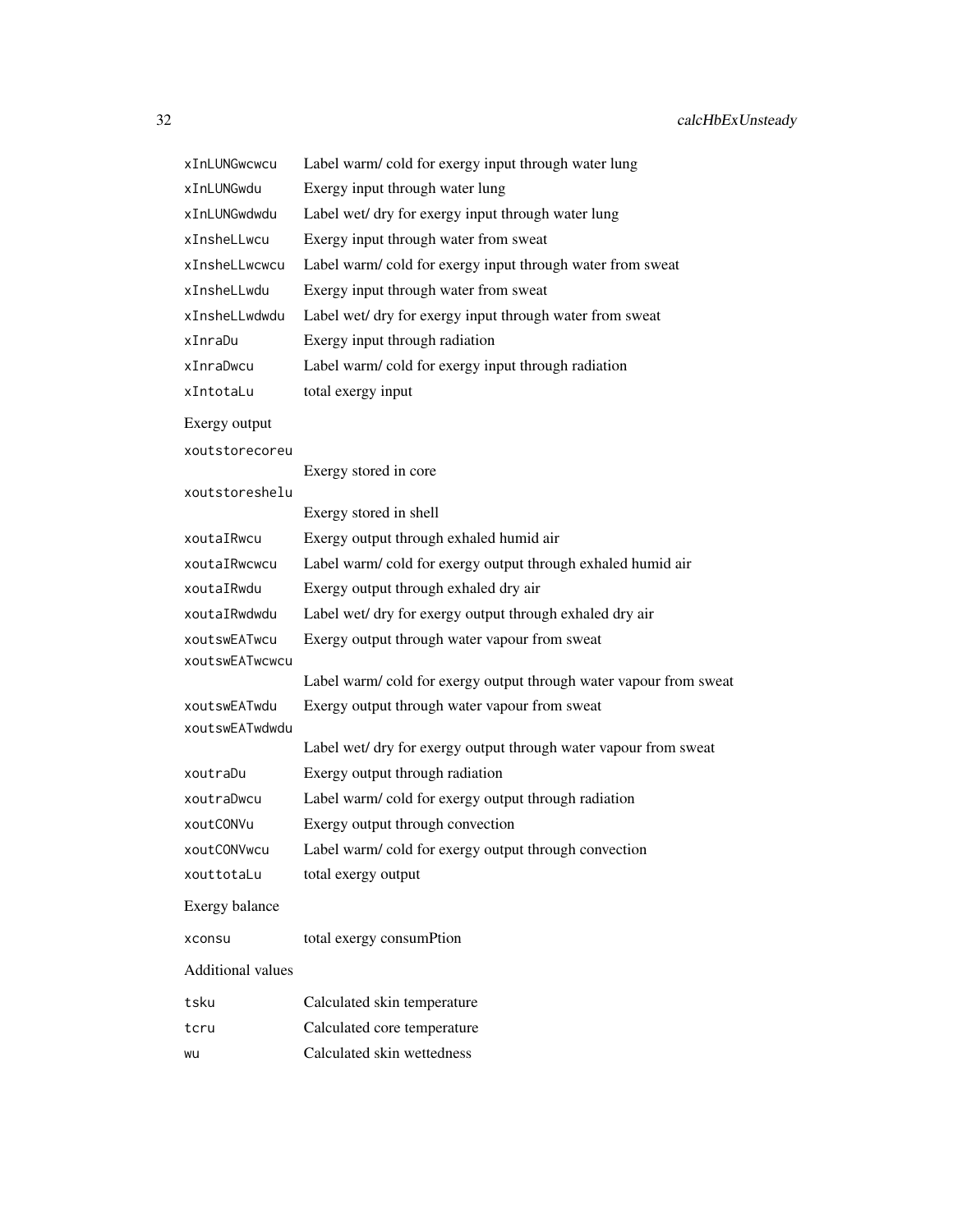#### <span id="page-32-0"></span>calcIREQ 33

#### **Note**

According to Gagge's paper (1973), the value of 'cdil' may vary between 75 and 225 and 'sigma-tr' between 0.25 and 0.75. There is a note in the appendix of his paper saying two things: 1) whatever the values taken for cdil and sigma-tr, there must be no significant change in resulting thermal equilibrium. But, the values taken for cdil and sigmaTr do affect time to equilibrium. According to the analysis of schweiker et al. (2015), the values of 100 and .25 lead to the best fit of calculated and observed skin temperature.

#### Author(s)

This function is based on a VBA code developed by masanori Shukuya. transformation of VBAcode and Excel procedures into R syntax by Marcel Schweiker.

#### References

Schweiker, Kolarik, Dovjak & Shukuya (2016) <doi:10.1016/j.enbuild.2016.01.002>

Shukuya (2015) Calculation of human body-core and skin-layer temperatures under unsteadystate conditions-for unsteady-state human-body exergy analysis-, internal report of exergy-research group, Tech. rep.

#### See Also

see also [calcComfInd](#page-16-1)

#### Examples

```
## Define environmental parameters
ta < -seq(20, 25, .1)tr <- ta
rh < - rep(50, length(ta))vel \leftarrow rep(.1, length(ta))clo \leftarrow rep(.8, length(ta))met \leq rep(1.2, length(ta))
tao \leq rep(5, length(ta))
rho \leftarrow rep(80, length(ta))dateTime <- as.POSIXct(seq(0,by=60,length.out=length(ta)), origin="1970-01-01")
## Calculation of human body exergy consumPtion rate
calcHbExUnsteady(ta, tr, rh, vel, clo, met, tao, rho, dateTime = dateTime)$xconsu
```
calcIREQ *IREQ and Dlim*

#### **Description**

Calculate minimal and neutral values of REQUIRED CLOTHING INSULATION (IREQ) and DU-RATION LIMITED EXPOSURE (Dlim).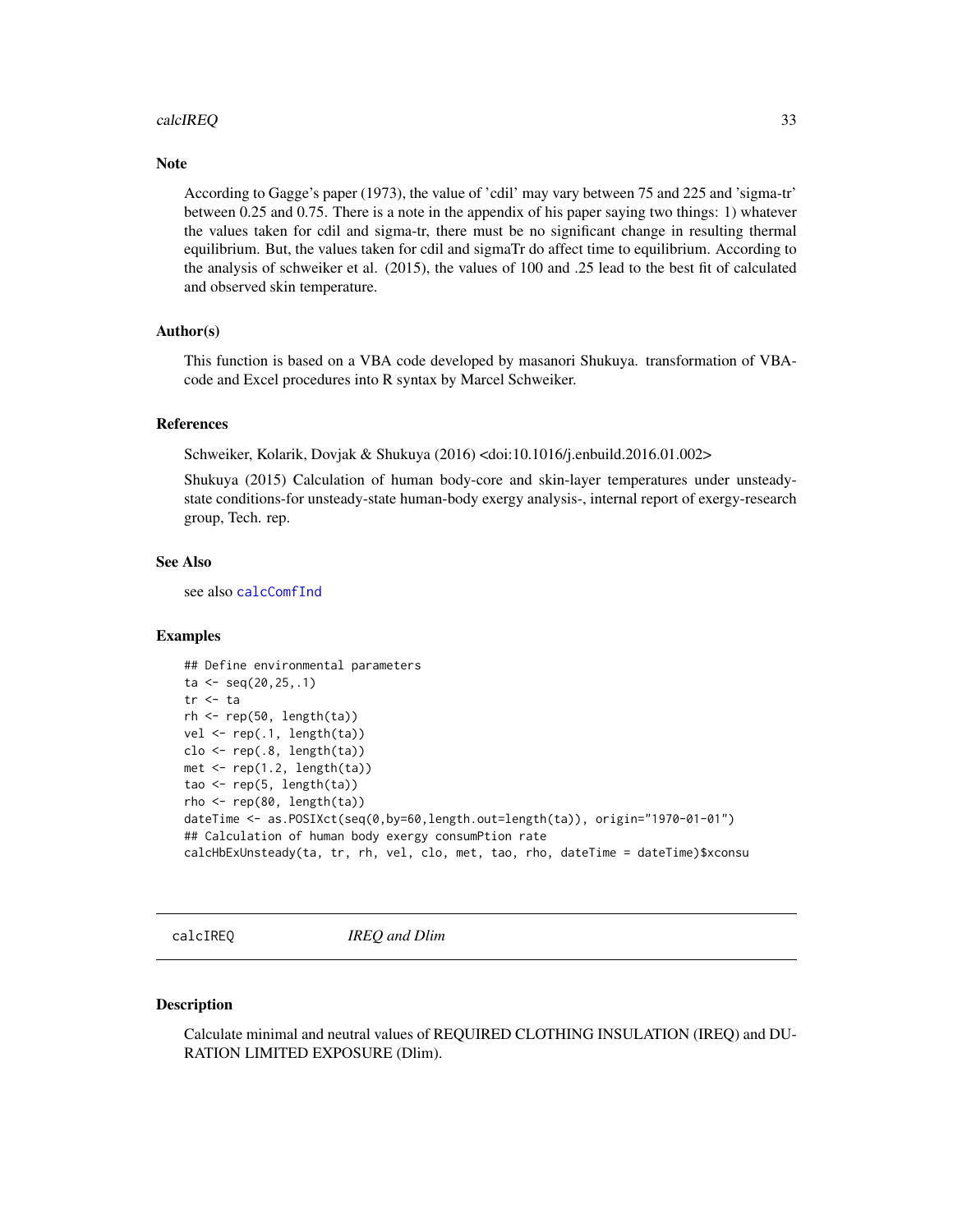#### Usage

calcIREQ(M,W,ta,tr,p,w,v,rh,clo)

#### Arguments

| M            | a numeric value presenting metabolic energy production (58 to 400 W/m2) in<br>$\lceil W/m2 \rceil$           |
|--------------|--------------------------------------------------------------------------------------------------------------|
| W            | a numeric value presenting Rate of mechanical work, (normally 0) in [W/m2]                                   |
| ta           | a numeric value presenting ambiant air temperature in [degree C]                                             |
| tr           | a numeric value presenting mean radiant temperature in [degree C]                                            |
| p            | a numeric value presenting air permeability (low $< 5$ , medium 50, high $> 100$ )<br>$1/m2s$ ) in $[1/m2s]$ |
| W            | a numeric value presenting walking speed (or calculated work created air move-<br>ments) in $[m/s]$          |
| $\mathsf{V}$ | a numeric value presenting relative air velocity $(0.4 \text{ to } 18 \text{ m/s})$ in [m/s]                 |
| rh           | a numeric value presenting relative humidity $[\%]$                                                          |
| clo          | a numeric value presenting clothing insulation level in [clo]                                                |

### Details

The function gives IREQ Insulation of clothing required to maintain thermal equilibrium of the body at specified levels of physiological stress.

### Value

calcIREQ returns

| IREOminimal | Lower bound of insulation required in [clo]                           |
|-------------|-----------------------------------------------------------------------|
| IREOneutral | Upper bound of insulation required in [clo]                           |
| ICLminimal  | Lower bound of REQUIRED basic clothing insulation (ISO 9920) in [clo] |
| ICLneutral  | Upper bound of REOUIRED basic clothing insulation (ISO 9920) in [clo] |
| DLEminimal  | Lower bound of duration limited exposure in [hours]                   |
| DLEneutral  | upper bound of duration limited exposure in [hours]                   |

#### Note

The authors disclaim all obligations and liabilities for damages arising from the use or attempted use of the information, including, but not limited to, direct, indirect, special and consequential damages, and attorneys' and experts' fees and court costs. Any use of the information will be at the risk of the user.

#### Author(s)

Developed by Ingvar Holmer and Hakan O. Nilsson, 1990 in java and transferred to R by Shoaib Sarwar. Further contribution by Marcel Schweiker.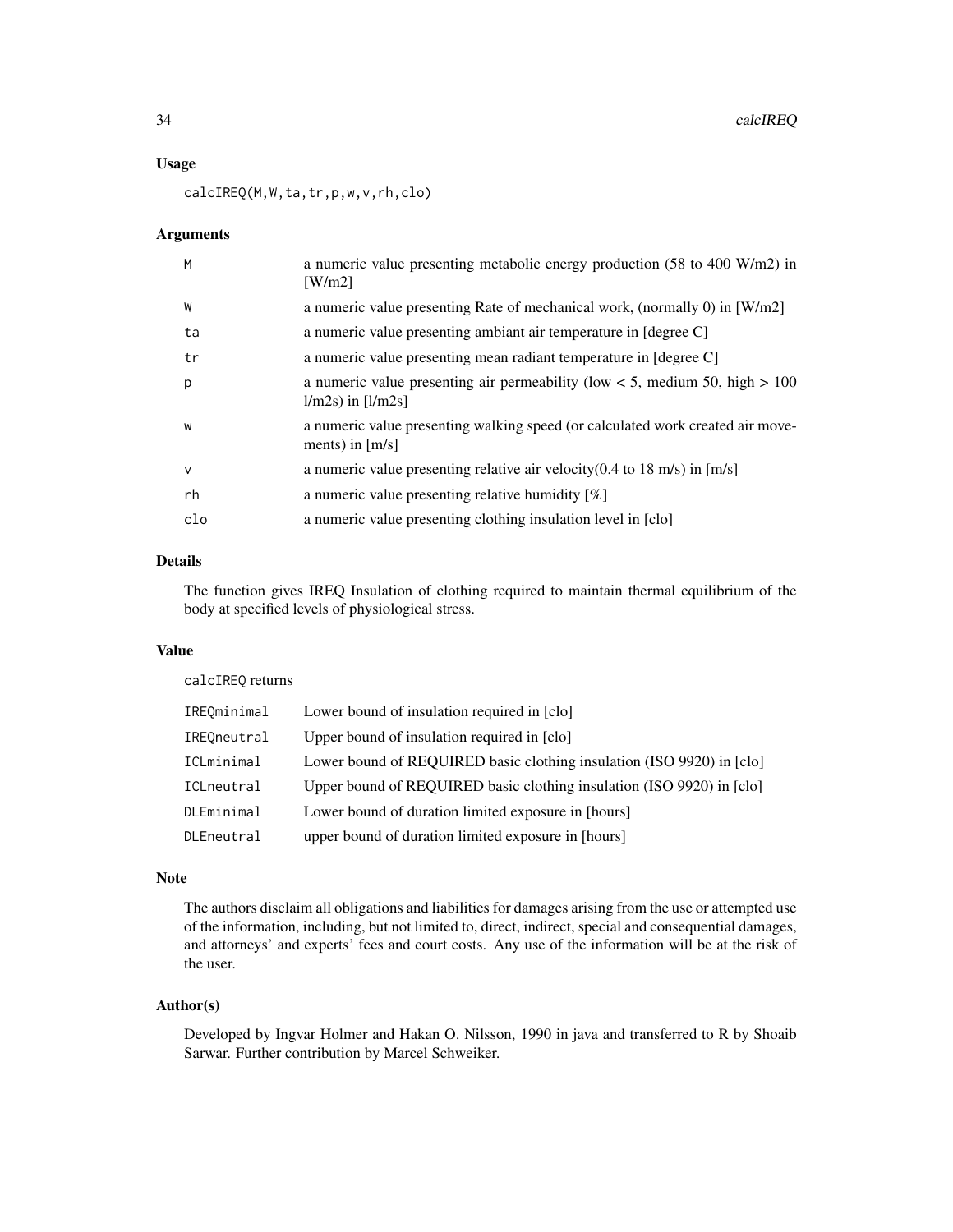#### <span id="page-34-0"></span>calcIso7933 35

### References

ISO 11079, 2007-12-15, ERGONOMICS OF THE THERMAL ENVIRONMENT - DETERMINA-TION AND INTERPRETATION OF COLD STRESS WHEN USING REQUIRED CLOTHING INSULATION (IREQ) AND LOCAL COOLING EFFECTS

### Examples

calcIREQ(116,0,-15,-15,8,0.3,0.4,85,2.5)

calcIso7933 *Heat Strain Indices based on ISO 7933*

### Description

calcISO7933 calculates Tre, SWtotg, Dlimtre, Dlimloss50 and Dlimloss95 based on ISO 7933. It additionally provides intermediate results from the calculation: Cres, Eres, Ep, SWp, Texp, Tskeq, Tsk, wp

#### Usage

calcIso7933(accl, posture, Ta, Pa, Tr, Va, Met, Icl, THETA, Walksp, Duration, weight, height, DRINK, Adu, spHeat, SWp, Tre, Tcr, Tsk, Tcreq, Work, imst, Ap, Fr, defspeed, defdir, HR, pb)

| accl         | a numeric value presenting state of acclimation [100 if acclimatised subject, 0<br>otherwise] |
|--------------|-----------------------------------------------------------------------------------------------|
| posture      | a numeric value presenting posture of person [sitting=1, standing=2, crouch-<br>$ing=3$ ]     |
| Ta           | a numeric value presenting air temperature in [degrees celsius]                               |
| Pa           | a numeric value presenting partial water vapour pressure [kPa]                                |
| Tr           | a numeric value presenting mean radiant temperature in [degrees celsius]                      |
| Va           | a numeric value presenting air velocity in [m/s]                                              |
| Met          | a numeric value presenting metabolic rate in $[W/(m*m)]$                                      |
| Icl          | a numeric value presenting static thermal insulation of clothing [clo]                        |
| <b>THETA</b> | a numeric value presenting angle between walking direction and wind direction<br>in [degrees] |
| Walksp       | a numeric value presenting walking speed in [m/s]                                             |
| Duration     | a numeric value presenting the duration of the work sequence in [min]                         |
| weight       | a numeric value presenting the body mass in [kg]                                              |
| height       | a numeric value presenting the body height in [m]                                             |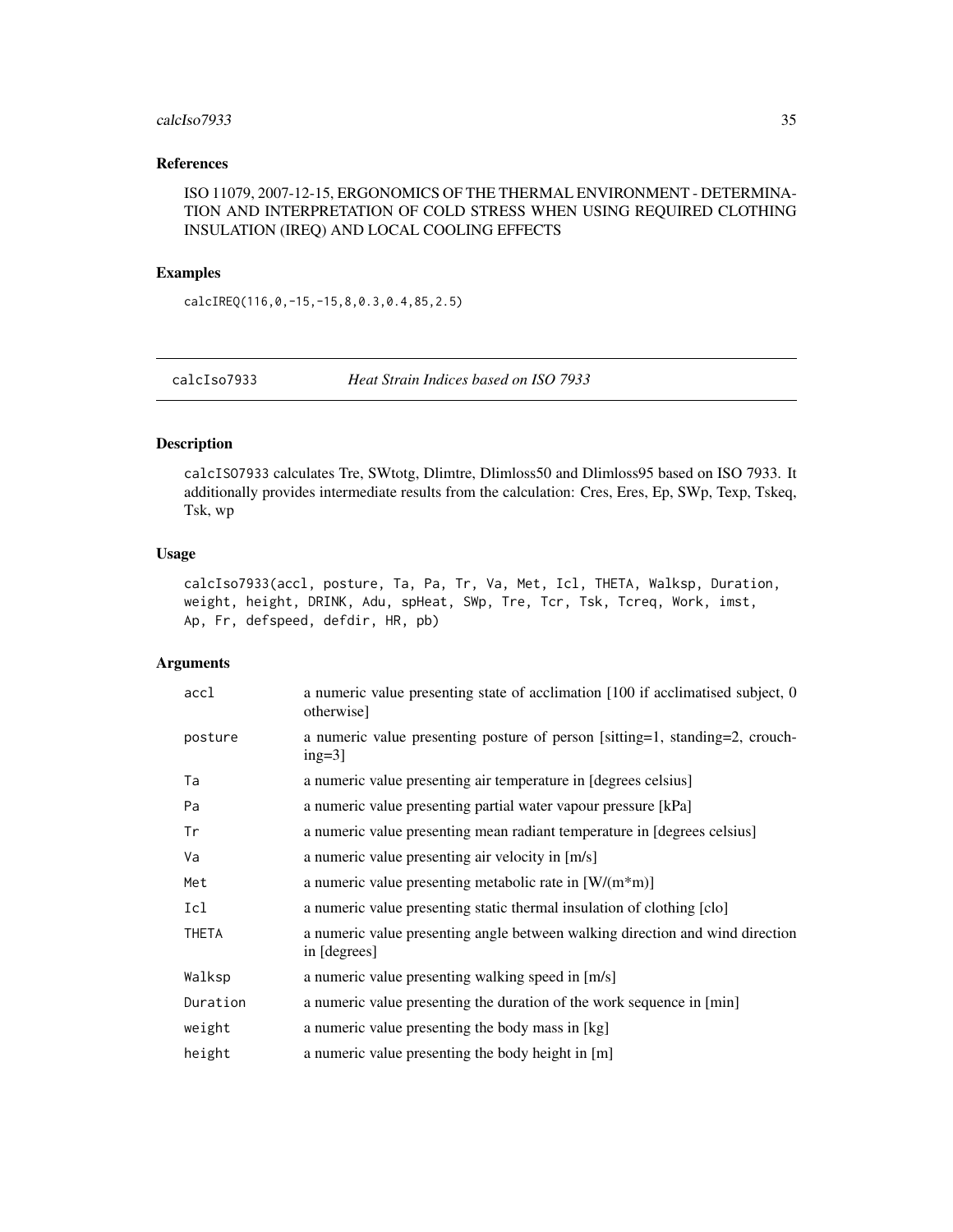| a numeric value presenting if workers can drink as they want [1 if they can drink<br>without restriction, 0 if restricted] |
|----------------------------------------------------------------------------------------------------------------------------|
| a numeric value presenting body surface area according to Du Bois [m <sup>*</sup> m]                                       |
| a numeric value presenting specific body heat $[(W/(m*m))/K]$                                                              |
| a numeric value presenting predicted sweat rate $[W/(m^*m)]$                                                               |
| a numeric value presenting rectal temperature [degrees celsius]                                                            |
| a numeric value presenting temperature of body core [degrees celsius]                                                      |
| a numeric value presenting skin temperature at start [degrees celsius]                                                     |
| a numeric value presenting temperature of body core dependent on energy metabolism<br>[degrees celsius]                    |
| a numeric value presenting effective mechanical power $[W/(m*m)]$                                                          |
| a numeric value presenting static moisture permeability index [-]                                                          |
| a numeric value presenting fraction of the body surface covered by the reflective<br>clothing [-]                          |
| a numeric value presenting emissivity of the reflective clothing [-]                                                       |
| a numeric value presenting if walking speed entered [1 if walking speed entered,<br>0 otherwise]                           |
| a numeric value presenting if walking direction entered [1 if walking direction<br>entered, 0 otherwise]                   |
| a numeric value presenting humidity ratio [g/kg]                                                                           |
| a numeric value presenting normal barometric pressure in [Pa]                                                              |
|                                                                                                                            |

### Details

All variables must have the same length 1.

### Value

calcISO7933 returns a data.frame with the following items:

Tre final rectal temperature [degrees Celsius]

SWtotg total water loss [g]

Dlimtre time when limit for rectal temperature is reached [min]

Dlimloss50 time when limit for water loss Dmax50 (7.5 percent of body mass of an average person) is reached [min]

Dlimloss95 time when limit for water loss Dmax95 (5 percent of body mass of 95 percent of the working people) is reached [min]

Cres convective heat flow at respiration [W/(m\*m)]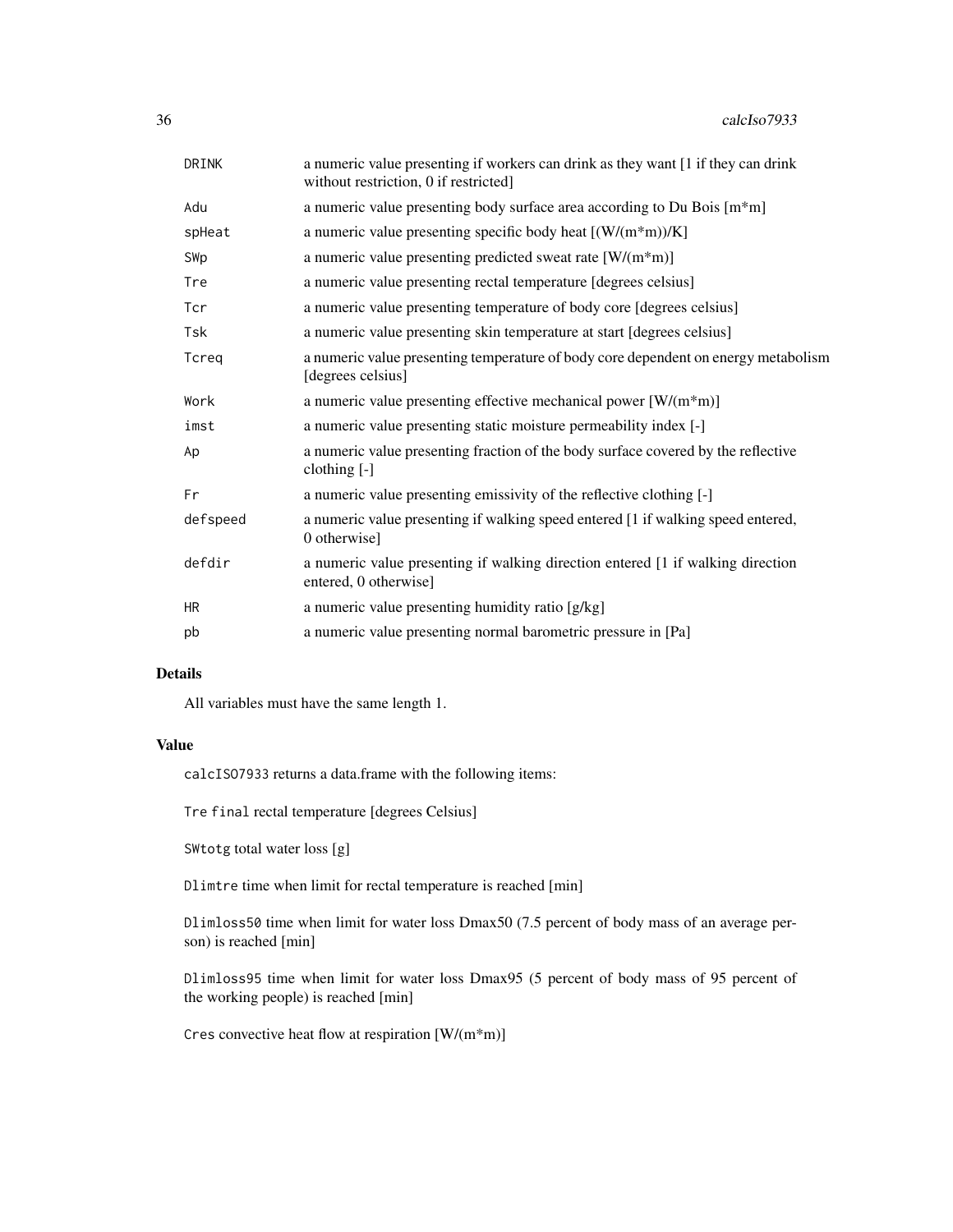#### calcIso7933 37

Eres evaporative heat flow at respiration [W/(m\*m)]

Ep predicted evaporative heat flow  $\left[W/(m^*m)\right]$ 

SWp predicted sweating rate [W/(m\*m)]

Texp temperature of the exhaled air [degrees Celsius]

Tskeq skin Temperature in equilibrium [degrees Celsius]

Tsk skin Temperature at the minute [degrees Celsius]

wp predicted skin wettedness [-]

### Note

In case one of the variables is not given, a standard value according to ISO 7933 will be taken.

### Author(s)

The code for calcISO7933 is based on the code in BASIC presented in Addendum E of EN ISO 7933. The translation into R-language conducted by Michael Kleber.

## References

ISO 7933 (2004) Ergonomics of the thermal environment - Analytical determination and interpretation of heat stress using calculation of the predicted heat strain Malchaire, Piette, Kampmann, Mehnert, Gebhardt, Havenith, Den Hartog, Holmer, Parsons, Alfano, Griefahn (2000) <doi:10.1016/S0003- 4878(00)00030-2> Malchaire, Kampmann, Havenith, Mehnert, Gebhardt (2000) <doi:10.1007/s004200050420>

## Examples

```
## Calculation of a single set of values.
calcIso7933(accl = 100, posture = 2, Ta = 35, Pa = 4, Tr = 35, Va = 0.3, Met = 150,
Icl = 0.5, THETA = 0, Walksp = 0, Duration = 480)
calcIso7933(100,2,35,4,35,0.3,150,0.5,0,0,480)
## Using several rows of data:
accl <- 100
posture <- 2
Ta <-c(40,35)Pa <- c(2.5,4)
Tr < -c(40, 35)Va < -0.3Met <- 150
Icl \leq 0.5THETA <- 0
Walksp <-0Duration <- 480
maxLength <- max(sapply(list(accl, posture, Ta, Pa, Tr, Va, Met, Icl, THETA,
Walksp, Duration), length))
```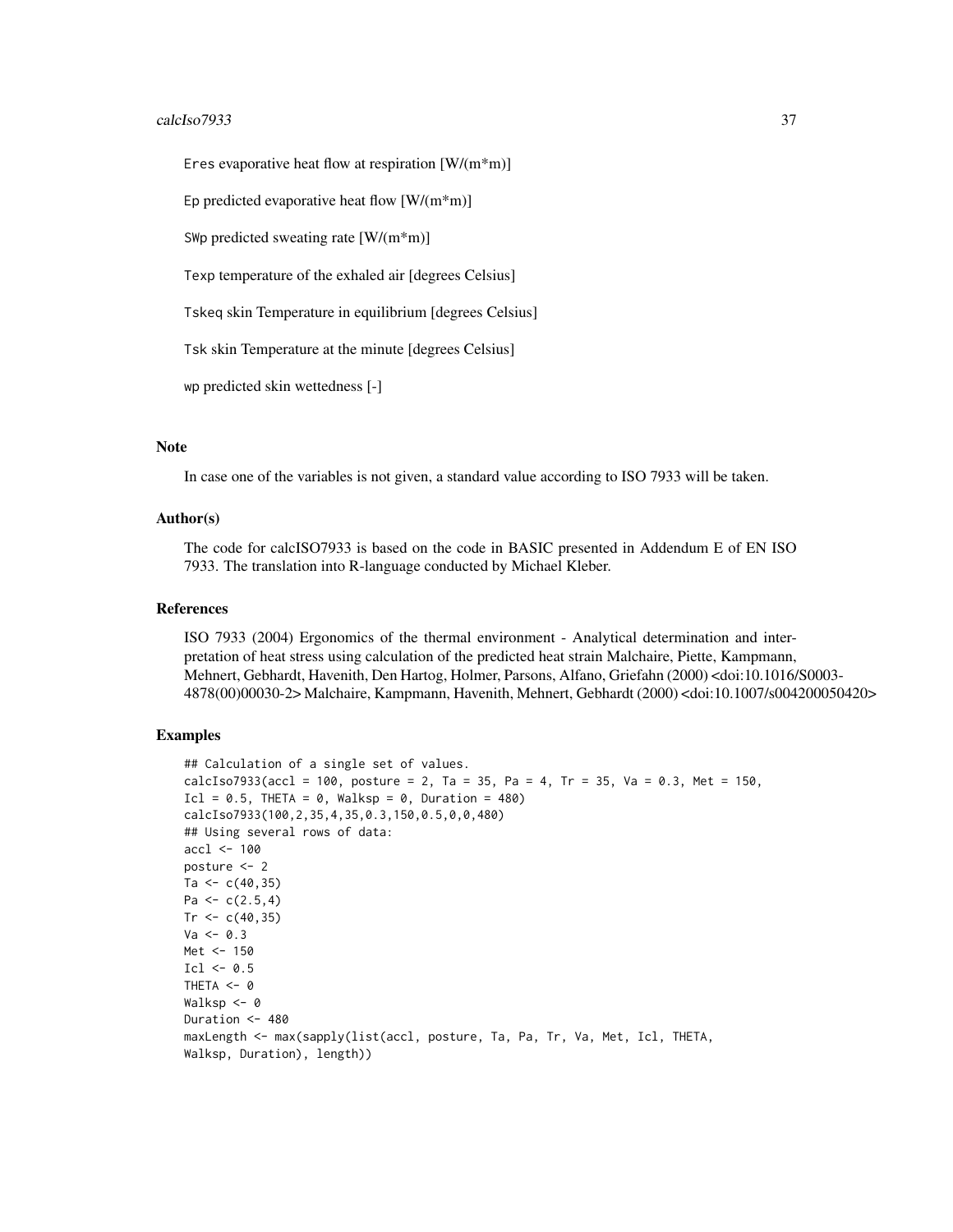```
PHI <- sapply(seq(maxLength), function(x) {calcIso7933(accl, posture, Ta[x],
Pa[x], Tr[x], Va, Met, Icl, THETA, Walksp, Duration) } )
```
calcMixR *Various Humidity Related Values*

## Description

This set of functions calculates different humidity related values based on the given entities.

## Usage

calcDewp(ta, rh) calcEnth(ta, rh, pb) calcHumx(ta, rh) calcMixR(ta, rh, pb) calcRH(ta, mr, pb) calcSVP(ta) calcVP(ta, mr, pb) calcVapourpressure(ta, rh)

## Arguments

| ta | a numeric value or vector presenting air temperature in [degree C].                                                                         |
|----|---------------------------------------------------------------------------------------------------------------------------------------------|
| rh | a numeric value or vector presenting relative humidity in [%], except for calcVapourpressure,<br>where it must be in decimal (e.g. $0.5$ ). |
| pb | a numeric value or vector presenting barometric pressure in [torr].                                                                         |
| mr | a numeric value or vector presenting the mixing ratio in $[g/kg]$ .                                                                         |

## Details

The length of the arguments must be either the same or they must have the length one and one common second length.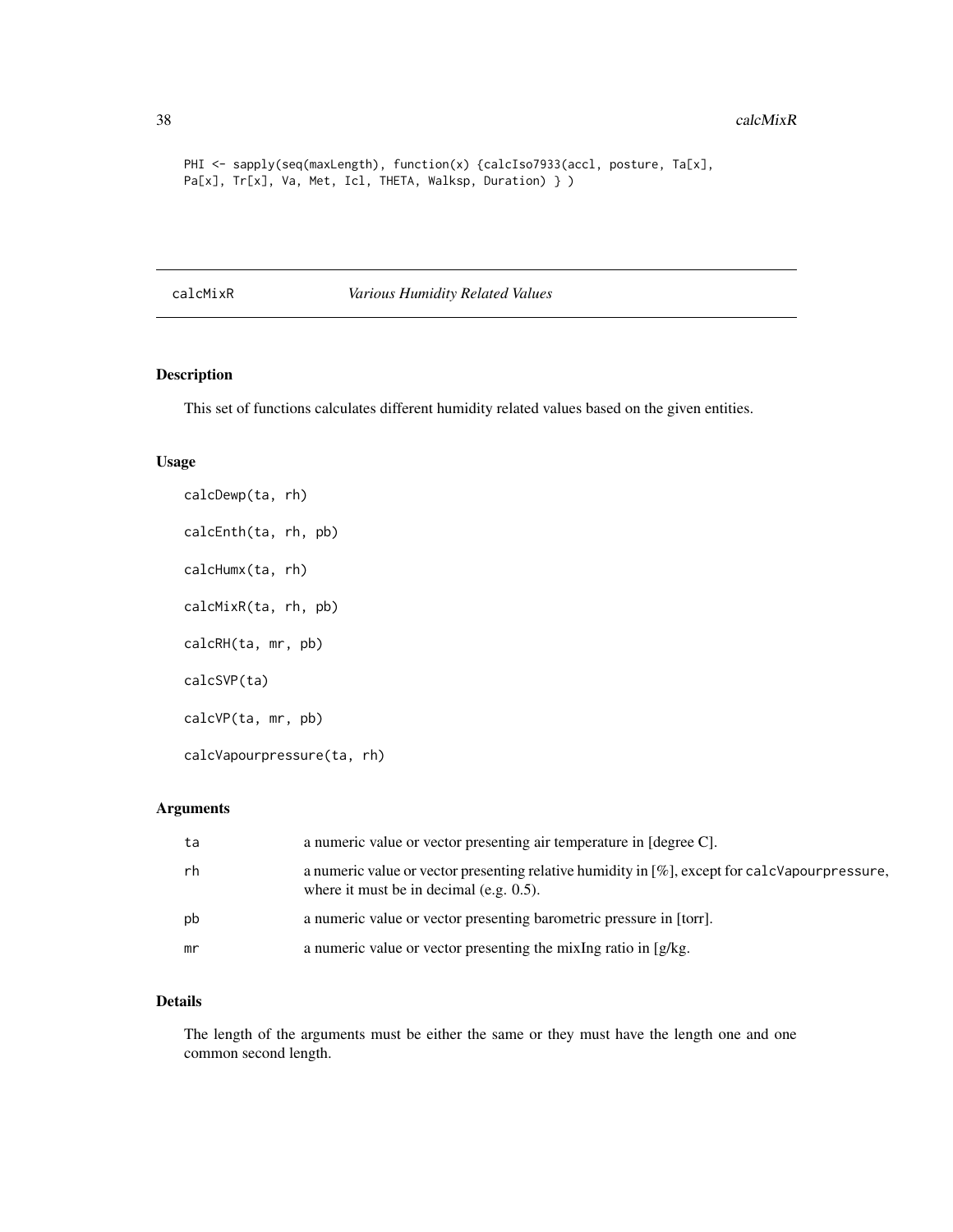#### calcMixR 39

### Value

calcDewp returns the dew point temperature in [degree C] calcEnth returns a single value or a vector of values of enthalpy in [J] calcHumx returns a single value or a vector of values of the humidex of air [ ] calcMixR returns a single value or a vector of mixIng ratio in [g/kg] calcRH returns a single value or a vector of relative humidities in [%] calcSVP returns a single value or a vector of saturation vapor pressure in [kpa] calcVP returns a single value or a vector of vapor pressure in [kpa] calcVapourpressure returns a single value or a vector of vapor pressure in [kpa]

#### Author(s)

Michael Kleber (code and documentation), Marcel Schweiker (documentation).

## References

Ranaa, Kusya, Jurdaka, Wallb & Hua (2013) <doi:10.1016/j.enbuild.2013.04.019>

Masterton & Richardson (1979) Humidex a method of quantifying humandiscomfort due to excessive heat and humidity, clI 1-79. Downsview, Ont: Environment Canada. Atmosheric Environment Service.

## Examples

```
## Calc single value of absolute humidity
ta < -25rh < -50calcMixR(ta, rh, 760)
## Calc set of values of absolute humidity
ta < -25:30rh <- 50
calcMixR(ta, rh, 760)
## Calculating dew point temperature with single values for ta and rh
calcDewp(25, 50)
## Calculating dew point temperature with a vector of values for ta and a single value for rh
calcDewp(25:29, 50)
## Calc single value of enthalpy
ta < -25rh <- 50
calcEnth(ta, rh, 760)
## Calc set of values of enthalpy
ta < -25:30rh <- 50
calcEnth(ta, rh, 760)
```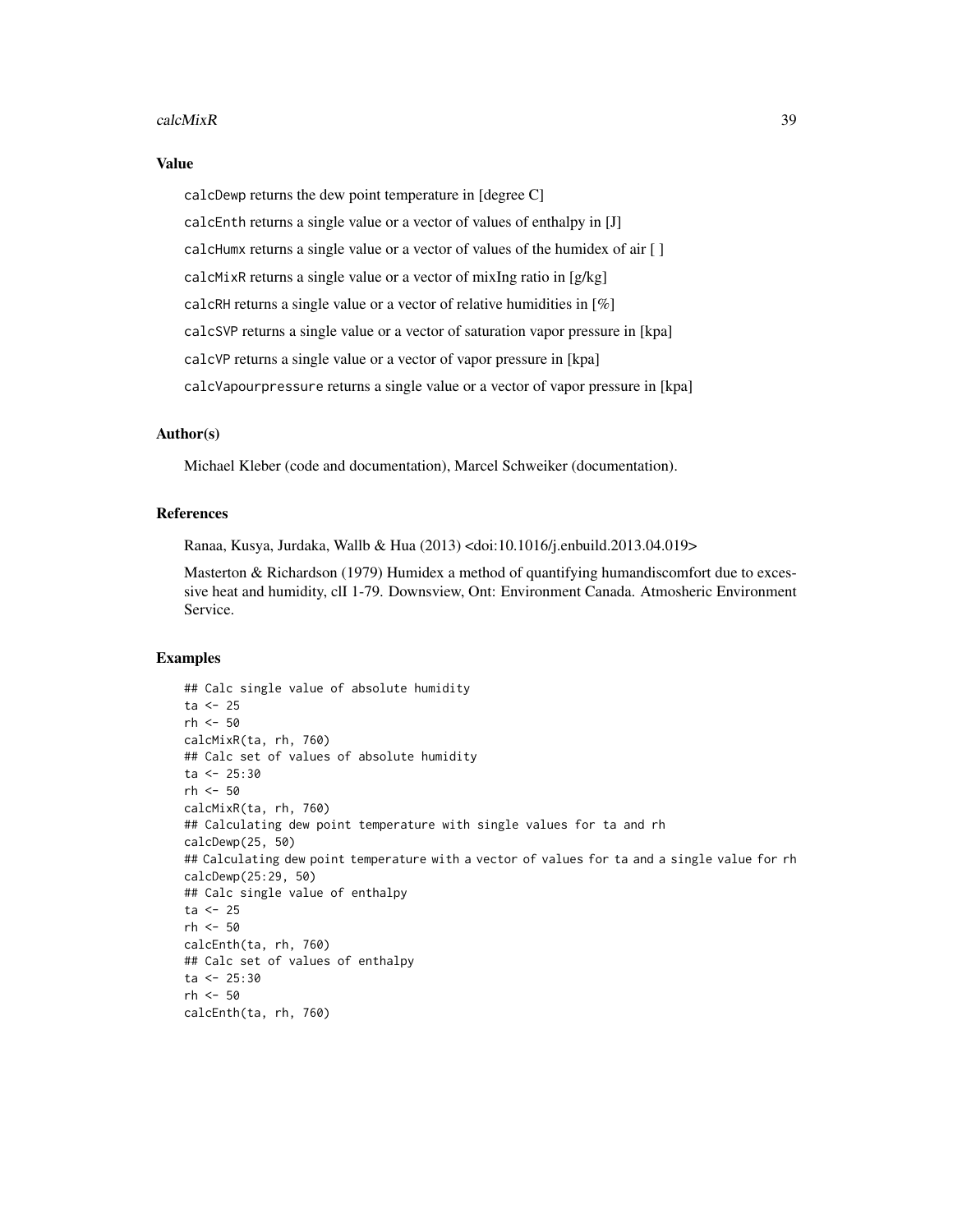## Description

calcMRT calculates the mean radiant temperature considering mixed convection

## Usage

calcMRT(tg, ta, vel,  $x = 0.15$ )

# Arguments

| tg  | - a numeric value presenting globe temperature in [degree C] |
|-----|--------------------------------------------------------------|
| ta  | - a numeric value presenting air temperature in [degree C]   |
| vel | - a numeric value presenting air velocity in [m/s]           |
| X   | - a numeric value presenting globe diamter in [m]            |

## Details

aliases MRT

This model has only been validated from  $x = 0.040$ m (ping pong ball) to

 $x = 0.150$ m (standard globe thermometer) globes

### Value

calcMRT MRT with standard and mixed correction

# Author(s)

code implementedc into R by Shaomi Rahman and Marcel Schweiker.

## References

Teitelbaum et al. (2022) <10.1038/s41598-022-10172-5>

## Examples

```
#Globe temperature [C]
tg < -30#Air temperature [C]
ta <- 24
#Air speed [m/s]
vel <- 0.0
calcMRT(tg, ta, vel)
```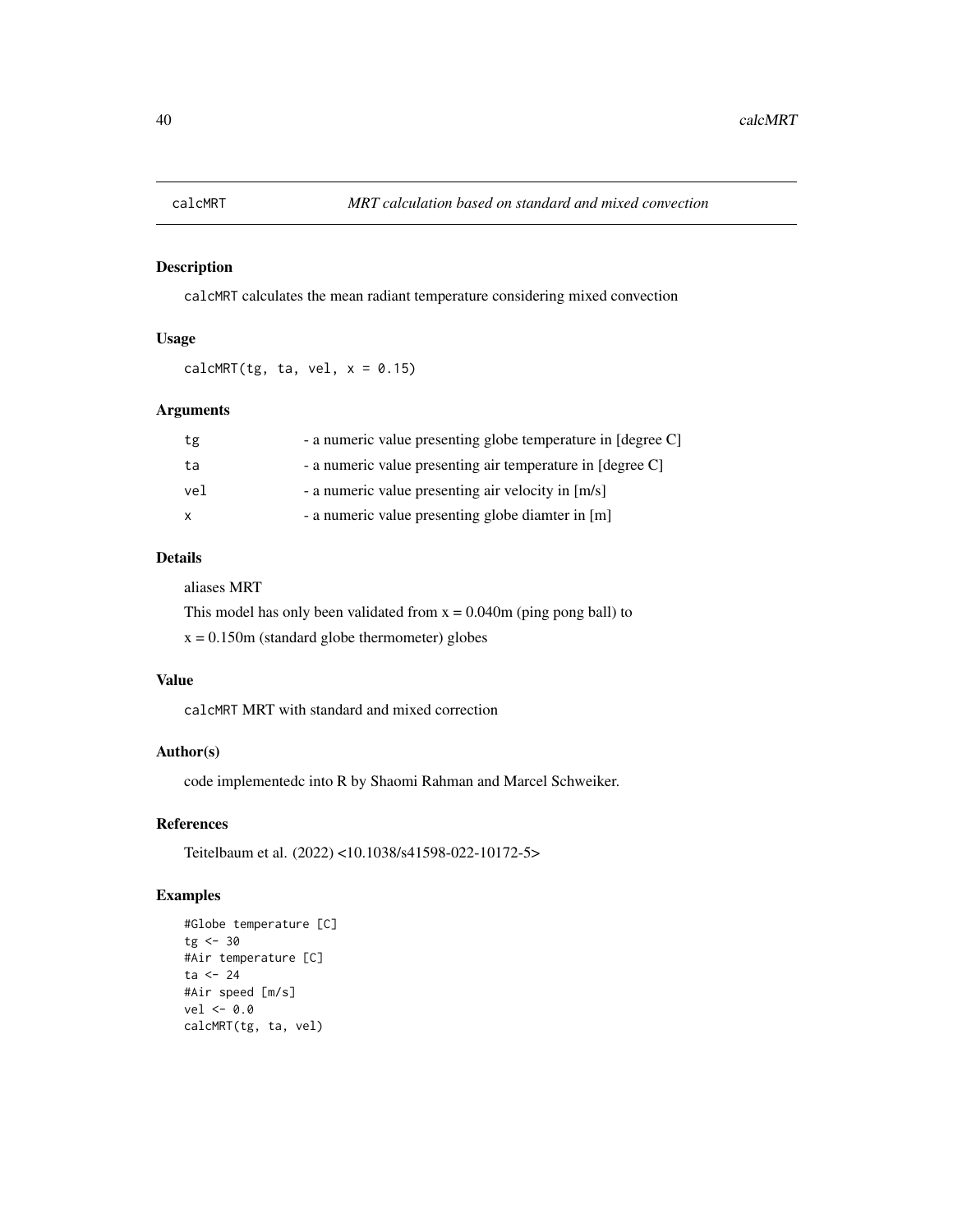calcPD *Predicted Percentage Dissatisfied due to Draft based on the 2-Node-Model*

### Description

calcPD calculates Predicted Percentage Dissatisfied due to Draft based on the 2-Node-Model by Gagge et al.

### Usage

| calcPD(ta, tr, vel, rh, clo = 0.5, met = 1, wme = 0, pb = 760, ltime = 60,  |  |  |  |  |  |  |  |  |
|-----------------------------------------------------------------------------|--|--|--|--|--|--|--|--|
| ht = 171, wt = 70, tu = 40, obj = "set", csw = 170, cdil = 120, cstr = 0.5) |  |  |  |  |  |  |  |  |

## Arguments

| ta         | a numeric value presenting air temperature in [degree C]                   |
|------------|----------------------------------------------------------------------------|
| tr         | a numeric value presenting mean radiant temperature in [degree C]          |
| vel        | a numeric value presenting air velocity in [m/s]                           |
| rh         | a numeric value presenting relative humidity [%]                           |
| clo        | a numeric value presenting clothing insulation level in [clo]              |
| met        | a numeric value presenting metabolic rate in [met]                         |
| wme        | a numeric value presenting external work in [met]                          |
| pb         | a numeric value presenting barometric pressure in [torr] or [mmHg]         |
| ltime      | a numeric value presenting exposure time in [minutes]                      |
| ht         | a numeric value presenting body height in [cm]                             |
| wt         | a numeric value presenting body weight in [kg]                             |
| tu         | a numeric value presenting turbulence intensity in $[\%]$                  |
| obj        | a character element, either "set" or "pmvadj"                              |
| <b>CSW</b> | a numeric value presenting the driving coefficient for regulatory sweating |
| cdil       | a numeric value presenting the driving coefficient for vasodilation        |
| cstr       | a numeric value presenting the driving coefficient for vasoconstriction    |

## Details

All variables must have the same length 1. For the calculation of several values use function calcComfInd. The value of obj defines whether the function will use the version presented in ASHRAE 55-2013 for adjustment of pmv (obj = "pmvadj"), or the original code by Gagge to calculate set (obj = "set"). In the version presented in ASHRAE 55-2013, the lines of code related to self-generated convection is deleted. Therefore, a difference can only be seen at higher values of met.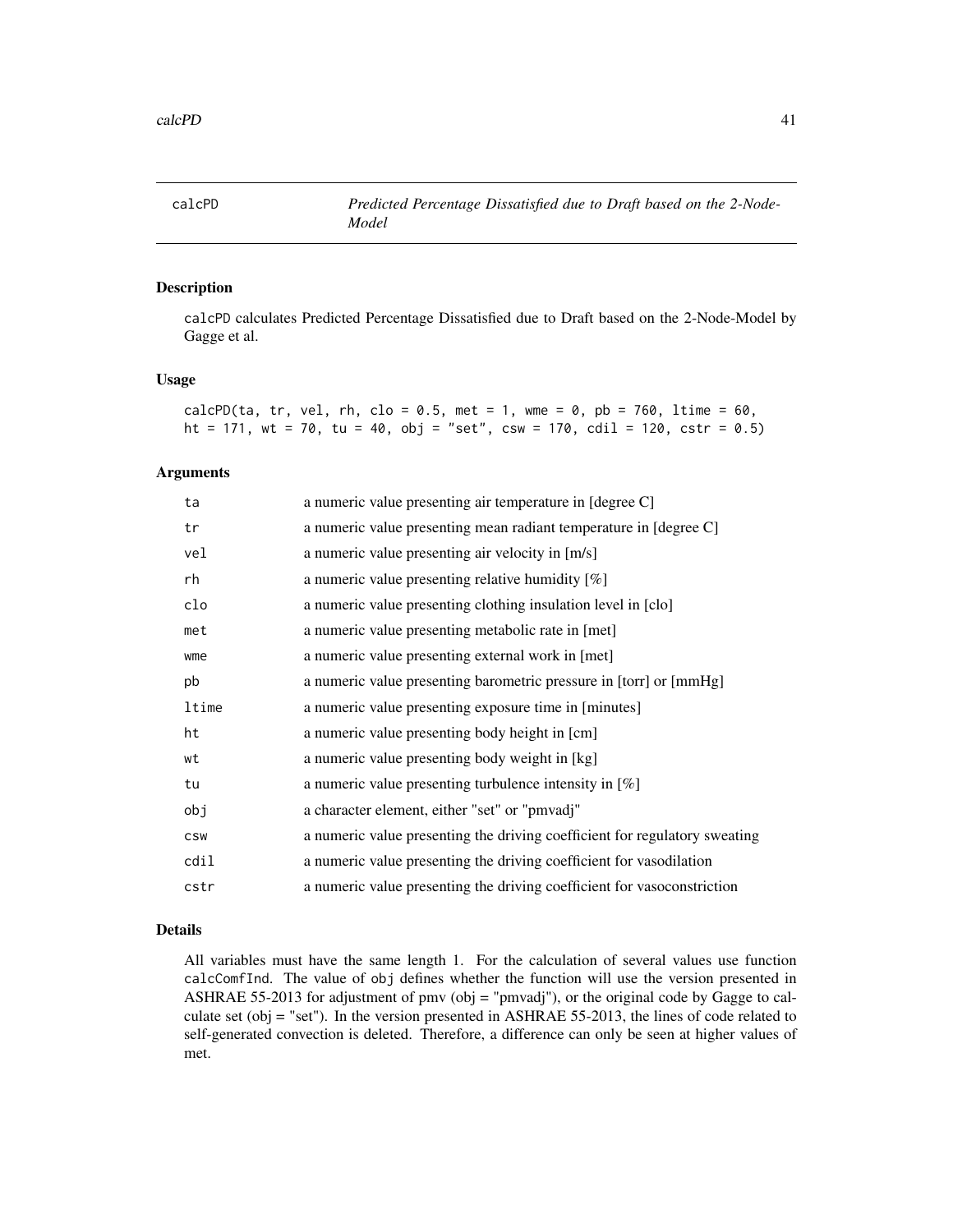#### Value

calcPD returns the Predicted Percentage Dissatisfied due to Draft

### Note

In case one of the variables is not given, a standard value will be taken from a list (see [createCond](#page-74-0) for details).

### Author(s)

The code for calc2Node is based on the code in BASIC and C++ presented by Fountain and Huizenga (1995). The translation into R-language and comparison with ASHRAE 55-2013 conducted by Marcel Schweiker.

## References

ASHRAE Standard 55-2013. Thermal environmental conditions for human occupancy. American society of heating, Refrigerating and Air-Conditioning Engineering, Atlanta, USA, 2013.

Fountain & Huizenga (1995) A thermal sensation model for use by the engineering profession ASHRAE RP-781 Final report.

Gagge, Fobelets & Berglund (1986) A standard predictive index of human response to the thermal environment, ASHRAE transactions, 92 (2B), 709-731.

#### See Also

see also [calcComfInd](#page-16-0)

#### Examples

```
## Using several rows of data:
ta <- c(20,22,24)
tr <- ta
vel <- rep(.15,3)
rh < - rep(50, 3)maxLength <- max(sapply(list(ta, tr, vel, rh), length))
```

```
pd <- sapply(seq(maxLength), function(x) { calcPD(ta[x], tr[x], vel[x], rh[x]) } )
```

```
calcPMV Predicted Mean Votes (PMV)
```
### Description

Function to calculate Predicted Mean Vote (PMV).

### Usage

```
calcPMV(ta, tr, vel, rh, clo=.5, met=1, wme=0, basMet=58.15)
```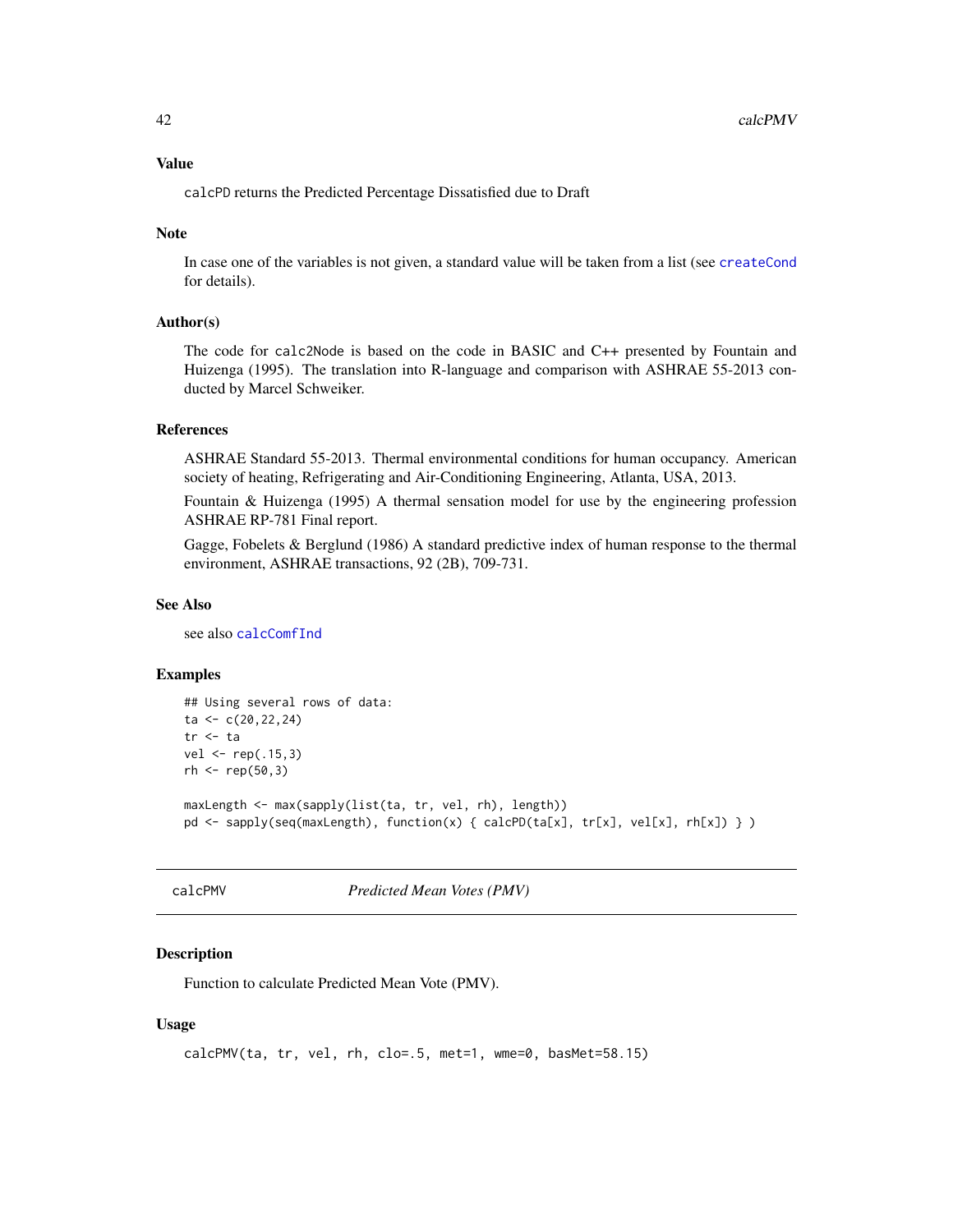#### calcPMV 43

#### **Arguments**

| ta     | a numeric value presenting air temperature in [degree C]          |
|--------|-------------------------------------------------------------------|
| tr     | a numeric value presenting mean radiant temperature in [degree C] |
| vel    | a numeric value presenting air velocity in [m/s]                  |
| rh     | a numeric value presenting relative humidity $[\%]$               |
| clo    | a numeric value presenting clothing insulation level in [clo]     |
| met    | a numeric value presenting metabolic rate in [met]                |
| wme    | a numeric value presenting external work in [met]                 |
| basMet | a numeric value presenting basal metabolic rate [w/m2]            |

#### Details

The PMV is an index that predicts the mean value of the thermal sensation of a large group of people on a sensation scale expressed from (-3) to (+3) corresponding to the categories cold, cool, slightly cool, neutral, slightly warm, warm and hot. PMV model is limited to air speeds below 0.20 m/s.

Note that the adjustments in the value for basMet need to be made with great cautiousness as the PMV calculation is an empirical model and might not be valid for other values of basMet than the one commonly used.

### Value

PMV - Predicted Mean Vote

### Author(s)

Code implemented in to R by Marcel Schweiker. Further contribution by Sophia Mueller and Shoaib Sarwar.

#### References

Fanger (1970) Thermal Comfort Analysis and Applications in Environmental Engineering McGraw-Hill, New York.

ISO 7730 (2005) Ergonomics of the thermal environment analytical determination and interpretation of thermal comfort using calculation of the pmv and ppd indices and local thermal comfort criteria.

### Examples

calcPMV(25,25,0.3,50,0.5,1)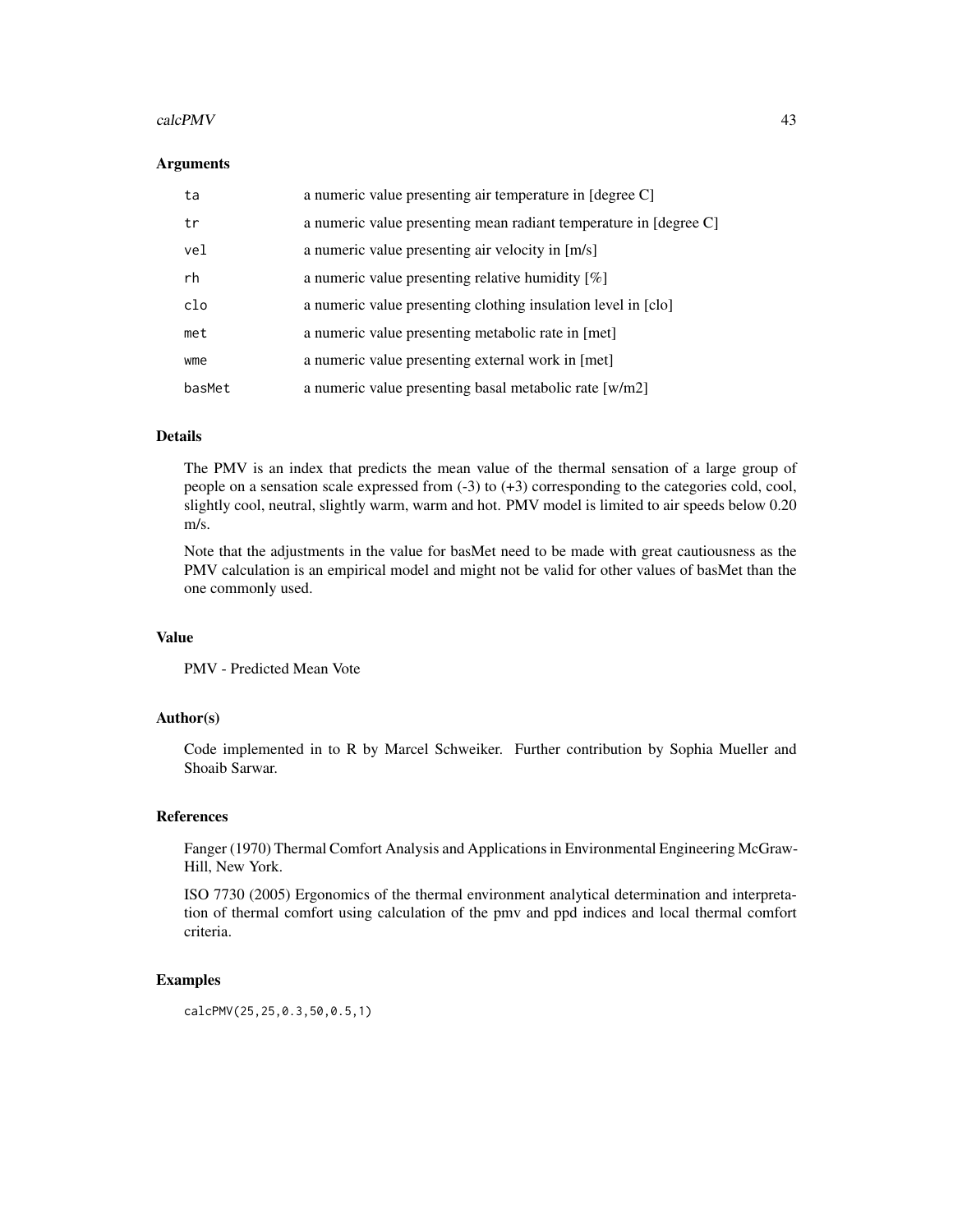## Description

Function to calculate Predicted Mean Votes (PMV) adjusted for cooling effect of elevated air speed.

#### Usage

calcPMVadj(ta, tr, vel, rh, clo, met, wme = 0)

## Arguments

| ta  | a numeric value presenting air temperature in [degree C]          |
|-----|-------------------------------------------------------------------|
| tr  | a numeric value presenting mean radiant temperature in [degree C] |
| vel | a numeric value presenting air velocity in [m/s]                  |
| rh  | a numeric value presenting relative humidity $[\%]$               |
| clo | a numeric value presenting clothing insulation level in [clo]     |
| met | a numeric value presenting metabolic rate in [met]                |
| wme | a numeric value presenting external work in [met]                 |
|     |                                                                   |

## Details

Calculated through function Two node model(calc2Node

### Value

calcpmvadj returns the predicted mean vote adjusted for the cooling effect of elevated air speed.

### Author(s)

Code implemented in to R by Marcel Schweiker. Further contribution by Sophia Mueller and Shoaib Sarwar.

## References

pmvadj is based on ASHRAE standard 55-2013. Thermal environmental conditions for human occupancy. American society of heating, Refrigerating and Air-Conditioning Engineering, Atlanta, USA, 2013.

## Examples

calcPMVadj(25,25,0.3,50,0.5,1)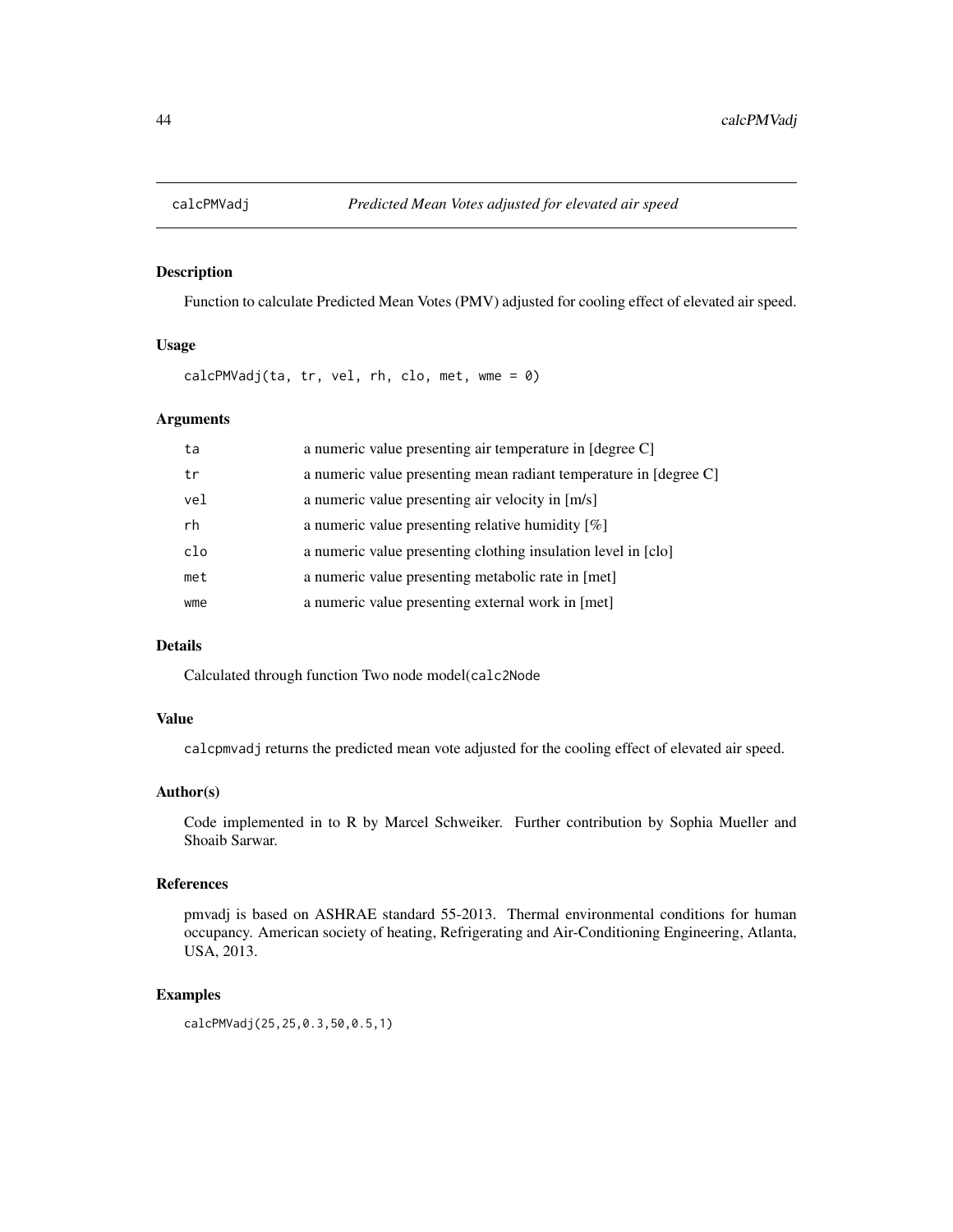#### Description

calcPMVGagge calculates Gagge's Version of Fanger's PMV based on the 2-Node-Model by Gagge et al.

#### Usage

```
calcPMVGagge(ta, tr, vel, rh, clo = 0.5, met = 1, wme = 0, pb = 760,
ltime = 60, ht = 171, wt = 70, tu = 40, obj = "set", csw = 170, cdil = 120,
cstr = 0.5
```
#### Arguments

| ta         | a numeric value presenting air temperature in [degree C]                   |
|------------|----------------------------------------------------------------------------|
| tr         | a numeric value presenting mean radiant temperature in [degree C]          |
| vel        | a numeric value presenting air velocity in [m/s]                           |
| rh         | a numeric value presenting relative humidity [%]                           |
| clo        | a numeric value presenting clothing insulation level in [clo]              |
| met        | a numeric value presenting metabolic rate in [met]                         |
| wme        | a numeric value presenting external work in [met]                          |
| pb         | a numeric value presenting barometric pressure in [torr] or [mmHg]         |
| ltime      | a numeric value presenting exposure time in [minutes]                      |
| ht         | a numeric value presenting body height in [cm]                             |
| wt         | a numeric value presenting body weight in [kg]                             |
| tu         | a numeric value presenting turbulence intensity in $[\%]$                  |
| obj        | a character element, either "set" or "pmvadj"                              |
| <b>CSW</b> | a numeric value presenting the driving coefficient for regulatory sweating |
| cdil       | a numeric value presenting the driving coefficient for vasodilation        |
| cstr       | a numeric value presenting the driving coefficient for vasoconstriction    |
|            |                                                                            |

### Details

All variables must have the same length 1. For the calculation of several values use function calcComfInd. The value of obj defines whether the function will use the version presented in ASHRAE 55-2013 for adjustment of pmv (obj = "pmvadj"), or the original code by Gagge to calculate set (obj = "set"). In the version presented in ASHRAE 55-2013, the lines of code related to self-generated convection is deleted. Therefore, a difference can only be seen at higher values of met.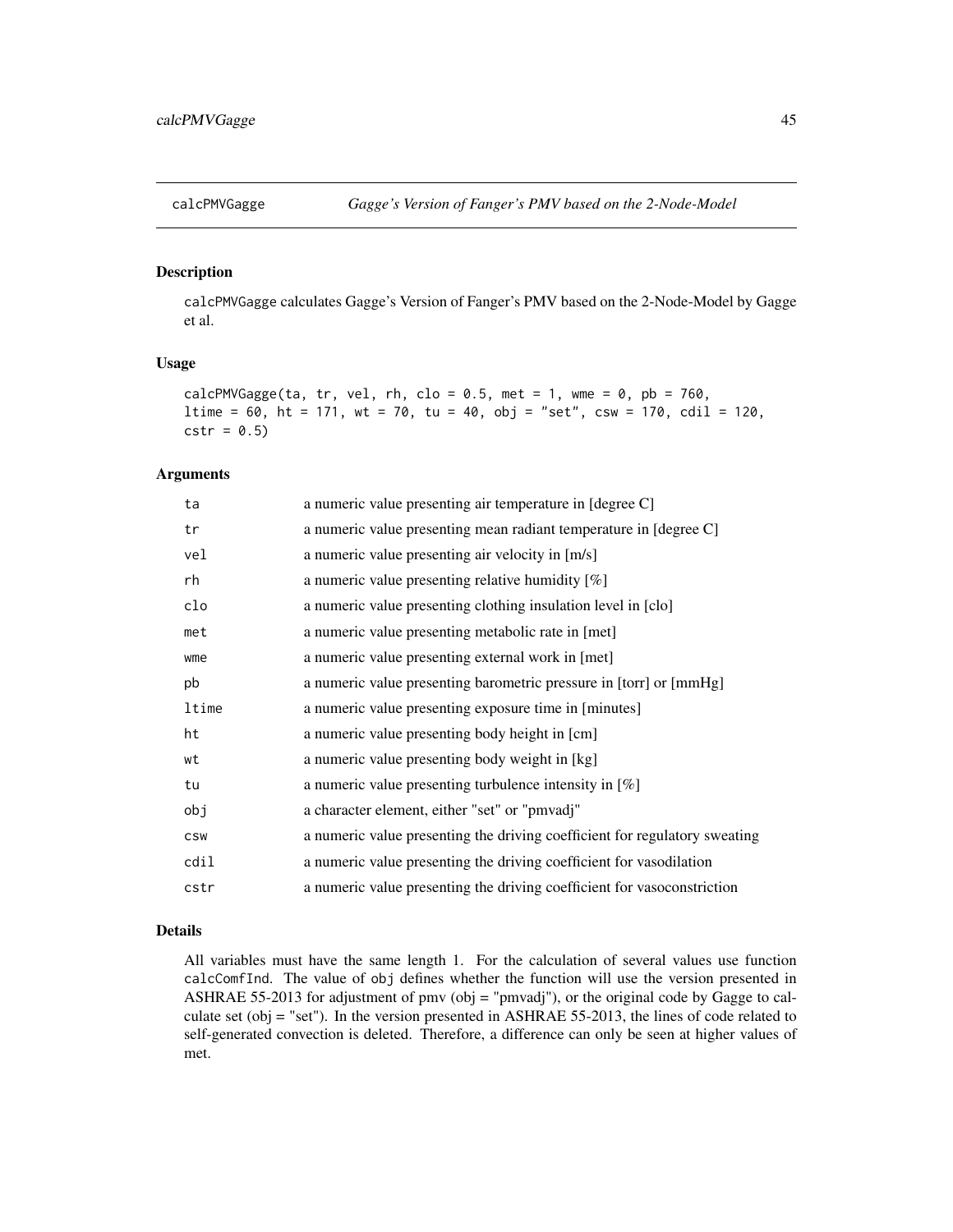#### Value

calcPMVGagge returns Gagge's Version of Fanger's PMV

### Note

In case one of the variables is not given, a standard value will be taken from a list (see [createCond](#page-74-0) for details).

### Author(s)

The code for calc2Node is based on the code in BASIC and C++ presented by Fountain and Huizenga (1995). The translation into R-language and comparison with ASHRAE 55-2013 conducted by Marcel Schweiker.

#### References

ASHRAE Standard 55-2013. Thermal environmental conditions for human occupancy. American society of heating, Refrigerating and Air-Conditioning Engineering, Atlanta, USA, 2013.

Fountain & Huizenga (1995) A thermal sensation model for use by the engineering profession ASHRAE RP-781 Final report.

Gagge, Fobelets & Berglund (1986) A standard predictive index of human response to the thermal environment, ASHRAE transactions, 92 (2B), 709-731.

#### See Also

see also [calcComfInd](#page-16-0)

#### Examples

```
## Using several rows of data:
ta < -c(20, 22, 24)tr <- ta
vel <- rep(.15,3)
rh < - rep(50, 3)
```

```
maxLength <- max(sapply(list(ta, tr, vel, rh), length))
pmvg <- sapply(seq(maxLength), function(x) { calcPMVGagge(ta[x], tr[x], vel[x], rh[x]) } )
```
calcPMVPPD *PMV and PPD*

### Description

Function to calculate Predicted Mean Vote (PMV) and Predicted Percentage of Dissatisfied (PPD).

#### Usage

calcPMVPPD(ta, tr, vel, rh, clo=.5, met=1, wme=0, basMet=58.15, getLoad = FALSE)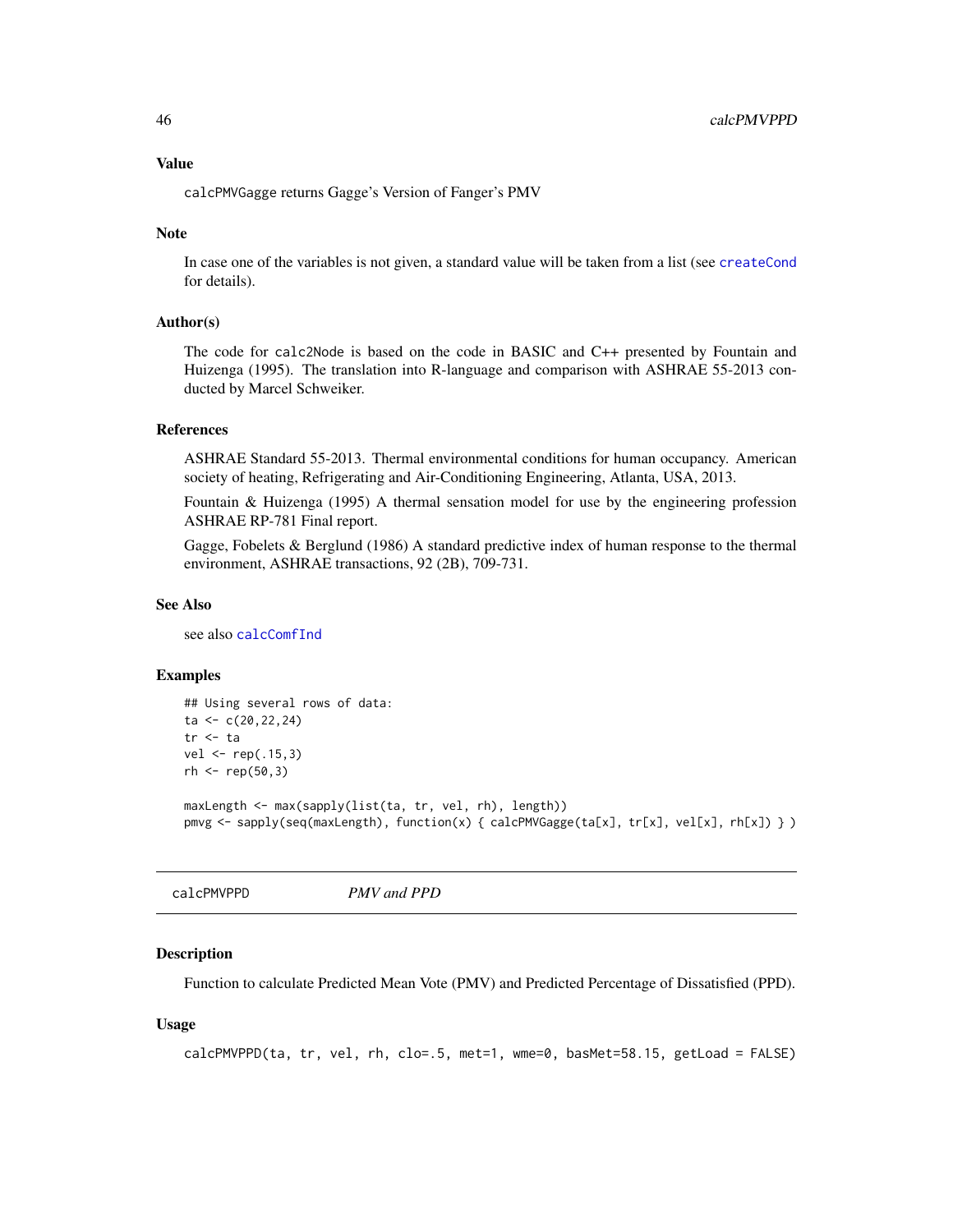### calcPMVPPD 47

#### **Arguments**

| a numeric value presenting air temperature in [degree C]                      |
|-------------------------------------------------------------------------------|
| a numeric value presenting mean radiant temperature in [degree C]             |
| a numeric value presenting air velocity in [m/s]                              |
| a numeric value presenting relative humidity $[\%]$                           |
| a numeric value presenting clothing insulation level in [clo]                 |
| a numeric value presenting metabolic rate in [met]                            |
| a numeric value presenting external work in [met]                             |
| a numeric value presenting basal metabolic rate [w/m2]                        |
| a boolean value. Set to true to get thermal load as output instead of PMV/PPD |
|                                                                               |

## Details

The PMV is an index that predicts the mean value of the thermal sensation of a large group of people on a sensation scale expressed from  $(-3)$  to  $(+3)$  corresponding to the categories cold, cool, slightly cool, neutral, slightly warm, warm and hot. The PPD is an index that establishes a quantitative prediction of the percentage of thermally dissatisfied people determined from PMV.

Note that the adjustments in the value for basMet need to be made with great cautiousness as the PMV calculation is an empirical model and might not be valid for other values of basMet than the one commonly used.

## Value

PMV - Predicted Mean Vote

PPD - Predicted Percentage of Dissatisfied occupants in [%]

Lraw - thermal load (only when getLoad was set to TRUE)

### Author(s)

Code implemented in to R by Marcel Schweiker. Further contribution by Sophia Mueller and Shoaib Sarwar.

### References

Fanger (1970) Thermal Comfort Analysis and Applications in Environmental Engineering McGraw-Hill, New York.

ISO 7730 Ergonomics of the thermal environment analytical determination and interpretation of thermal comfort using calculation of the pmv and ppd indices and local thermal comfort criteria 2005.

### See Also

see also [calcComfInd](#page-16-0)

#### Examples

calcPMVPPD(25,25,0.3,50,0.5,1)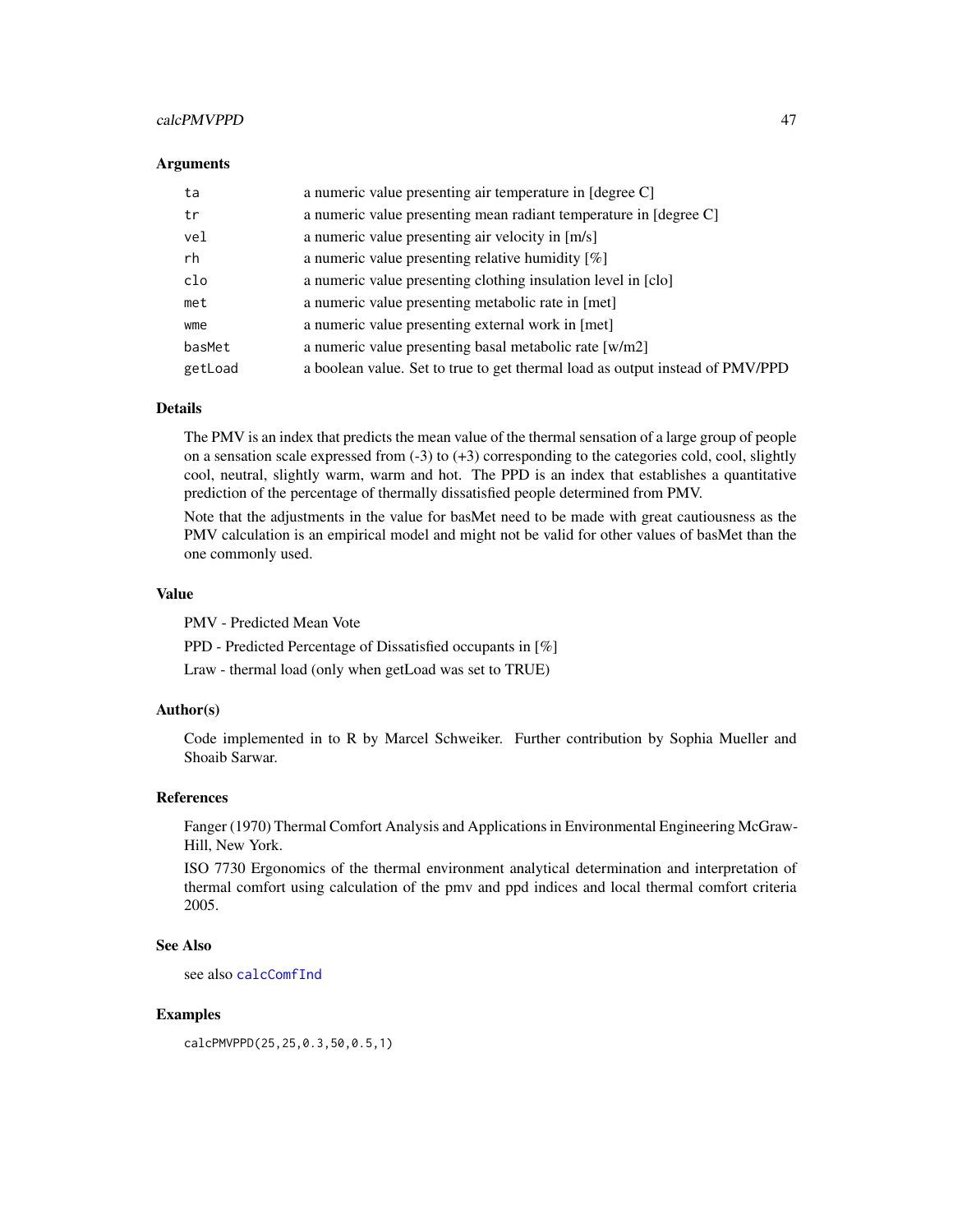#### Description

calcPMVStar calculates Fanger's PMV based on the 2-Node-Model by Gagge et al. except that DRY is calculated using SET\* rather than the operative temperature

### Usage

```
calcPMVStar(ta, tr, vel, rh, clo = 0.5, met = 1, wme = 0, pb = 760,
ltime = 60, ht = 171, wt = 70, tu = 40, obj = "set", csw = 170, cdil = 120,
cstr = 0.5
```
#### Arguments

| ta         | a numeric value presenting air temperature in [degree C]                   |
|------------|----------------------------------------------------------------------------|
| tr         | a numeric value presenting mean radiant temperature in [degree C]          |
| vel        | a numeric value presenting air velocity in [m/s]                           |
| rh         | a numeric value presenting relative humidity $[\%]$                        |
| clo        | a numeric value presenting clothing insulation level in [clo]              |
| met        | a numeric value presenting metabolic rate in [met]                         |
| wme        | a numeric value presenting external work in [met]                          |
| pb         | a numeric value presenting barometric pressure in [torr] or [mmHg]         |
| ltime      | a numeric value presenting exposure time in [minutes]                      |
| ht         | a numeric value presenting body height in [cm]                             |
| wt         | a numeric value presenting body weight in [kg]                             |
| tu         | a numeric value presenting turbulence intensity in $[\%]$                  |
| obj        | a character element, either "set" or "pmvadj"                              |
| <b>CSW</b> | a numeric value presenting the driving coefficient for regulatory sweating |
| cdil       | a numeric value presenting the driving coefficient for vasodilation        |
| cstr       | a numeric value presenting the driving coefficient for vasoconstriction    |
|            |                                                                            |

### Details

All variables must have the same length 1. For the calculation of several values use function calcComfInd. The value of obj defines whether the function will use the version presented in ASHRAE 55-2013 for adjustment of pmv (obj = "pmvadj"), or the original code by Gagge to calculate set (obj = "set"). In the version presented in ASHRAE 55-2013, the lines of code related to self-generated convection is deleted. Therefore, a difference can only be seen at higher values of met.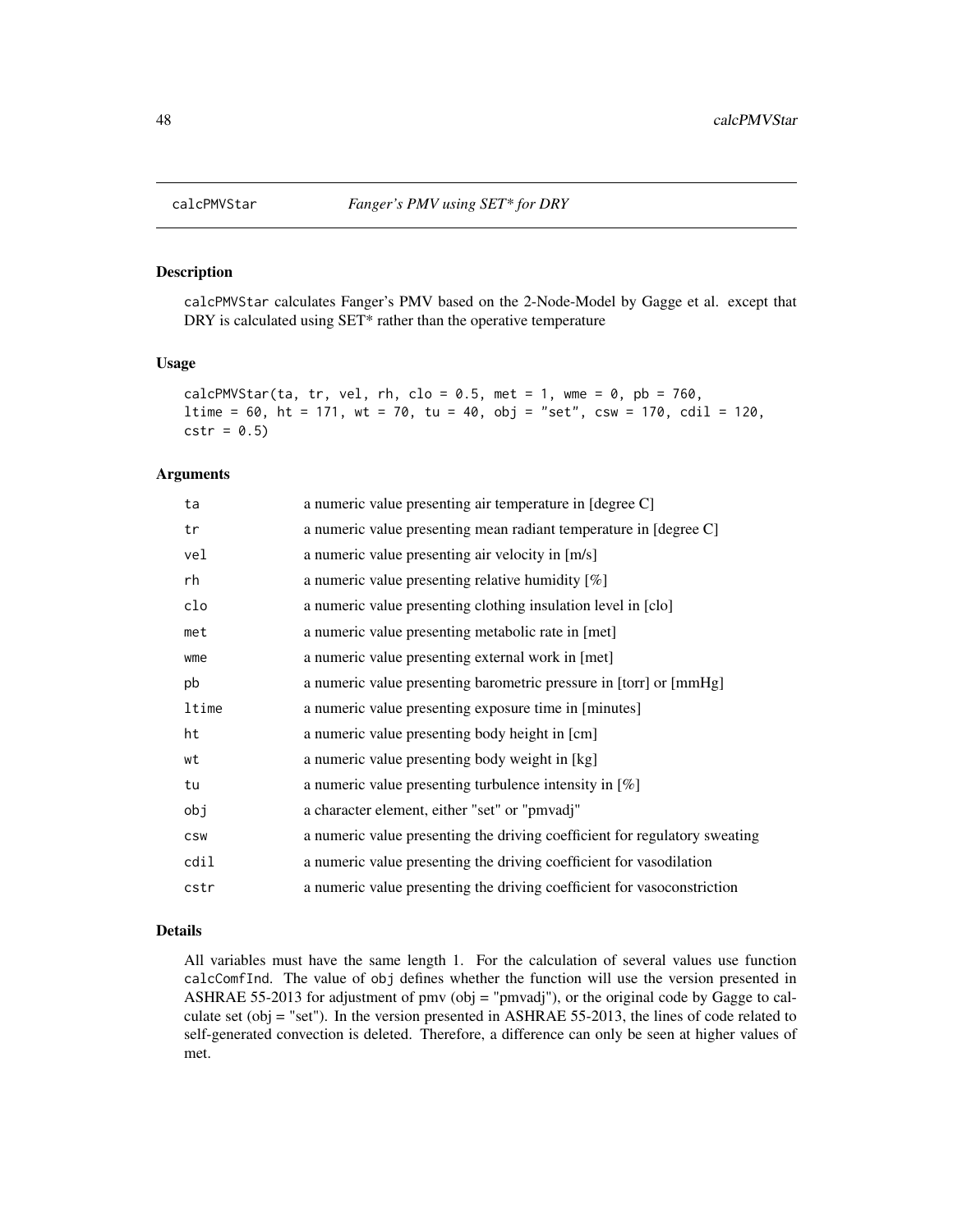#### calcPPD 49

### Value

calcPMVStar returns Fanger's PMV except that DRY is calculated using SET\* rather than the operative temperature

#### Note

In case one of the variables is not given, a standard value will be taken from a list (see [createCond](#page-74-0) for details).

### Author(s)

The code for calc2Node is based on the code in BASIC and C++ presented by Fountain and Huizenga (1995). The translation into R-language and comparison with ASHRAE 55-2013 conducted by Marcel Schweiker.

#### References

ASHRAE Standard 55-2013. Thermal environmental conditions for human occupancy. American society of heating, Refrigerating and Air-Conditioning Engineering, Atlanta, USA, 2013.

Fountain & Huizenga (1995) A thermal sensation model for use by the engineering profession ASHRAE RP-781 Final report.

Gagge, Fobelets & Berglund (1986) A standard predictive index of human response to the thermal environment, ASHRAE transactions, 92 (2B), 709-731.

#### See Also

see also [calcComfInd](#page-16-0)

### Examples

```
## Using several rows of data:
ta < -c(20, 22, 24)tr <- ta
vel <- rep(.15,3)
rh < - rep(50, 3)maxLength <- max(sapply(list(ta, tr, vel, rh), length))
pmvstar <- sapply(seq(maxLength), function(x) { calcPMVStar(ta[x], tr[x], vel[x], rh[x]) } )
```
calcPPD *Predicted Percentage of Dissatisfied (PPD)*

### Description

Function to calculate Predicted Percentage of Dissatisfied (PPD).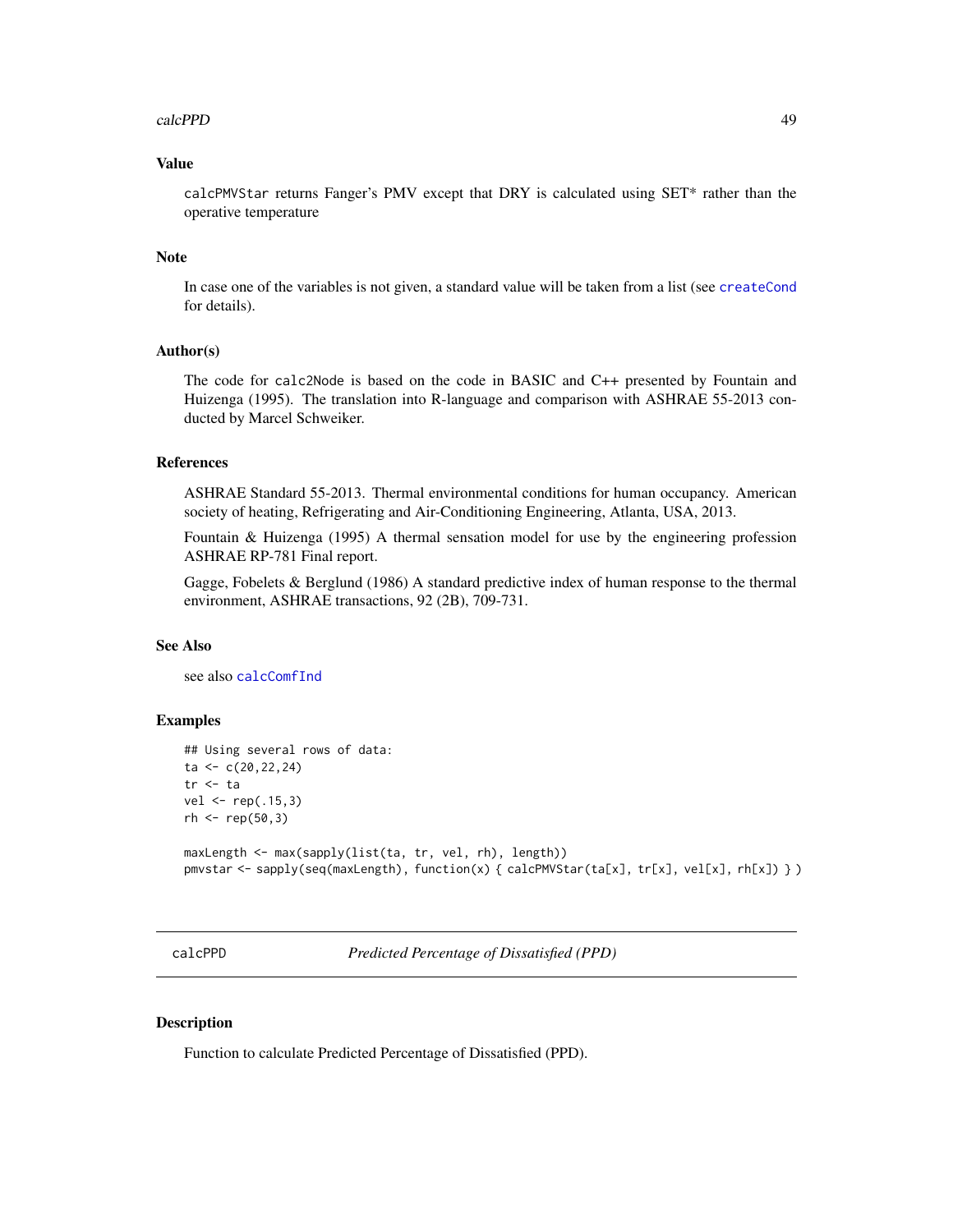### Usage

calcPPD(ta, tr, vel, rh, clo=.5, met=1, wme=0, basMet=58.15)

#### Arguments

| ta     | a numeric value presenting air temperature in [degree C]          |
|--------|-------------------------------------------------------------------|
| tr     | a numeric value presenting mean radiant temperature in [degree C] |
| vel    | a numeric value presenting air velocity in [m/s]                  |
| rh     | a numeric value presenting relative humidity $[\%]$               |
| clo    | a numeric value presenting clothing insulation level in [clo]     |
| met    | a numeric value presenting metabolic rate in [met]                |
| wme    | a numeric value presenting external work in [met]                 |
| basMet | a numeric value presenting basal metabolic rate [w/m2]            |

#### Details

The PPD is an index that establishes a quantitative prediction of the percentage of thermally dissatisfied people determined from PMV.

Note that the adjustments in the value for basMet need to be made with great cautiousness as the PMV calculation is an empirical model and might not be valid for other values of basMet than the one commonly used.

# Value

PPD - Predicted Percentage of Dissatisfied occupants in [%]

# Author(s)

Code implemented in to R by Marcel Schweiker. Further contribution by Sophia Mueller and Shoaib Sarwar.

# References

Fanger (1970) Thermal Comfort Analysis and Applications in Environmental Engineering McGraw-Hill, New York.

ISO 7730 Ergonomics of the thermal environment analytical determination and interpretation of thermal comfort using calculation of the pmv and ppd indices and local thermal comfort criteria 2005.

### Examples

calcPPD(25,25,0.3,50,0.5,1)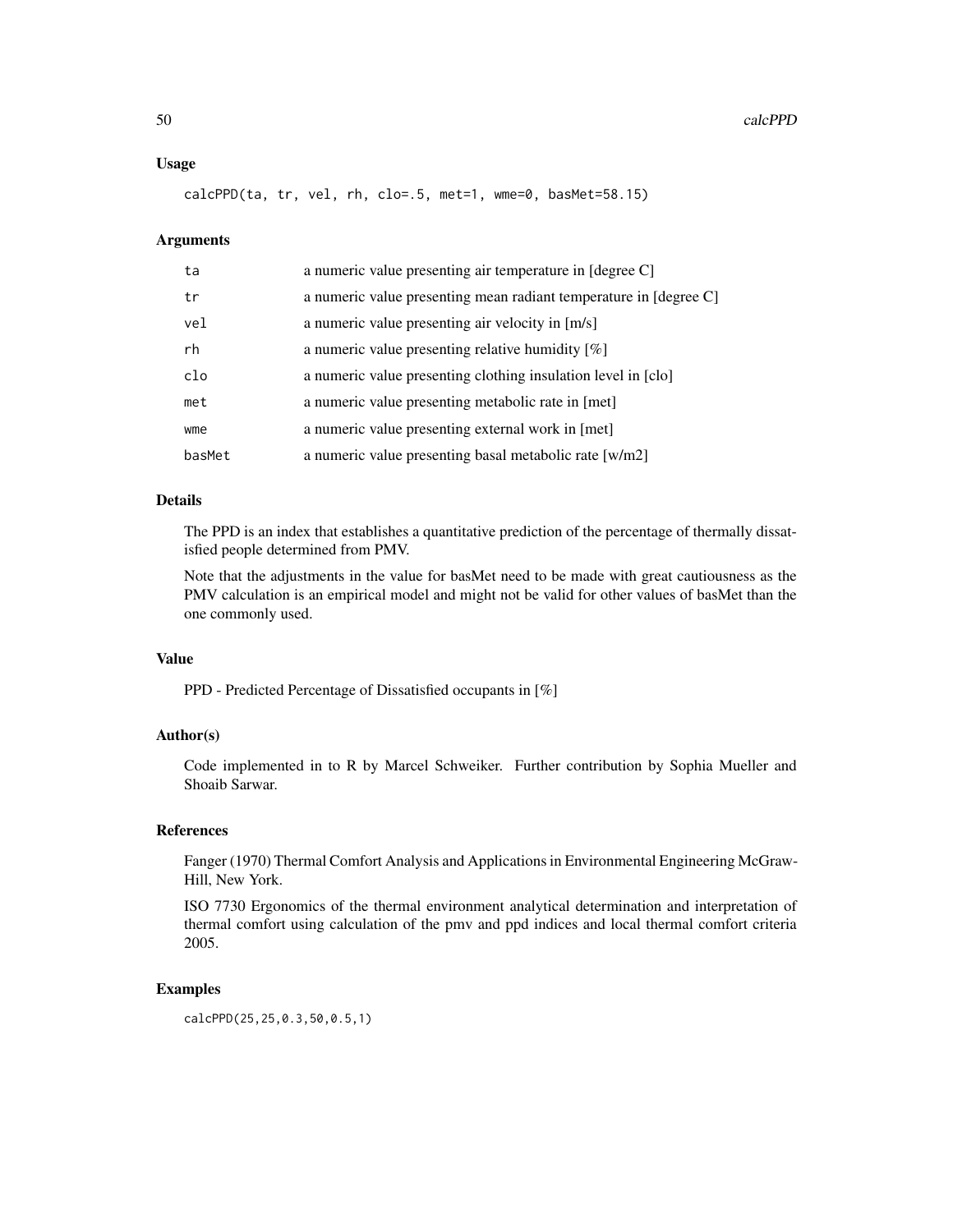calcPS *Predicted Percentage Satisfied with the Level of Air Movement based on the 2-Node-Model*

### Description

calcPS calculates Predicted Percentage Satisfied with the Level of Air Movement based on the 2-Node-Model by Gagge et al.

## Usage

| calcPS(ta, tr, vel, rh, clo = 0.5, met = 1, wme = 0, pb = 760, ltime = 60,  |  |  |  |  |  |  |  |
|-----------------------------------------------------------------------------|--|--|--|--|--|--|--|
| ht = 171, wt = 70, tu = 40, obj = "set", csw = 170, cdil = 120, cstr = 0.5) |  |  |  |  |  |  |  |

### Arguments

| ta         | a numeric value presenting air temperature in [degree C]                   |
|------------|----------------------------------------------------------------------------|
| tr         | a numeric value presenting mean radiant temperature in [degree C]          |
| vel        | a numeric value presenting air velocity in [m/s]                           |
| rh         | a numeric value presenting relative humidity $[\%]$                        |
| clo        | a numeric value presenting clothing insulation level in [clo]              |
| met        | a numeric value presenting metabolic rate in [met]                         |
| wme        | a numeric value presenting external work in [met]                          |
| pb         | a numeric value presenting barometric pressure in [torr] or [mmHg]         |
| ltime      | a numeric value presenting exposure time in [minutes]                      |
| ht         | a numeric value presenting body height in [cm]                             |
| wt         | a numeric value presenting body weight in [kg]                             |
| tu         | a numeric value presenting turbulence intensity in $[\%]$                  |
| obj        | a character element, either "set" or "pmvadj"                              |
| <b>CSW</b> | a numeric value presenting the driving coefficient for regulatory sweating |
| cdil       | a numeric value presenting the driving coefficient for vasodilation        |
| cstr       | a numeric value presenting the driving coefficient for vasoconstriction    |

### Details

All variables must have the same length 1. For the calculation of several values use function calcComfInd. The value of obj defines whether the function will use the version presented in ASHRAE 55-2013 for adjustment of pmv (obj = "pmvadj"), or the original code by Gagge to calculate set (obj = "set"). In the version presented in ASHRAE 55-2013, the lines of code related to self-generated convection is deleted. Therefore, a difference can only be seen at higher values of met.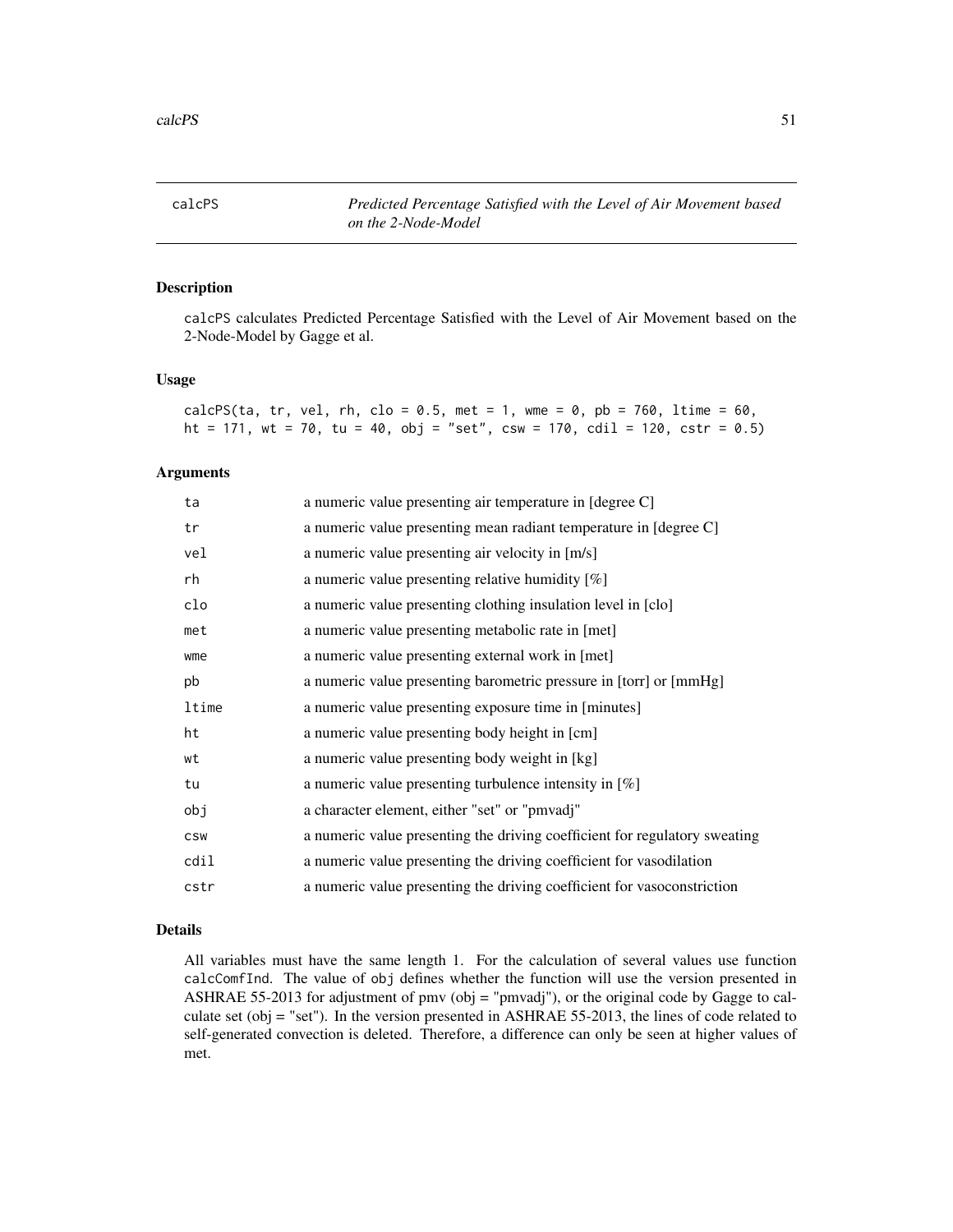## Value

calcPS returns the Predicted Percentage Satisfied with the Level of Air Movement

## Note

In case one of the variables is not given, a standard value will be taken from a list (see [createCond](#page-74-0) for details).

#### Author(s)

The code for calc2Node is based on the code in BASIC and C++ presented by Fountain and Huizenga (1995). The translation into R-language and comparison with ASHRAE 55-2013 conducted by Marcel Schweiker.

## References

ASHRAE Standard 55-2013. Thermal environmental conditions for human occupancy. American society of heating, Refrigerating and Air-Conditioning Engineering, Atlanta, USA, 2013.

Fountain & Huizenga (1995) A thermal sensation model for use by the engineering profession ASHRAE RP-781 Final report.

Gagge, Fobelets & Berglund (1986) A standard predictive index of human response to the thermal environment, ASHRAE transactions, 92 (2B), 709-731.

#### See Also

see also [calcComfInd](#page-16-0)

#### Examples

```
## Using several rows of data:
ta < -c(20, 22, 24)tr <- ta
vel < -rep(.15,3)rh < - rep(50, 3)maxLength <- max(sapply(list(ta, tr, vel, rh), length))
ps <- sapply(seq(maxLength), function(x) { calcPS(ta[x], tr[x], vel[x], rh[x]) } )
```
calcPTS *Predicted Thermal Sensation Vote based on SET*

#### **Description**

calcPTS calculates Predicted Thermal Sensation Vote based on SET by the 2-Node-Model by Gagge et al.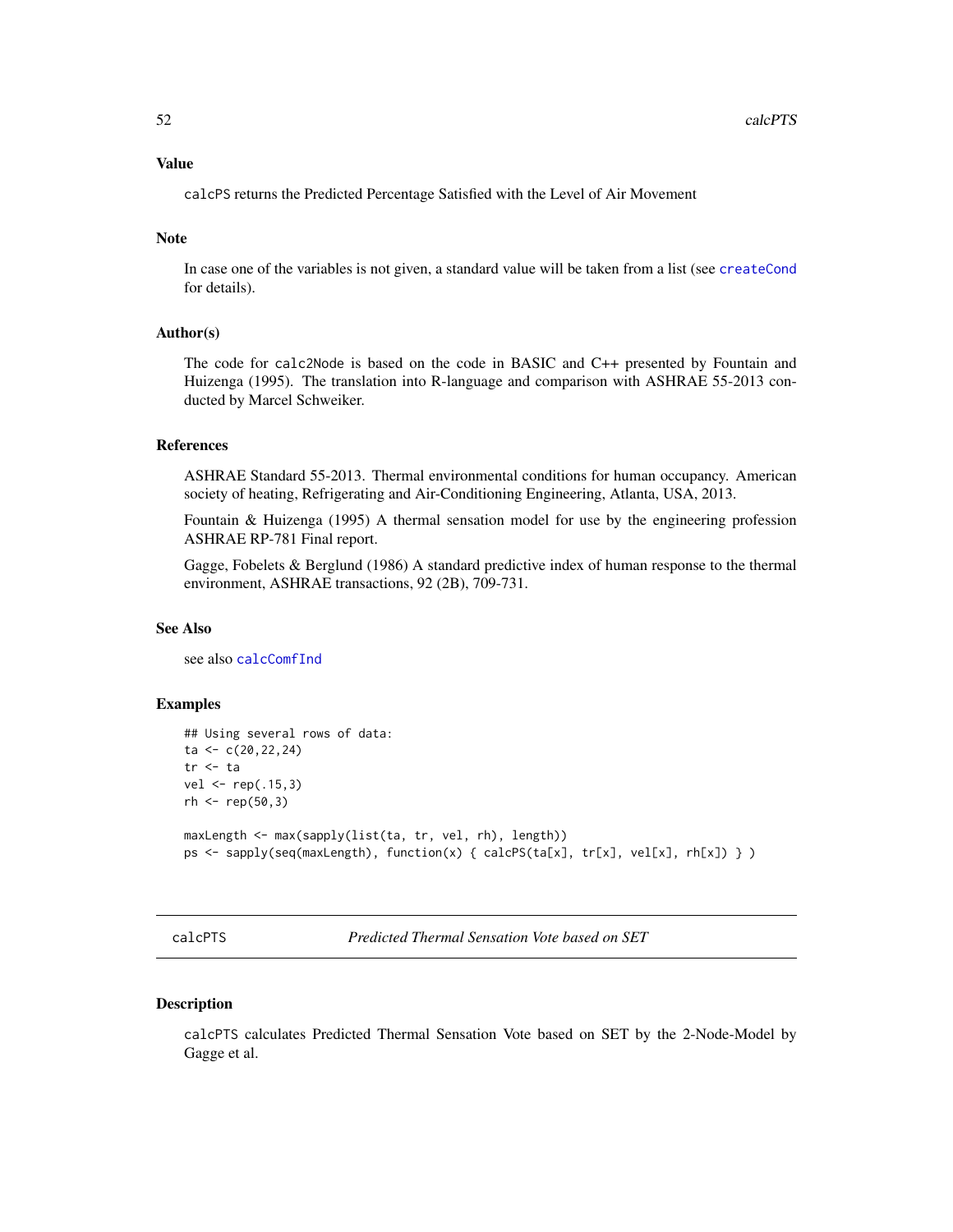#### calcPTS 53

### Usage

|  |  |  |  | calcPTS(ta, tr, vel, rh, clo = 0.5, met = 1, wme = 0, pb = 760, ltime = 60, |
|--|--|--|--|-----------------------------------------------------------------------------|
|  |  |  |  | ht = 171, wt = 70, tu = 40, obj = "set", csw = 170, cdil = 120, cstr = 0.5) |

## Arguments

| ta         | a numeric value presenting air temperature in [degree C]                   |
|------------|----------------------------------------------------------------------------|
| tr         | a numeric value presenting mean radiant temperature in [degree C]          |
| vel        | a numeric value presenting air velocity in [m/s]                           |
| rh         | a numeric value presenting relative humidity [%]                           |
| clo        | a numeric value presenting clothing insulation level in [clo]              |
| met        | a numeric value presenting metabolic rate in [met]                         |
| wme        | a numeric value presenting external work in [met]                          |
| pb         | a numeric value presenting barometric pressure in [torr] or [mmHg]         |
| ltime      | a numeric value presenting exposure time in [minutes]                      |
| ht         | a numeric value presenting body height in [cm]                             |
| wt         | a numeric value presenting body weight in [kg]                             |
| tu         | a numeric value presenting turbulence intensity in $[\%]$                  |
| obj        | a character element, either "set" or "pmvadj"                              |
| <b>CSW</b> | a numeric value presenting the driving coefficient for regulatory sweating |
| cdil       | a numeric value presenting the driving coefficient for vasodilation        |
| cstr       | a numeric value presenting the driving coefficient for vasoconstriction    |

# Details

All variables must have the same length 1. For the calculation of several values use function calcComfInd. The value of obj defines whether the function will use the version presented in ASHRAE 55-2013 for adjustment of pmv (obj = "pmvadj"), or the original code by Gagge to calculate set (obj = "set"). In the version presented in ASHRAE 55-2013, the lines of code related to self-generated convection is deleted. Therefore, a difference can only be seen at higher values of met.

## Value

calcPTS returns the Predicted Thermal Sensation Vote based on SET

## Note

In case one of the variables is not given, a standard value will be taken from a list (see [createCond](#page-74-0) for details).

#### Author(s)

The code for calc2Node is based on the code in BASIC and C++ presented by Fountain and Huizenga (1995). The translation into R-language and comparison with ASHRAE 55-2013 conducted by Marcel Schweiker.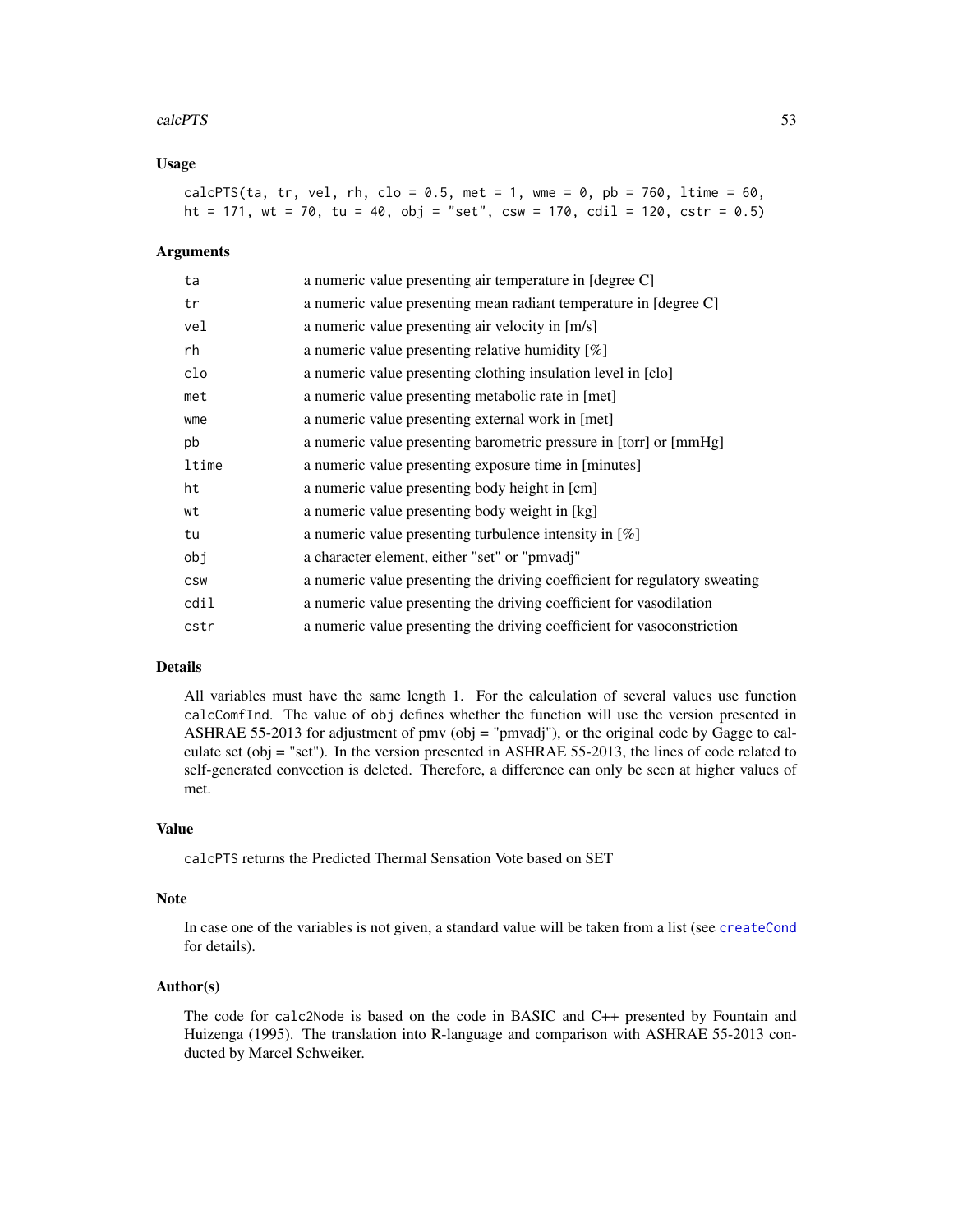### References

ASHRAE Standard 55-2013. Thermal environmental conditions for human occupancy. American society of heating, Refrigerating and Air-Conditioning Engineering, Atlanta, USA, 2013.

Fountain, M. & Huizenga, C. A thermal sensation model for use by the engineering profession ASHRAE RP-781 Final report, 1995

Gagge, A. P., Fobelets, A. P. and Berglund, L. G. A standard predictive index of human response to the thermal environment, ASHRAE transactions, 1986, 92 (2B), 709-731.

#### See Also

see also [calcComfInd](#page-16-0)

### Examples

```
## Using several rows of data:
ta < -c(20, 22, 24)tr <- ta
vel <- rep(.15,3)
rh < - rep(50, 3)maxLength <- max(sapply(list(ta, tr, vel, rh), length))
pts <- sapply(seq(maxLength), function(x) { calcPTS(ta[x], tr[x], vel[x], rh[x]) } )
```

| calcPtsa | Predicted Thermal Sensation based on 2-Node Model adjusted for |  |  |  |
|----------|----------------------------------------------------------------|--|--|--|
|          | <i>Adaptation</i>                                              |  |  |  |

## Description

calcPtsa calculates Predicted Thermal Sensation based on the 2-Node-Model by Gagge et al. and adjusts its output according to adaptive coefficient

#### Usage

```
calcPtsa(ta, tr, vel, rh, clo = .5, met = 1, wme = 0, pb = 760,
                     ltime = 60, ht = 171, wt = 70, tu = 40, asCoeff)
```
### Arguments

| ta  | a numeric value presenting air temperature in [degree C]          |
|-----|-------------------------------------------------------------------|
| tr  | a numeric value presenting mean radiant temperature in [degree C] |
| vel | a numeric value presenting air velocity in [m/s]                  |
| rh  | a numeric value presenting relative humidity $[\%]$               |
| clo | a numeric value presenting clothing insulation level in [clo]     |
| met | a numeric value presenting metabolic rate in [met]                |
|     |                                                                   |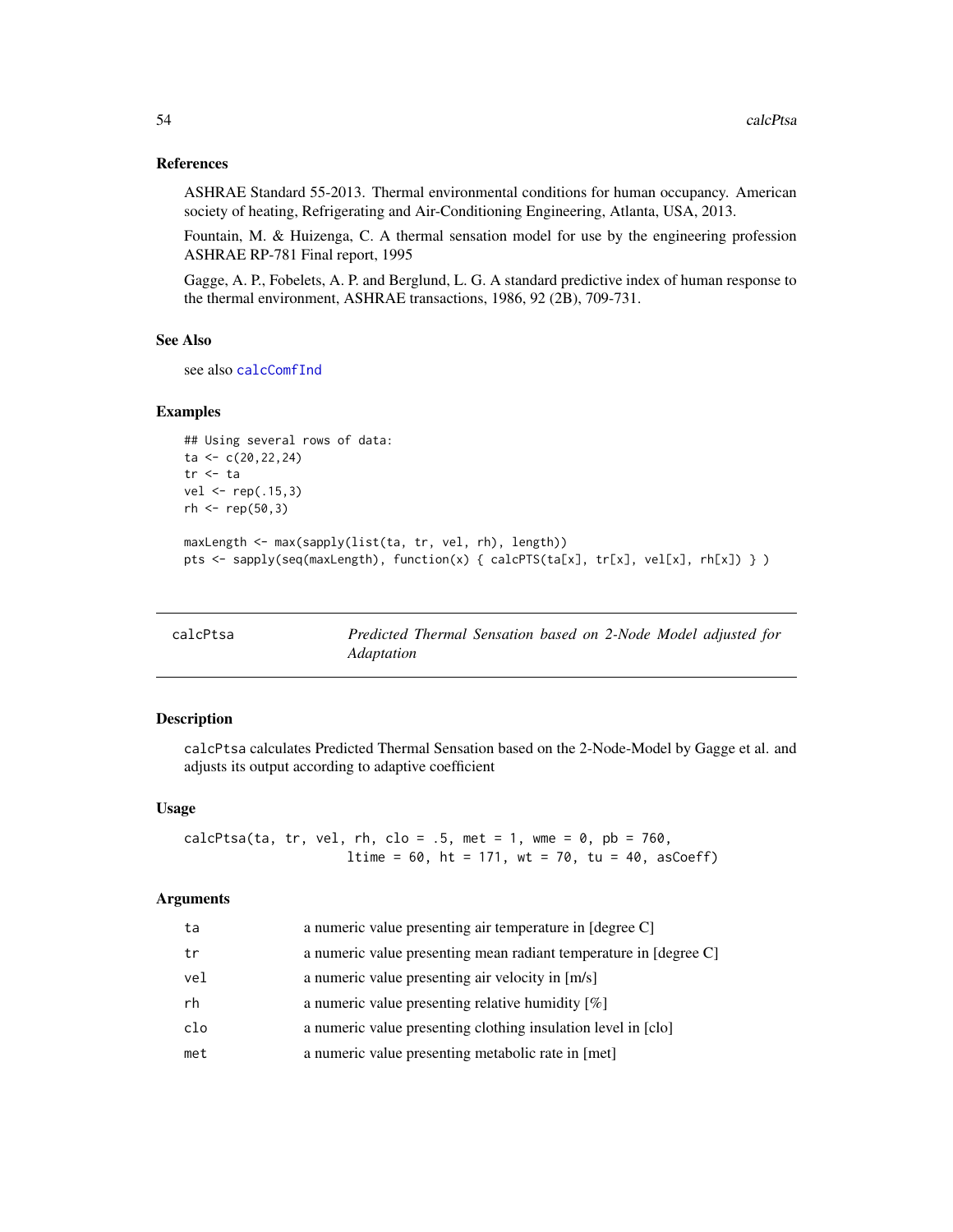| wme     | a numeric value presenting external work in [met]                  |
|---------|--------------------------------------------------------------------|
| pb      | a numeric value presenting barometric pressure in [torr] or [mmHg] |
| ltime   | a numeric value presenting exposure time in [minutes]              |
| ht      | a numeric value presenting body height in [cm]                     |
| wt      | a numeric value presenting body weight in [kg]                     |
| tu      | a numeric value presenting turbulence intensity in $[\%]$          |
| asCoeff | a numeric values presenting adaptive coefficient [-]               |

## Details

All variables must have the same length 1. For the calculation of several values use function calcComfInd. The value of obj defines whether the function will use the version presented in ASHRAE 55-2013 for adjustment of pmv (obj = "pmvadj"), or the original code by Gagge to calculate set (obj = "set"). In the version presented in ASHRAE 55-2013, the lines of code related to self-generated convection is deleted. Therefore, a difference can only be seen at higher values of met.

## Value

calcPtsa returns a dataframe containing the Predicted Thermal Sensation value

### **Note**

In case one of the variables is not given, a standard value will be taken from a list (see [createCond](#page-74-0) for details).

#### Author(s)

The code for calc2Node is based on the code in BASIC and C++ presented by Fountain and Huizenga (1995). The translation into R-language and comparison with ASHRAE 55-2013 conducted by Marcel Schweiker.

#### References

ASHRAE Standard 55-2013. Thermal environmental conditions for human occupancy. American society of heating, Refrigerating and Air-Conditioning Engineering, Atlanta, USA, 2013. Fountain & Huizenga (1995) A thermal sensation model for use by the engineering profession ASHRAE RP-781 Final report.

Gagge, Fobelets & Berglund (1986) A standard predictive index of human response to the thermal environment, ASHRAE transactions, 92 (2B), 709-731. Coefficients are calculated based on Gao, Wang & Wargocki (2015) <doi:10.1016/j.buildenv.2015.04.030> The aPMV concept was introduced by Yao, Li & Liu (2009) <doi:10.1016/j.buildenv.2009.02.014> The ePMV concept was introudced by Fanger & Toftum (2002) <doi:10.1016/S0378-7788(02)00003-8>

## See Also

see also [calcComfInd](#page-16-0) and [calc2Node](#page-3-0)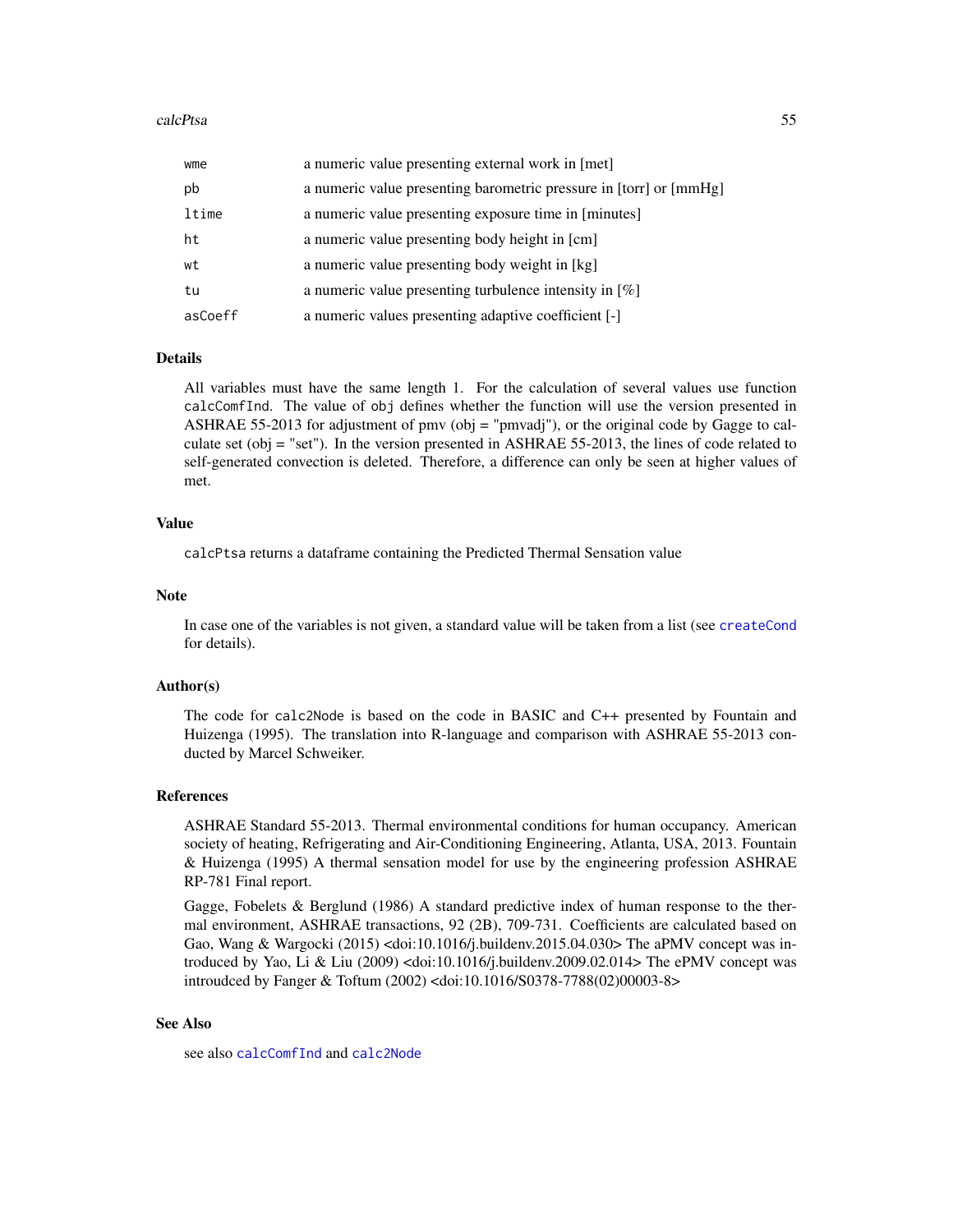# Examples

```
## Using several rows of data:
ta <- c(20,22,24)
tr <- ta
vel <- rep(.15,3)
rh < - rep(50, 3)asCoeff <- 0.5
maxLength <- max(sapply(list(ta, tr, vel, rh,asCoeff), length))
ptsa <- sapply(seq(maxLength), function(x) { calcPtsa(ta[x], tr[x], vel[x],
rh[x], asCoeff=asCoeff) } )
```

| calcPtse | Predicted Thermal Sensation based on 2-Node Model adjusted for Ex- |
|----------|--------------------------------------------------------------------|
|          | pectancy                                                           |

## Description

calcPtse calculates Predicted Thermal Sensation based on the 2-Node-Model by Gagge et al. and adjusts its output according to expectancy factor

## Usage

calcPtse(ta, tr, vel, rh, clo =  $.5$ , met = 1, wme = 0, pb = 760, ltime =  $60$ , ht =  $171$ , wt =  $70$ , tu =  $40$ , esCoeff)

## Arguments

| ta      | a numeric value presenting air temperature in [degree C]           |
|---------|--------------------------------------------------------------------|
| tr      | a numeric value presenting mean radiant temperature in [degree C]  |
| vel     | a numeric value presenting air velocity in [m/s]                   |
| rh      | a numeric value presenting relative humidity $[\%]$                |
| clo     | a numeric value presenting clothing insulation level in [clo]      |
| met     | a numeric value presenting metabolic rate in [met]                 |
| wme     | a numeric value presenting external work in [met]                  |
| pb      | a numeric value presenting barometric pressure in [torr] or [mmHg] |
| ltime   | a numeric value presenting exposure time in [minutes]              |
| ht      | a numeric value presenting body height in [cm]                     |
| wt      | a numeric value presenting body weight in [kg]                     |
| tu      | a numeric value presenting turbulence intensity in $[\%]$          |
| esCoeff | a numeric values presenting expectancy factor [-]                  |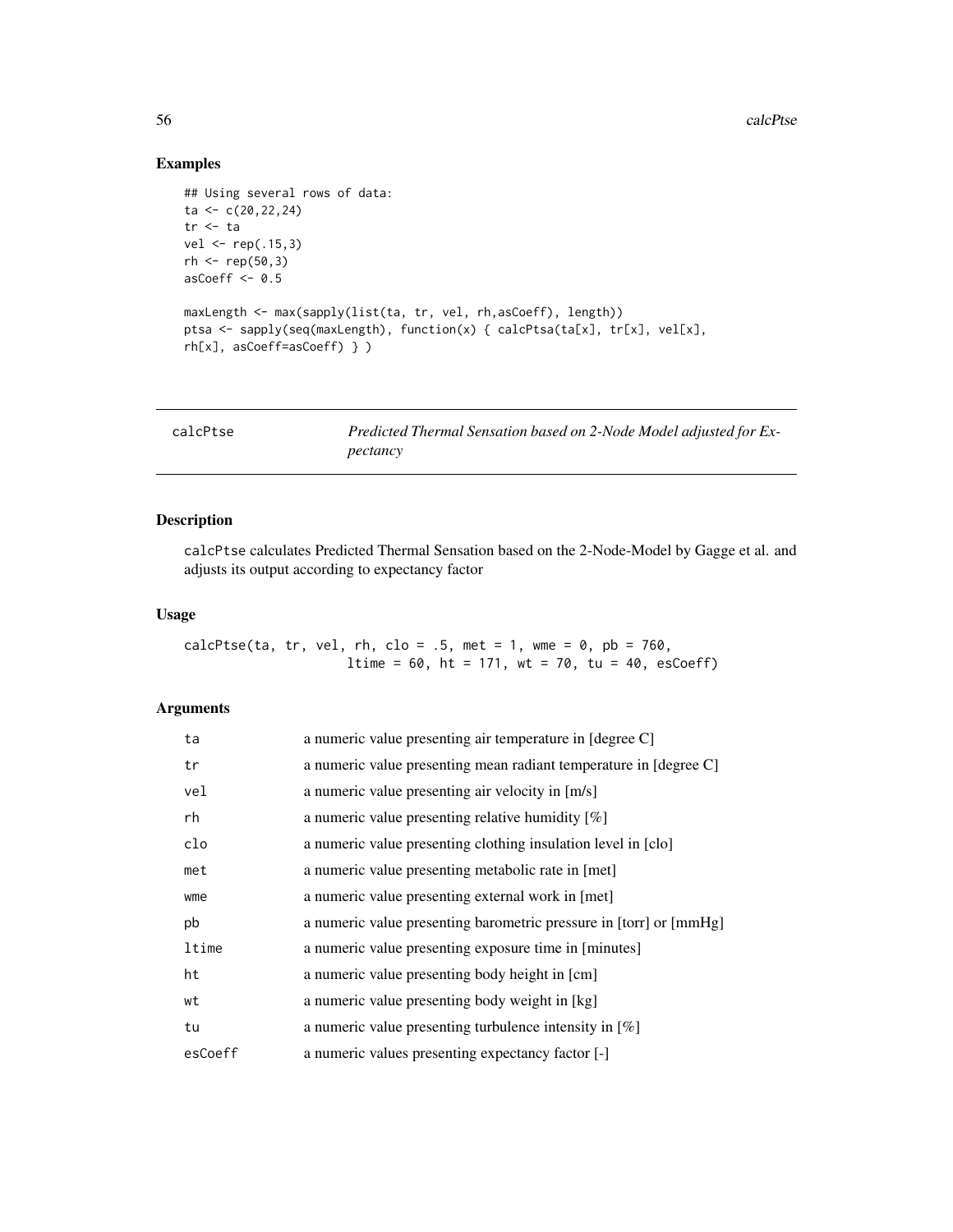#### calcPtse 57

#### Details

All variables must have the same length 1. For the calculation of several values use function calcComfInd. The value of obj defines whether the function will use the version presented in ASHRAE 55-2013 for adjustment of pmv (obj = "pmvadj"), or the original code by Gagge to calculate set (obj = "set"). In the version presented in ASHRAE 55-2013, the lines of code related to self-generated convection is deleted. Therefore, a difference can only be seen at higher values of met.

## Value

calcPtse returns a dataframe containing the Predicted Thermal Sensation value

#### Note

In case one of the variables is not given, a standard value will be taken from a list (see [createCond](#page-74-0) for details).

### Author(s)

The code for calc2Node is based on the code in BASIC and C++ presented by Fountain and Huizenga (1995). The translation into R-language and comparison with ASHRAE 55-2013 conducted by Marcel Schweiker.

#### References

ASHRAE Standard 55-2013. Thermal environmental conditions for human occupancy. American society of heating, Refrigerating and Air-Conditioning Engineering, Atlanta, USA, 2013. Fountain & Huizenga (1995) A thermal sensation model for use by the engineering profession ASHRAE RP-781 Final report.

Gagge, Fobelets & Berglund (1986) A standard predictive index of human response to the thermal environment, ASHRAE transactions, 92 (2B), 709-731. Coefficients are calculated based on Gao, Wang & Wargocki (2015) <doi:10.1016/j.buildenv.2015.04.030> The aPMV concept was introduced by Yao, Li & Liu (2009) <doi:10.1016/j.buildenv.2009.02.014> The ePMV concept was introudced by Fanger & Toftum (2002) <doi:10.1016/S0378-7788(02)00003-8>

### See Also

see also [calcComfInd](#page-16-0) and [calc2Node](#page-3-0)

### Examples

```
## Using several rows of data:
ta \leftarrow c(20, 22, 24)tr <- ta
vel <- rep(.15,3)
rh < - rep(50, 3)esCoeff <-0.5maxLength <- max(sapply(list(ta, tr, vel, rh), length))
```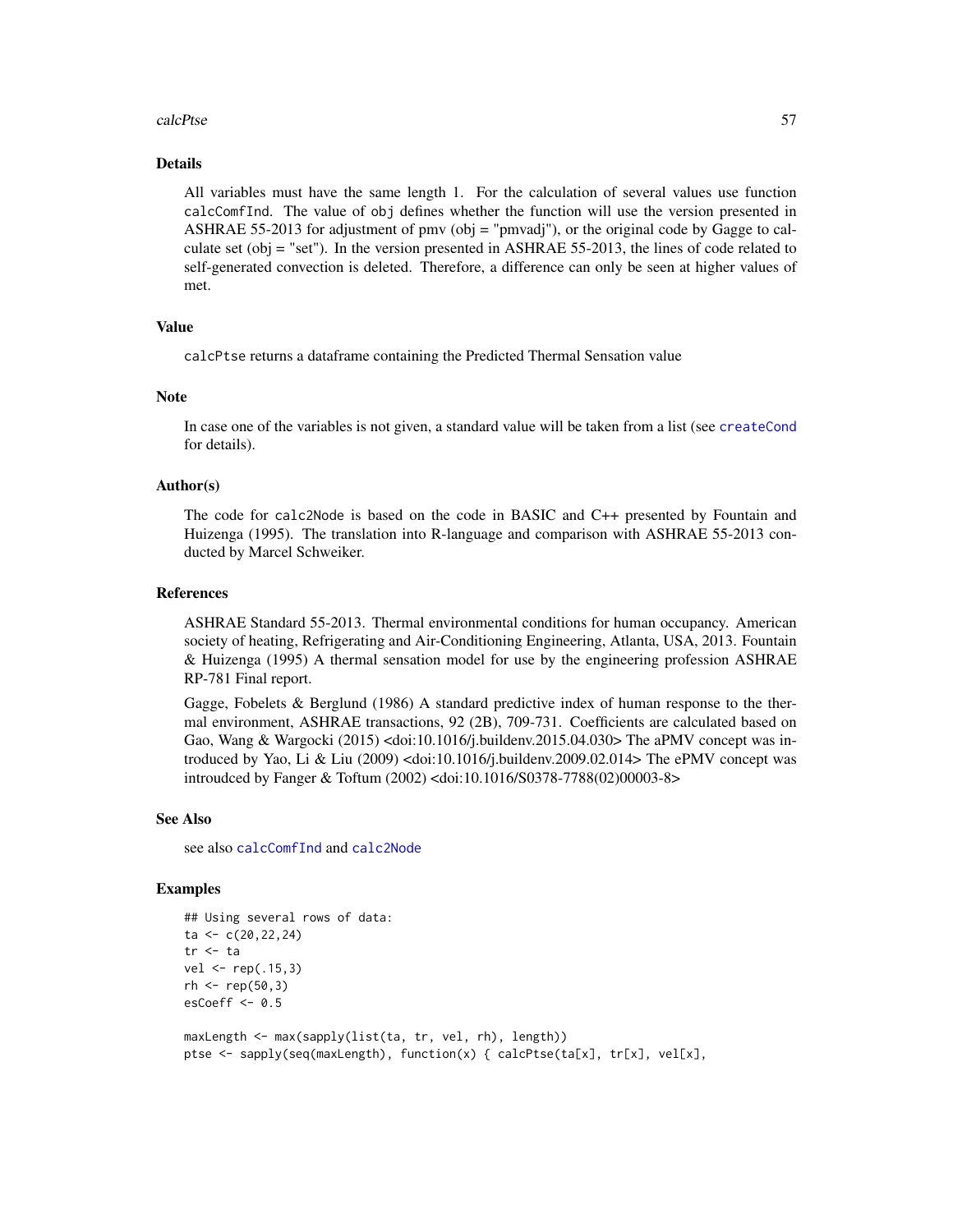```
rh[x], esCoeff=esCoeff) } )
```
### calcRT *Required recovery time*

### Description

Function to calculate Required recovery time, RT in hours.

#### Usage

calcRT(M,W,ta,tr,p,w,v,rh,clo)

### Arguments

| M      | a numeric value presenting metabolic energy production (58 to 400 W/m2) in<br>$\lceil W/m2 \rceil$         |
|--------|------------------------------------------------------------------------------------------------------------|
| W      | a numeric value presenting Rate of mechanical work, (normally 0) in [W/m2]                                 |
| ta     | a numeric value presenting ambiant air temperature in [degree C]                                           |
| tr     | a numeric value presenting mean radiant temperature in [degree C]                                          |
| p      | a numeric value presenting air permeability (low $< 5$ , medium 50, high $> 100$<br>$1/m2s$ ) in $[1/m2s]$ |
| W      | a numeric value presenting walking speed (or calculated work created air move-<br>ments) in $[m/s]$        |
| $\vee$ | a numeric value presenting relative air velocity $(0.4 \text{ to } 18 \text{ m/s})$ in [m/s]               |
| rh     | a numeric value presenting relative humidity $[\%]$                                                        |
| clo    | a numeric value presenting clothing insulation level in [clo]                                              |

## Value

returns required recovery time in [hours]

#### Note

The authors disclaim all obligations and liabilities for damages arising from the use or attempted use of the information, including, but not limited to, direct, indirect, special and consequential damages, and attorneys' and experts' fees and court costs. Any use of the information will be at the risk of the user.

## Author(s)

Developed by Ingvar Holmer and Hakan O. Nilsson, 1990 in java and transferred to R by Shoaib Sarwar. Further contribution by Marcel Schweiker.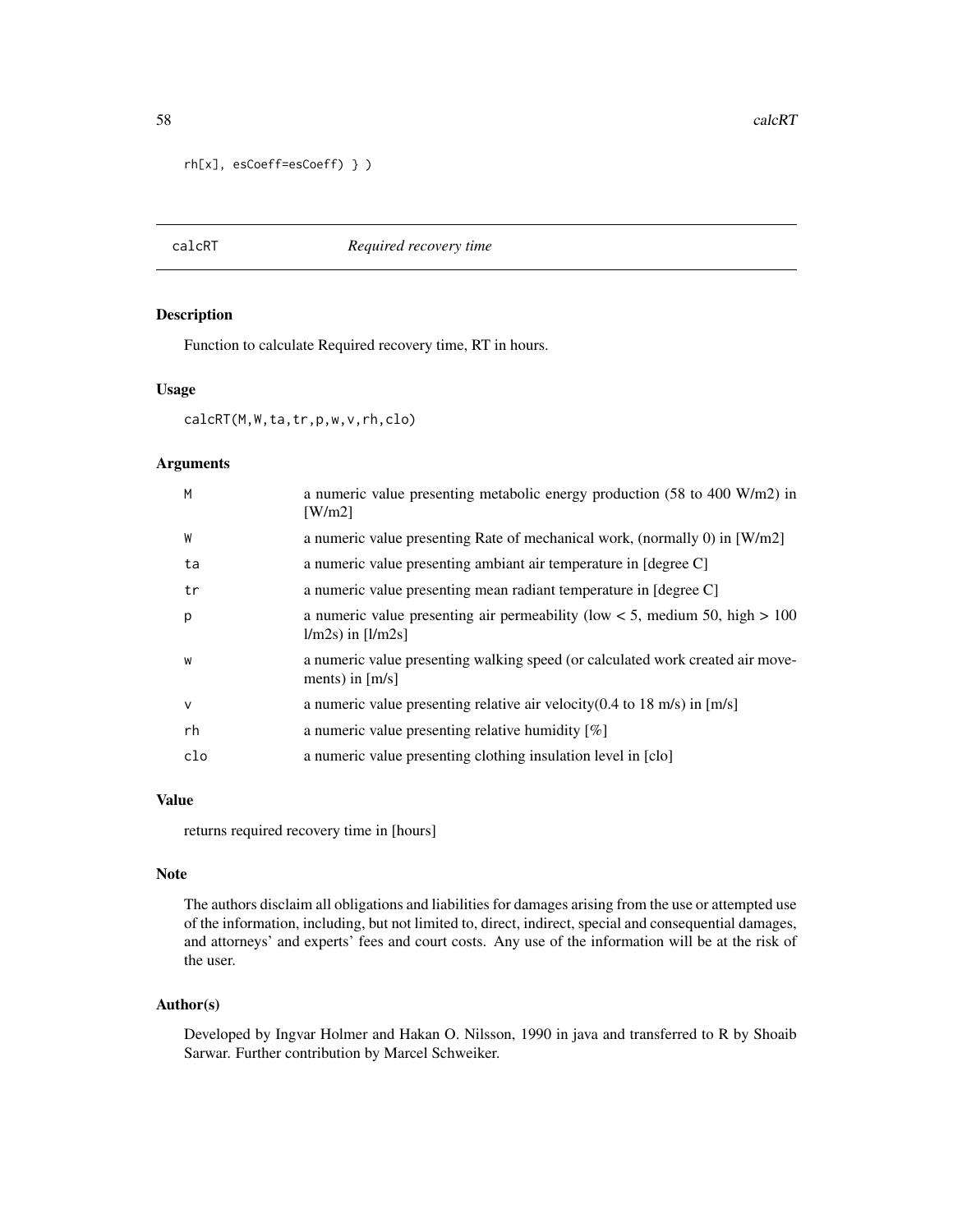#### calcSET 59

## References

ISO 11079, 2007-12-15, ERGONOMICS OF THE THERMAL ENVIRONMENT - DETERMINA-TION AND INTERPRETATION OF COLD STRESS WHEN USING REQUIRED CLOTHING INSULATION (IREQ) AND LOCAL COOLING EFFECTS

## Examples

calcRT(90,0,25,25,8,0.2,0.4,50,1.5)

calcSET *Standard Effective Temperature (SET)*

## Description

calcSET calculates Standard Effective Temperature based on the 2-Node-Model by Gagge et al.

### Usage

calcSET(ta, tr, vel, rh, clo =  $0.5$ , met = 1, wme =  $0$ , pb = 760, ltime = 60, ht = 171, wt = 70, tu = 40, obj = "set", csw = 170, cdil = 120, cstr = 0.5)

## Arguments

| ta         | a numeric value presenting air temperature in [degree C]                   |
|------------|----------------------------------------------------------------------------|
| tr         | a numeric value presenting mean radiant temperature in [degree C]          |
| vel        | a numeric value presenting air velocity in [m/s]                           |
| rh         | a numeric value presenting relative humidity $[\%]$                        |
| clo        | a numeric value presenting clothing insulation level in [clo]              |
| met        | a numeric value presenting metabolic rate in [met]                         |
| wme        | a numeric value presenting external work in [met]                          |
| pb         | a numeric value presenting barometric pressure in [torr] or [mmHg]         |
| ltime      | a numeric value presenting exposure time in [minutes]                      |
| ht         | a numeric value presenting body height in [cm]                             |
| wt         | a numeric value presenting body weight in [kg]                             |
| tu         | a numeric value presenting turbulence intensity in $[\%]$                  |
| obj        | a character element, either "set" or "pmvadj"                              |
| <b>CSW</b> | a numeric value presenting the driving coefficient for regulatory sweating |
| cdil       | a numeric value presenting the driving coefficient for vasodilation        |
| cstr       | a numeric value presenting the driving coefficient for vasoconstriction    |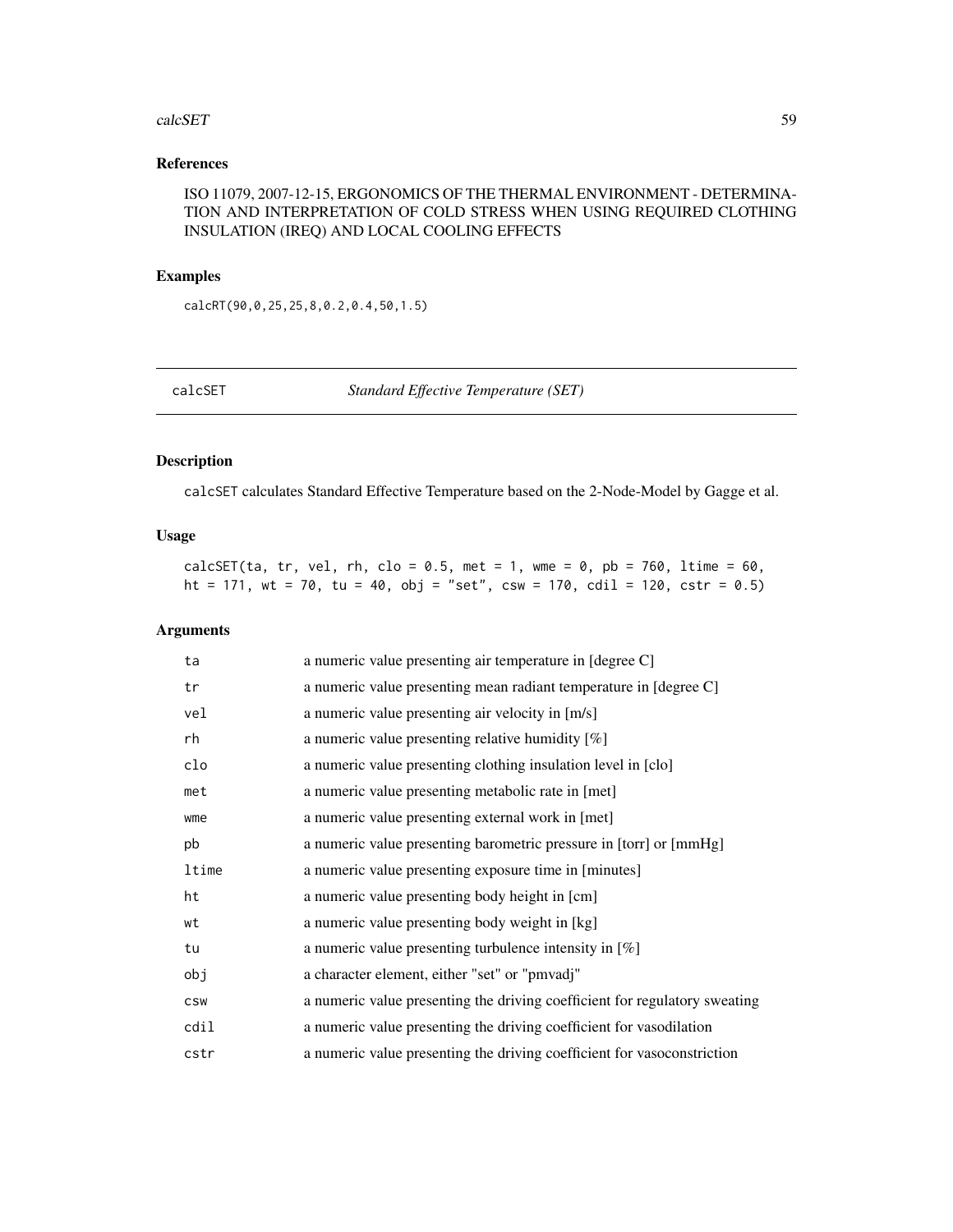#### Details

All variables must have the same length 1. For the calculation of several values use function calcComfInd. The value of obj defines whether the function will use the version presented in ASHRAE 55-2013 for adjustment of pmv (obj = "pmvadj"), or the original code by Gagge to calculate set (obj = "set"). In the version presented in ASHRAE 55-2013, the lines of code related to self-generated convection is deleted. Therefore, a difference can only be seen at higher values of met.

### Value

calcSET returns the Standard Effective Temperature (SET)

#### Note

In case one of the variables is not given, a standard value will be taken from a list (see [createCond](#page-74-0) for details).

### Author(s)

The code for calc2Node is based on the code in BASIC and C++ presented by Fountain and Huizenga (1995). The translation into R-language and comparison with ASHRAE 55-2013 conducted by Marcel Schweiker.

### References

ASHRAE Standard 55-2013. Thermal environmental conditions for human occupancy. American society of heating, Refrigerating and Air-Conditioning Engineering, Atlanta, USA, 2013.

Fountain & Huizenga (1995) A thermal sensation model for use by the engineering profession ASHRAE RP-781 Final report.

Gagge, Fobelets & Berglund (1986) A standard predictive index of human response to the thermal environment, ASHRAE transactions, 92 (2B), 709-731.

### See Also

see also [calcComfInd](#page-16-0)

# Examples

```
## Using several rows of data:
ta \leftarrow c(20, 22, 24)tr <- ta
vel < -rep(.15,3)rh < - rep(50, 3)maxLength <- max(sapply(list(ta, tr, vel, rh), length))
```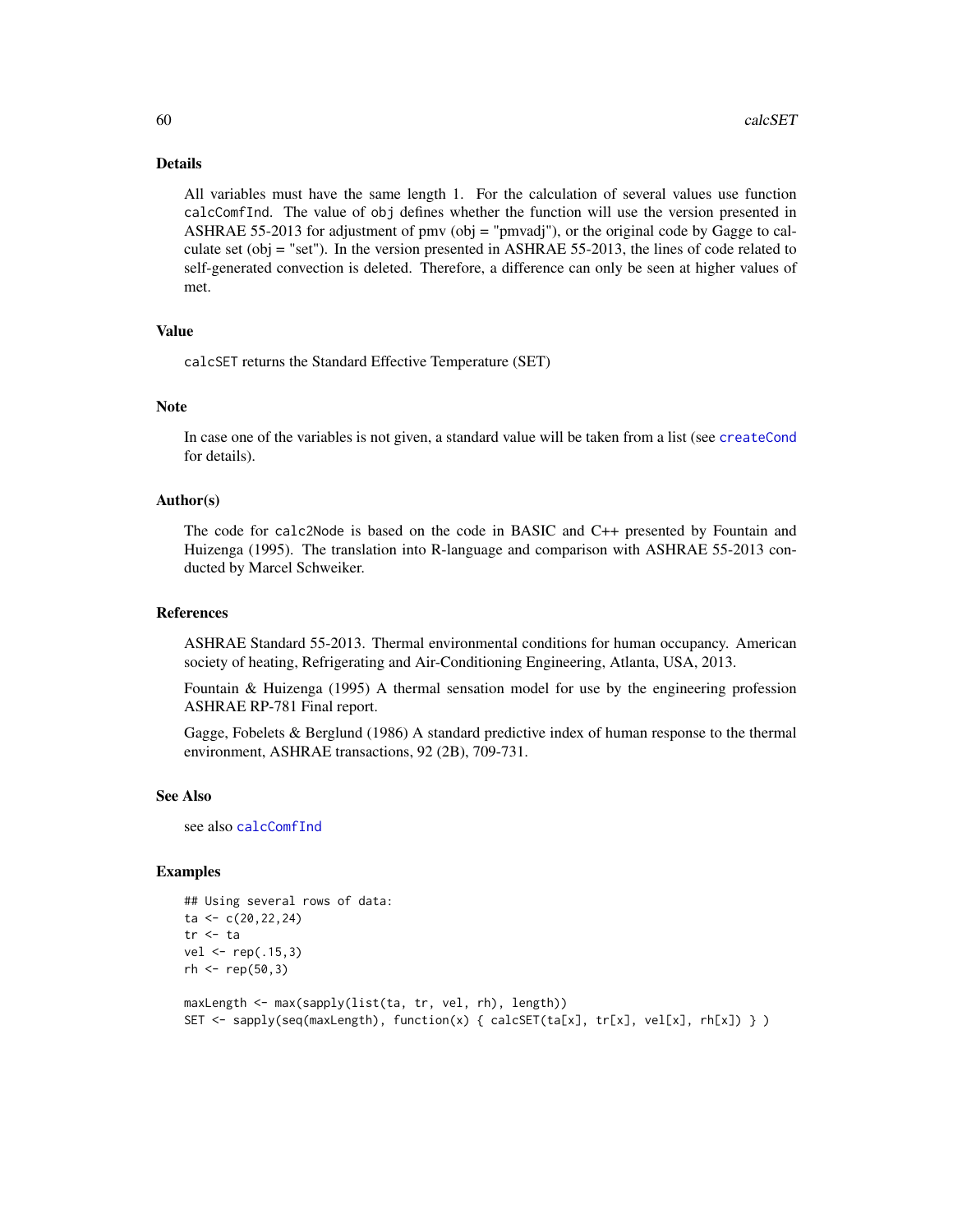calcSkinWettedness *Skin Wettedness based on the 2-Node-Model*

### Description

calcSkinWettedness calculates Skin Wettedness based on the 2-Node-Model by Gagge et al.

## Usage

```
calcSkinWettedness(ta, tr, vel, rh, clo = 0.5, met = 1, wme = 0, pb = 760,
ltime = 60, ht = 171, wt = 70, tu = 40, obj = "set", csw = 170, cdil = 120,
cstr = 0.5, varOut="skinWet")
```
### Arguments

| ta                 | a numeric value presenting air temperature in [degree C]                   |
|--------------------|----------------------------------------------------------------------------|
| tr                 | a numeric value presenting mean radiant temperature in [degree C]          |
| vel                | a numeric value presenting air velocity in [m/s]                           |
| rh                 | a numeric value presenting relative humidity $[\%]$                        |
| clo                | a numeric value presenting clothing insulation level in [clo]              |
| met                | a numeric value presenting metabolic rate in [met]                         |
| wme                | a numeric value presenting external work in [met]                          |
| pb                 | a numeric value presenting barometric pressure in [torr] or [mmHg]         |
| ltime              | a numeric value presenting exposure time in [minutes]                      |
| ht                 | a numeric value presenting body height in [cm]                             |
| wt                 | a numeric value presenting body weight in [kg]                             |
| tu                 | a numeric value presenting turbulence intensity in $[\%]$                  |
| obj                | a character element, either "set" or "pmvadj"                              |
| <b>CSW</b>         | a numeric value presenting the driving coefficient for regulatory sweating |
| cdil               | a numeric value presenting the driving coefficient for vasodilation        |
| cstr               | a numeric value presenting the driving coefficient for vasoconstriction    |
| var <sub>Out</sub> | a string value "skinWet" to report value of skin wettedness                |

### Details

All variables must have the same length 1. For the calculation of several values use function calcComfInd. The value of obj defines whether the function will use the version presented in ASHRAE 55-2013 for adjustment of pmv (obj = "pmvadj"), or the original code by Gagge to calculate set (obj = "set"). In the version presented in ASHRAE 55-2013, the lines of code related to self-generated convection is deleted. Therefore, a difference can only be seen at higher values of met.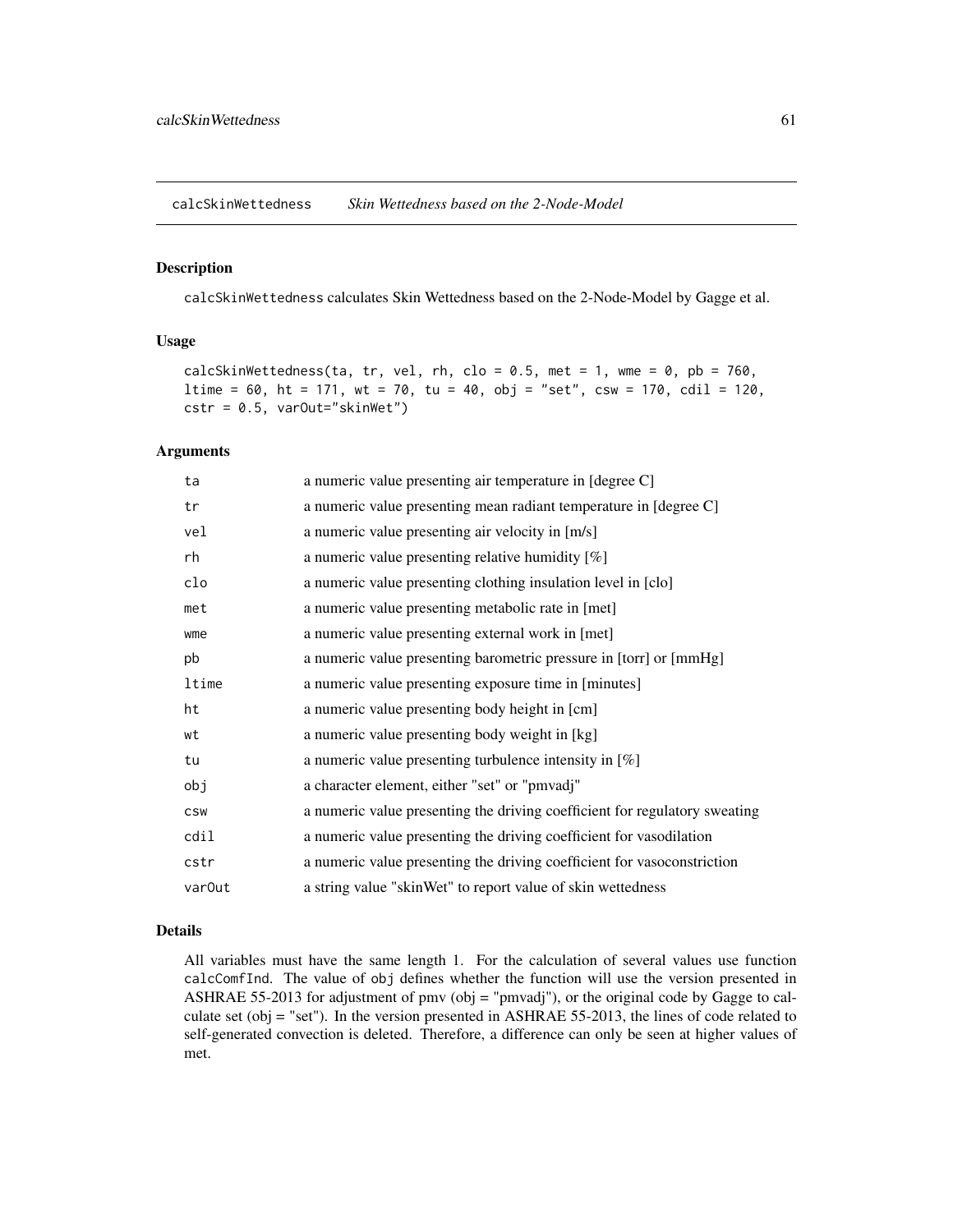calcSkinWettedness returns the Skin Wettedness

#### Note

In case one of the variables is not given, a standard value will be taken from a list (see [createCond](#page-74-0) for details).

### Author(s)

The code for calc2Node is based on the code in BASIC and C++ presented by Fountain and Huizenga (1995). The translation into R-language and comparison with ASHRAE 55-2013 conducted by Marcel Schweiker.

## References

ASHRAE Standard 55-2013. Thermal environmental conditions for human occupancy. American society of heating, Refrigerating and Air-Conditioning Engineering, Atlanta, USA, 2013.

Fountain & Huizenga (1995) A thermal sensation model for use by the engineering profession ASHRAE RP-781 Final report.

Gagge, Fobelets & Berglund (1986) A standard predictive index of human response to the thermal environment, ASHRAE transactions, 92 (2B), 709-731.

## See Also

see also [calcComfInd](#page-16-0)

### Examples

```
## Using several rows of data:
ta < -c(20, 22, 24)tr <- ta
vel <- rep(.15,3)
rh < - rep(50, 3)
```

```
maxLength <- max(sapply(list(ta, tr, vel, rh), length))
skinWet <- sapply(seq(maxLength), function(x) { calcSkinWettedness(ta[x], tr[x], vel[x], rh[x]) } )
```
calcSolarGain *Solar Gain*

#### Description

Function to calculate effective radiant field and delta mean radiant temperature.

#### Usage

```
calcSolarGain(solAlt, solAzi, solRadDir, solTrans,
fSvv, fBes, asw=0.7, posture="seated", floorRef=0.6)
```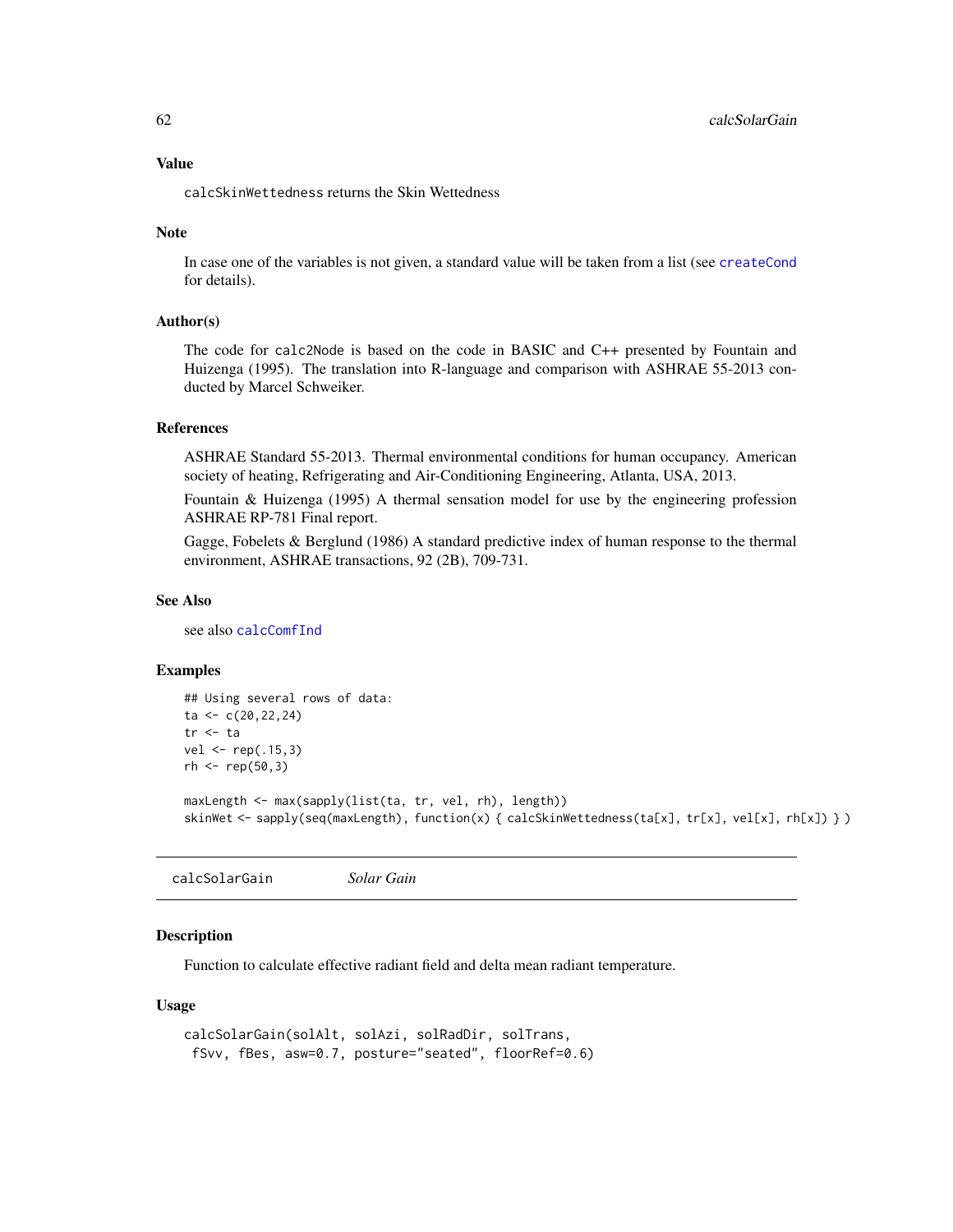### calcSolarGain 63

## Arguments

| solAlt    | a numeric value presenting solar altitude, degrees from horizontal in [degree C]                        |
|-----------|---------------------------------------------------------------------------------------------------------|
| solAzi    | a numeric value presenting solar azimuth, degrees clockwise from North in [de-<br>$\beta$ gree C        |
| solRadDir | a numeric value presenting direct-beam solar radiation [W/m2]                                           |
| solTrans  | a numeric value presenting total solar transmittance. Ranges from 0 to 1.                               |
| fSvv      | a numeric value presenting fraction of sky vault exposed to body. Ranges from<br>0 to 1.                |
| fBes      | a numeric value presenting fraction of the possible body surface exposed to sun.<br>Ranges from 0 to 1. |
| asw       | a numeric value presenting the average short-wave absorptivity of the occupant.                         |
| posture   | a list of available options 'standing', 'supine' or 'seated'.                                           |
| floorRef  | a numeric value presenting floor reflectance. Usually assumed to be constant<br>and equal to 0.6.       |

## Value

An array of two values First values represents erf - Net energy flux to or from the human body using the Effective Radiant Field [W/m2] Second value represents delMrt - Delta mean radiant temperature, the increase in radiant temperature required without solar radiation [Degree C]

## Author(s)

Code implemented in to R by Shaomi Rahman. Further contribution by Marcel Schweiker.

#### References

Original code in Python by Tartarini & Schiavon (2020) <doi:10.1016/j.softx.2020.100578>

# See Also

see also [calcComfInd](#page-16-0)

# Examples

calcSolarGain(0, 120, 800, 0.5, 0.5, 0.5, asw=0.7, posture="seated") # Returns [42.9, 10.3]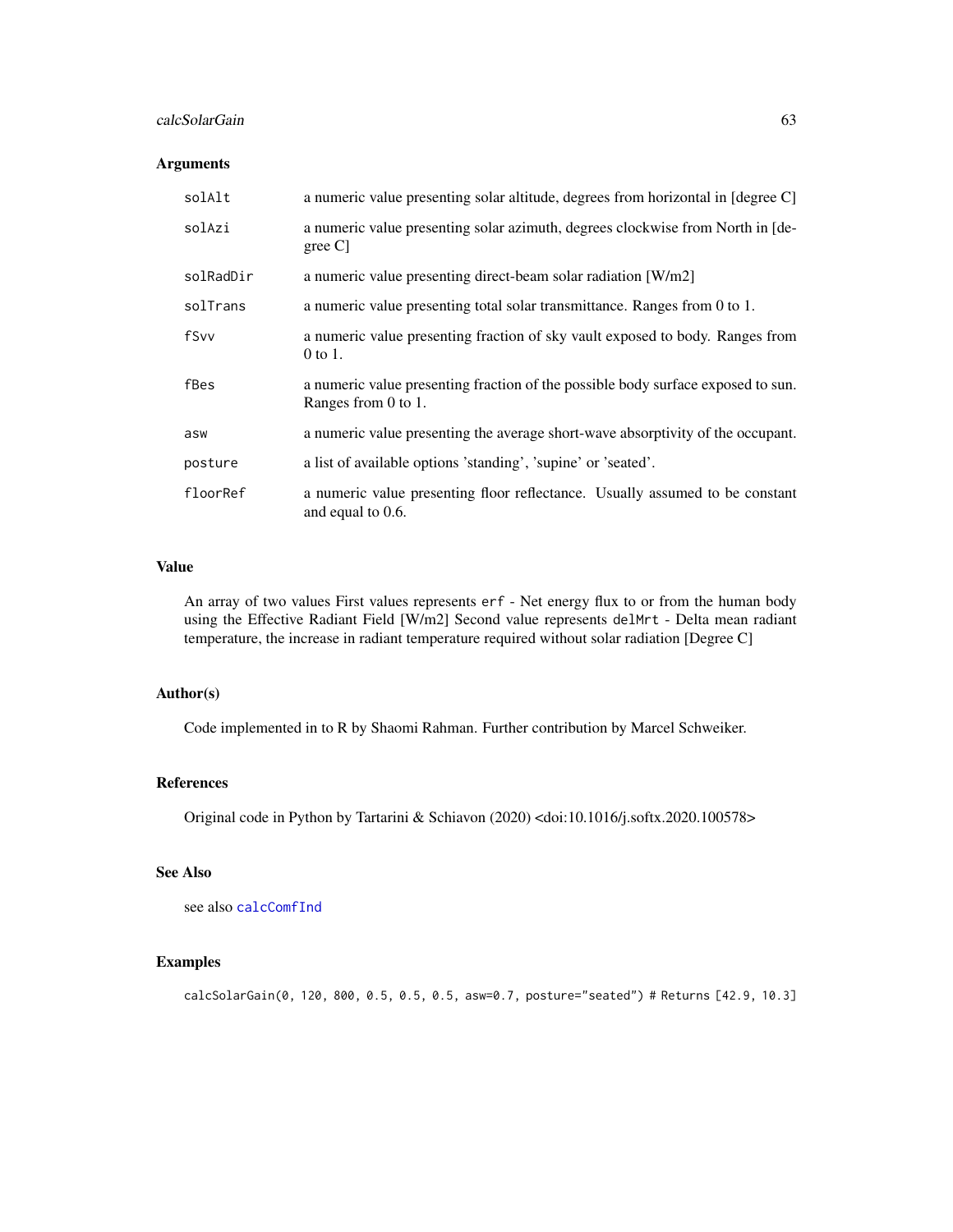#### Description

calctadapt are three functions to calculate adaptive comfort or neutral temperatures based on a given outdoor temperature value.

#### Usage

calctAdapt15251(trm = 20) calctAdaptASHRAE(tmmo) calctnAuliciems(ta, tmmo) calctnHumphreysNV(tmmo) calctnHumphreysAC(tmmo)

## Arguments

| trm  | numerical value presenting the running mean outdoor temperature in [degree C]. |
|------|--------------------------------------------------------------------------------|
| ta   | numerical value presenting the indoor air temperature in [degree C].           |
| tmmo | numerical value presenting the mean monthly outdoor temperature in [degree]    |

#### Value

returns the adaptive comfort or neutral temperature with respect to the given outdoor temperature value

# Note

The difference between calctnHumphreysNV and calctnHumphreysAC is that the former was found for natural ventilated buildings (NV), while the latter was found for climate-controlled buildings (AC).

### Author(s)

Code implemented in to R by Marcel Schweiker. Further contribution by Sophia Mueller and Shoaib Sarwar.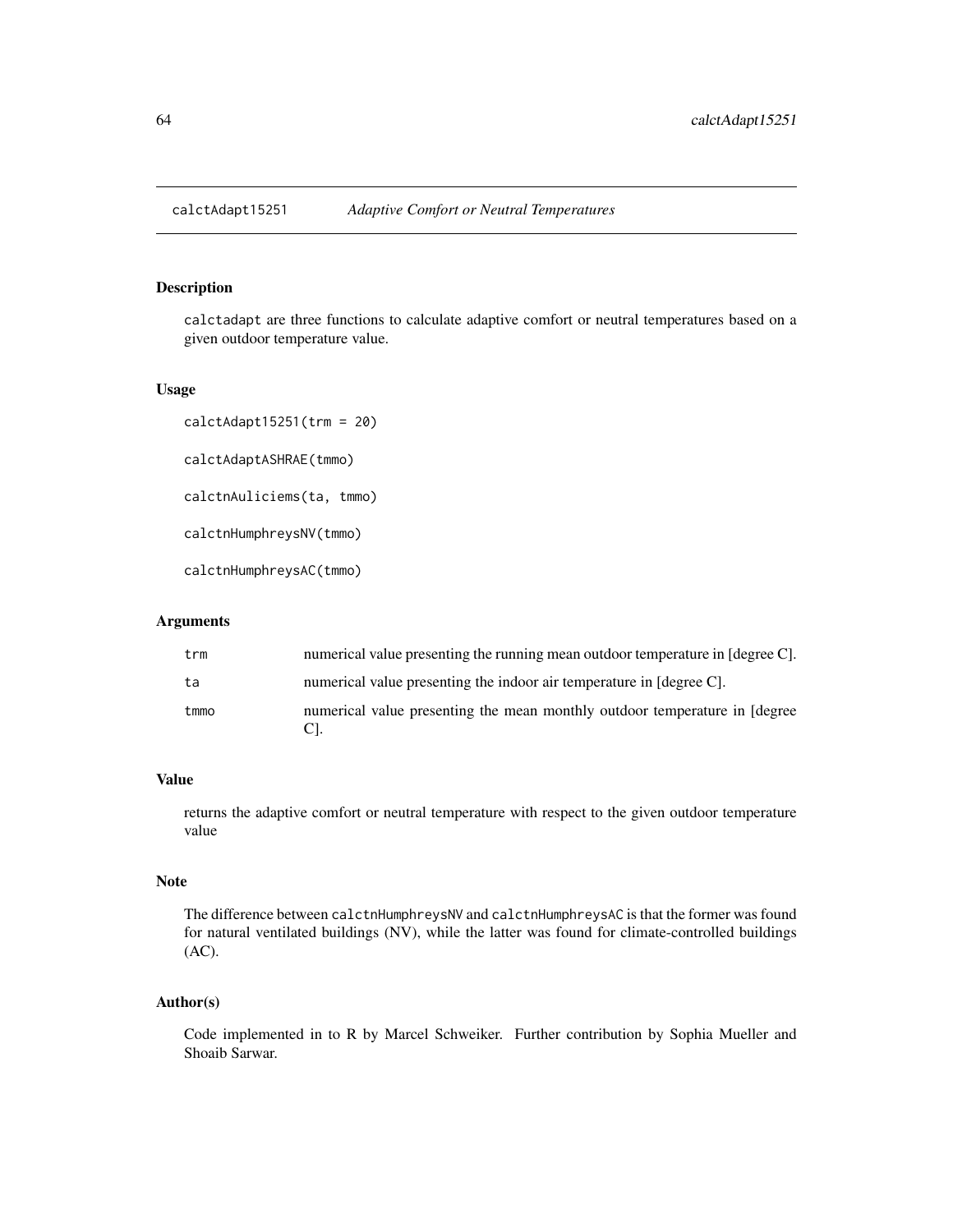#### calcTNZPDF 65

#### References

calctAdapt15251 is based on DIN EN 15251 Indoor environmental input parameters for design and assessment of energy performance of buildings addressing indoor air quality, thermal environment, lighting and acoustics; German version EN 15251:2012 2012.

calcAdaptASHRAE is based on Brager & de Dear (2001) Climate, comfort, & natural ventilation: a new adaptive comfort standard for ASHRAE standard 55.

calctnAuliciems is based on Auliciems (1981) Psycho-physiological criteria for global thermal zones of building design.

calctnHumphreysNV and calctnHumphreysAC are based on Humphreys (1978) Outdoor temperatures and comfort indoors. Batiment International, Building Research and Practice, Taylor and Francis.

#### See Also

see also [calcComfInd](#page-16-0)

#### Examples

```
## define variable
trm < -21.2## calculate adaptive comfort temperature
calctAdapt15251(trm)
```
calcTNZPDF *Values related to TNZ approach*

#### Description

calcTNZPDF calculates the distance from the thermoneutral zone, either skin temperature or room air related. Also calculates the probability function (PDF) of the thermoneutral zone.

#### Usage

```
calcTNZPDF(ht, wt, age, gender, clo, vel, tskObs, taObs, met, rh,
fBasMet = "rosa", fSA = "dubois", percCov = 0, TcMin = 36, TcMax = 38,plotZone = FALSE, gridTaMin = 20, gridTaMax = 30, gridTskMin = 30, gridTskMax = 42,
gridTa = 1000, gridTsk = 1000, sa = 1.86, IbMax = 0.124, IbMin = 0.03, alphaIn = 0.08,
metMin = 55.3, metMax = 57.3, metDiff = .1, forPDF = FALSE, metAdapt = "none",
trm = 15, TcPreAdapt = 37.2)
```
## Arguments

| ht  | a numeric value presenting body height in [cm]. |
|-----|-------------------------------------------------|
| wt  | a numeric value presenting body weight in [kg]. |
| age | a numeric value presenting the age in [years].  |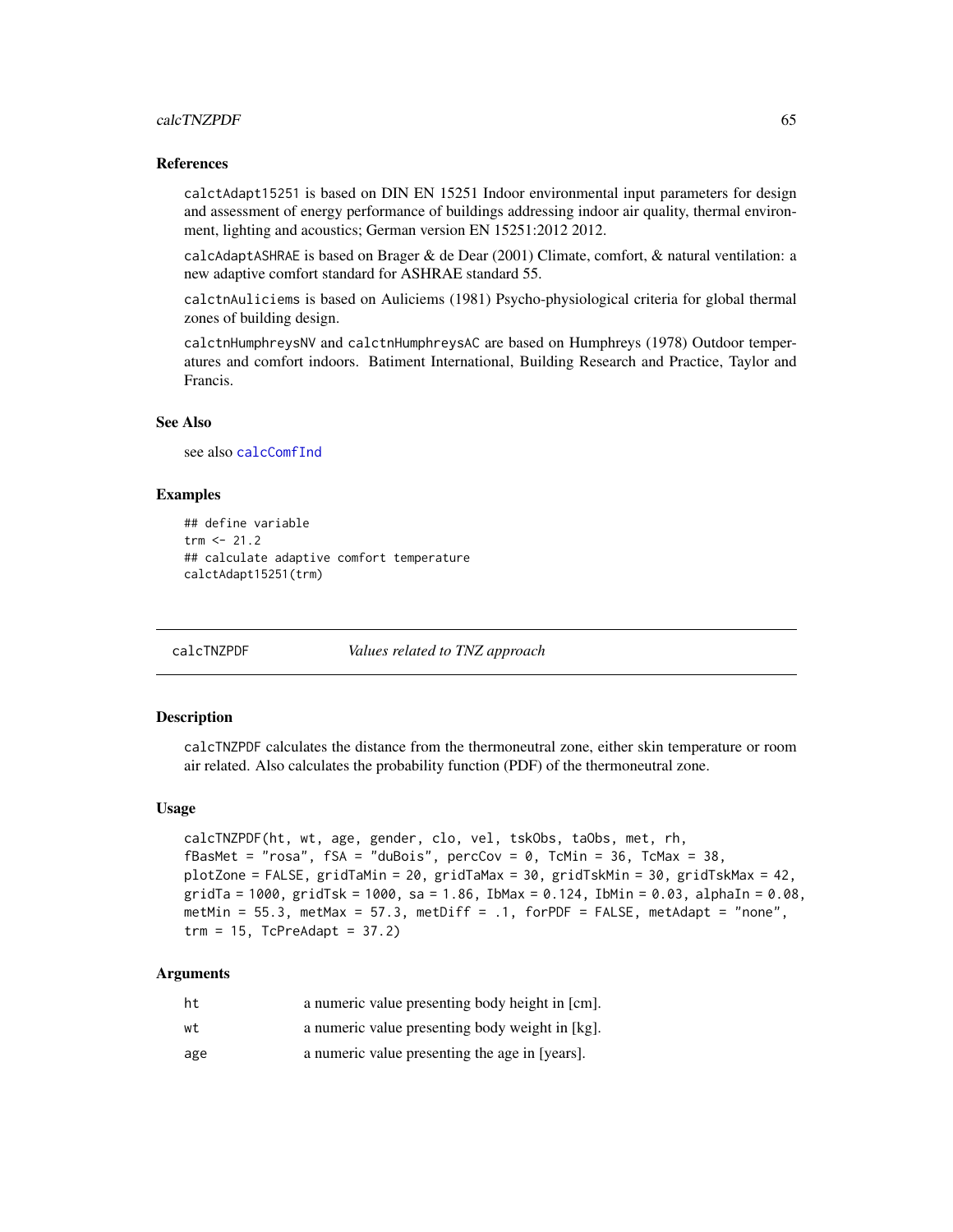| gender     | a numeric value presenting sex (female = 1, male = 2)                                                                                                                                                                                       |
|------------|---------------------------------------------------------------------------------------------------------------------------------------------------------------------------------------------------------------------------------------------|
| clo        | a numeric value presenting clothing insulation level in [clo].                                                                                                                                                                              |
| vel        | a numeric value presenting air velocity in [m/s].                                                                                                                                                                                           |
| tskObs     | a numeric value presenting actual mean skin temperature in [degree C].                                                                                                                                                                      |
| ta0bs      | a numeric value presenting actual air temperature in [degree C].                                                                                                                                                                            |
| met        | a numeric value presenting metabolic rate (activity related) in [met].                                                                                                                                                                      |
| rh         | a numeric value presenting realtive humidity in $[\%]$ .                                                                                                                                                                                    |
| fBasMet    | a string presenting the method of calculating basal metbolic rate. Needs to be<br>one of "rosa", "harris", "miflin", "fixed", or "direct". Fixed will result in the<br>value of 58.2 W/m2. Direct requires definition of metMin and metMax. |
| fSA        | a string presenting the method of calculating the surface area. Needs to be one<br>of "duBois", "mosteller", or "direct".                                                                                                                   |
| percCov    | a numeric value between 0 and 1 presenting the percentage of the body covered<br>by clothes in $[\%]$ .                                                                                                                                     |
| TcMin      | a numeric value presenting the minimum allowed core temperature in [degree]<br>C.                                                                                                                                                           |
| TcMax      | a numeric value presenting the maximum allowed core temperature in [degree<br>C].                                                                                                                                                           |
| plotZone   | a boolean variable TRUE or FALSE stating, wether TNZ should be plotted or<br>not.                                                                                                                                                           |
| gridTaMin  | a numeric value defining the minimum grid value for Ta, ambient temperature,<br>in [degree C].                                                                                                                                              |
| gridTaMax  | a numeric value defining the maximum grid value for Ta, ambient temperature,<br>in [degree C].                                                                                                                                              |
| gridTskMin | a numeric value defining the minimum grid value for Tsk, skin temperature, in<br>[degree C].                                                                                                                                                |
| gridTskMax | a numeric value defining the maximum grid value for Tsk, skin temperature, in<br>[degree C].                                                                                                                                                |
| gridTa     | a numeric value defining the grid size in Ta dimension.                                                                                                                                                                                     |
| gridTsk    | a numeric value defining the grid size in Tsk dimension.                                                                                                                                                                                    |
| sa         | a numeric value for surface area (only used with method fSA: direct) in [m2].                                                                                                                                                               |
| IbMax      | a numeric value for maximum body tissue insulation in [m2K/W].                                                                                                                                                                              |
| IbMin      | a numeric value for minimum body tissue insulation in [m2K/W].                                                                                                                                                                              |
| alphaIn    | a numeric value for alpha (if 0, alpha will be calculated according to Fanger.                                                                                                                                                              |
| metMin     | a numeric value for minimum metabolic rate (only used with method fBas-<br>Met:direct) in [W/m2].                                                                                                                                           |
| metMax     | a numeric value for maximum metabolic rate (only used with method fBas-<br>Met:direct) in [W/m2].                                                                                                                                           |
| metDiff    | a numeric value for difference between minimum and maximum metabolic rate<br>(not used with method fBasMet:direct) in [W/m2].                                                                                                               |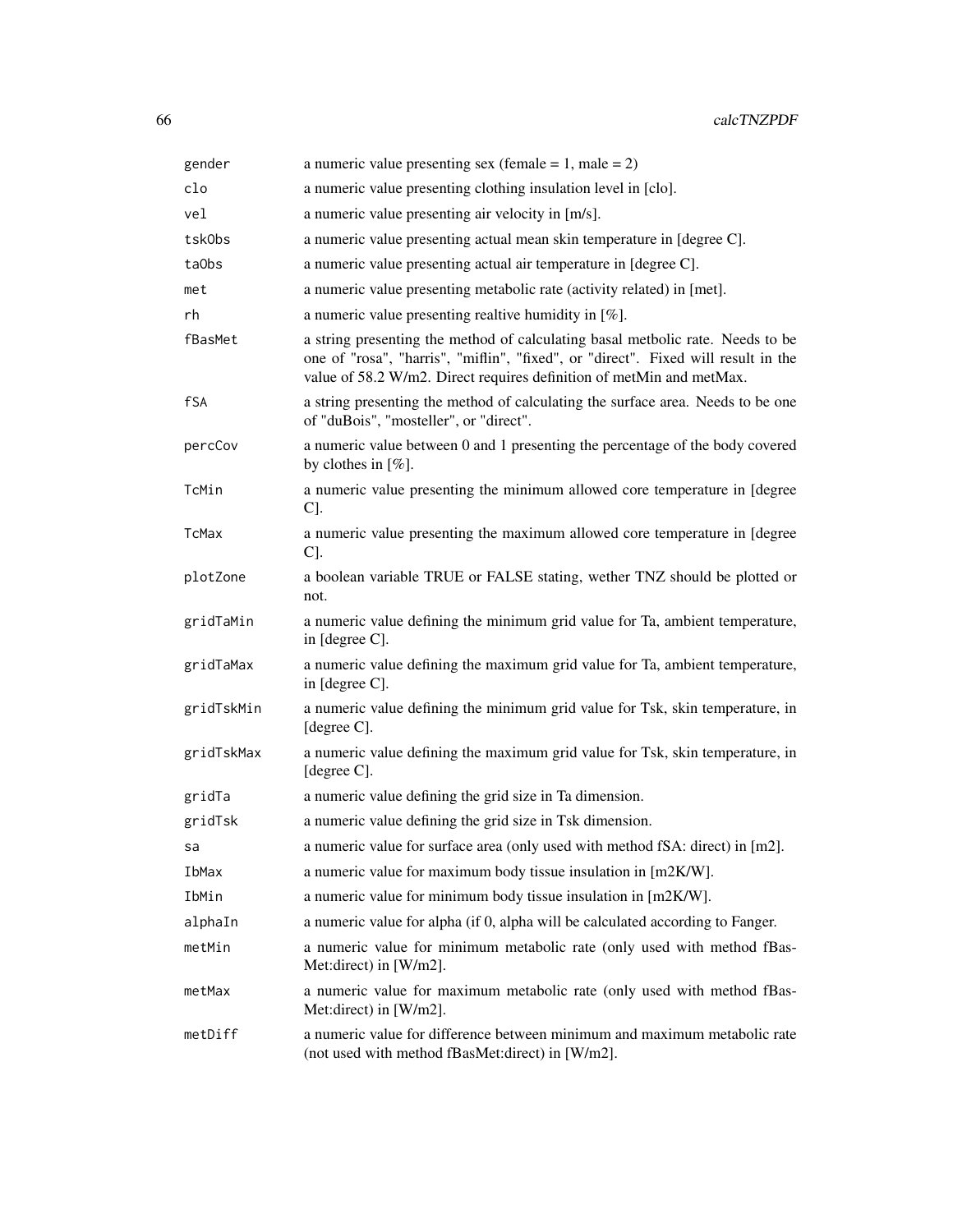#### calcTNZPDF 67

| forPDF     | a boolean value. If TRUE, matrix for drawing of PDF will be output, if FALSE,<br>values for dTNZ and others will be output.                                                                                 |
|------------|-------------------------------------------------------------------------------------------------------------------------------------------------------------------------------------------------------------|
| metAdapt   | a string presenting the method of calculating the surface area. Needs to be one<br>of 'Hori', 'Q10', 'ATHB', or 'none'. NOTE: all methods applied here still in<br>development and need further validation. |
| trm        | numerical value presenting the running mean outdoor temperature in [degree C].<br>Only used with metAdapt: Hori and ATHB.                                                                                   |
| TcPreAdapt | numerical value presenting the initial core temperature before adaptation in [de-<br>gree C. Only used with metAdapt: O10.                                                                                  |

## Details

The percentage of the body covered by clothes can be estimated e.g. based on ISO 9920 Appendix H (Figure H.1). A typical winter case leads to a value of around .86, in the summer case this goes down to values around .68.

#### Value

calcTNZPDF returns either a dataframe suitbale to draw the pdf of TNZ (by setting forPDF to TURE) or a dataframe with the columns dTNZ, dTNZTs, dTNZTa and others. Thereby

| dTNZ   | The absolute distance to the centroid of the thermoneutral zone                         |
|--------|-----------------------------------------------------------------------------------------|
| dTNZTs | Relative value of distance assuming skin temperature to be dominant for sensa-<br>tion  |
| dTNZTa | Relative value of distance assuming ambient temperature to be dominant for<br>sensation |

### Note

This function was used for the review paper by Schweiker et al. (2018) (see reference above). Some of the equations implemented are still to be validated further - therefore, use this function and its parameters with great care.

This function is not (yet) implemented in calcComfInd, calcdTNZ is applied there.

#### Author(s)

Marcel Schweiker and Boris Kingma

## References

Schweiker, Huebner, Kingma, Kramer & Pallubinsky (2018) <doi:10.1080/23328940.2018.1534490> Kingma, Schweiker, Wagner & van Marken Lichtenbelt Exploring the potential of a biophysical model to understand thermal sensation Proceedings of 9th Windsor Conference: Making Comfort Relevant Cumberland Lodge, Windsor, UK, 2016. Kingma & van Marken Lichtenbelt (2015) <doi:10.1038/nclimate2741> Kingma, Frijns, Schellen & van Marken Lichtenbelt (2014) <doi:10.4161/temp.29702>

### See Also

[calcdTNZ](#page-20-0)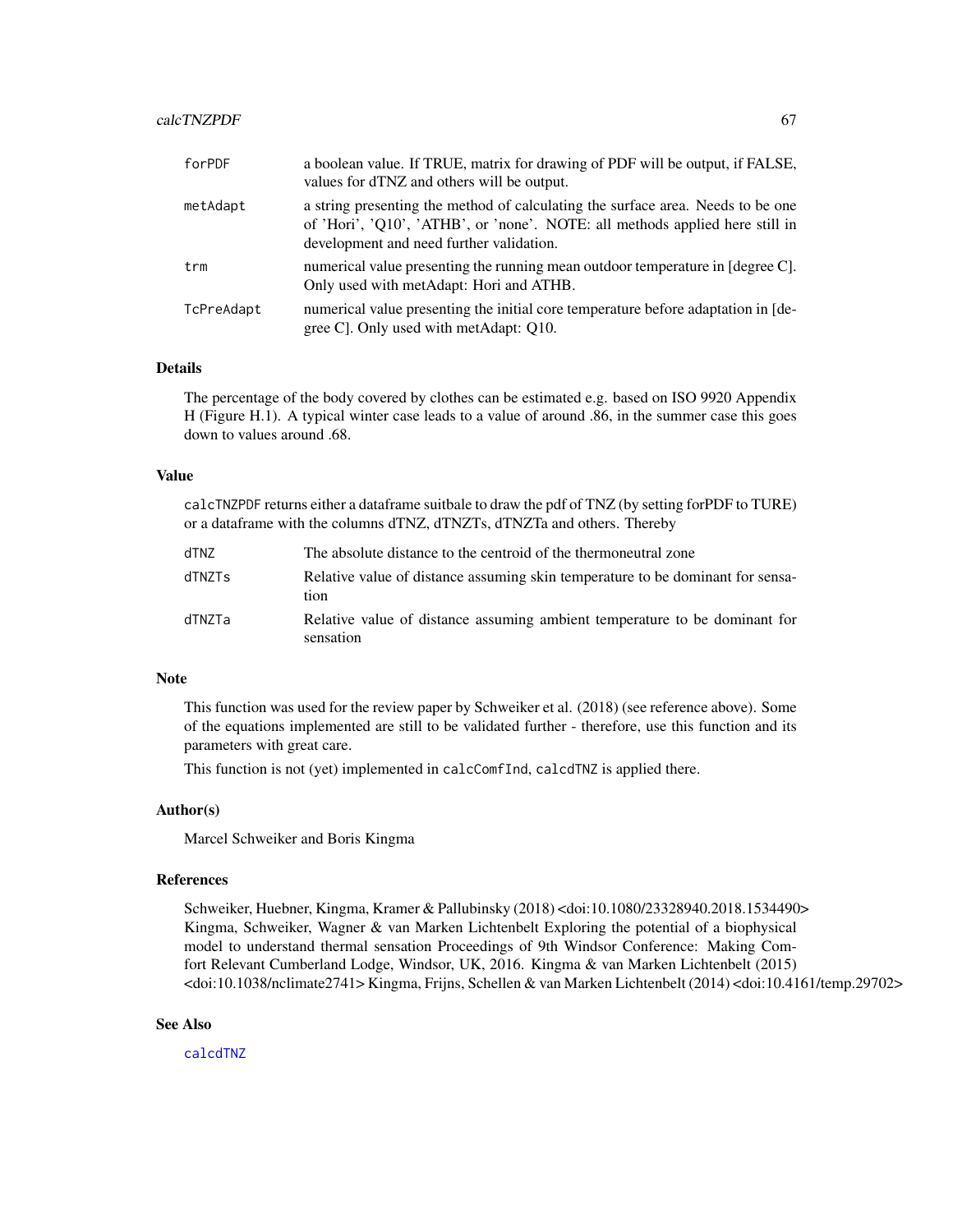### Examples

```
## Calculate and draw pdf of TNZ for a young non-obese male
longTcYoungMale \leq calcTNZPDF(ht = 178, wt = 70, age = 30, gender = 2, clo = 0.5,
          vel = 0.2, tskObs = 36.2, taObs = 26, met = 1,
           rh = 50, fBasMet = "rosa", fSA = "duBois", percCov = 0.6,
           TcMin = 36, TcMax = 38, plotZone = FALSE, gridTaMin = 20, gridTaMax = 30,
           gridTskMin = 20, gridTskMax = 42, gridTa = 1000, gridTsk = 1000,
           sa = 2.0335, IbMax = 0.124, IbMin = 0.03, alphaIn = 0, metMin = 55.3,
           metMax = 57.3, metDiff = 0.1, forPDF = TRUE)
plot(density(longTcYoungMale$X2), main="", xlim=c(14,36), ylim=c(0,.50),
    xlab="Operative temperature [degree C]")
```

| calcTPRTSV | True Positive Rate between Predicted and Actual Thermal Sensation |
|------------|-------------------------------------------------------------------|
|            | Vote                                                              |

### Description

calcTPRTSV calculates the true positive rate between predicted thermal sensation votes and actual obtained sensation votes

#### Usage

```
calcTPRTSV(ref, pred)
```
#### Arguments

| ref  | a numeric item or vector containing categorical actual thermal sensation votes<br>coded from $-3$ 'cold' to $+3$ 'hot'    |
|------|---------------------------------------------------------------------------------------------------------------------------|
| pred | a numeric item or vector containing categorical predicted thermal sensation<br>votes coded from $-3$ 'cold' to $+3$ 'hot' |

### Value

calcTPRTSV returns a single value presenting the true positive rate between actual and predicted thermal sensation votes.

### Author(s)

Marcel Schweiker

## References

Schweiker & Wagner (2015) <doi:10.1016/j.buildenv.2015.08.018>

# See Also

see also [calcMeanBias](#page-13-0), [calcAvgAcc](#page-12-0)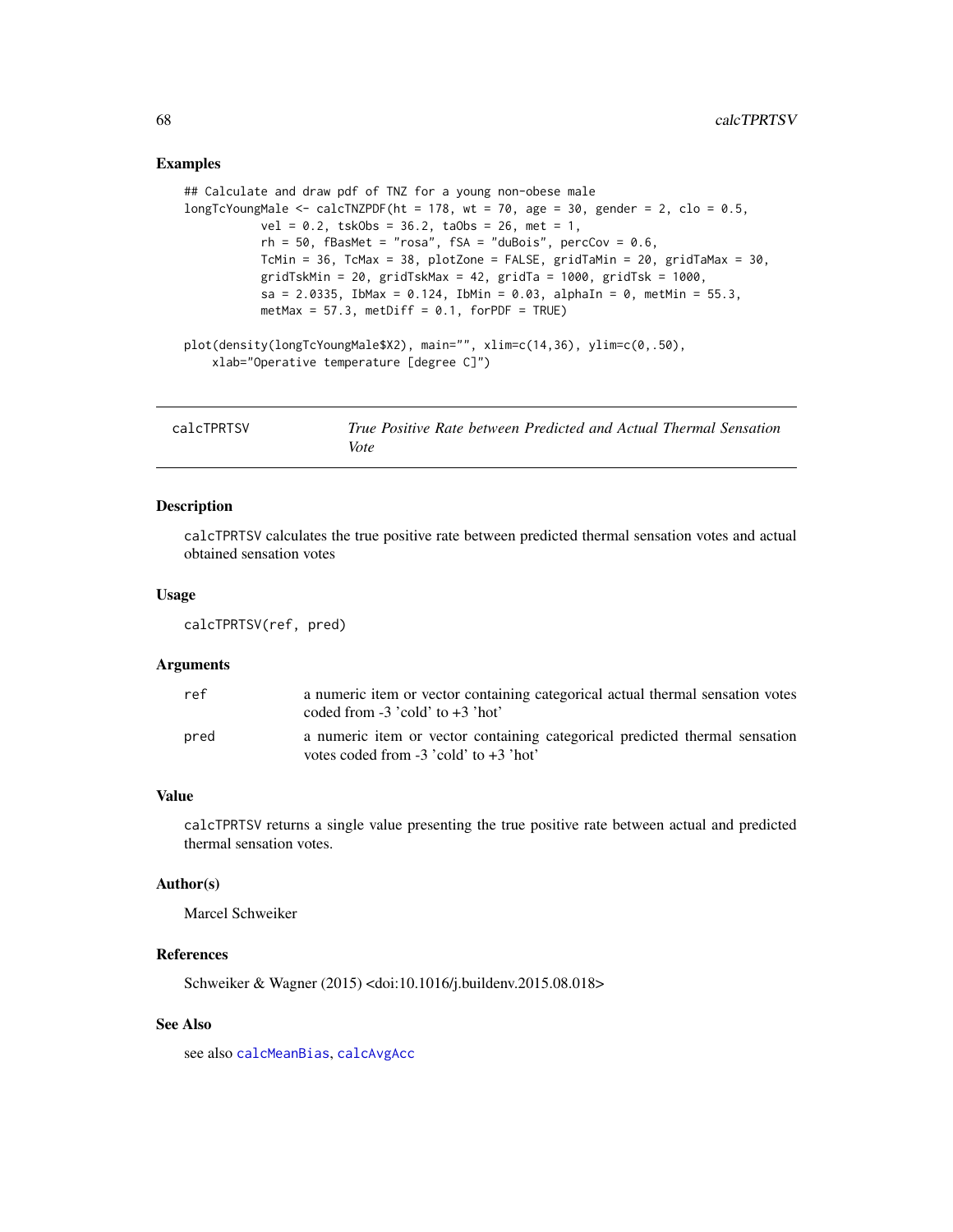#### calcTroin 69

#### Examples

```
## Define data
ref <- rnorm(5) # actual thermal sensation votes
ref <- cutTSV(ref)
pred <- rnorm(5) # predicted thermal sensation votes
pred <- cutTSV(pred)
calcTPRTSV(ref, pred)
```
calcTroin *Radiative and Operative Temperature*

# Description

The functions calcTroin calculates radiative and operative temperature based on air temperature, globe temperature, air velocity and metabolic rate. Globe temperature needs to be measured using a standard globe with a diameter of 0.15m and an emissivity of .95 (black coloured).

### Usage

```
calcTroin(vel, tg, ta, met)
calctroin(vel, tg, ta, met)
Troin(vel, tg, ta, met)
troin(vel, tg, ta, met)
```
#### Arguments

| vel | a numeric value presenting air velocity in [m/s]                         |
|-----|--------------------------------------------------------------------------|
| tg  | a numeric value or vector presenting the globe temperature in [degree C] |
| ta  | a numeric value presenting air temperature in [degree C]                 |
| met | a numeric value presenting metabolic rate in [met]                       |

## Details

Calculation of the radiative temperature is based on ISO 7726:2001, equation (9). Calculation of operative temperature is based on ISO 7726:2001, Appendix G.3. The adjustment of air velocity to present relative air velocity based on metabolic rate is based on ISO 7730:2005 Appendix C.2.

# Value

calcTroin returns a data.frame with radiative and operative temperature.

## Author(s)

Marcel Schweiker. Further contribution by Shoaib Sarwar.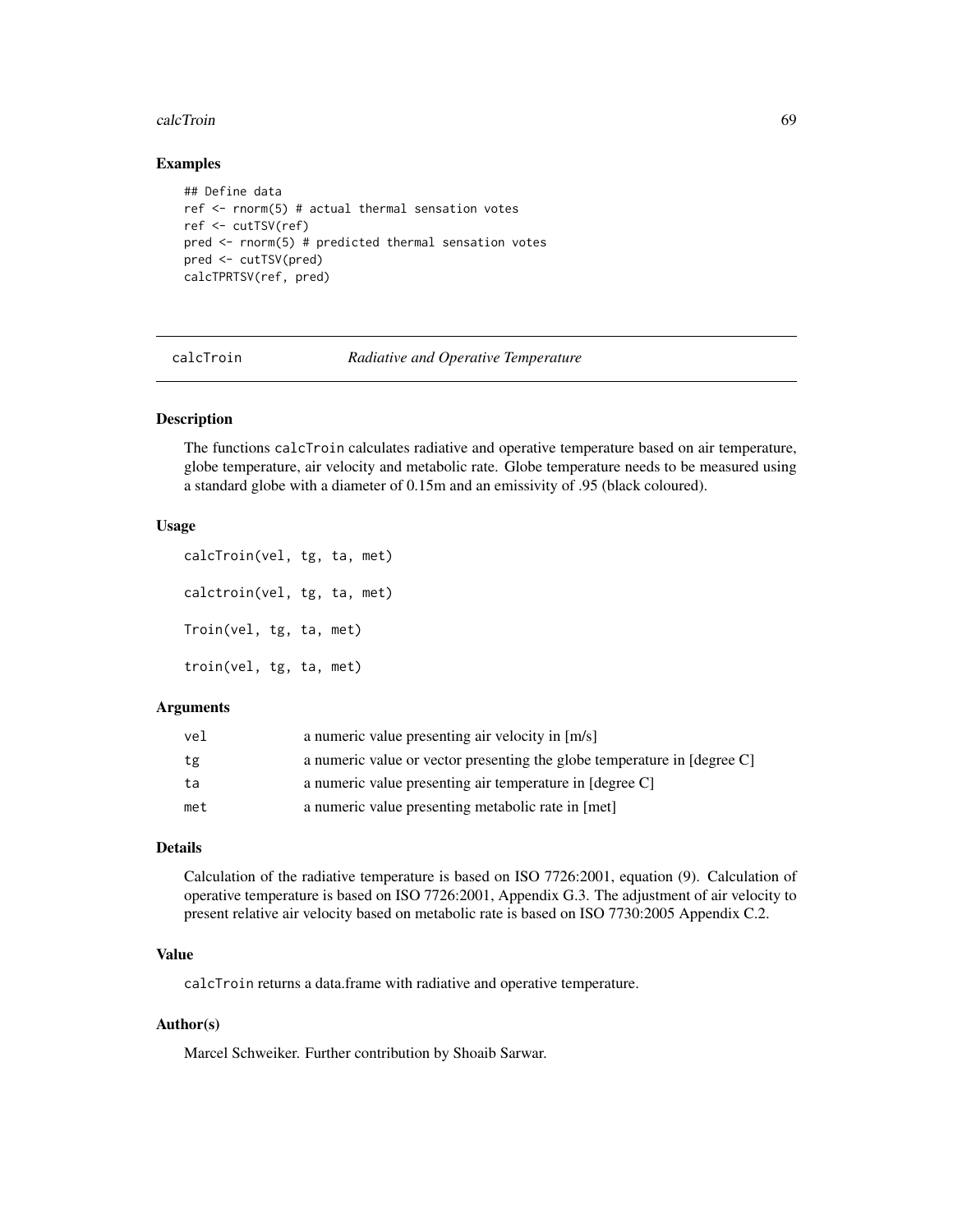### References

ISO 7726 Ergonomics of the Thermal Environment, Instruments for measuring Physical Quantities Geneva: International standard Organization, 1998.

ISO 7730 Ergonomics of the thermal environment - analytical determination and interpretation of thermal comfort using calculation of the pmv and ppd indices and local thermal comfort criteria 2005.

## Examples

```
## Note: Due to random generated asv values. The values for the coefficients will not be meaningful.
## Create sample data
ta \leq 20:24 # vector with air temperature values
vel \leq rep(.1,5) # vector with air velocities
met \leq rep(1.1,5) # vector with metabolic rates
tg < -25:29 # vector with globe temperature values
calcTroin(vel, tg, ta, met)
```
calcTSens *Predicted Thermal Sensation based on the 2-Node-Model*

#### Description

calcTSens calculates Predicted Thermal Sensation based on the 2-Node-Model by Gagge et al.

#### Usage

calcTSens(ta, tr, vel, rh, clo =  $0.5$ , met = 1, wme =  $0$ , pb = 760, ltime =  $60$ , ht = 171, wt = 70, tu = 40, obj = "set", csw = 170, cdil = 120, cstr = 0.5)

## Arguments

| ta    | a numeric value presenting air temperature in [degree C]           |
|-------|--------------------------------------------------------------------|
| tr    | a numeric value presenting mean radiant temperature in [degree C]  |
| vel   | a numeric value presenting air velocity in [m/s]                   |
| rh    | a numeric value presenting relative humidity $[\%]$                |
| clo   | a numeric value presenting clothing insulation level in [clo]      |
| met   | a numeric value presenting metabolic rate in [met]                 |
| wme   | a numeric value presenting external work in [met]                  |
| pb    | a numeric value presenting barometric pressure in [torr] or [mmHg] |
| ltime | a numeric value presenting exposure time in [minutes]              |
| ht    | a numeric value presenting body height in [cm]                     |
| wt    | a numeric value presenting body weight in [kg]                     |
| tu    | a numeric value presenting turbulence intensity in $[\%]$          |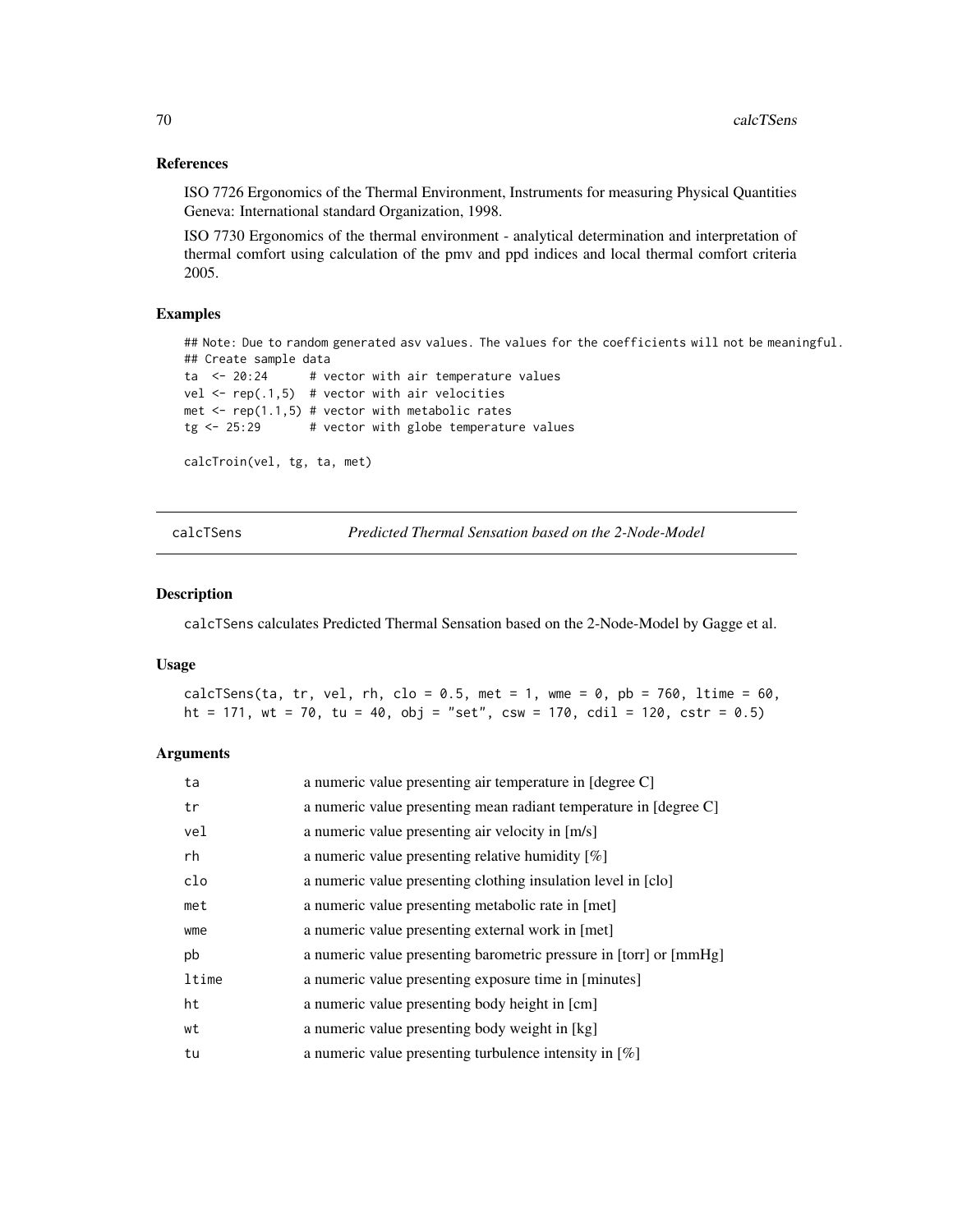| obi  | a character element, either "set" or "pmyadi"                              |
|------|----------------------------------------------------------------------------|
| CSW  | a numeric value presenting the driving coefficient for regulatory sweating |
| cdil | a numeric value presenting the driving coefficient for vasodilation        |
| cstr | a numeric value presenting the driving coefficient for vasoconstriction    |

### Details

All variables must have the same length 1. For the calculation of several values use function calcComfInd. The value of obj defines whether the function will use the version presented in ASHRAE 55-2013 for adjustment of pmv (obj = "pmvadj"), or the original code by Gagge to calculate set (obj = "set"). In the version presented in ASHRAE 55-2013, the lines of code related to self-generated convection is deleted. Therefore, a difference can only be seen at higher values of met.

### Value

calcTSens returns the Predicted Thermal Sensation

#### Note

In case one of the variables is not given, a standard value will be taken from a list (see [createCond](#page-74-0) for details).

#### Author(s)

The code for calc2Node is based on the code in BASIC and C++ presented by Fountain and Huizenga (1995). The translation into R-language and comparison with ASHRAE 55-2013 conducted by Marcel Schweiker.

### References

ASHRAE Standard 55-2013. Thermal environmental conditions for human occupancy. American society of heating, Refrigerating and Air-Conditioning Engineering, Atlanta, USA, 2013.

Fountain & Huizenga (1995) A thermal sensation model for use by the engineering profession ASHRAE RP-781 Final report.

Gagge, Fobelets & Berglund (1986) A standard predictive index of human response to the thermal environment, ASHRAE transactions, 92 (2B), 709-731.

#### See Also

see also [calcComfInd](#page-16-0)

## Examples

```
## Using several rows of data:
ta < -c(20, 22, 24)tr <- ta
vel <- rep(.15,3)
rh < - rep(50, 3)
```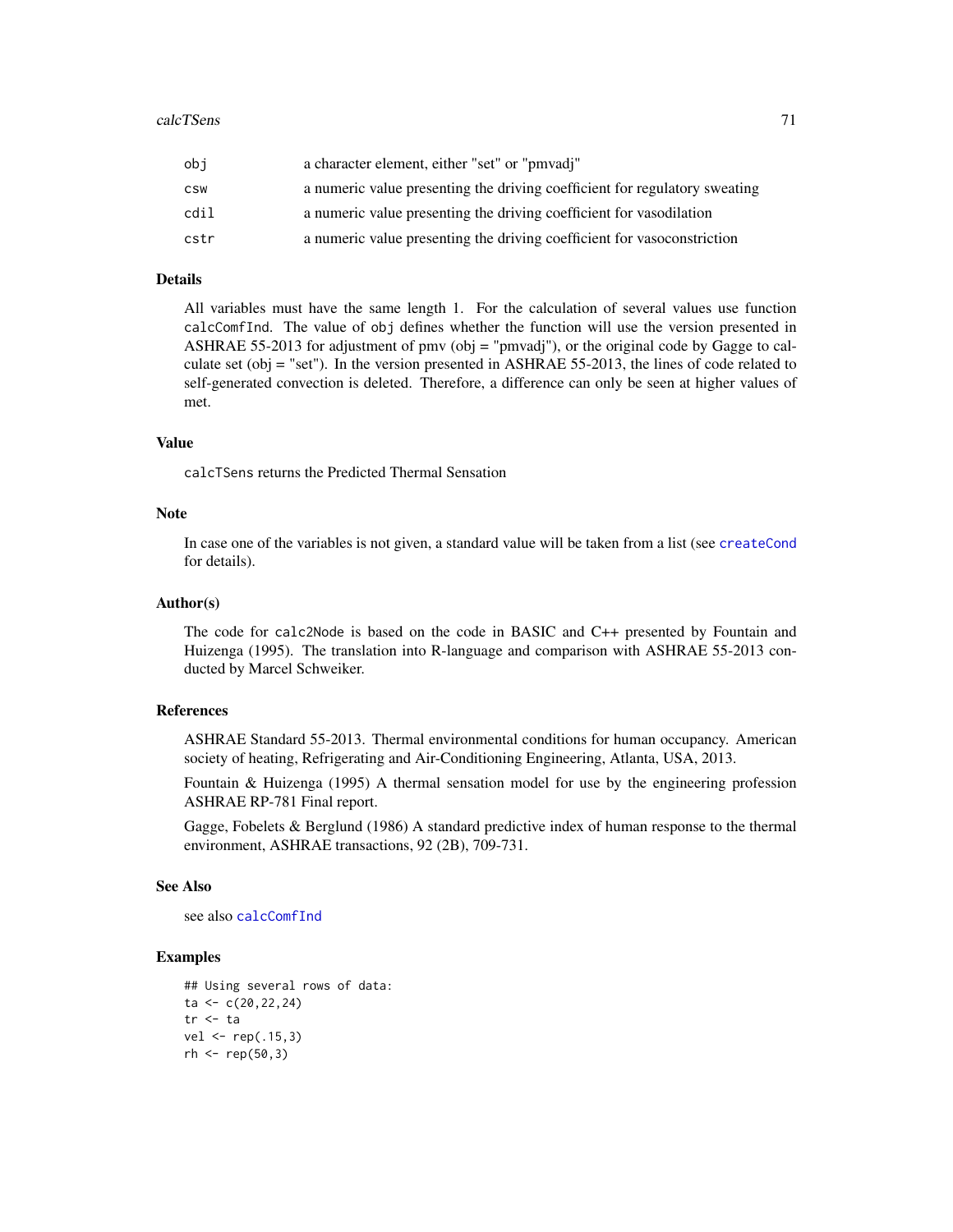```
maxLength <- max(sapply(list(ta, tr, vel, rh), length))
TSens <- sapply(seq(maxLength), function(x) { calcTSens(ta[x], tr[x], vel[x], rh[x]) } )
```
## calcTWC *Windchill temperature (TWC)*

## Description

Function to calculate windchill temperature, TWC, in Degrees.

#### Usage

calcTWC(v,ta)

windchill(v,ta)

#### Arguments

| $\mathsf{v}$ | a numeric value presenting meteorological wind speed (at 10 m) in [km/h] |
|--------------|--------------------------------------------------------------------------|
| ta.          | a numeric value presenting ambient air temperature in [degree C]         |

#### Details

The function returns the temperature that considers the cooling effect on a localized skin segment.

### Value

returns (twc) Wind chill temperature in [Degree C]

#### Note

The authors disclaim all obligations and liabilities for damages arising from the use or attempted use of the information, including, but not limited to, direct, indirect, special and consequential damages, and attorneys' and experts' fees and court costs. Any use of the information will be at the risk of the user.

## Author(s)

Developed by Ingvar Holmer and Hakan O. Nilsson, 1990 in java and transferred to R by Shoaib Sarwar. Further contribution by Marcel Schweiker.

## References

ISO 11079, 2007-12-15, ERGONOMICS OF THE THERMAL ENVIRONMENT - DETERMINA-TION AND INTERPRETATION OF COLD STRESS WHEN USING REQUIRED CLOTHING INSULATION (IREQ) AND LOCAL COOLING EFFECTS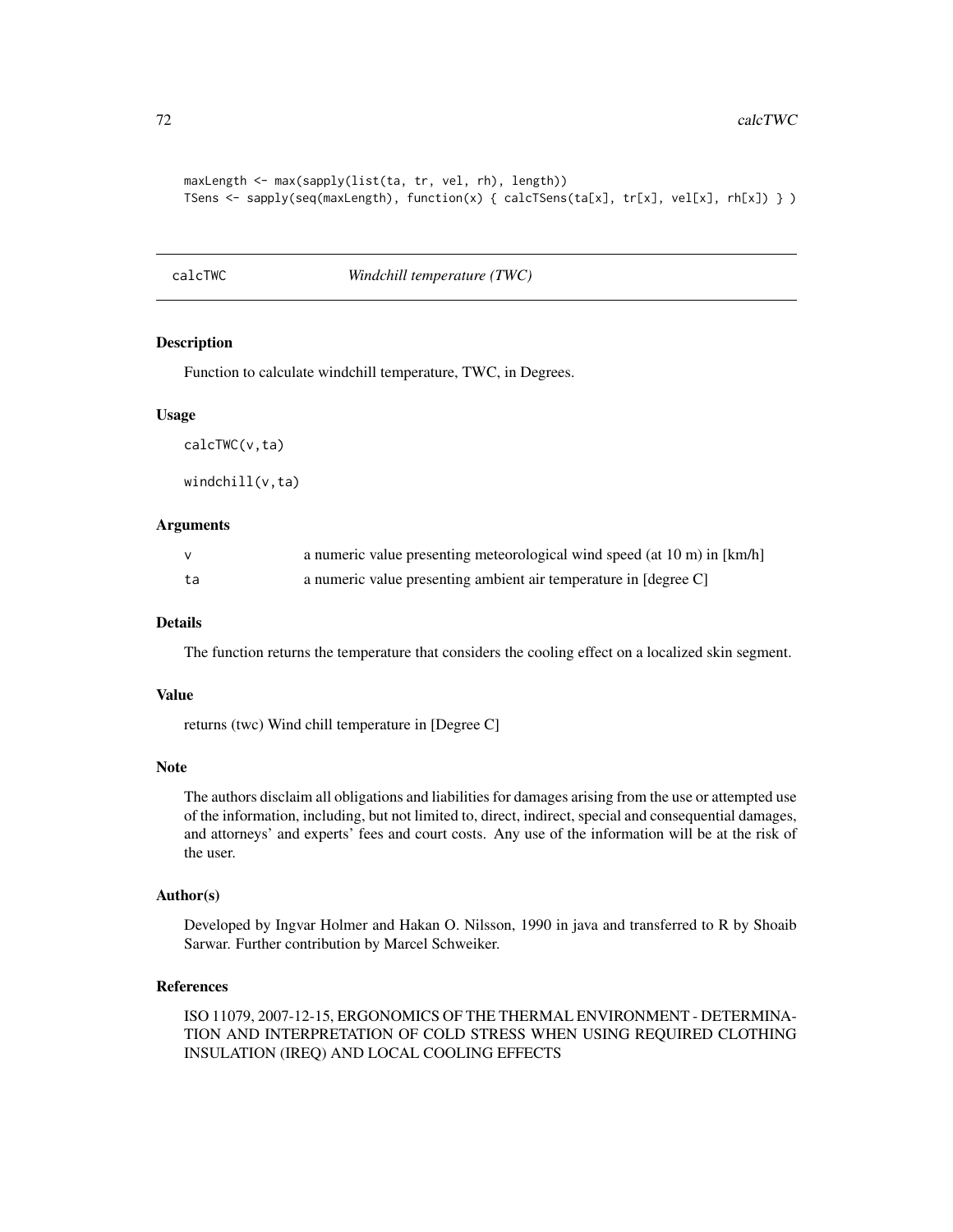#### <span id="page-72-1"></span>calcUTCI 73

# Examples

calcTWC(6.8,-25) windchill(6.8,-25)

<span id="page-72-0"></span>calcUTCI *Universal Thermal Comfort Index (UTCI)*

#### Description

Functions to calculate UTCI.

# Usage

calcUTCI(ta, tr, vel, rh)

# Arguments

| ta  | a numeric value presenting air temperature in [degree C]          |
|-----|-------------------------------------------------------------------|
| tr  | a numeric value presenting mean radiant temperature in [degree C] |
| vel | a numeric value presenting air velocity in [m/s]                  |
| rh  | a numeric value presenting relative humidity $[\%]$               |

# Details

air temperature and mean radiant temperature should be in Degree C unit. Air velocity has to be in m/s unit and relative humidity has to be put in percentage value.

# Value

the utciValue value rounded to one decimal

# Author(s)

Code implemented in to R by Shaomi Rahman. Further contribution by Marcel Schweiker.

# References

UTCI project page on http://www.utci.org/ Original code in Python by Tartarini & Schiavon (2020) <doi:10.1016/j.softx.2020.100578>

#### See Also

see also [calcComfInd](#page-16-0)

# Examples

calcUTCI(25, 25, 1.0, 50) # Returns 24.6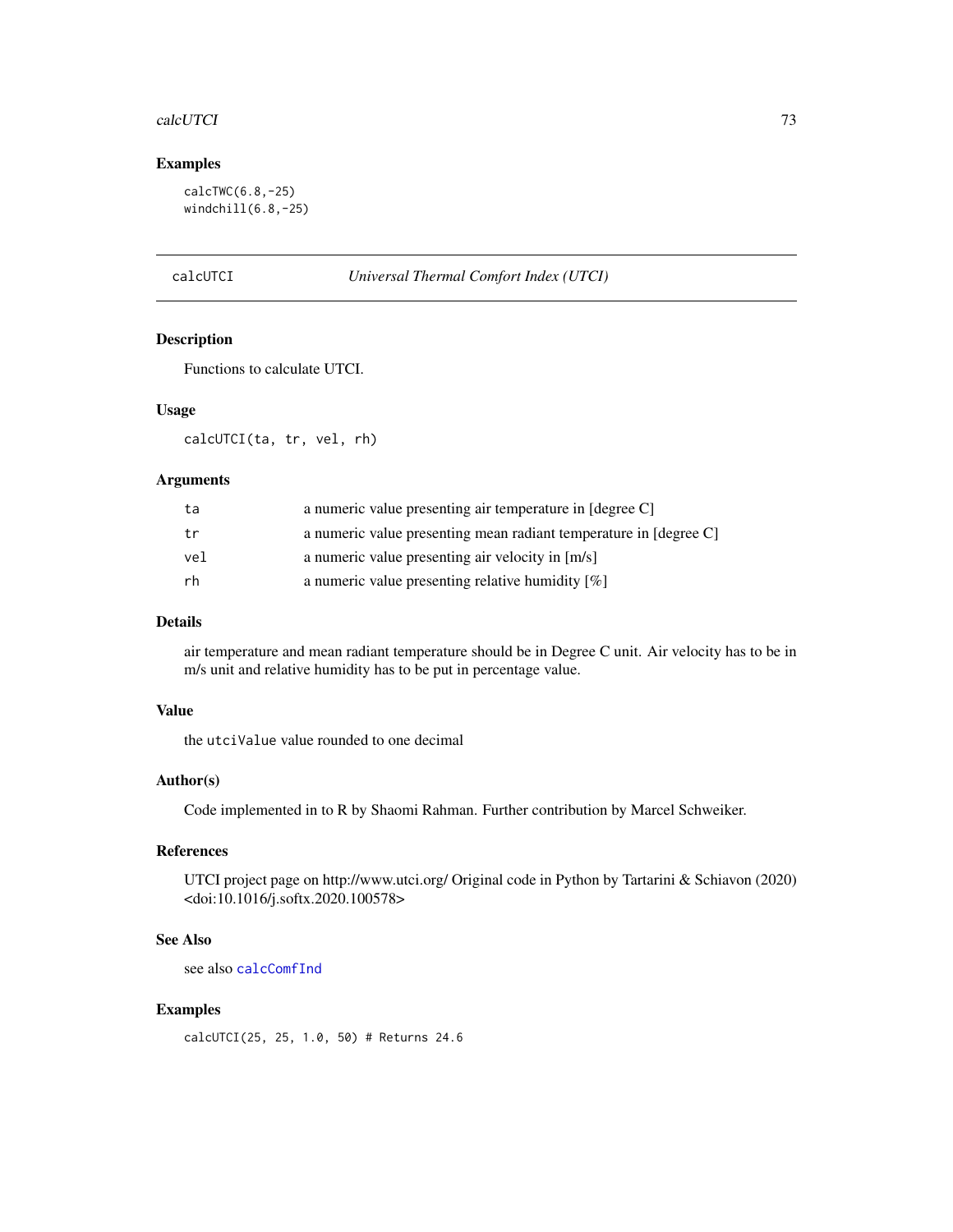<span id="page-73-0"></span>

Function to calculate vertical air temperature gradient using the predicted percentage of dissatisfied.

# Usage

calcVTG(ta, tr, vel, rh, clo, met, v\_tmp\_grad)

#### Arguments

| ta         | a numeric value presenting air temperature in [degree C]                 |
|------------|--------------------------------------------------------------------------|
| tr         | a numeric value presenting mean radiant temperature in [degree C]        |
| vel        | a numeric value presenting air velocity in [m/s]                         |
| rh         | a numeric value presenting relative humidity $[\%]$                      |
| clo        | a numeric value presenting clothing insulation level in [clo]            |
| met        | a numeric value presenting metabolic rate in [met]                       |
| v_tmp_grad | vertical temperature gradient between the feet and the head [degree C/m] |
|            |                                                                          |

# Details

Calculates the percentage of thermally dissatisfied persons with a vertical temperature gradient between feet and head. Applicable only for velocity(vel) < 0.2 m/s

# Value

Predicted Percentage of Dissatisfied with vertical temperature gradient in [%] Acceptability in [boolean]

#### Author(s)

Code implemented in to R by Shoaib Sarwar. Further contribution by Marcel Schweiker.

# References

Original code in Python by Tartarini & Schiavon (2020) <doi:10.1016/j.softx.2020.100578>

#### Examples

```
calcVTG(25,25,0.1,50,0.5,1.2,7)
# returns Vertical Air Temperature Gradient:12.4, Acceptability:FALSE
```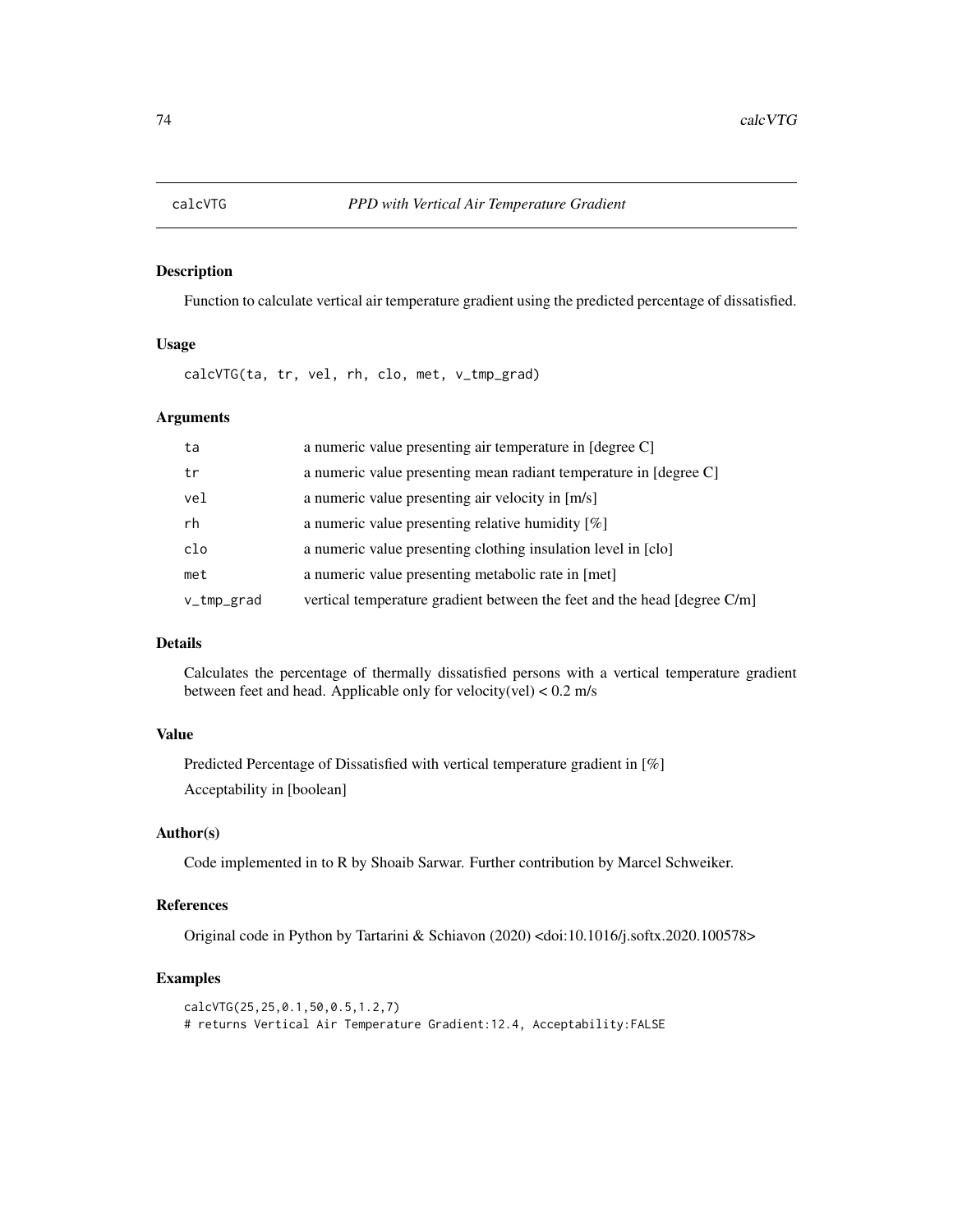<span id="page-74-0"></span>createCond creates a list with standard variables to be used as an input parameter for calculating comfort indices using the function calcComfInd.

#### Usage

createCond(a = TRUE)

createcond(a = TRUE)

# Arguments

a logical. If a = TRUE, function returns a list of standard conditions. If a = FALSE, function returns a list of empty variables which may be edited manually. See details for further information.

### Details

lsstrd and lsEmpty contain the following elements

| Variable name | values in 1sstrd | values in 1sEmpty | description                                         |
|---------------|------------------|-------------------|-----------------------------------------------------|
| ta            | 25               | NA.               | Air temperature in $(\text{degree } C)$             |
| tr            | 25               | NA                | mean radiant temperature in (degree C)              |
| vel           | $\cdot$ 1        | NA                | Air velocity (m/s)                                  |
| rh            | 50               | NA                | Relative Humidity (%)                               |
| clo           | $.5\,$           | NA.               | clothing $(do)$                                     |
| met           | 1                | NA                | metabolic rate (met)                                |
| wme           | $\overline{0}$   | NA                | External work (met)                                 |
| tu            | 40               | NA.               | turbulence intensity $(\%)$                         |
| tmmo          | 15               | NA.               | mean monthly outdoor temperature in (degree C)      |
| ltime         | 60               | NA                | Exposure time (min)                                 |
| pb            | 760              | NA.               | Barometric pressure (torr)                          |
| wt            | 70               | NA                | weight $(Kg)$                                       |
| ht            | 171              | NA.               | height $(cm)$                                       |
| trm           | 15               | NA.               | Running mean outdoor temperature in (degree C)      |
| age           | 21               | NA.               | age (years)                                         |
| gender        | 1                | NA.               | $gender (female = 1)$                               |
| tsk           | 35               | NA.               | mean skin temperature in (degree C)                 |
| psych         | $-1.4$           | NA                | factor related to fixed effect on perceived control |
| apCoeff       | .293             | NA.               | adaptive coefficient for pmy                        |
| epCoeff       | .9               | NA                | expectancy factor for pmv                           |
| asCoeff       | $\cdot$          | NA.               | adaptive coefficient for set                        |
| esCoeff       | 1.3              | NA                | expectancy factor for set                           |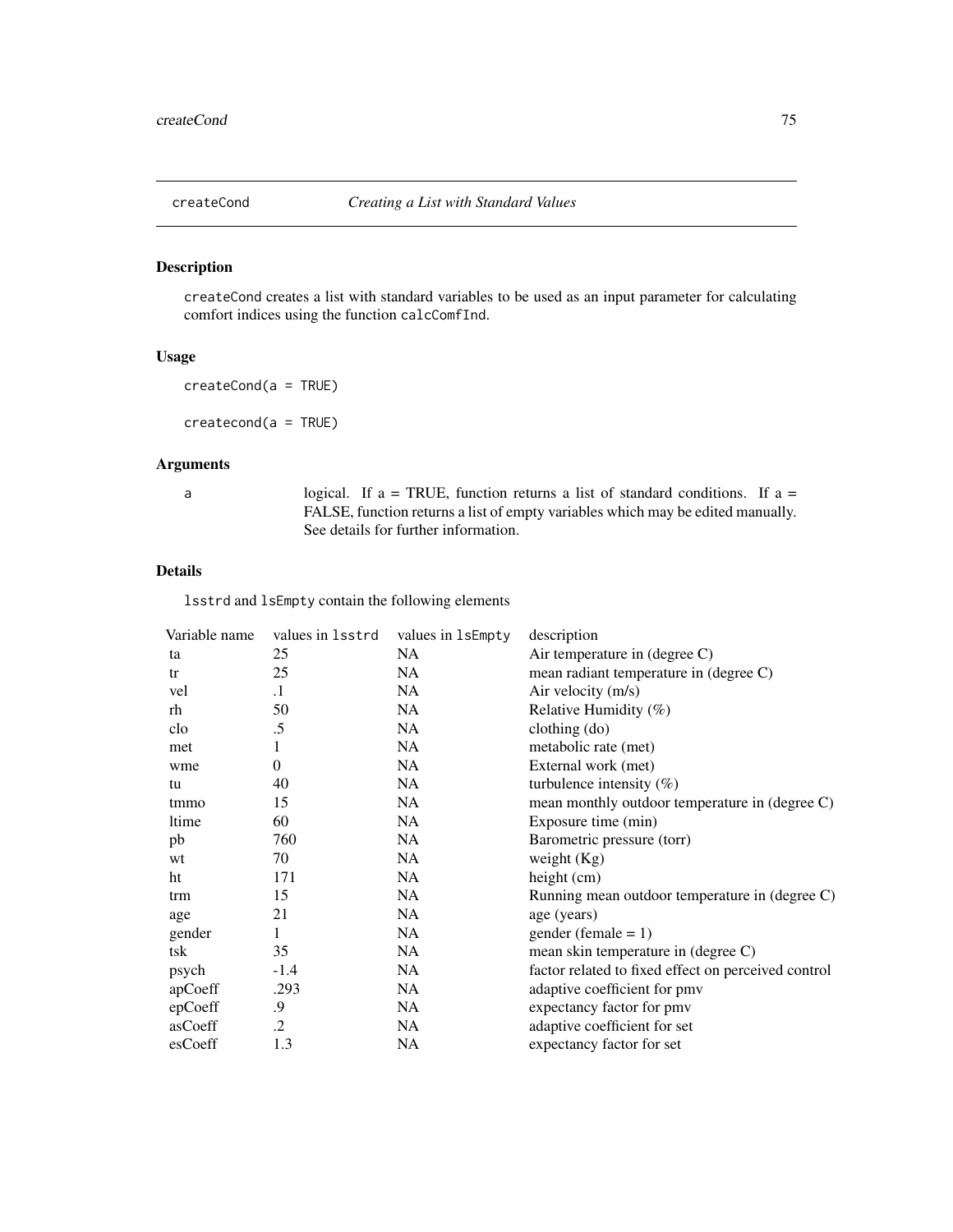<span id="page-75-0"></span>

| asv     | 1.5   | NA        | actual sensation vote $(0 =$ neutral)                                 |
|---------|-------|-----------|-----------------------------------------------------------------------|
| tao     |       | NA        | outdoor air temperature                                               |
| rho     | 70    | NA        | outdoor relative humidity                                             |
| frad    |       | NA        | $0.7$ (for seating), 0.73(for standing) [-]                           |
| eps     | .95   | NA        | emissivity [-]                                                        |
| ic      | 1.085 | NA        | 1.084 (average permeability), 0.4 (low permeability)                  |
| tcr     | 37    | NA        | initial values for core temp                                          |
| tsk     | 36    | NA        | initial values for skin temperature                                   |
| basMet  | 58.2  | NA        | basal metabolic rate                                                  |
| warmUp  | 60    | NA        | length of warm up period, i.e. number of times, loop is running for I |
| cdil    | 100   | <b>NA</b> | value for cdil in 2-node model of Gagge (applied in calculation of H  |
| sigmatr | .25   | NA        | value for cdil in 2-node model of Gagge (applied in calculation of H  |

# Value

| lsstrd  | List, which is created for $a = TRUE$ ; contains standard conditions.                         |
|---------|-----------------------------------------------------------------------------------------------|
| lsEmpty | List, which is created for $a = FALSE$ ; contains empty variables to be modified<br>manually. |

indices listed as request. For details see details above.

# Author(s)

Sophia Mueller and Marcel Schweiker.

# References

For references see individual functions.

# See Also

see also [calcComfInd](#page-16-0)

# Examples

```
## Creating list with standard variables
createCond()
## Creating list with empty values
createCond(a = FALSE)
```
cutTSV *Categorizing Thermal Sensation Votes*

# Description

cutTSV converts continuous thermal sensation votes to categorical ones.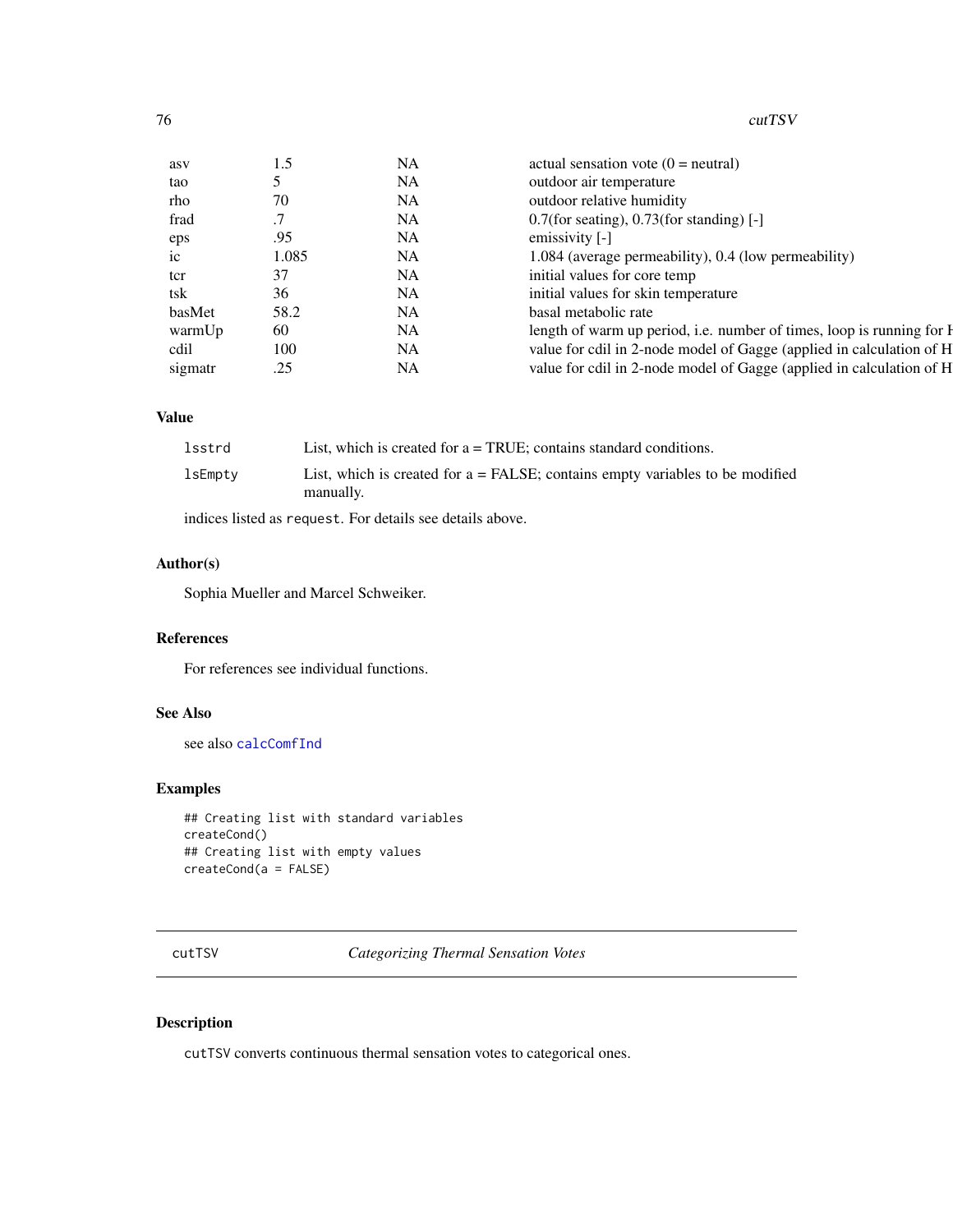#### <span id="page-76-0"></span>Usage

cutTSV(pred)

#### Arguments

pred a numeric item or vector containing continuous thermal sensation votes coded from -3 'cold' to +3 'hot'

# Details

Categorization is realized with intervals closed on the right, e.g. setting all values lower and equal then -2.5 to a value of -3, higher than -2.5 and lower or equal -1.5 to -2, and so on.

#### Value

cutTSV returns an item or a vector with categorical thermal sensation votes.

#### Author(s)

Marcel Schweiker

# Examples

```
## define example data
pred \leq rnorm(5)
## bin values
cutTSV(pred)
```
dfASHRAETableG11 *Calibration data for SET*

#### Description

Data from ASHRAE 55-2013 to calibrate values given by SET model

#### Usage

```
data(dfASHRAETableG11)
```
# Format

A data frame with 22 rows and 11 variables:

ta a numeric vector of air temperature [degree C]

taF a numeric vector of air temperature [degree F]

tr a numeric vector of radiant temperature [degree C]

trF a numeric vector of radiant temperature [degree F]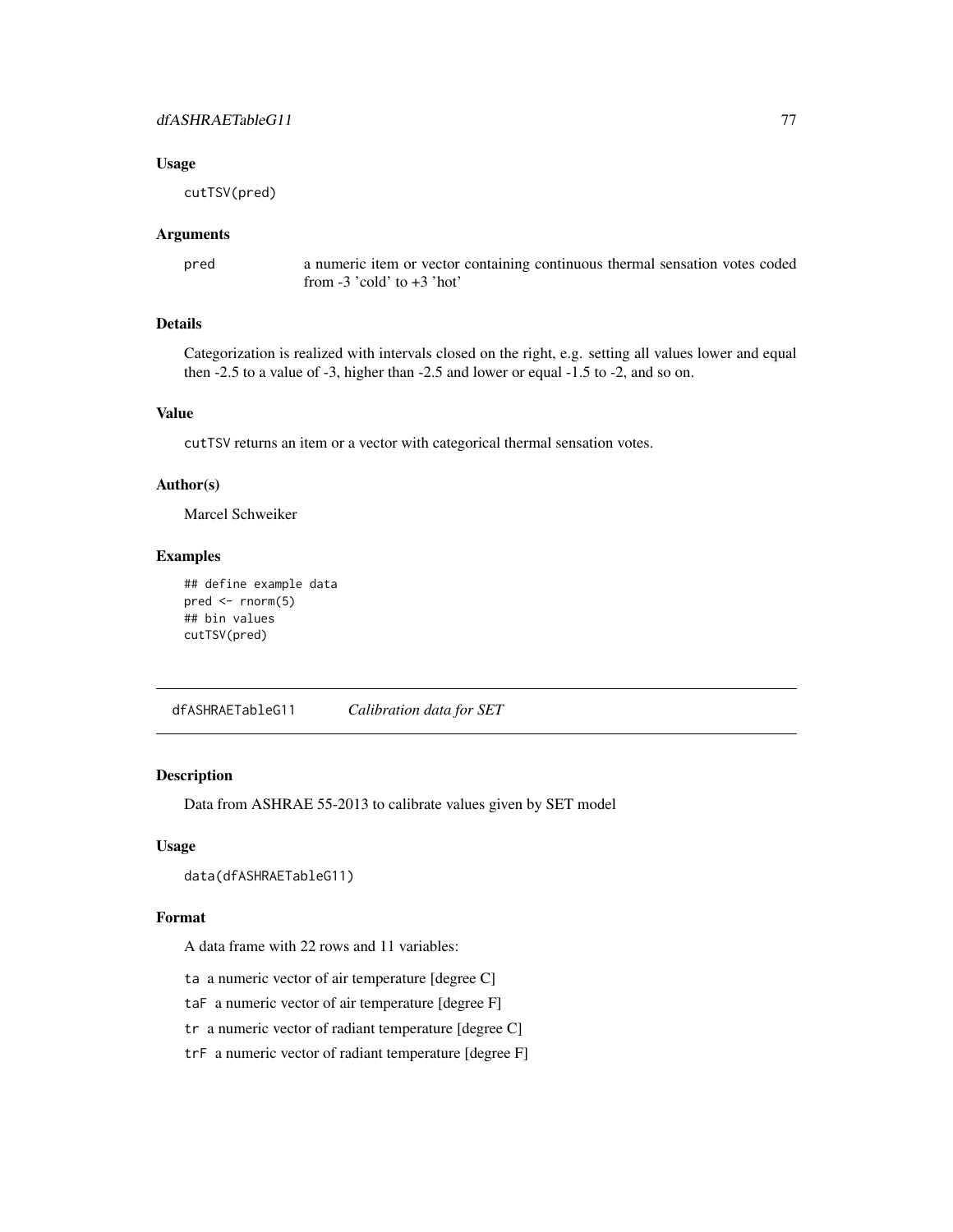- <span id="page-77-0"></span>vel a numeric vector of indoor air velocity [m/s]
- velFPM a numeric vector of indoor air velocity [fpm]
- rh a numeric vector of relative humidity [%]
- met a numeric vector of metabolic rate [MET]
- clo a numeric vector of clothing insulation level [CLO]
- set a numeric vector of standard effective temperature (SET) [degree C]
- setF a numeric vector of standard effective temperature (SET) [degree F]

#### References

ASHRAE Standard 55-2013. Thermal environmental conditions for human occupancy. American society of heating, Refrigerating and Air-Conditioning Engineering, Atlanta, USA, 2013.

# Examples

data(dfASHRAETableG11) head(dfASHRAETableG11)

dfField *Field data example*

#### Description

Randomly sampled data from a field study campaign with data from 156 samples. For further description, see the reference given.

#### Usage

data(dfField)

#### Format

A data frame with 156 rows and 9 variables:

ta air temperature [degree C]

tr radiant temperature [degree C] - same as ta

**rh** relative humidity  $[\%]$ 

trm running mean outdoor temperature [degree C]

clo clothing insulation level [CLO]

tao outdoor air temperature [degree C]

vel indoor air velocity [m/s]

met metabolic rate [MET]

asv actual thermal sensation vote on ASHRAE scale [ ]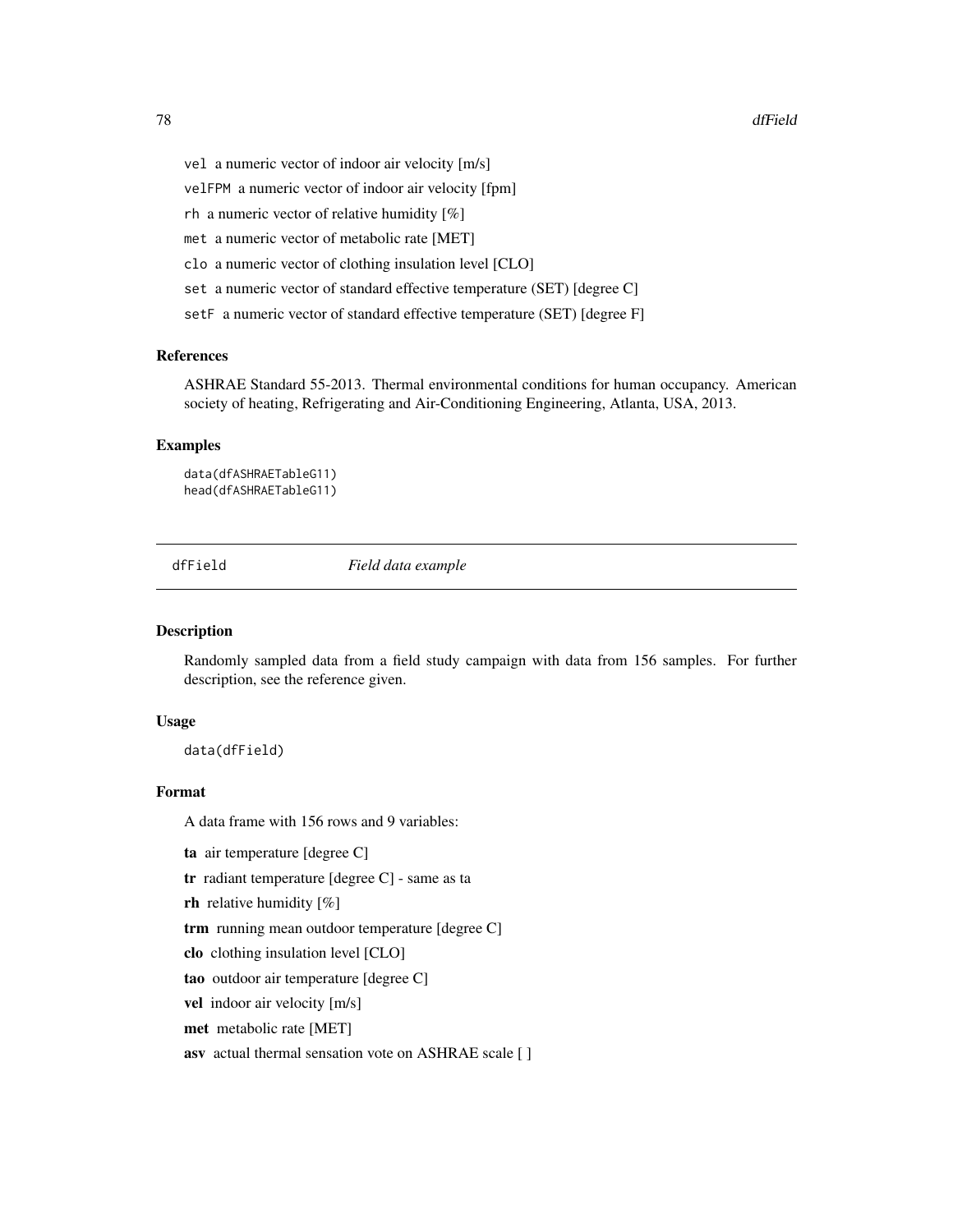# <span id="page-78-0"></span>dfISO7730AppE 79

#### References

Schweiker, M. and Wagner, A. Exploring potentials and limitations of the adaptive thermal heat balance framework. Proceedings of 9th Windsor Conference: Making Comfort Relevant Cumberland Lodge, Windsor, UK, 2016. [\(nceub\)](https://windsorconference.com/)

#### Examples

data(dfField) head(dfField)

dfISO7730AppE *Calibration data for PMV*

# Description

Data from ISO 7730 Appendix E to calibrate values given by PMV model

#### Usage

data(dfISO7730AppE)

# Format

A data frame with 13 rows and 8 variables:

- top a numeric vector of operative temperature [degree C]
- vel a numeric vector of indoor air velocity [m/s]
- rh a numeric vector of relative humidity [%]
- met a numeric vector of metabolic rate [MET]
- clo a numeric vector of clothing insulation level [CLO]
- pmv a numeric vector of Predicted mean vote (PMV)

# References

ISO 7730 Ergonomics of the thermal environment analytical determination and interpretation of thermal comfort using calculation of the pmv and ppd indices and local thermal comfort criteria 2005.

# Examples

```
data(dfISO7730AppE)
head(dfISO7730AppE)
```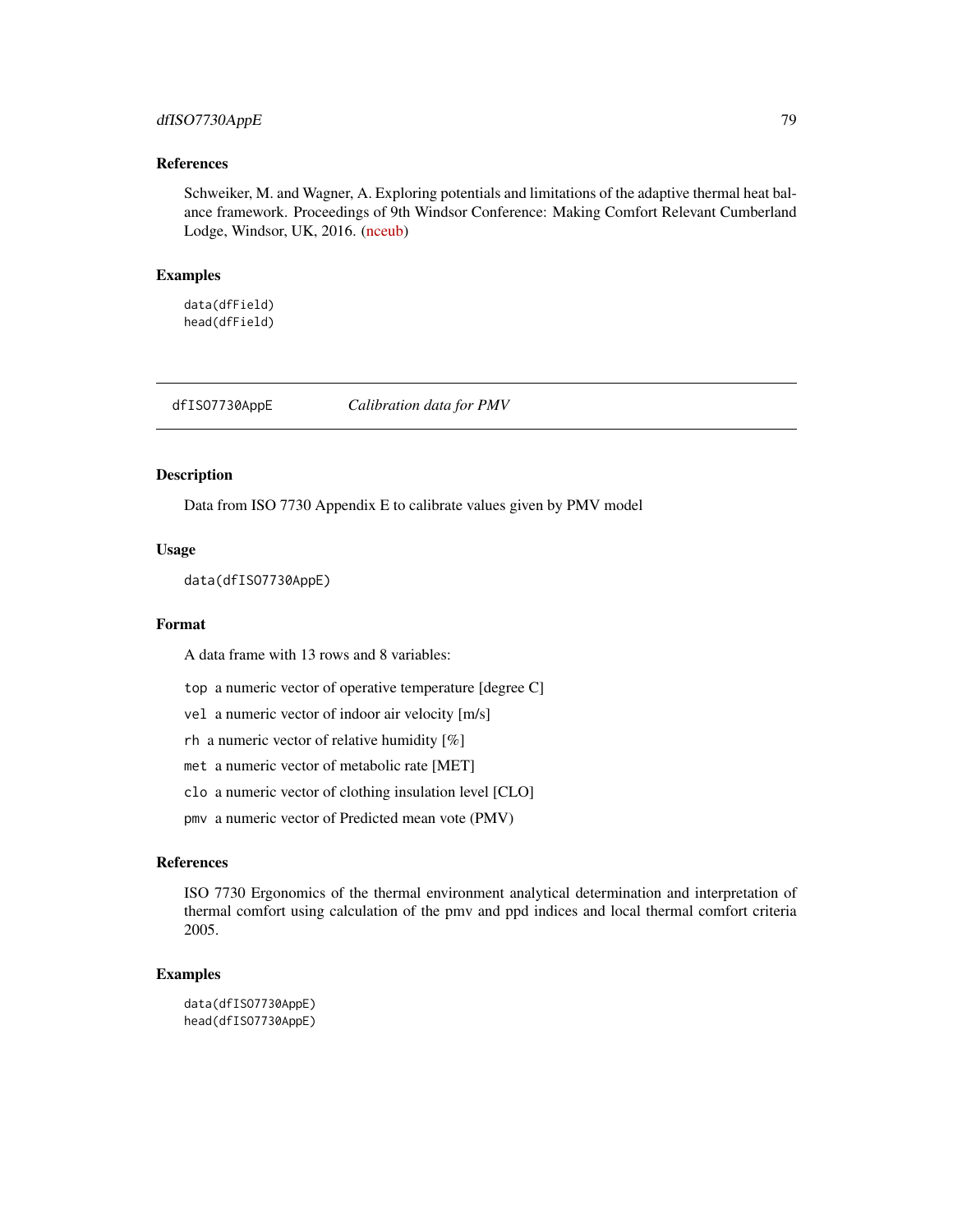<span id="page-79-0"></span>dfISO7730TableD1 *Calibration data for PMV and PPD*

#### Description

Data from ISO 7730 to calibrate values given by PMV / PPD model

### Usage

data(dfISO7730TableD1)

#### Format

A data frame with 13 rows and 8 variables:

- ta a numeric vector of air temperature [degree C]
- tr a numeric vector of radiant temperature [degree C]
- vel a numeric vector of indoor air velocity [m/s]
- rh a numeric vector of relative humidity [%]
- met a numeric vector of metabolic rate [MET]
- clo a numeric vector of clothing insulation level [CLO]
- pmv a numeric vector of Predicted mean vote (PMV)
- ppd a numeric vector of Predicted percentage dissatisfied (PPD)

# References

ISO 7730 Ergonomics of the thermal environment analytical determination and interpretation of thermal comfort using calculation of the pmv and ppd indices and local thermal comfort criteria 2005.

# Examples

```
data(dfISO7730TableD1)
head(dfISO7730TableD1)
```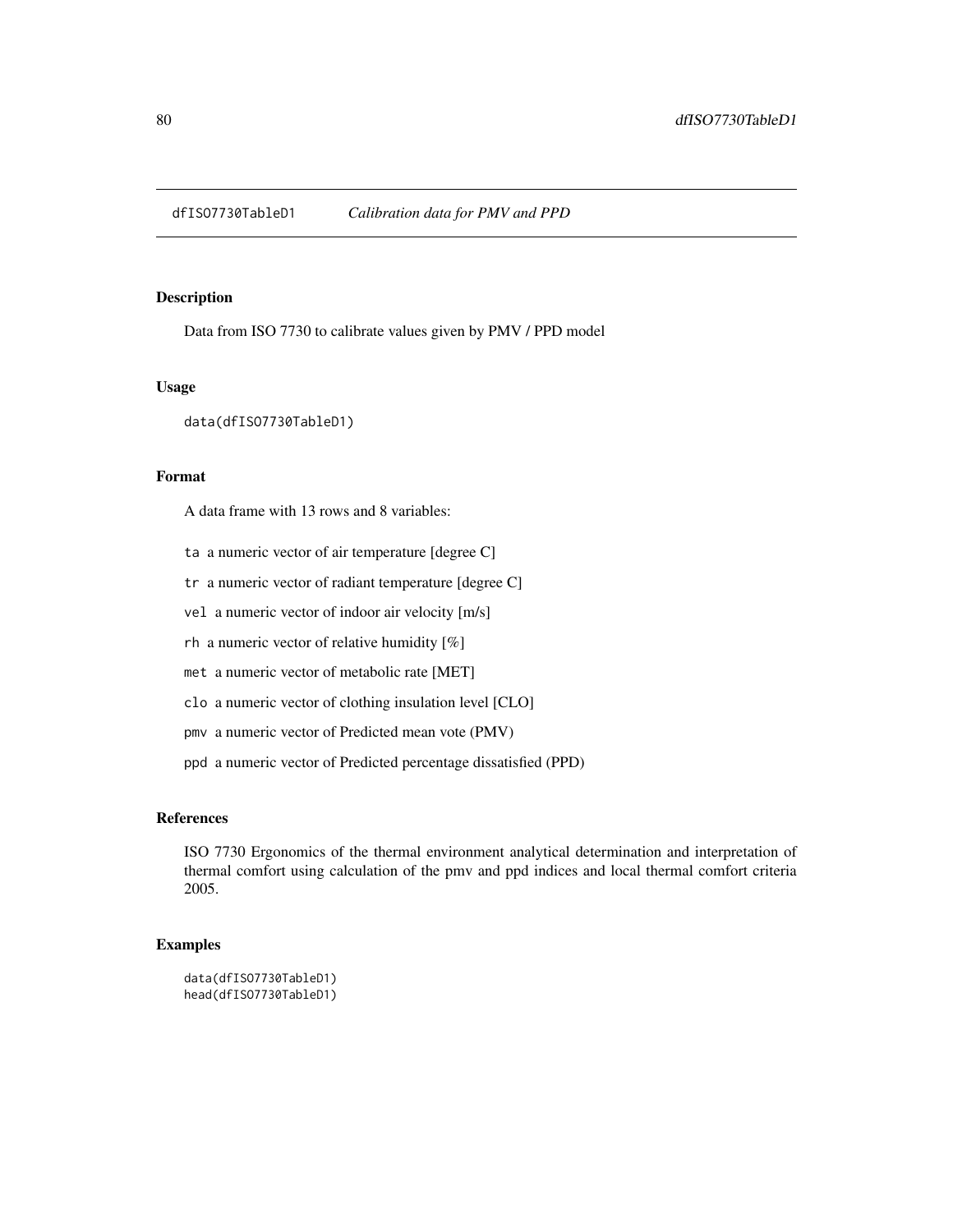<span id="page-80-0"></span>

Data from ISO 7933 Appendix F to calibrate values given by the proposed model

#### Usage

data(dfISO7933AppF)

#### Format

A data frame with 10 rows and 16 variables:

accl a numeric vector of state of acclimatised subject, 100 if acclimatised, 0 otherwise [-]

posture a numeric vector of posture of subject, posture = 1 sitting, =2 standing, =3 crouching [-]

Ta a numeric vector of air temperature [degree C]

Pa a numeric vector of partial water vapour pressure [kPa]

- Tr a numeric vector of mean radiant temperature [degree C]
- Va a numeric vector of air velocity (m/s)

Met a numeric vector of metabolic rate  $(W/(m*m))$ 

Icl a numeric vector of static thermal insulation (clo)

THETA a numeric vector of angle between walking direction and wind direction (degrees)

Walksp a numeric vector of walking speed (m/s)

Duration a numeric vector of the duration of the work sequence (min)

Tre a numeric vector of final rectal temperature (degree C)

SWtotg a numeric vector of total water loss (g)

Dlimtre a numeric vector of maximum allowed exposition time for heat storage (min)

- Dlimloss50 a numeric vector of maximum water loss for protection of an average person (g)
- Dlimloss95 a numeric vector of maximum water loss for protection of 95% of the working people (g)

#### References

ISO 7933 Ergonomics of the thermal environment - Analytical determination and interpretation of heat stress using calculation of the predicted heat strain 2004

### Examples

data(dfISO7933AppF) head(dfISO7933AppF)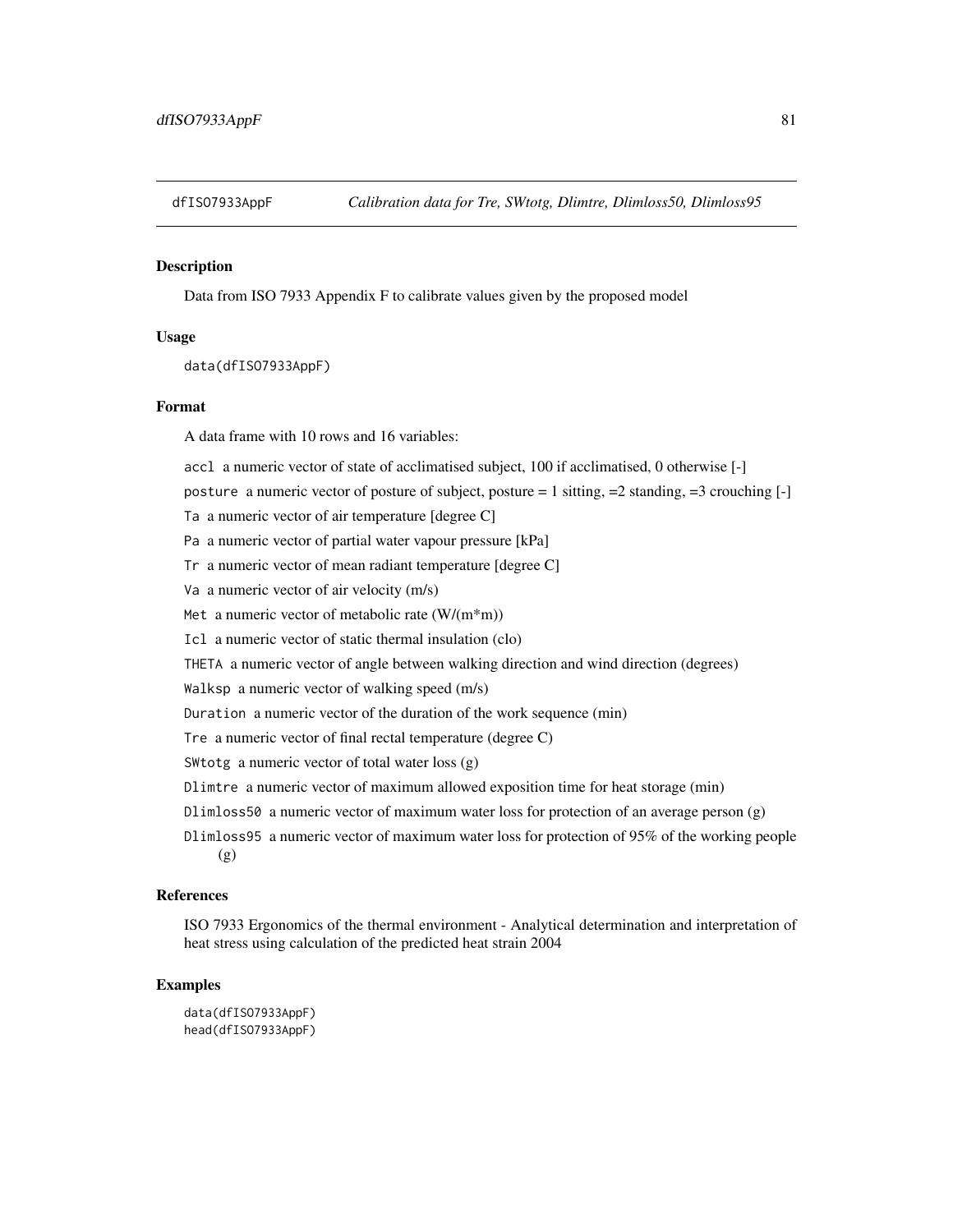<span id="page-81-0"></span>

Dataset with Different Combinations of Inputs to Calculate UTCI

# Usage

data(dfUTCIValues)

# Format

A data frame with 81 rows and 5 variables:

ta a numeric value presenting air temperature in [degree C]

tr a numeric value presenting mean radiant temperature in [degree C]

vel a numeric value presenting air velocity in [m/s]

rh a numeric value presenting relative humidity [%]

utci a numeric value presenting the UTCI value

# See Also

see also [calcUTCI](#page-72-0)

# Examples

data(dfUTCIValues) head(dfUTCIValues)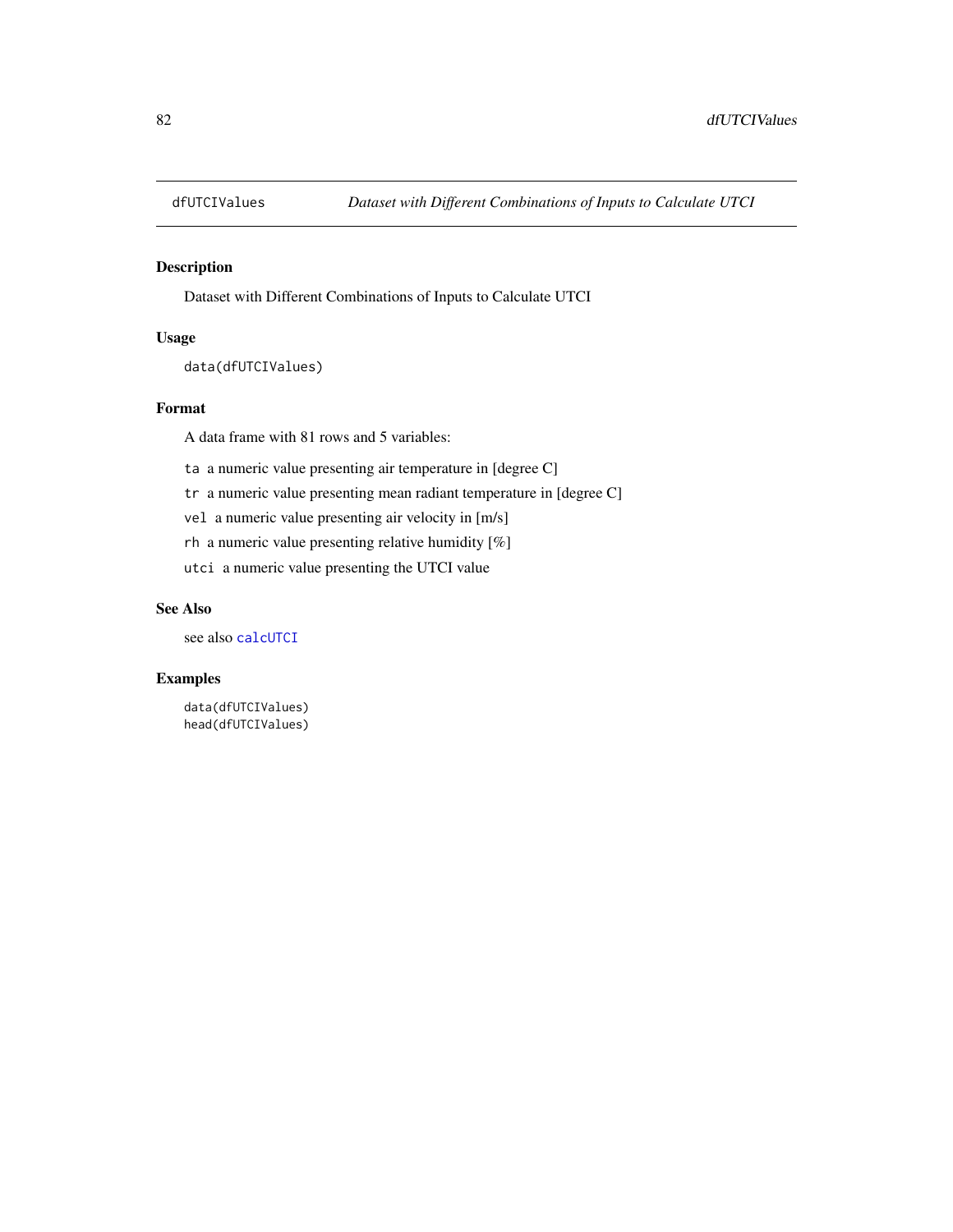# **Index**

∗ datasets dfASHRAETableG11, [77](#page-76-0) dfField, [78](#page-77-0) dfISO7730AppE, [79](#page-78-0) dfISO7730TableD1, [80](#page-79-0) dfISO7933AppF, [81](#page-80-0) dfUTCIValues, [82](#page-81-0) ∗ manip calcTPRTSV, [68](#page-67-0) cutTSV, [76](#page-75-0) ∗ package comf-package, [3](#page-2-0) 2Node *(*calc2Node*)*, [4](#page-3-0) 2node *(*calc2Node*)*, [4](#page-3-0) ad *(*calcAD*)*, [6](#page-5-0) ankledraft *(*calcAD*)*, [6](#page-5-0) aPMV *(*calcaPMV*)*, [7](#page-6-0) apmv *(*calcaPMV*)*, [7](#page-6-0) AvgAcc *(*calcAvgAcc*)*, [13](#page-12-0) avgacc *(*calcAvgAcc*)*, [13](#page-12-0) bias *(*calcBias*)*, [14](#page-13-0) calc2Node, [4,](#page-3-0) *[19](#page-18-0)*, *[55](#page-54-0)*, *[57](#page-56-0)* calcAD, [6](#page-5-0) calcapCoeff, *[8](#page-7-0)* calcapCoeff *(*calcepCoeff*)*, [23](#page-22-0) calcaPMV, [7,](#page-6-0) *[24](#page-23-0)* calcasCoeff *(*calcepCoeff*)*, [23](#page-22-0) calcATHBpmv, [9](#page-8-0) calcATHBpmv2015, [10,](#page-9-0) *[19](#page-18-0)* calcATHBpts, [11](#page-10-0) calcATHBset, [12](#page-11-0) calcAvgAcc, [13,](#page-12-0) *[15](#page-14-0)*, *[68](#page-67-0)* calcavgacc *(*calcAvgAcc*)*, [13](#page-12-0) calcBias, [14](#page-13-0) calcbias *(*calcBias*)*, [14](#page-13-0) calcCE, [16](#page-15-0) calcCOEFF *(*calcepCoeff*)*, [23](#page-22-0)

calcComfInd, *[4](#page-3-0)*, *[6](#page-5-0)*, *[8](#page-7-0)[–10](#page-9-0)*, *[12,](#page-11-0) [13](#page-12-0)*, [17,](#page-16-1) *[20](#page-19-0)*, *[22](#page-21-0)*, *[25](#page-24-0)*, *[27](#page-26-0)*, *[30](#page-29-0)*, *[33](#page-32-0)*, *[42](#page-41-0)*, *[46,](#page-45-0) [47](#page-46-0)*, *[49](#page-48-0)*, *[52](#page-51-0)*, *[54,](#page-53-0) [55](#page-54-0)*, *[57](#page-56-0)*, *[60](#page-59-0)*, *[62,](#page-61-0) [63](#page-62-0)*, *[65](#page-64-0)*, *[71](#page-70-0)*, *[73](#page-72-1)*, *[76](#page-75-0)* calcDewp *(*calcMixR*)*, [38](#page-37-0) calcDisc, [19](#page-18-0) calcdisc *(*calcDisc*)*, [19](#page-18-0) calcdTNZ, *[19](#page-18-0)*, [21,](#page-20-0) *[67](#page-66-0)* calcEnth *(*calcMixR*)*, [38](#page-37-0) calcepCoeff, [23,](#page-22-0) *[25](#page-24-0)* calcePMV, *[24](#page-23-0)*, [24](#page-23-0) calcesCoeff *(*calcepCoeff*)*, [23](#page-22-0) calcET, [26](#page-25-0) calcet *(*calcET*)*, [26](#page-25-0) calcHbExSteady, *[19](#page-18-0)*, [28](#page-27-0) calcHbExUnsteady, *[30](#page-29-0)*, [30](#page-29-0) calcHumidity *(*calcMixR*)*, [38](#page-37-0) calcHumx *(*calcMixR*)*, [38](#page-37-0) calcIREQ, [33](#page-32-0) calcireq *(*calcIREQ*)*, [33](#page-32-0) calcIso7933, [35](#page-34-0) calcMeanBias, *[14](#page-13-0)*, *[68](#page-67-0)* calcMeanBias *(*calcBias*)*, [14](#page-13-0) calcMixR, [38](#page-37-0) calcMRT, [40](#page-39-0) calcPD, [41](#page-40-0) calcpd *(*calcPD*)*, [41](#page-40-0) calcPMV, [42](#page-41-0) calcPMVadj, *[19](#page-18-0)*, [44](#page-43-0) calcPMVGagge, [45](#page-44-0) calcPMVPPD, *[19](#page-18-0)*, [46](#page-45-0) calcPMVStar, [48](#page-47-0) calcPPD, [49](#page-48-0) calcPS, [51](#page-50-0) calcps *(*calcPS*)*, [51](#page-50-0) calcPTS, [52](#page-51-0) calcpts *(*calcPTS*)*, [52](#page-51-0) calcPtsa, *[19](#page-18-0)*, *[24](#page-23-0)*, [54](#page-53-0) calcptsa *(*calcPtsa*)*, [54](#page-53-0)

calcPtse, *[24](#page-23-0)*, [56](#page-55-0)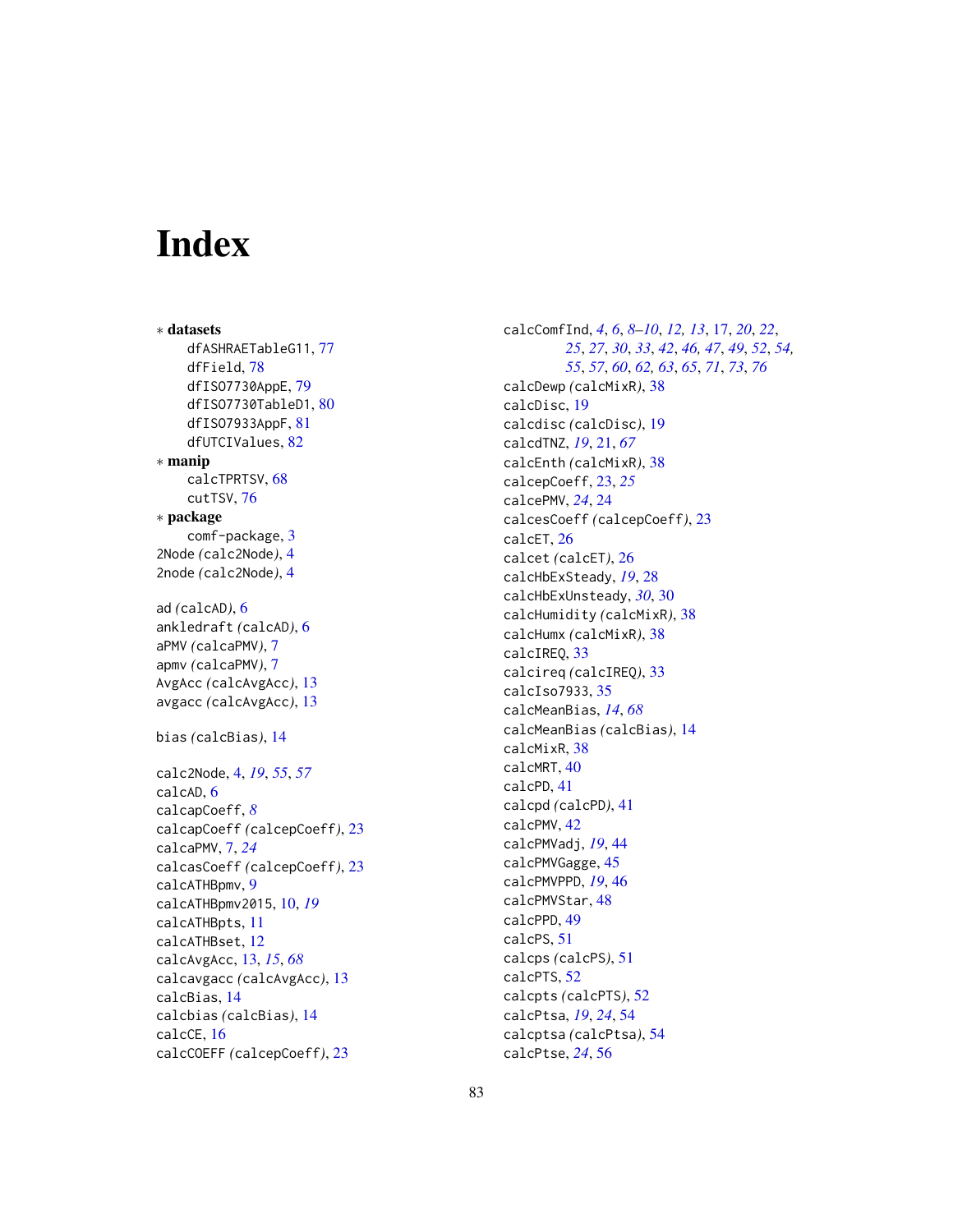```
calcptse (calcPtse), 56
calcRH (calcMixR), 38
calcRT, 58
calcrt (calcRT), 58
calcSdBias (calcBias), 14
calcSeBias (calcBias), 14
calcSET, 59
calcSkinWettedness, 61
calcSolarGain, 62
calcsolargain (calcSolarGain), 62
calcSVP (calcMixR), 38
calctAdapt, 19
calctAdapt (calctAdapt15251), 64
calctadapt (calctAdapt15251), 64
calctAdapt15251, 64
calctAdaptASHRAE (calctAdapt15251), 64
calctnAuliciems (calctAdapt15251), 64
calctnHumphreysAC (calctAdapt15251), 64
calctnHumphreysNV (calctAdapt15251), 64
calcTNZPDF, 22, 65
calcTPRTSV, 14, 15, 68
calcTroin, 69
calctroin (calcTroin), 69
calcTSens, 70
calcTWC, 72
calctwc (calcTWC), 72
calcUTCI, 73, 82
calcutci (calcUTCI), 73
calcVapourpressure (calcMixR), 38
calcVP (calcMixR), 38
calcVTG, 74
ce (calcCE), 16
clacTNZ (calcTNZPDF), 65
comf (comf-package), 3
comf-package, 3
comfind (calcComfInd), 17
coolingeffect (calcCE), 16
createCond, 4, 6, 8, 18, 20, 22, 23, 25, 27, 42,
        46, 49, 52, 53, 55, 57, 60, 62, 71, 75
createcond (createCond), 75
cutTSV, 76
dfASHRAETableG11, 77
dfField, 78
dfISO7730AppE, 79
dfISO7730TableD1, 80
dfISO7933AppF, 81
dfUTCIValues, 82
Disc (calcDisc), 19
```

```
disc (calcDisc), 19
ePMV (calcePMV), 24
epmv (calcePMV), 24
ET (calcET), 26
et (calcET), 26
exunsteady (calcHbExUnsteady), 30
Gagge (calcPMVGagge), 45
HbEx (calcHbExSteady), 28
HbExSteady (calcHbExSteady), 28
Hbexsteady (calcHbExSteady), 28
hbexunsteady (calcHbExUnsteady), 30
IREQ (calcIREQ), 33
ireq (calcIREQ), 33
MeanBias (calcBias), 14
meanBias (calcBias), 14
meanbias (calcBias), 14
PD (calcPD), 41
pd (calcPD), 41
pmv (calcPMV), 42
PMVadj (calcPMVadj), 44
pmvadj (calcPMVadj), 44
PMVGagge (calcPMVGagge), 45
pmvppd (calcPMVPPD), 46
PMVStar (calcPMVStar), 48
ppd (calcPPD), 49
PS (calcPS), 51
ps (calcPS), 51
PTS (calcPTS), 52
pts (calcPTS), 52
Ptsa (calcPtsa), 54
ptsa (calcPtsa), 54
Ptse (calcPtse), 56
ptse (calcPtse), 56
RT (calcRT), 58
rt (calcRT), 58
SET (calcSET), 59
skin (calcSkinWettedness), 61
skinWettedness (calcSkinWettedness), 61
SolarGain (calcSolarGain), 62
solargain (calcSolarGain), 62
star (calcPMVStar), 48
tadapt (calctAdapt15251), 64
```